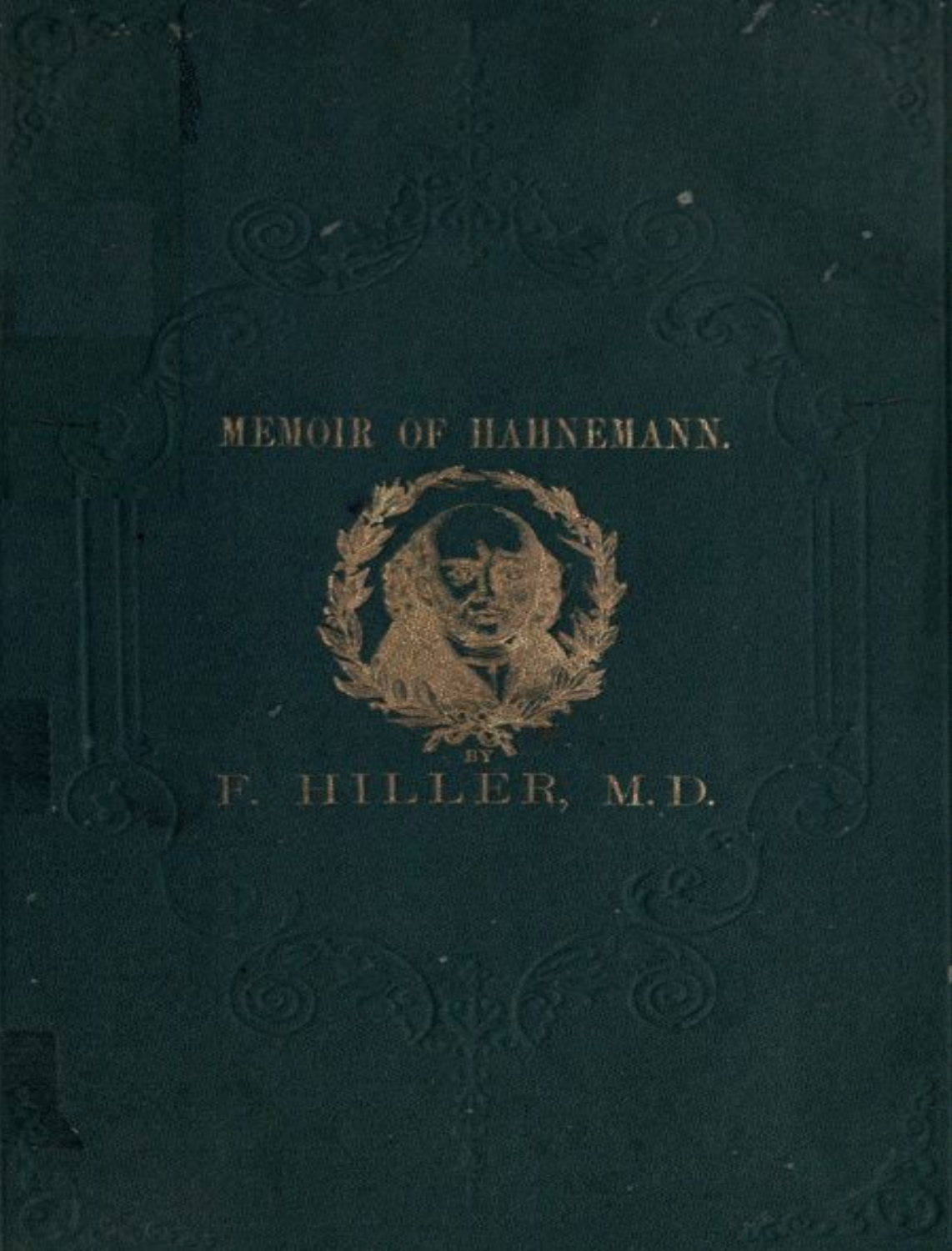The Project Gutenberg eBook, Allopathy and Homoeopathy Before the Judgement of Common Sense!, by Frederick Hiller

This eBook is for the use of anyone anywhere at no cost and with almost no restrictions whatsoever. You may copy it, give it away or re-use it under the terms of the Project Gutenberg License included with this eBook or online at www.gutenberg.org

Title: Allopathy and Homoeopathy Before the Judgement of Common Sense!

Author: Frederick Hiller

Release Date: February 8, 2010 [eBook #31230]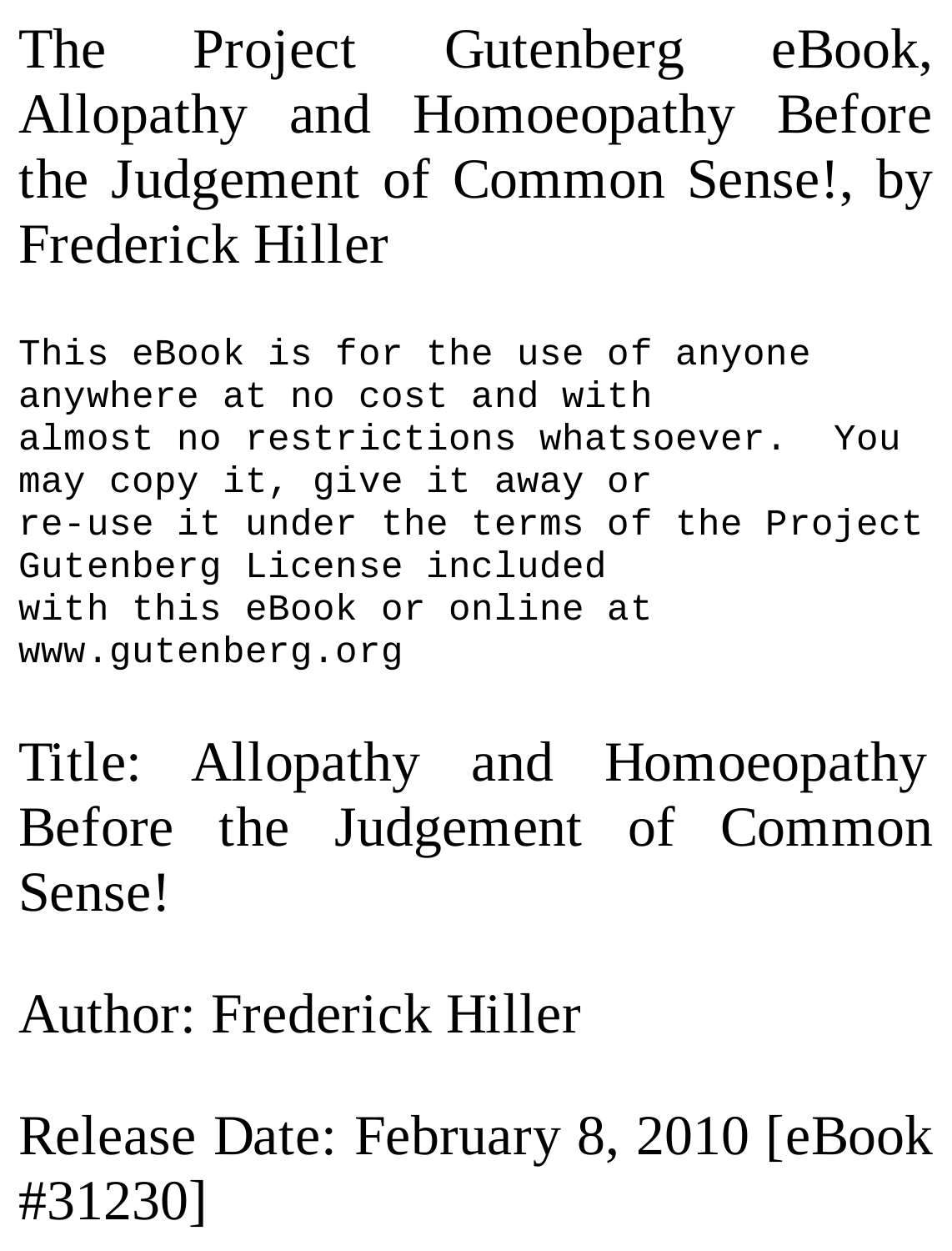#### Language: English

Character set encoding: ISO-8859-1

\*\*\*START OF THE PROJECT GUTENBERG EBOOK ALLOPATHY AND HOMOEOPATHY BEFORE THE JUDGEMENT OF COMMON SENSE!\*\*\*

#### **E-text prepared by Bryan Ness, Alison Hadwin, and the Project Gutenberg Online Distributed Proofreading Team (http://www.pgdp.net) from page images generously made**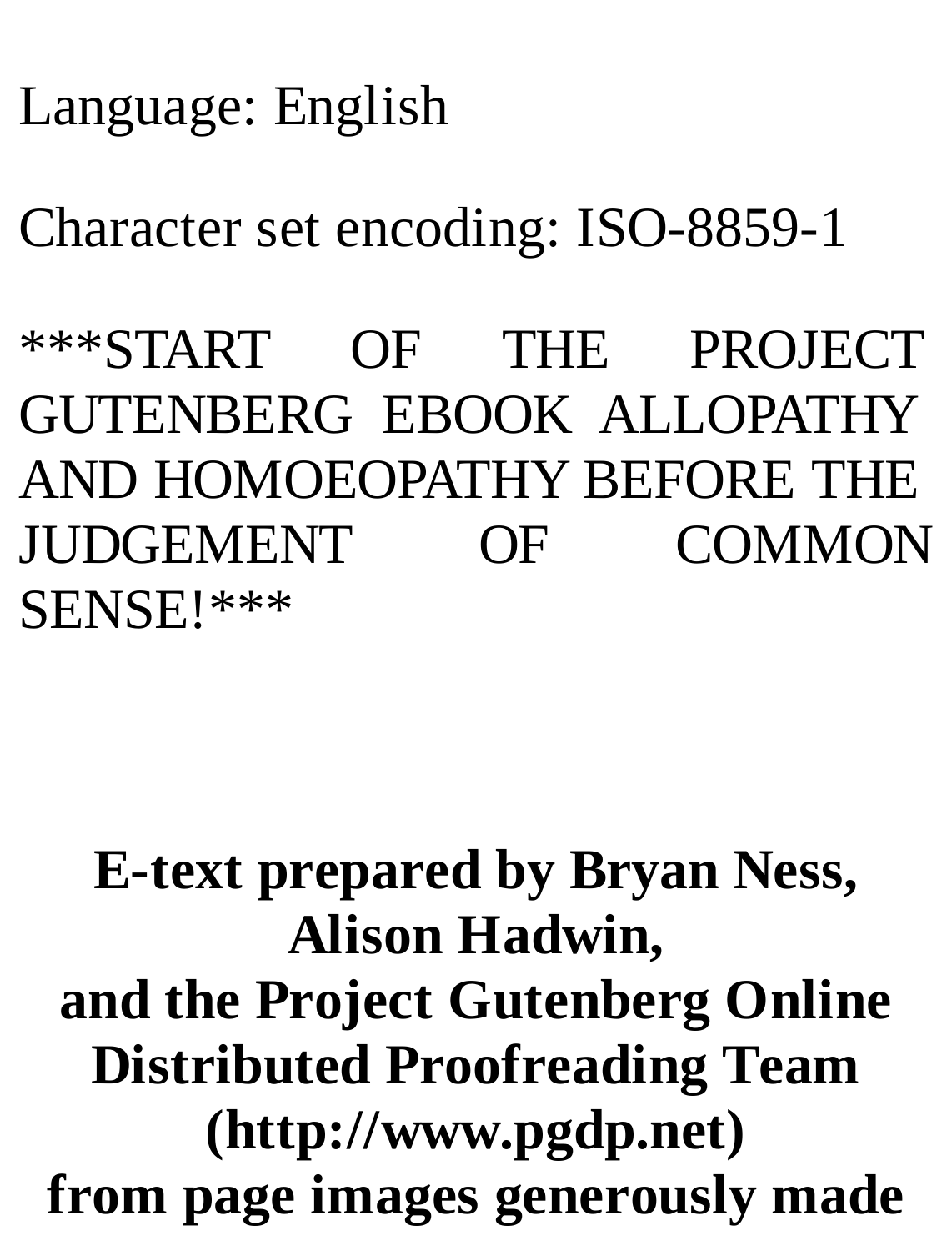#### **available by Internet Archive/American Libraries (http://www.archive.org/details/ameri**

#### Note: Archive/American Libraries. See Images of the original pages are  $\epsilon$ http://www.archive.org/details/all

#### Transcriber's Note:

Hyphenation and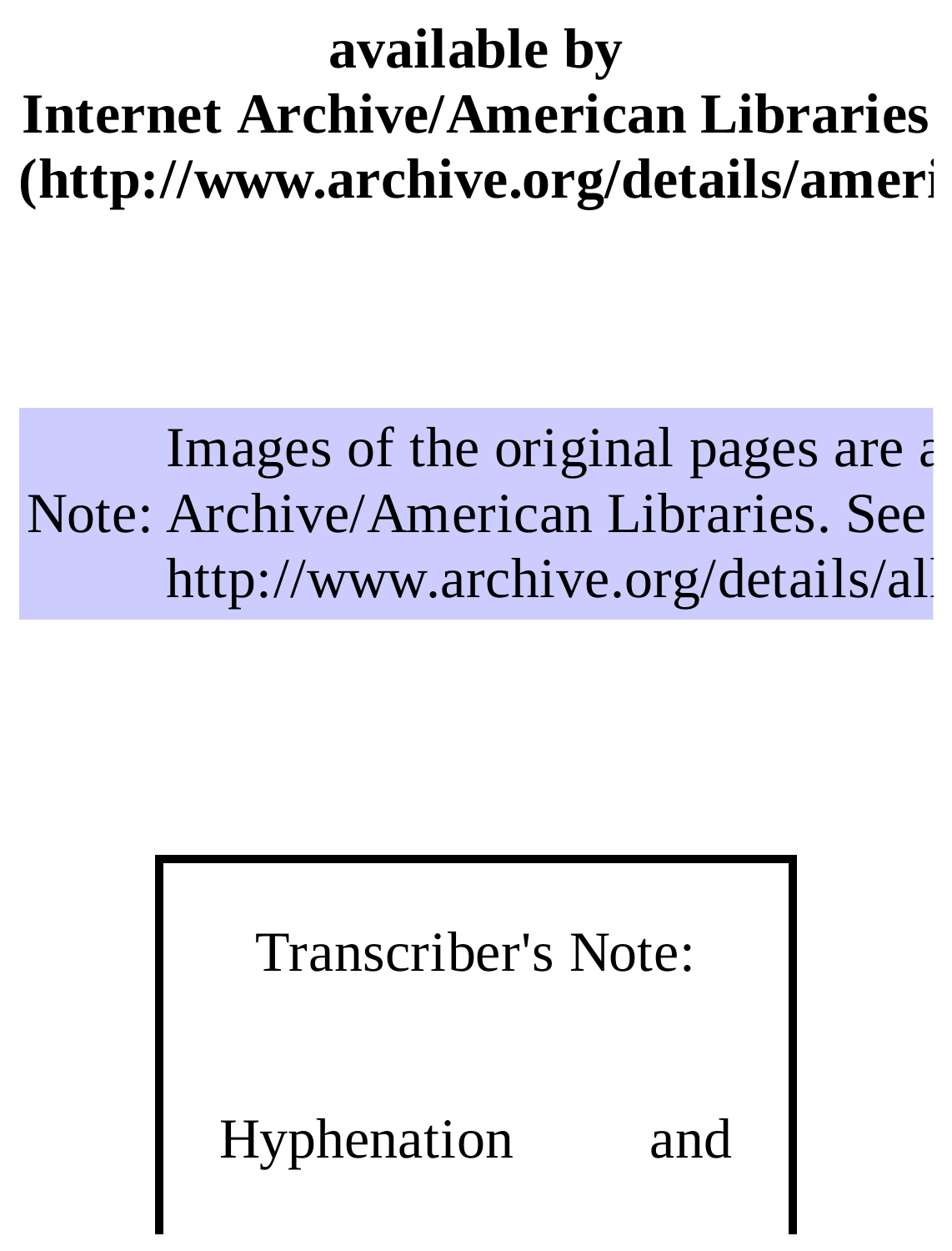spelling have been<br>retained as in the as in the Both original. Both<br>"household" and "household" "house-hold" were used in the original;<br>unusually spelled unusually words include: practitoners, peurile,<br>unwaranted, brigther unwaranted, and recieved.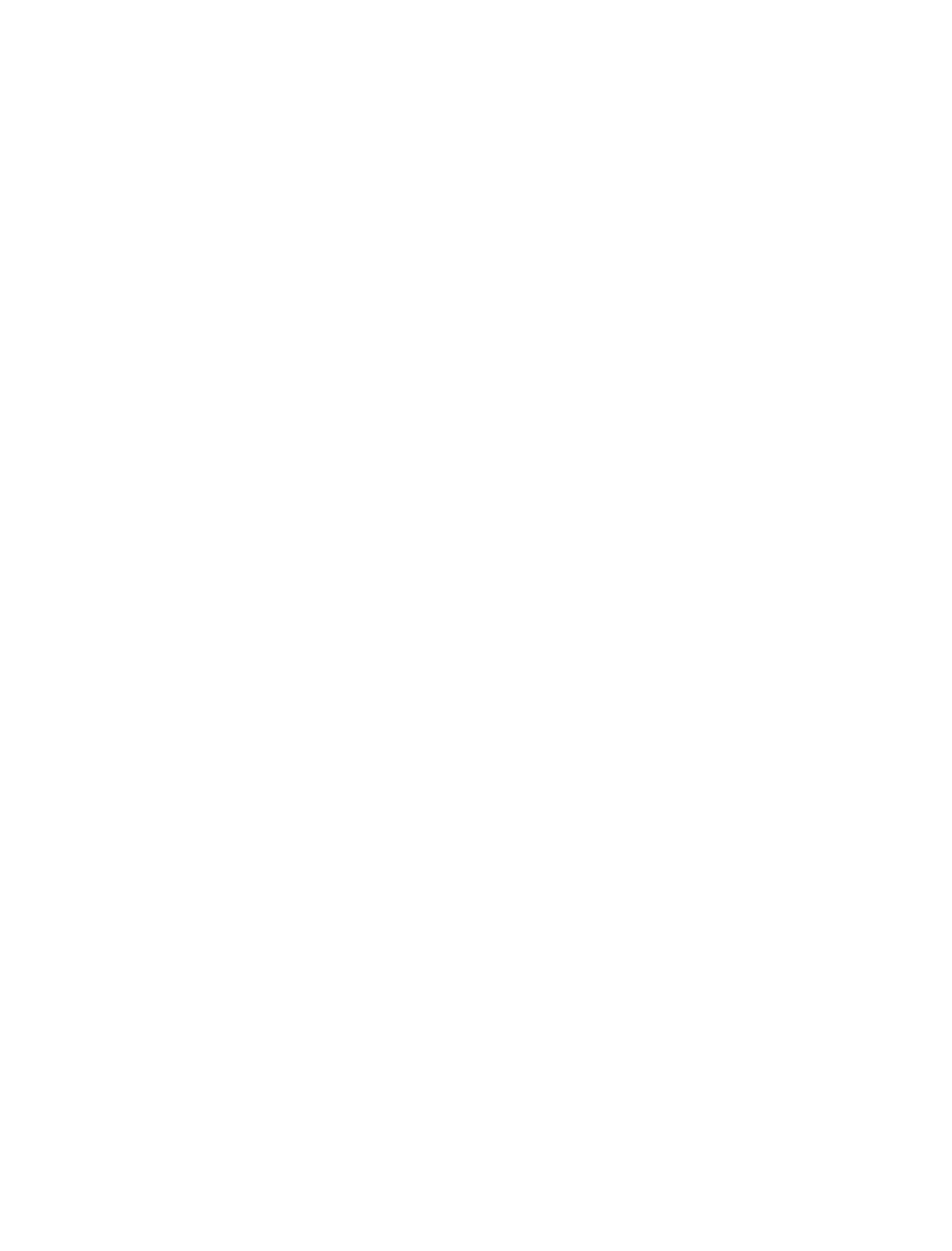# **ALLOPATHY**

#### **AND**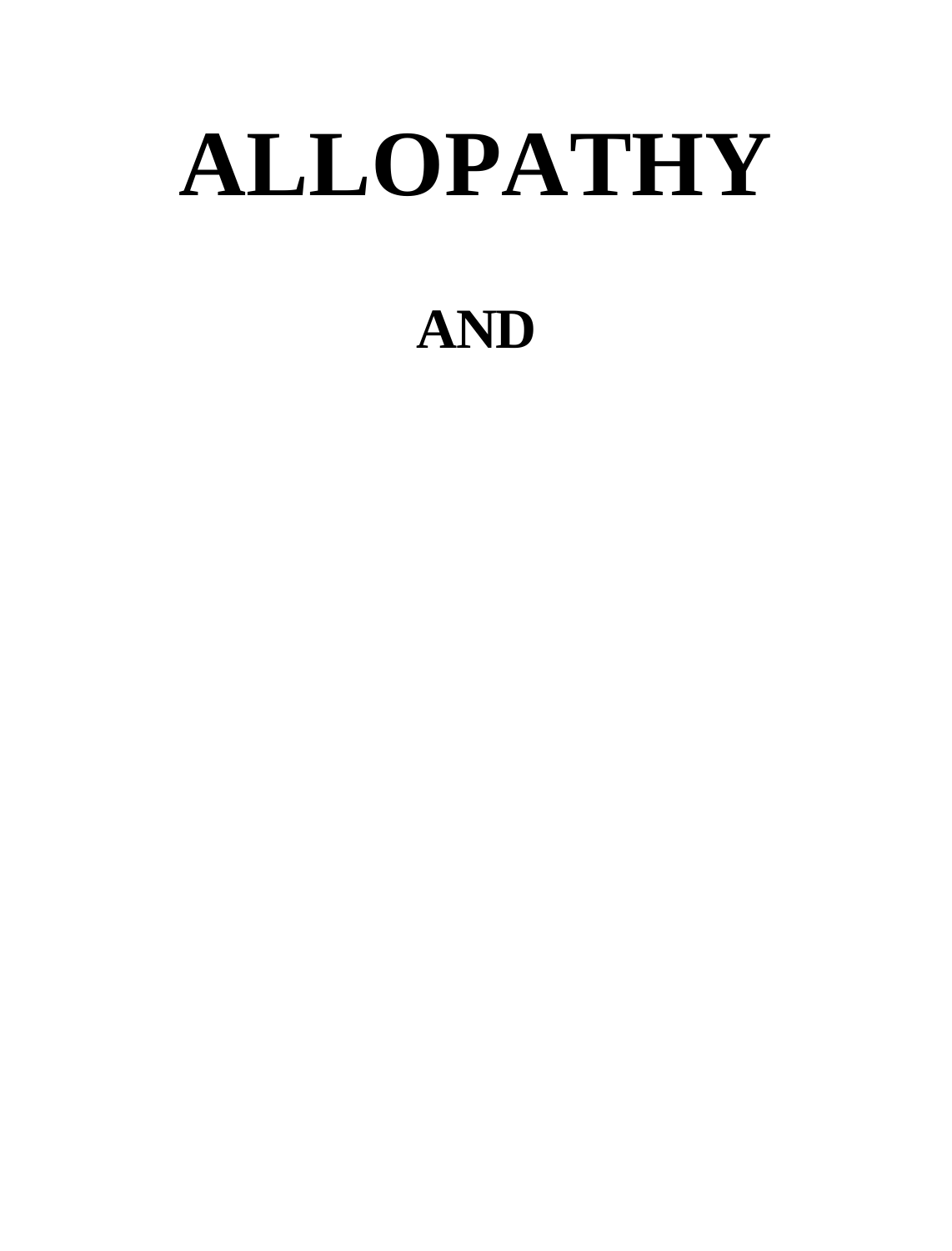## **HOMOEOPATHY**

# **Before the Judgment**

**OF**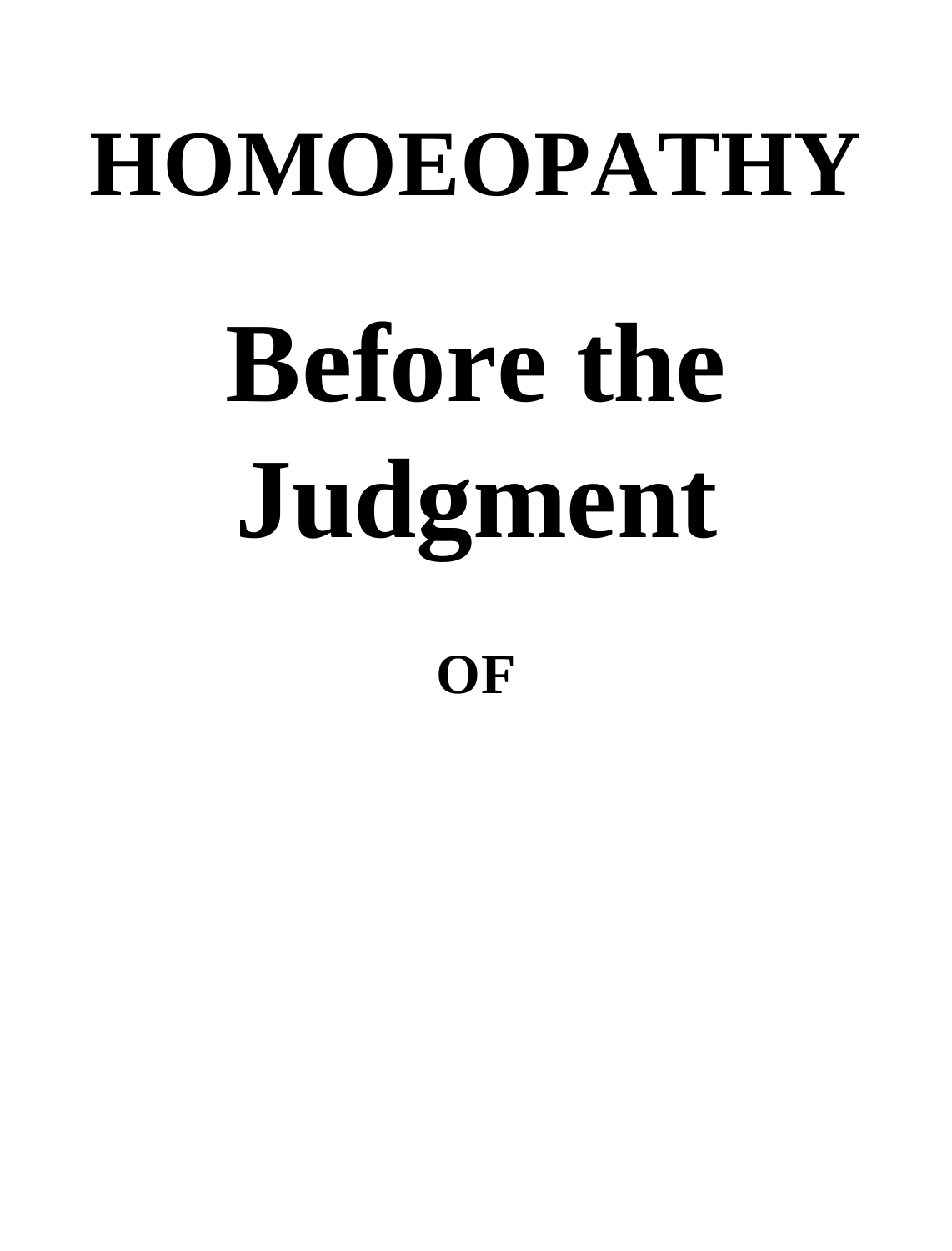## **Common Sense!**

#### **BY**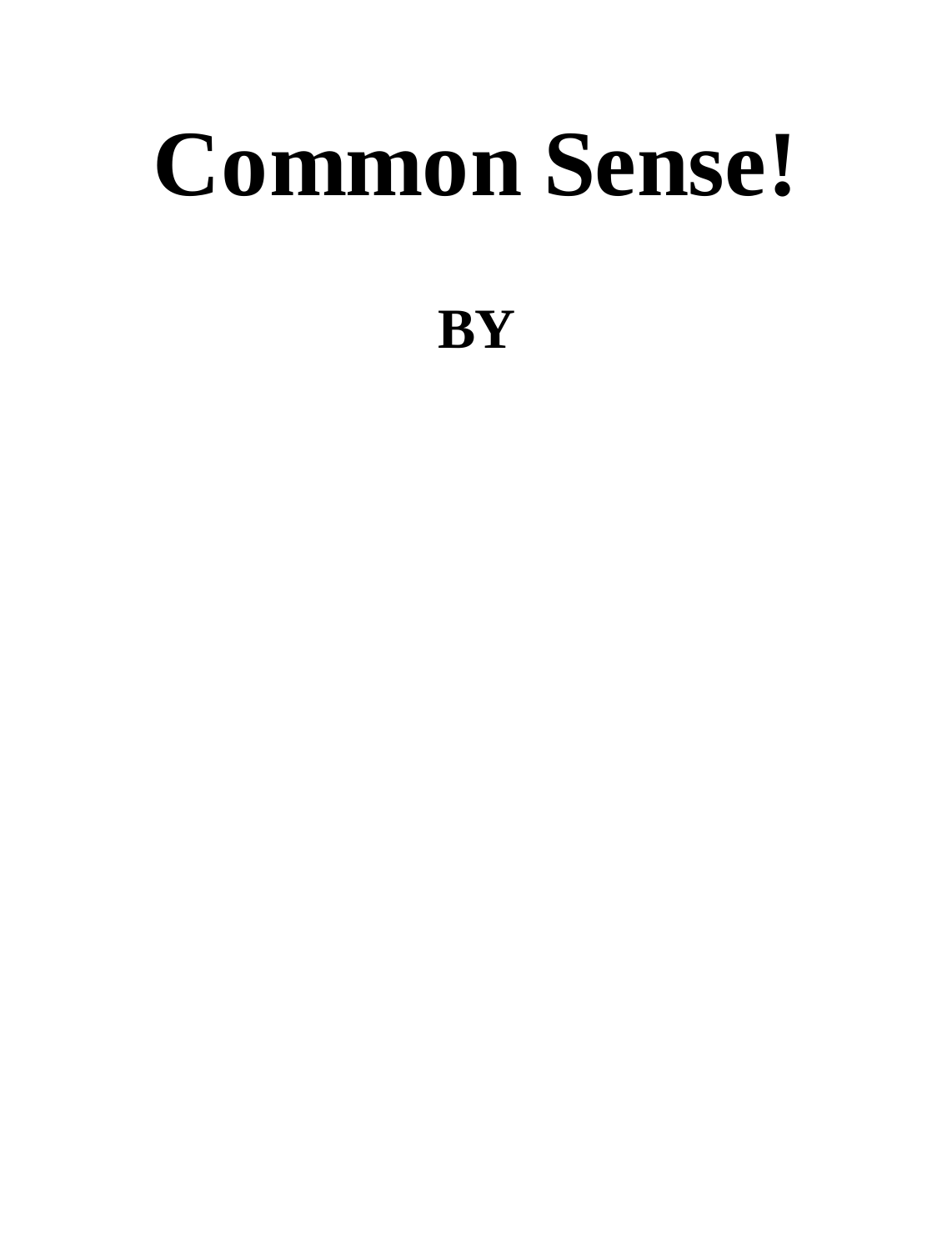## **F. Hiller, M.D.**

#### **SAN FRANCISCO:**

#### **Bruce's Job Printing House, 535 Sacramento Street,**

#### **1872**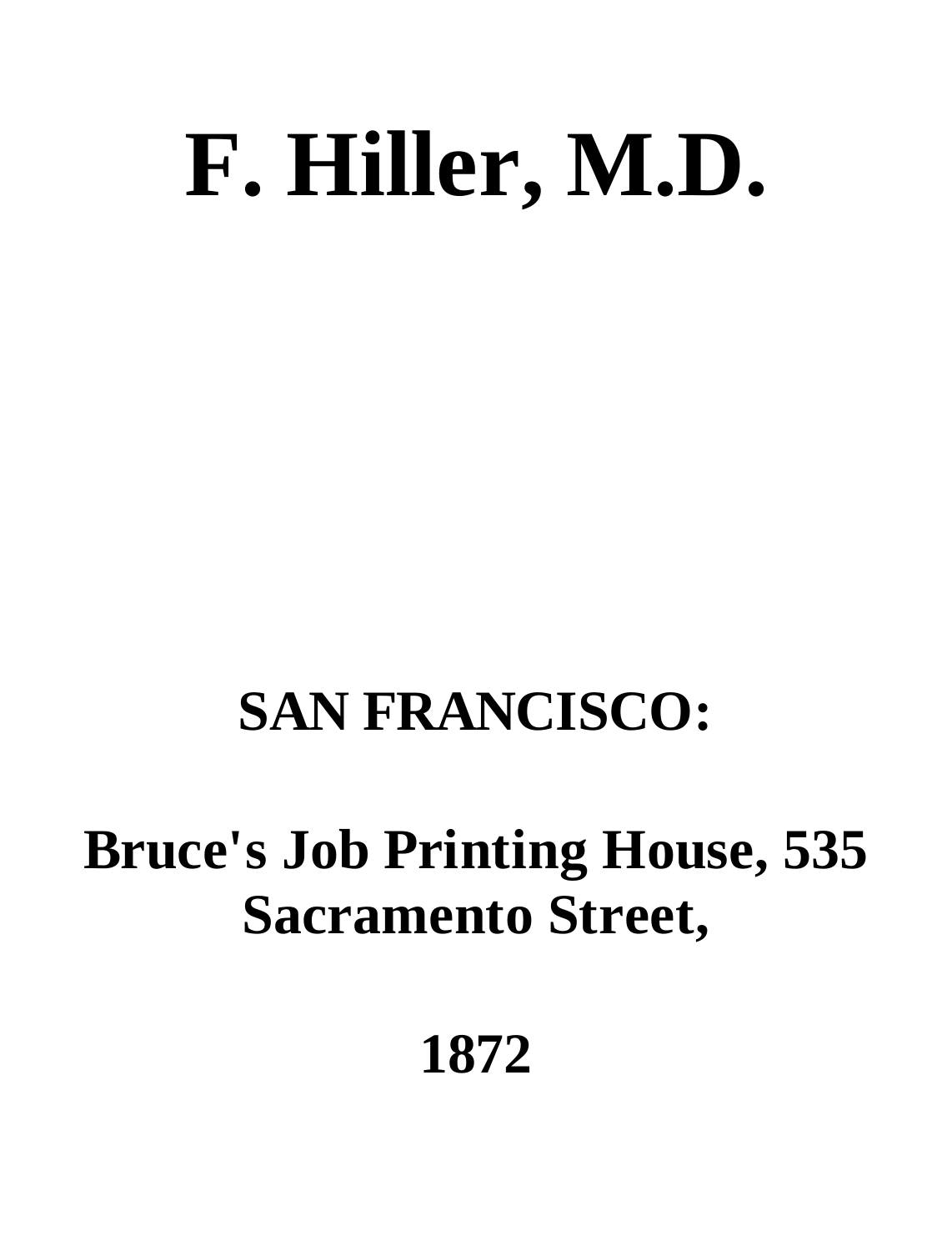

*It is difficult to carry the Torch-Light of Truth through the masses, without stepping occasionally upon a toe or burning a wig or a head-dress.*



To

WILLIAM SHARON, Esq., ISAAC L. REQUA, Esq., A. K. P. HARMON, Esq.,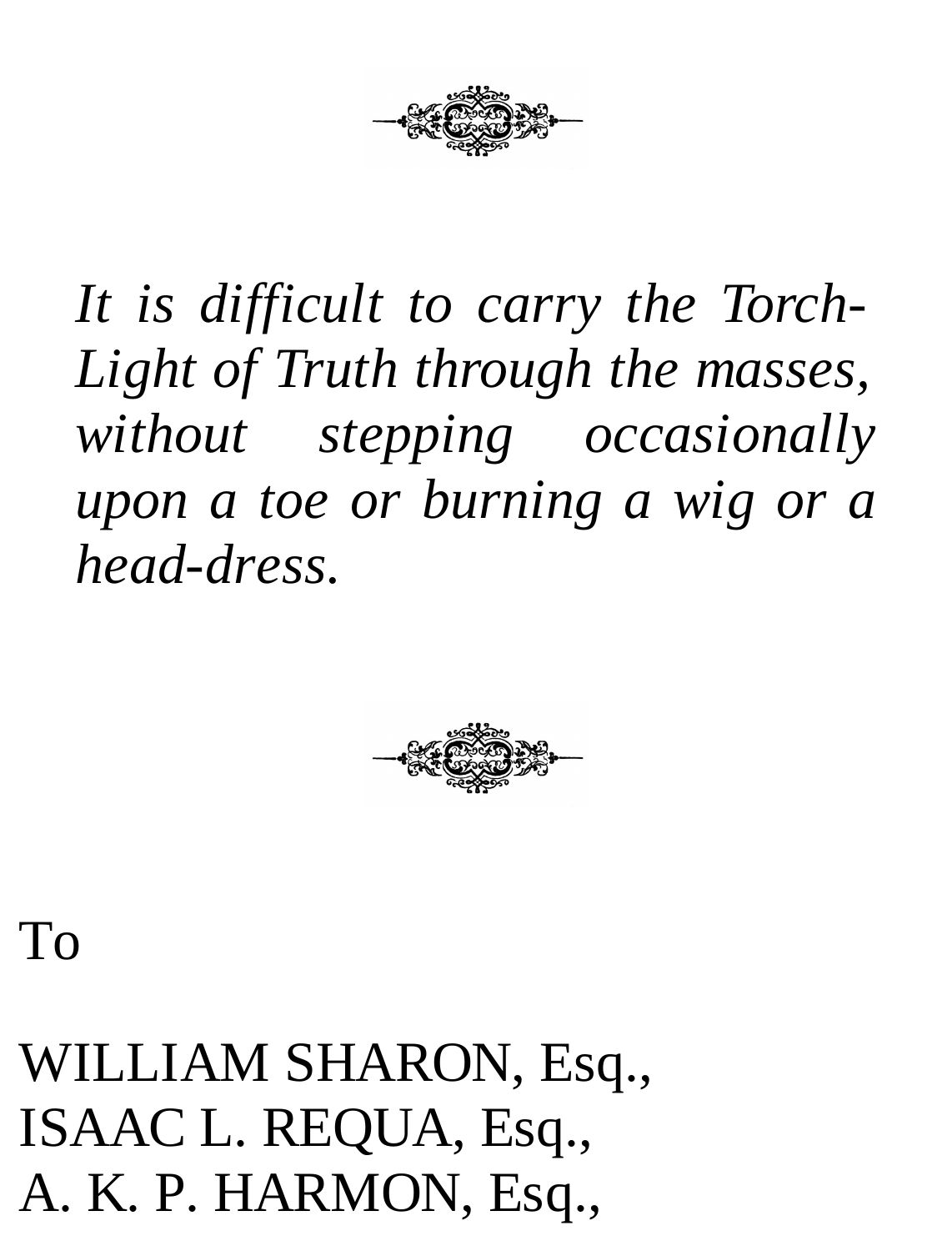#### SAMUEL G. THELLER, Esq.

GENTLEMEN:

I have taken the liberty to dedicate this offering to you, as a token of respect and esteem. This, together with a grateful remembrance of the courtesies extended to me, and the support which I have derived from your friendship, will be, I hope, a sufficient excuse for the liberty I have taken.

Very truly, yours, etc.

F. HILLER, M.D.

San Francisco, 1872.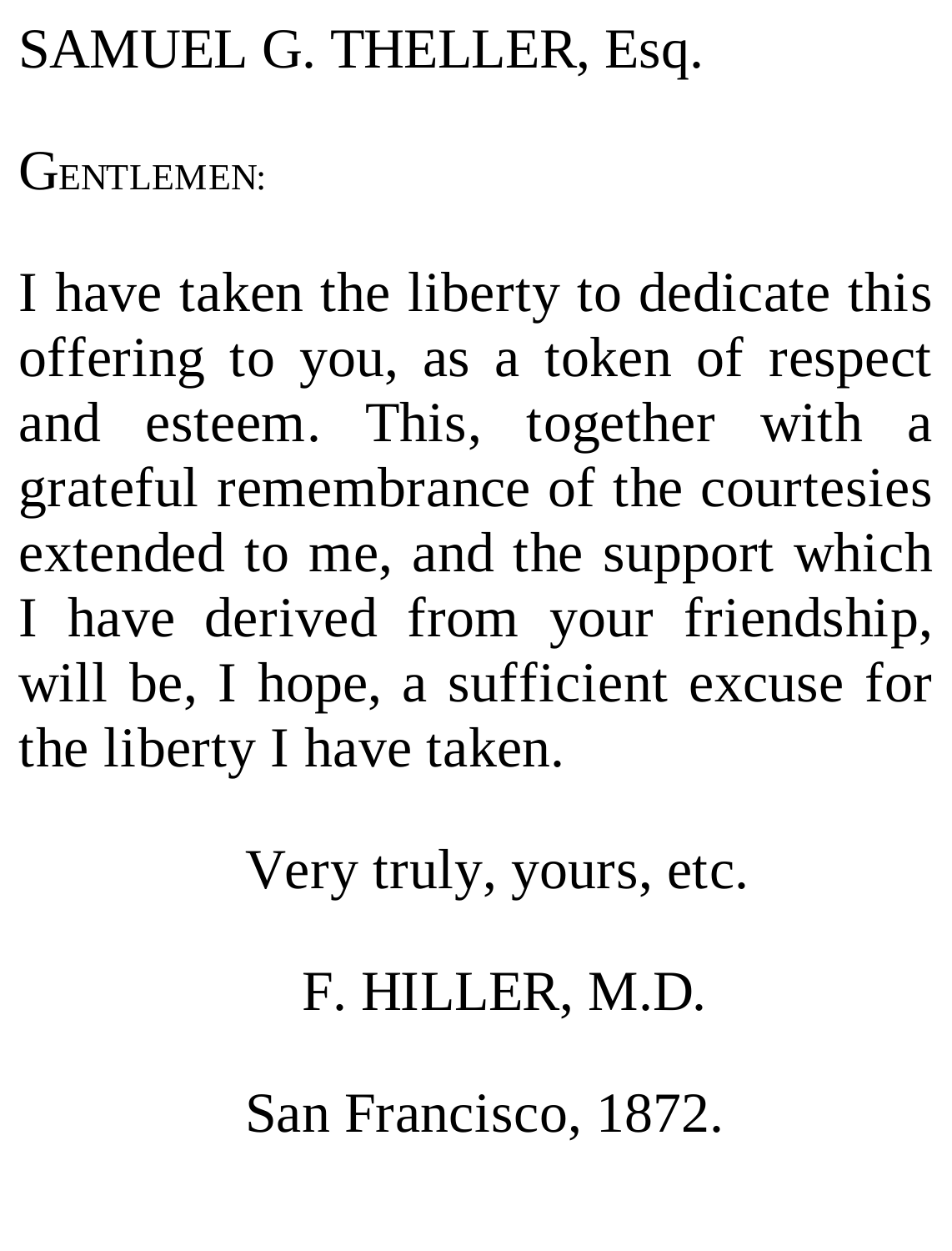

#### **TO THE**

### **MEMORY**

#### **OF**

#### **SAMUEL HAHNEMANN**

#### **THE DISCOVERER OF**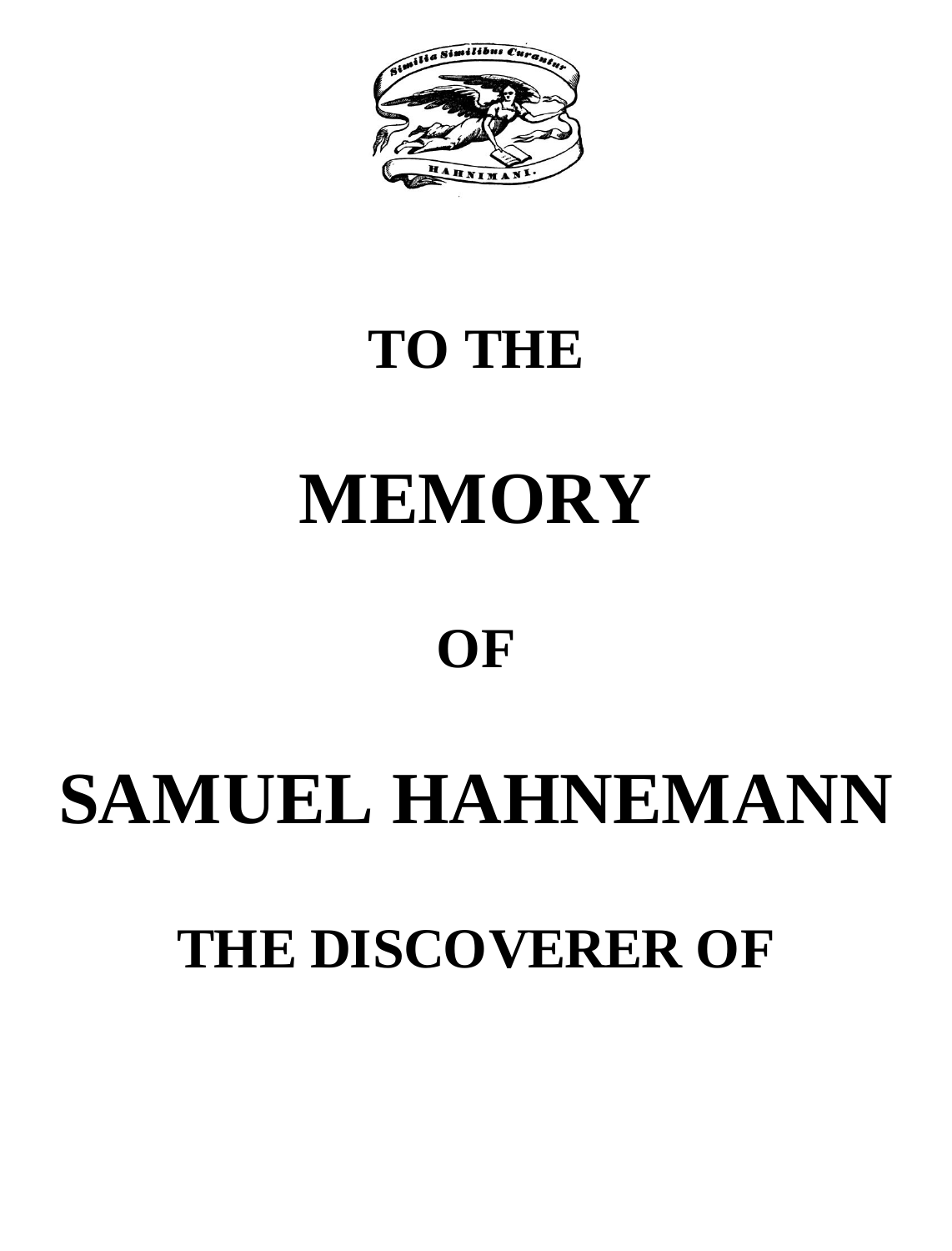# **The True Law of Cure**

#### **Born April 10th, 1775;—Died June 4th, 1843.**

LADIES AND GENTLEMEN:

It is a remarkable and at the same time a terrible and most lamentable fact, that the practice of medicine—an art of daily necessity and application, most nearly affecting the dearest interests and well being of mankind, and to the improvement of which we are encouraged and impelled by the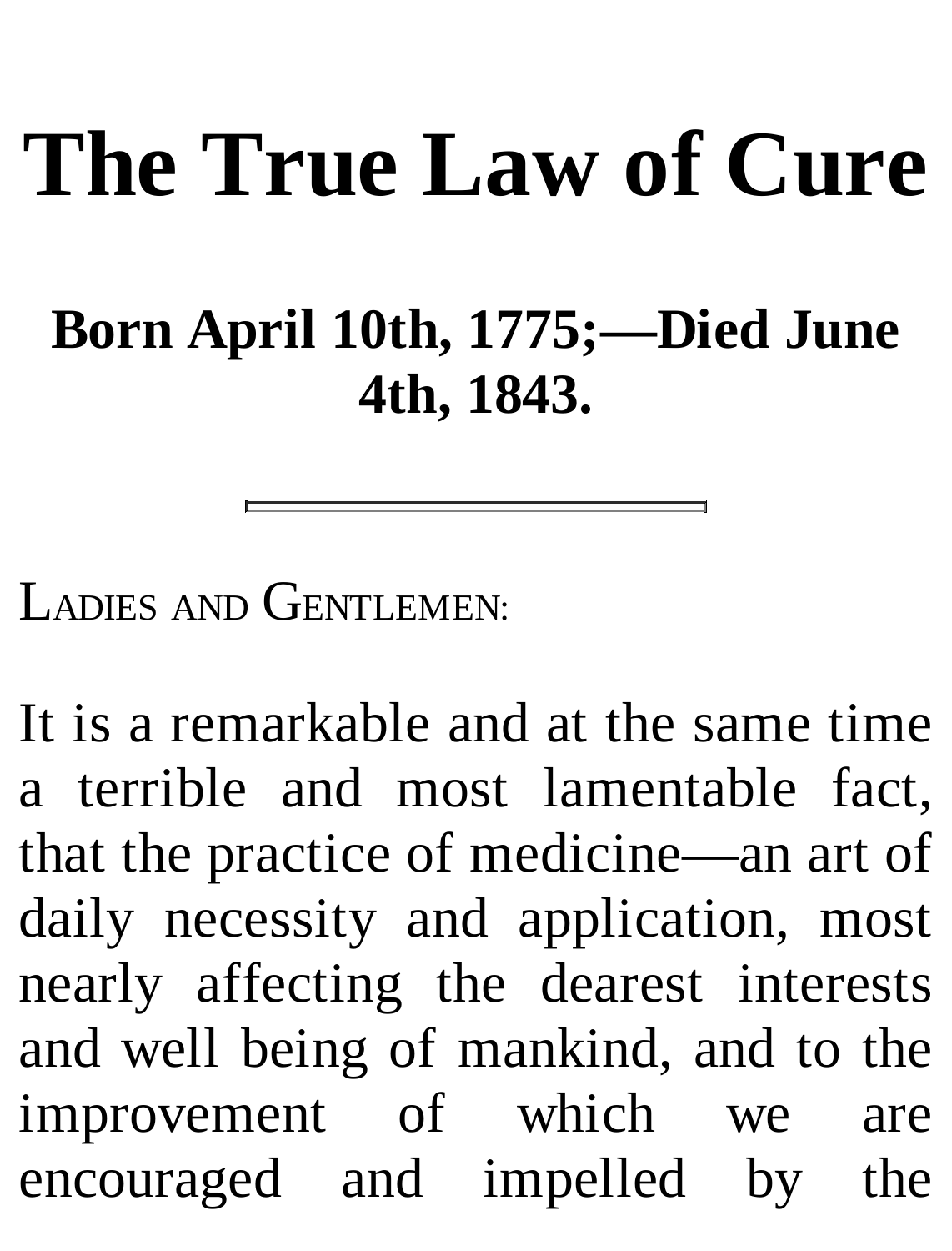strongest motives of interest and humanity, of love for our neighbor and emulous zeal for professional skill and superiority therein—should, after a probation of so long a period, and recorded experience of at least two thousand years, still remain, as it confessedly does in most respects, so little understood and generally of such doubtful and uncertain application.

The present age, unlike any that has preceded it, is peculiarly one of rigid, radical and fundamental examination. Everything in the Heavens above, or in the Earth beneath, is tested and retested; analyzed, synthetized and submitted to the crucible of stern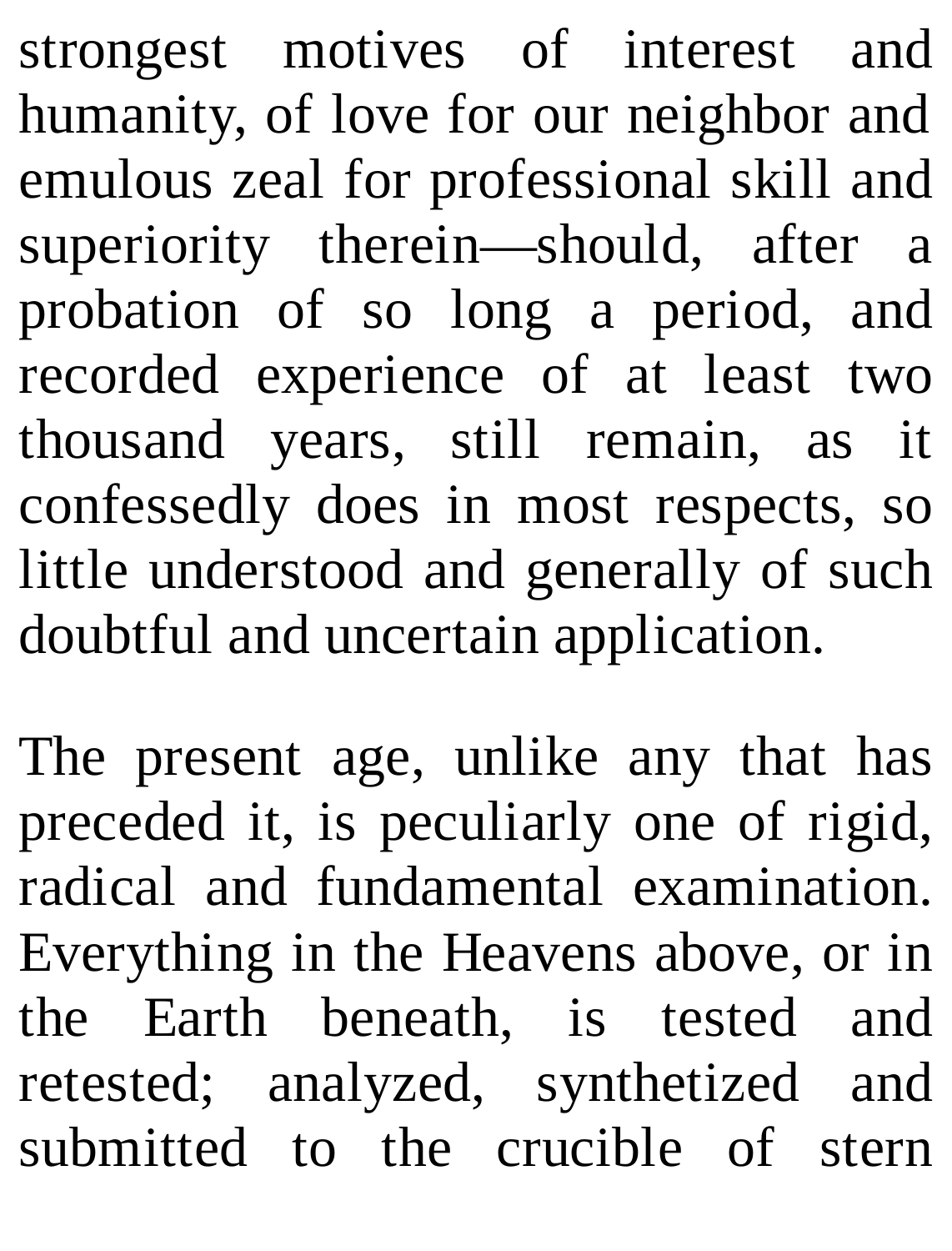reason, and the logical conclusion of experience; even to the extreme of possibility. This is true not only of the material universe, but of all mental and moral conditions, of social, political and even religious institutions. Nothing, in this day, and especially in this country of free thought and liberty of speech, is taken for granted merely because it can lay claim to the honors of a great antiquity, or can number thousands or millions of adherents. Vast differences are to be observed in governments, churches, creeds and social practices; and all, however opposite and apparently antagonistic, are working out a solution to the problem—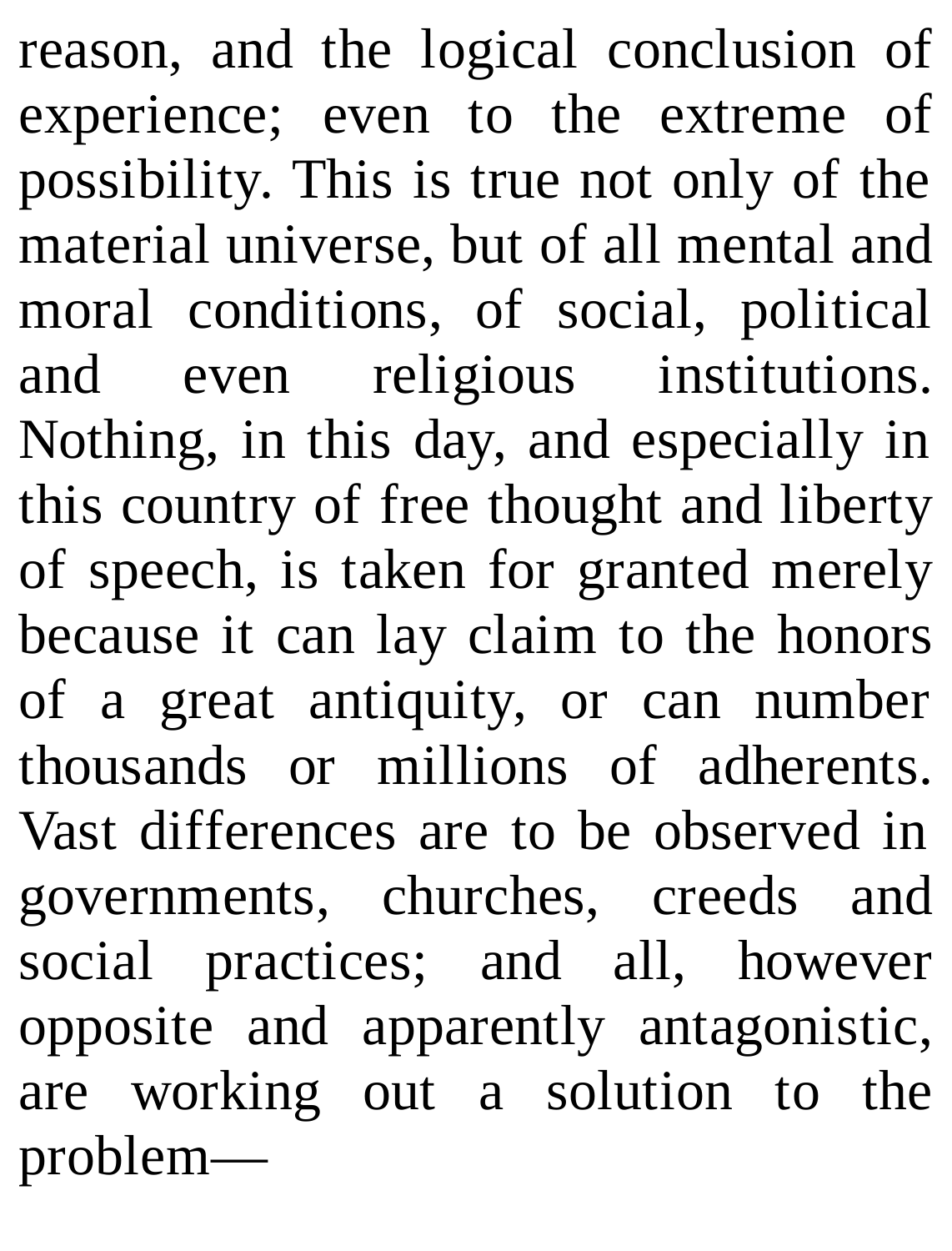## **"What is Truth?"**

Conservatism is fast dying out, hidden and smothered by the ever-flowing tidal-waves of progression. Radicalism ceases to become radical, by the daily and hourly recurrence of startling discoveries, and new, unheard-of, and unexpected adaptations of old laws. The mistakes of to-day will be found to be mistakes, and will be rectified. Whenever and wherever freedom holds her sway, evil must work out its own destruction, and good enthrone itself in the hearts of those benefitted by its benign influence. In this spirit, and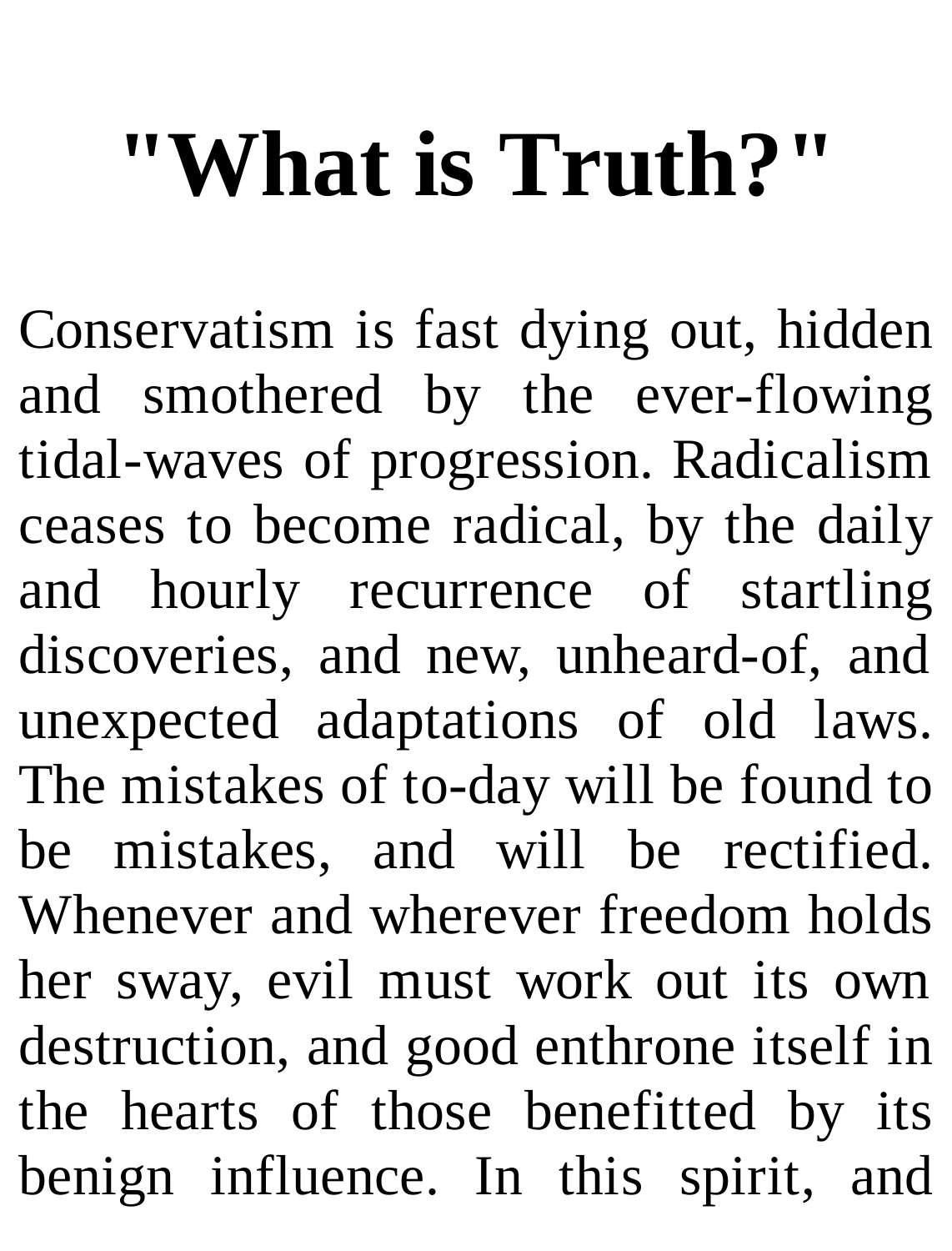with such views, let us look at the progress of Medical Science that we may learn from the experience of the past to correctly estimate the developments of the present and aid wisely in the working for a more glorious future.

Medicine has been—not inaptly styled —"The daughter of dreams." From the time of Hippocrates until now, the great body of the profession has been swayed by conflicting theories, founded upon either the wholly unsupported fancies and conjectures of their authors, or unwarrantably built upon isolated facts, often accidental in their occurence, partial in their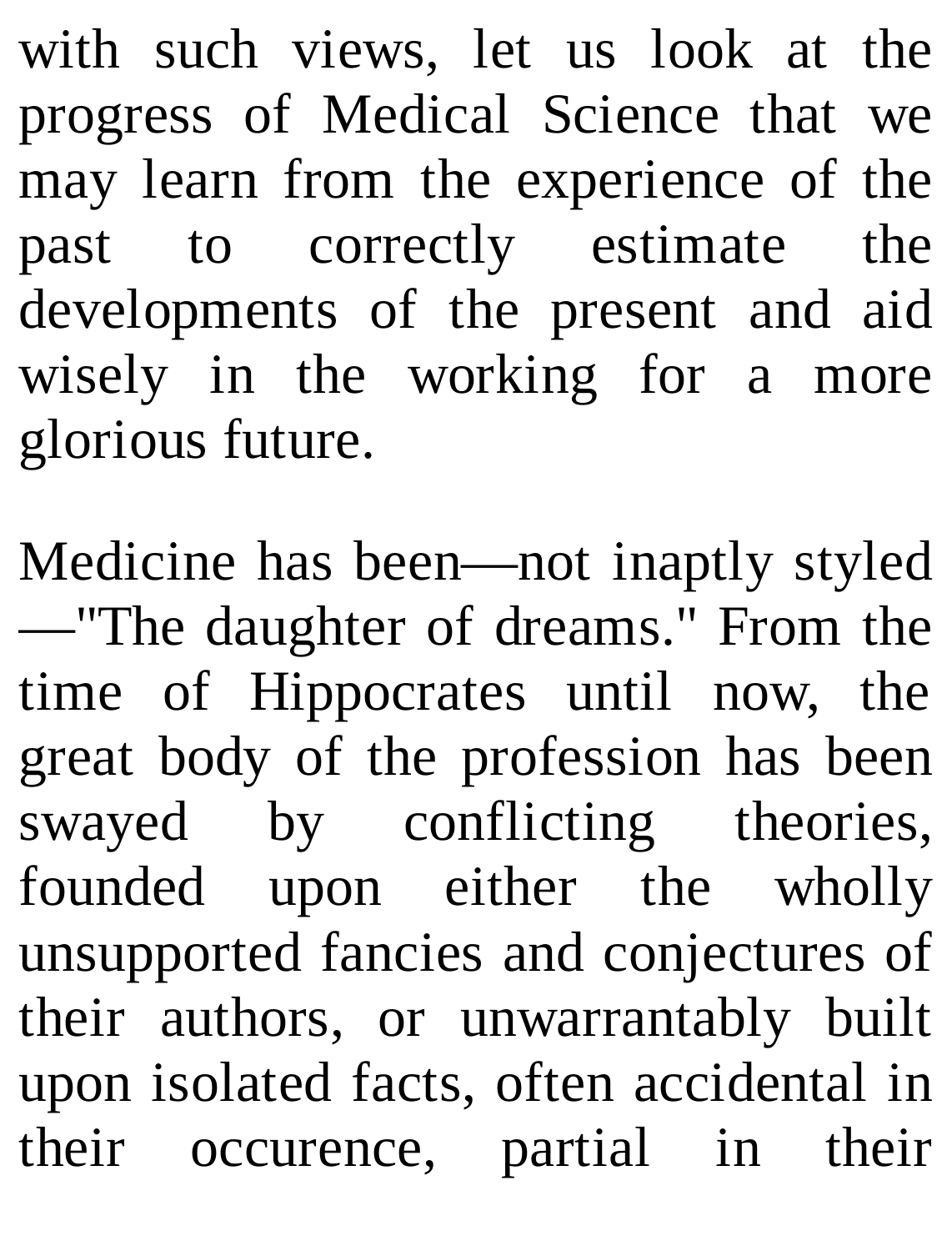observation, and improperly understood in their inherent nature and theoretical significance, pointing to a law of action widely different from the one in support of which they had been adduced. All branches of medicine have been involved in these crude absurdities; nor has the nomenclature of any department of science, even in our day, been entirely purged from the errors and misleadings with which the past so fruitfully abounds.

To mark the improvement and advancement in the various branches of medical science; to compare the present with the past; to observe the unfolding growth, maturity, and decay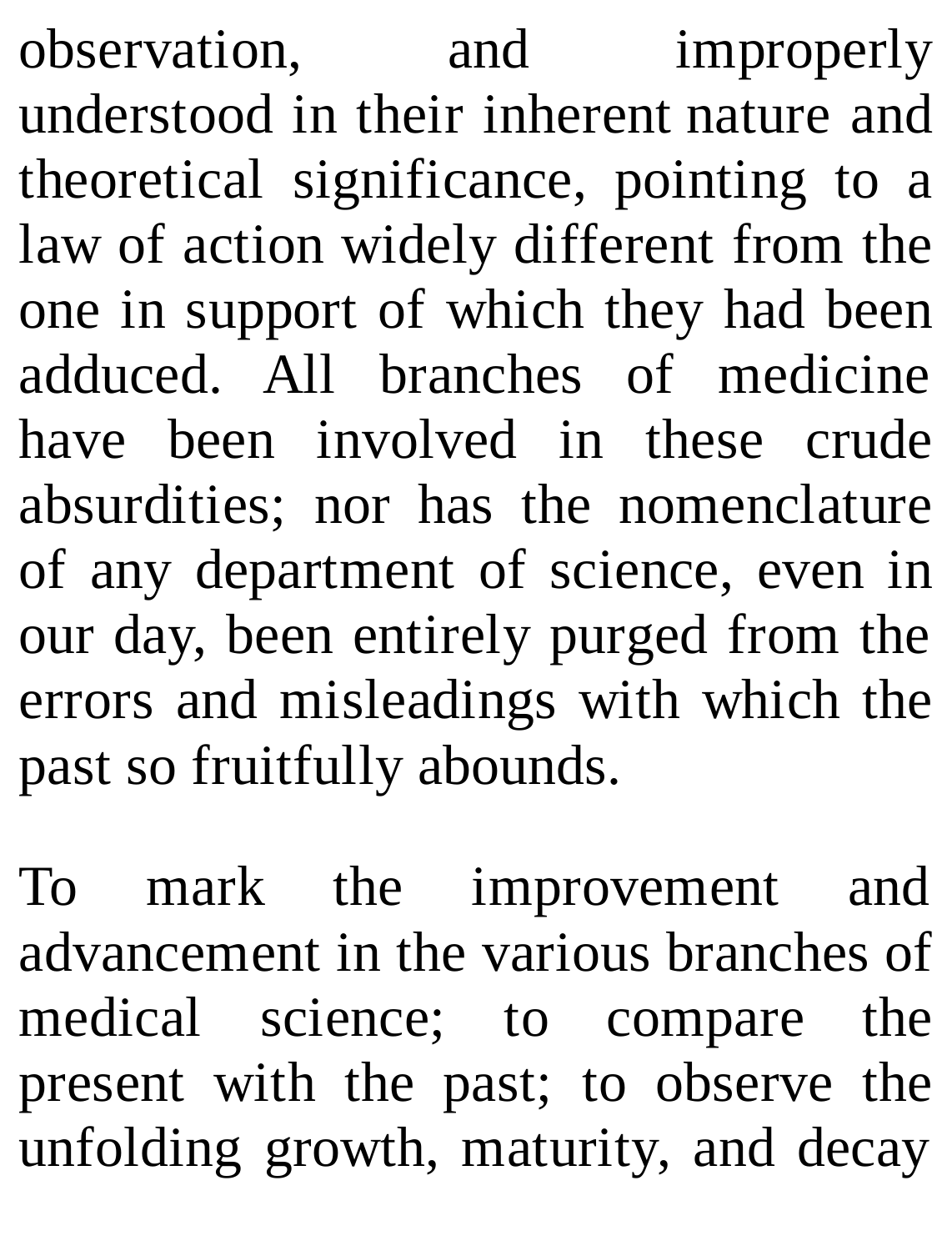of medical creeds; to discern the power of those master-minds, that, far beyond the ages in which they lived foreshadowed the forth-coming discoveries that were to make other men immortal; to sigh over the incredulity of whole races, whose blind and dogmatical adherence to the theories of some prominent physiologist or anatomist was at once silenced by the light of a new truth, suddenly and clearly promulgated by a single mind. To do all these things, was the labor of a whole life; volumes could be written in such investigation, and still thousands of facts be left untouched and forgotten, forever buried in the chaos of medical creeds, medical truths and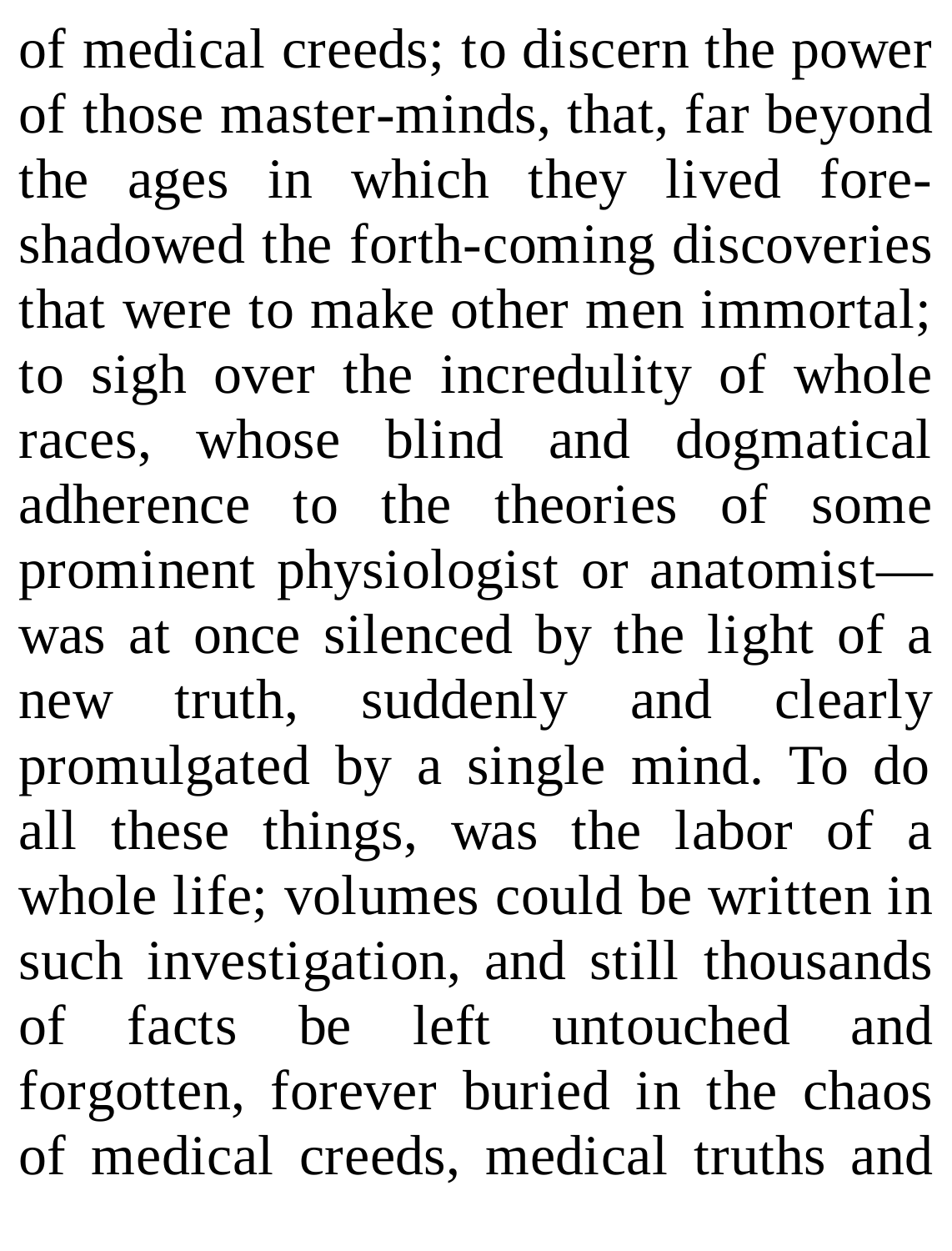#### medical fictions.

Old Physic has for several centuries past drifted in the wrong direction, striking occasionally upon a rock, but finds itself to day further off from shore than ever before.

Medicine, the oldest and most important of all branches of science, has not kept up with developments in other departments, but the rays of light have already deeply penetrated into the darkness of the past, fast undermining the building of the so-called "Rational Medicine" with all its hypothesis and traditions.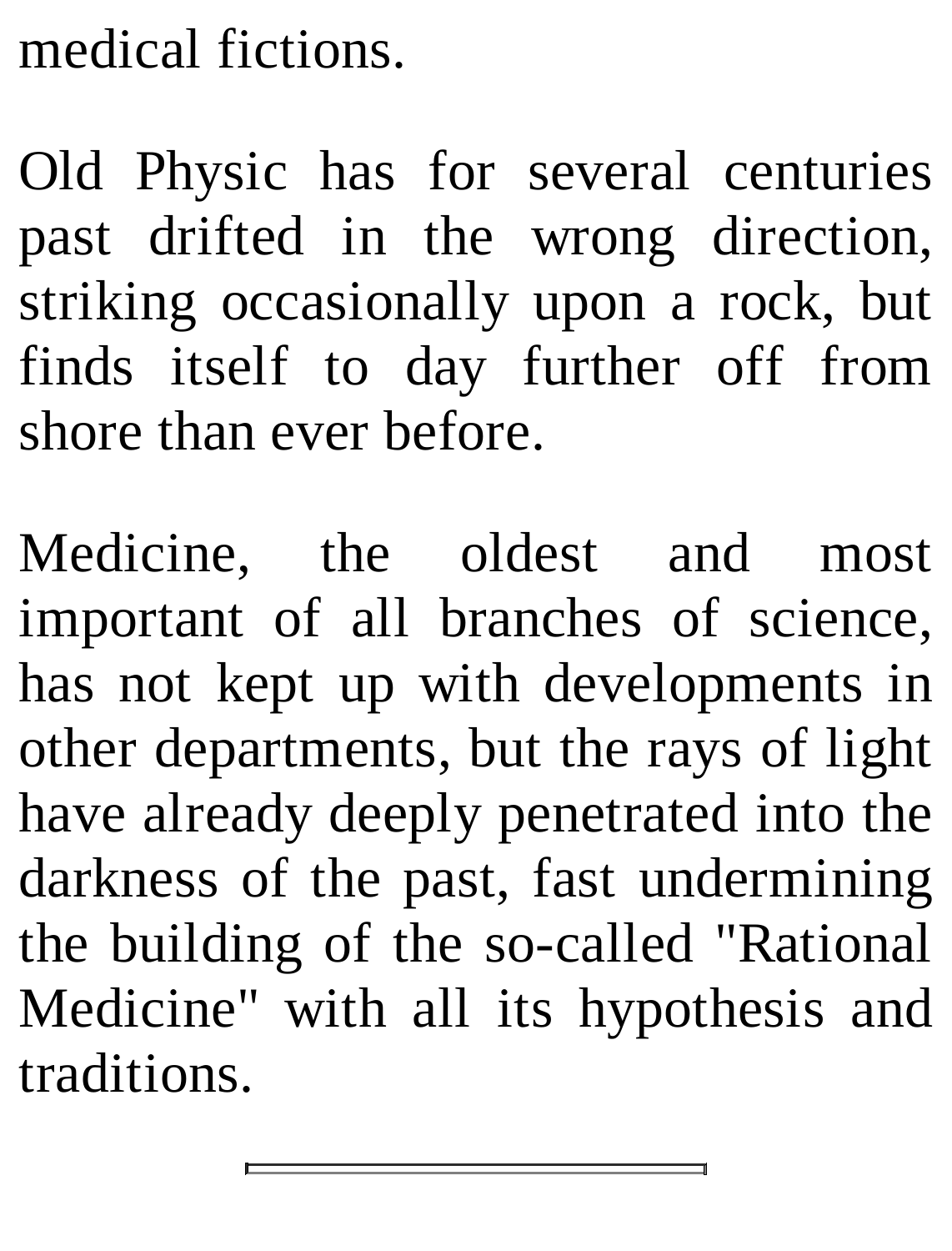It was near the end of the last century, that the idea occurred to a single man, that the reason he had failed in practice must be that the medical profession was entirely on the wrong path. He made the effort to cure diseases on the principle directly opposite to those on which he had been educated to act, and he was successful. He thought a reformation of medicine needful and desirable, and proper to be attempted. He set about it, hoping, if he should succeed in pointing out a more safe, certain and pleasant road to the lifegiving and life-renewing fountain of health, that it would be a blessing to suffering humanity. That man was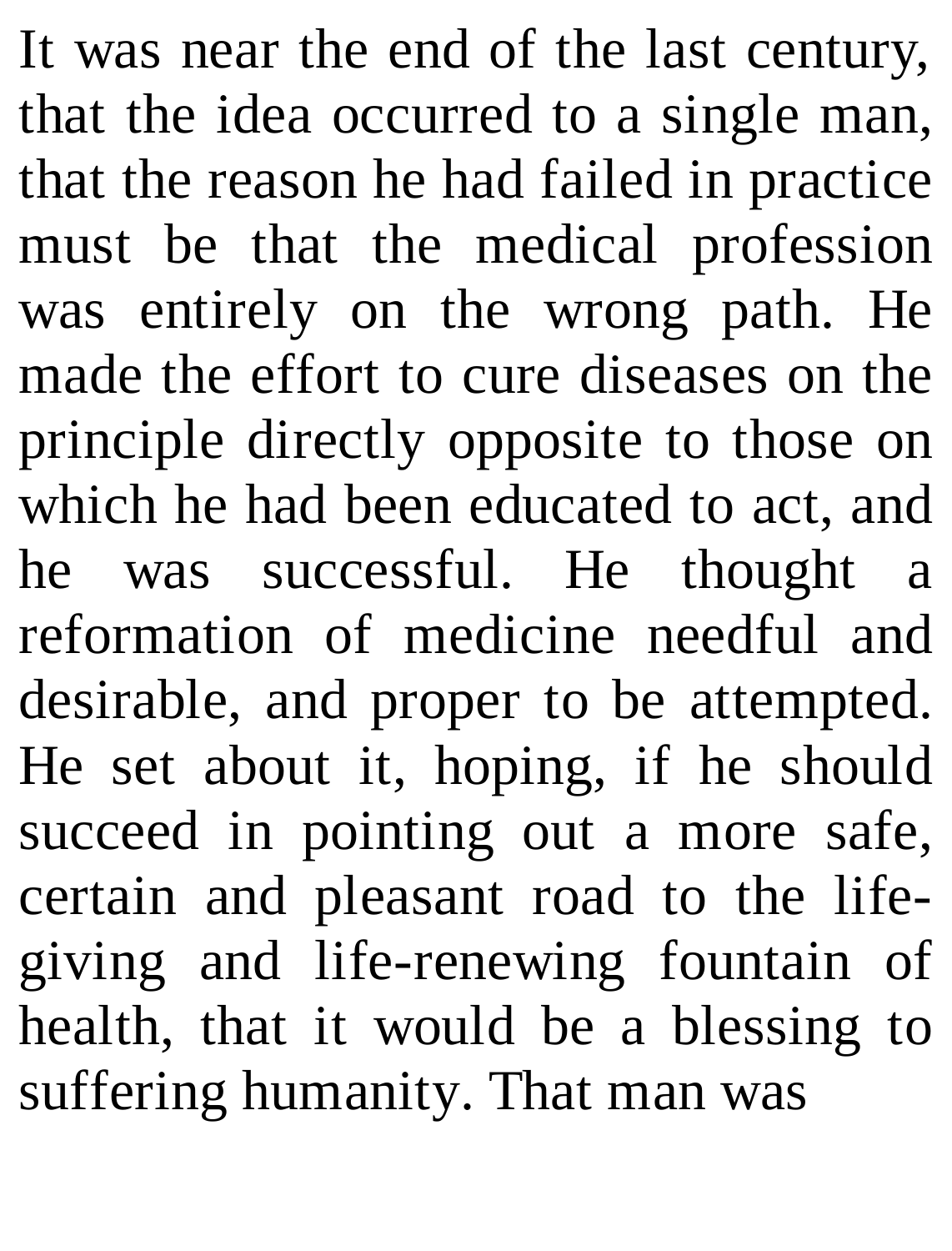## **Samuel Hahnemann.**

Had the reform inaugurated by him been of an insignificant character, it might have been accepted by the medical world without controversy. Had the new path into which he invited the profession been only a little smoother than the old one and lying right alongside of it, like that which led the pilgrims from the main high-way into the domains of the giant, physicians might have been easily lured into it. But the revolution was a radical one. It contemplated a countermarch such as the teachers and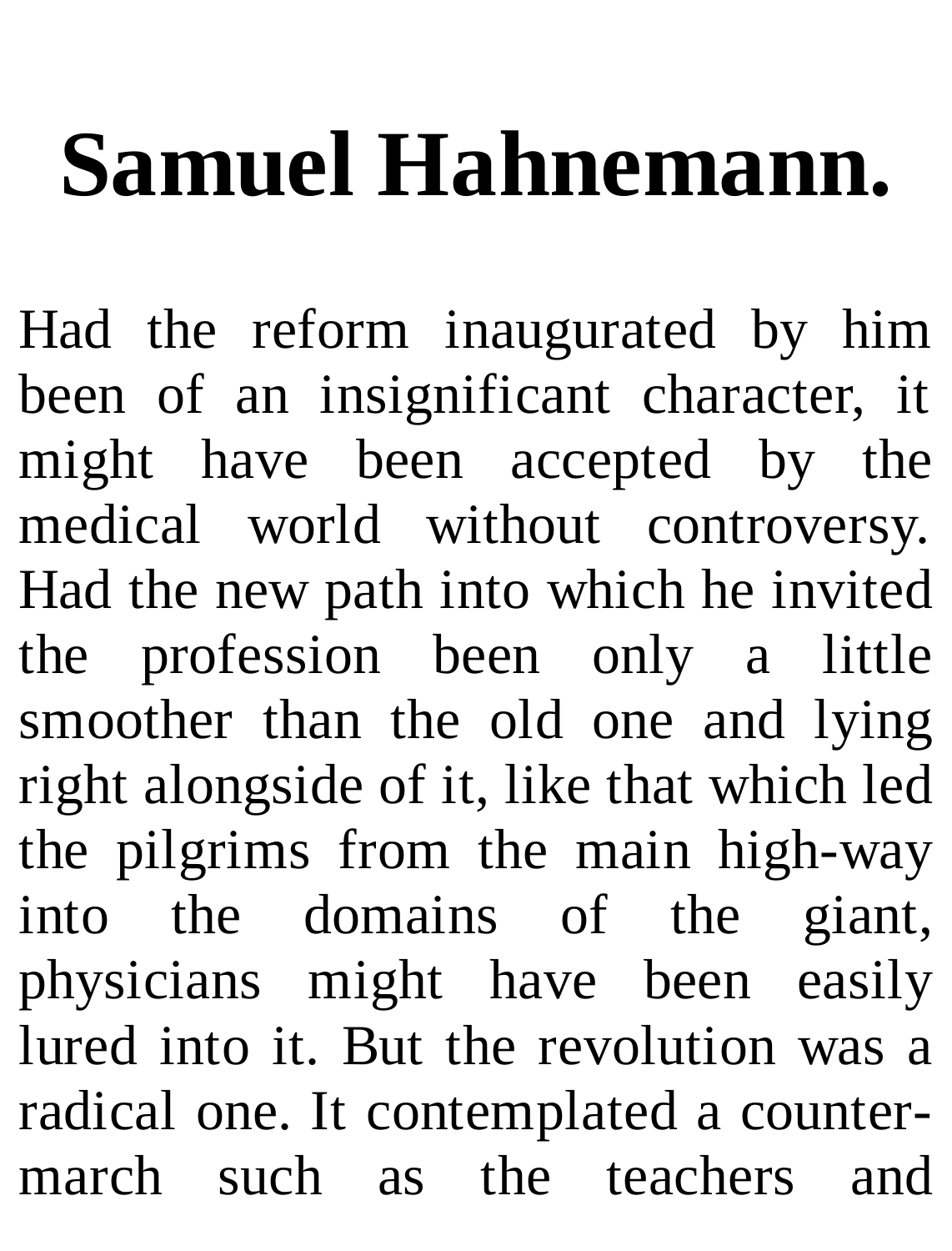practitoners of the healing art had never been called upon to make. It called upon the chiefs of the profession to reverse the wheels of the ponderous engine, and seek for the long-sought shore in the opposite direction.

The new doctrine came forth embodied in only three simple words: "*Similia Similibus Curantur.*"

Thus the year 1790 gave birth to the celebrated system of Hahnemann, which has received from him a Greek title, expressive of its peculiarities— Homœopathy, and in opposition to "*Contraria Contraries Curantur*."— Allopathy.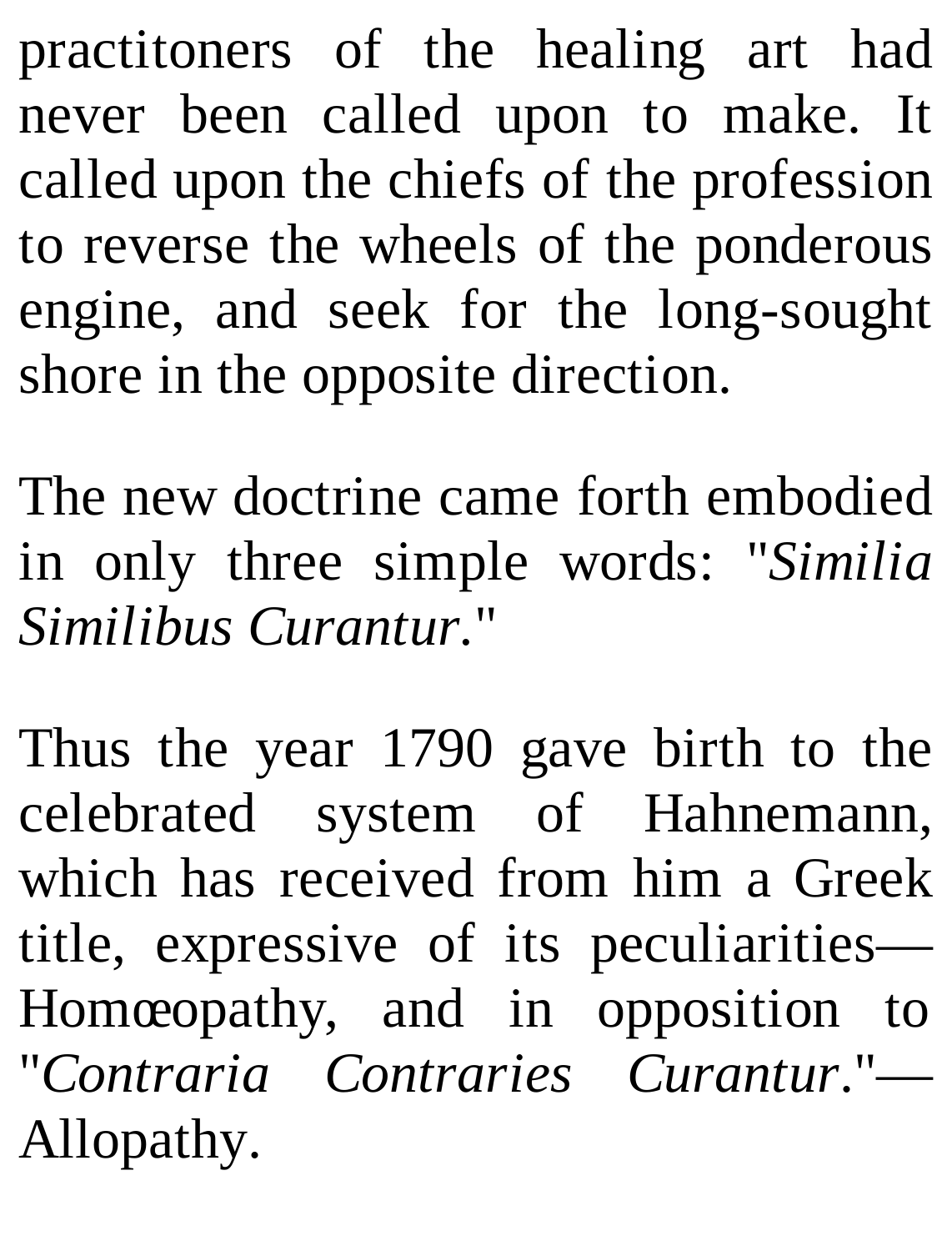It is not my purpose to entertain you with a detailed history of medicine, nor even to notice the successive and conflicting theories that have arisen from time to time; but simply to show that the old, or Allopathic system of medicine as practiced till this day is unworthy of our confidence; that its theory of therapeutics is irrational and worthless; that there is an absence of any reliable principle to guide the physicians in the treatment of diseases; and that the sick are far better off when left to nature, than when subject to the pernicious system of dosing, while a growing want of confidence in this system, both in the public mind and the medical profession, loudly calls for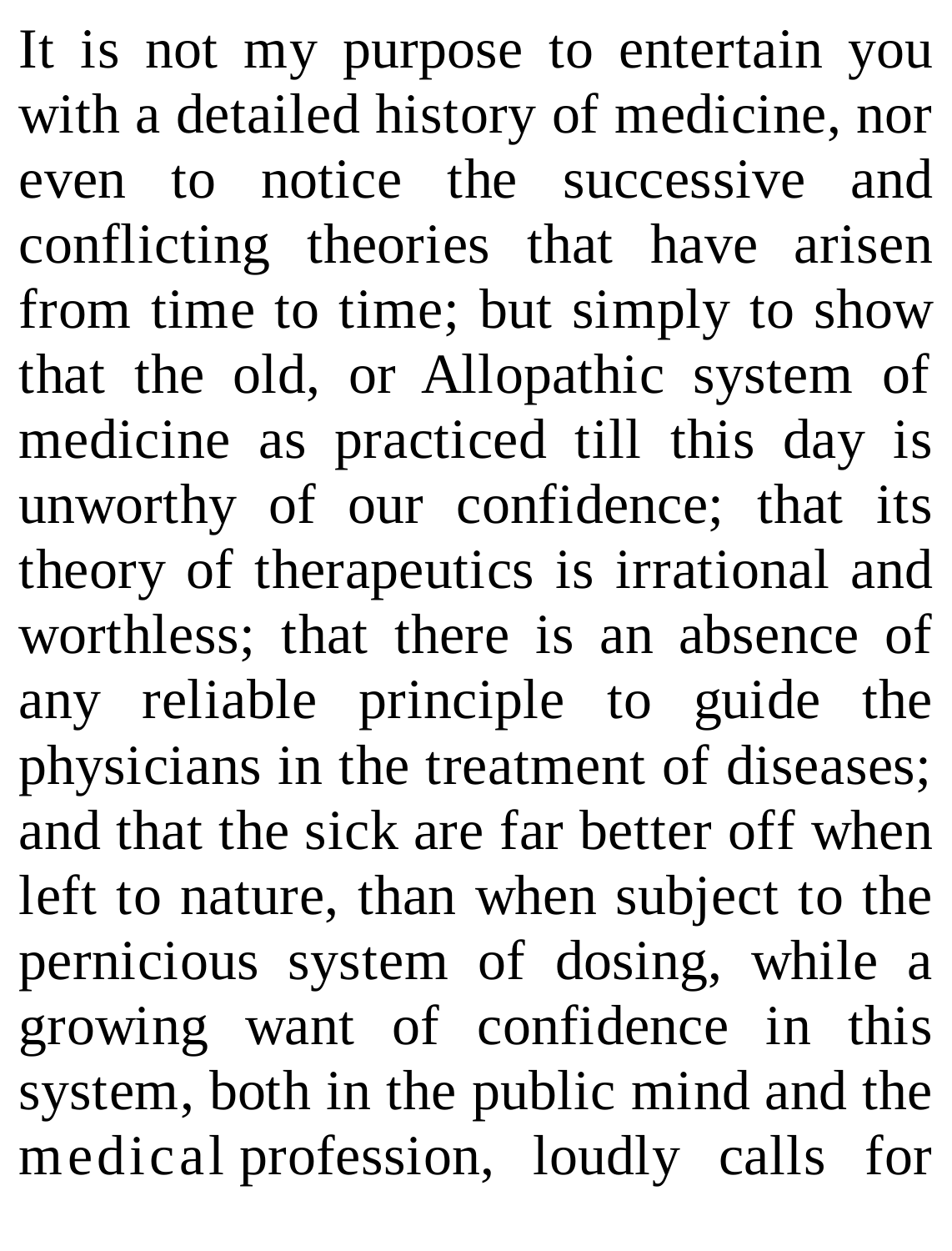something more rational in its theory and more successful in its practice.

I shall not ask you to accept my individual opinions in support of these views, but shall place upon the witnessstand, and give you the declarations of men who have spent their lives in the practice of this system—most of them authors and teachers, men living in different countries, and from the highest ranks of the profession, and who, if any, should be able to pronounce a eulogy upon this system of practice.

I introduce to you first BOERHAVE, a man justly illustrious in the history of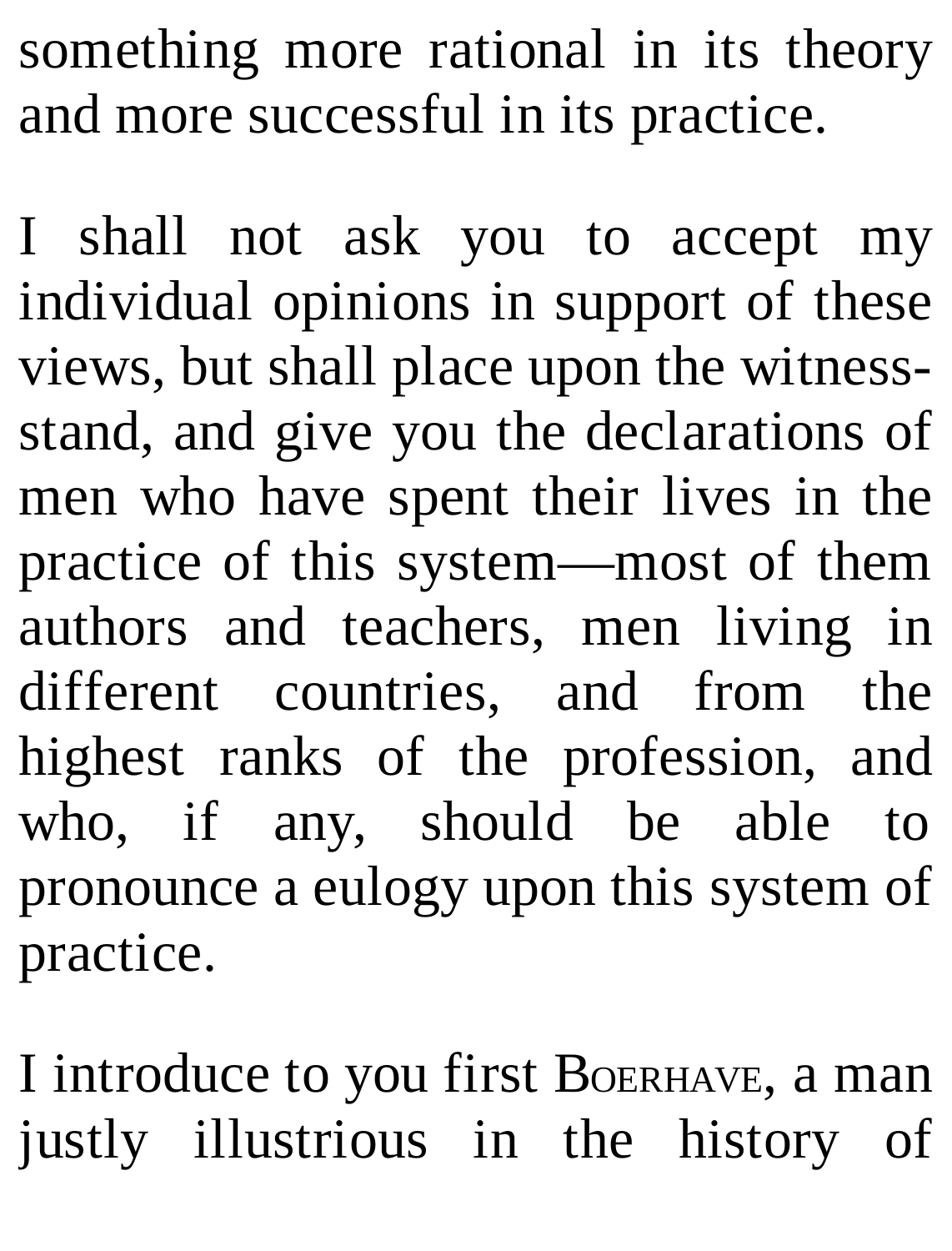medicine, he lived a century before HAHNEMANN, and was for over forty years Professor at the University at Leiden.

Hear him! He says:

"If we compare the good which a half dozen true disciples of Æsculapius have done since their art began, with the evil which the immense number of doctors have inflicted upon mankind, we must be satisfied that it would have been infinitely better for mankind if medical men had never existed."

The celebrated BICHAT of Paris, thus speaks of the therapeutic system of his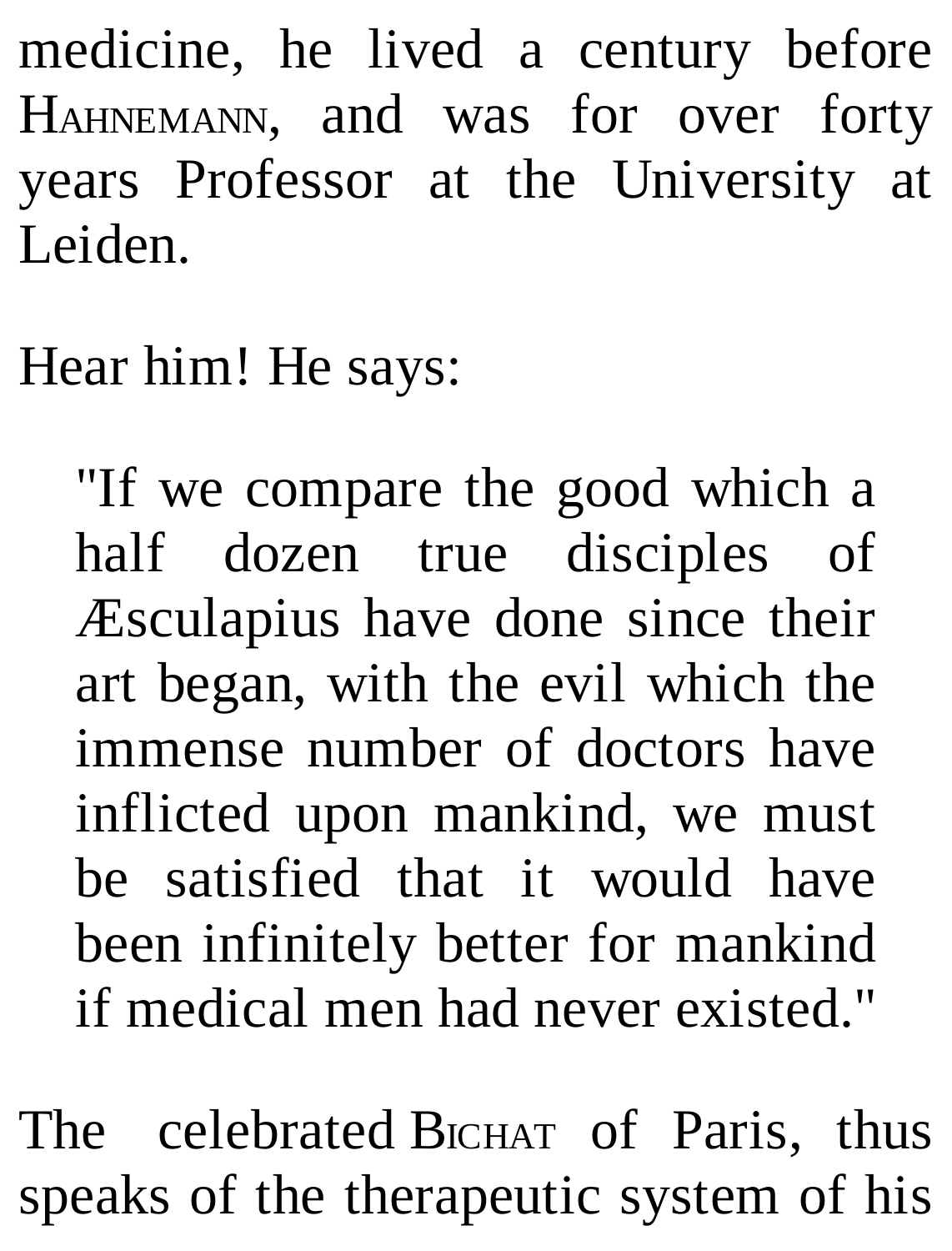day:

"It is an incoherent assemblage of incoherent opinions; it is perhaps, of all the physiological sciences that which best shows the caprice of the human mind. What do I say?—It is not a science for a methodical mind; it is a shapeless assemblage of inexact ideas, of observations often peurile, of deceptive remedies and of formula as fastidiously and fantastically conceived, as they are tediously arranged."

Then we find the equally celebrated French physician, MAJENDIE, saying: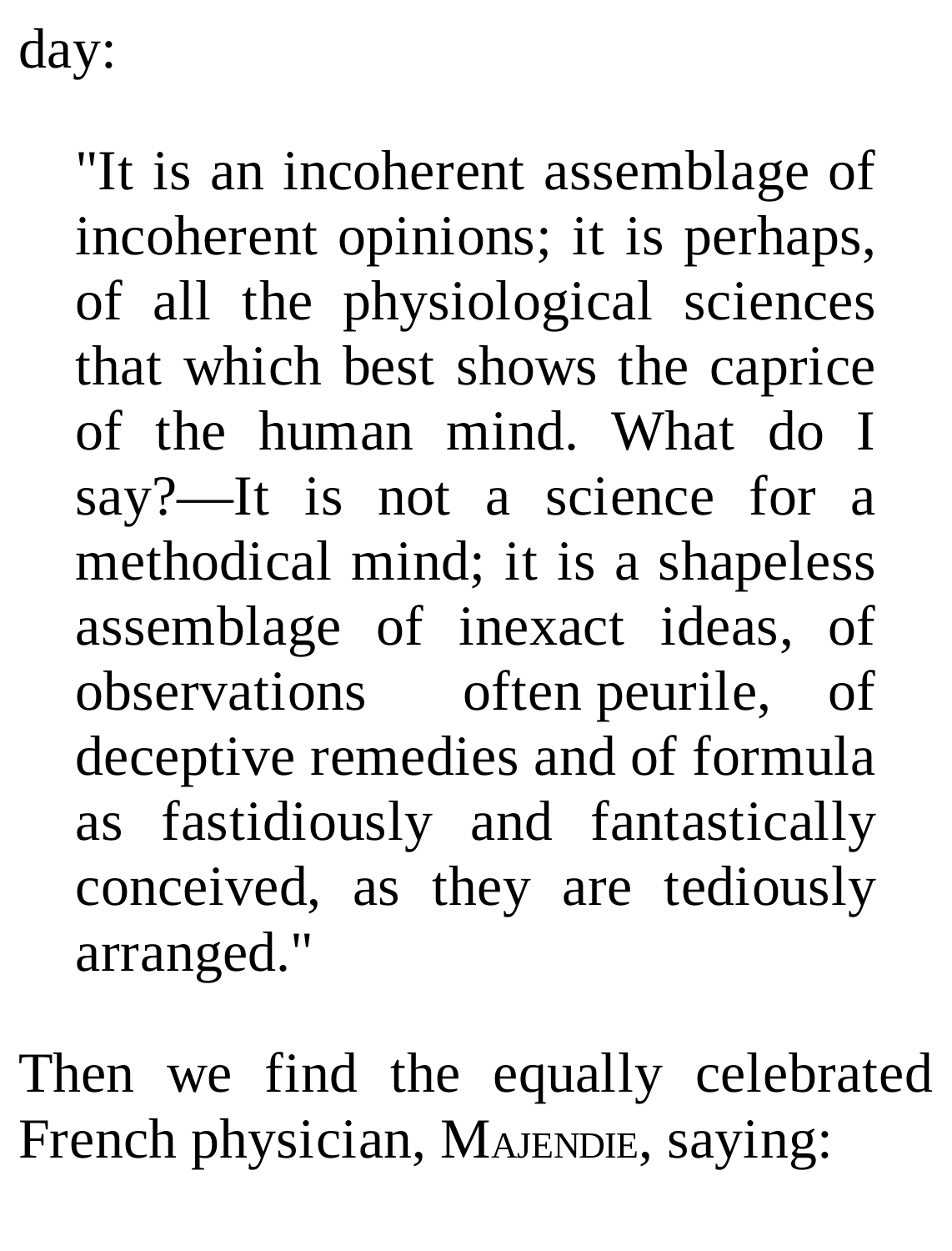"I hesitate not to declare, no matter how sorely I shall wound our vanity, that so gross is our ignorance of the physiological disorders called diseases, that it would perhaps be better to do nothing, and resign the complaint we are called upon to treat to the resources of Nature, than to act as we frequently do, without knowing the why and the wherefore of our conduct, and at the obvious risk of hastening the end of our patient."

D<sub>R</sub>. Goop, the great nosologist, asserts that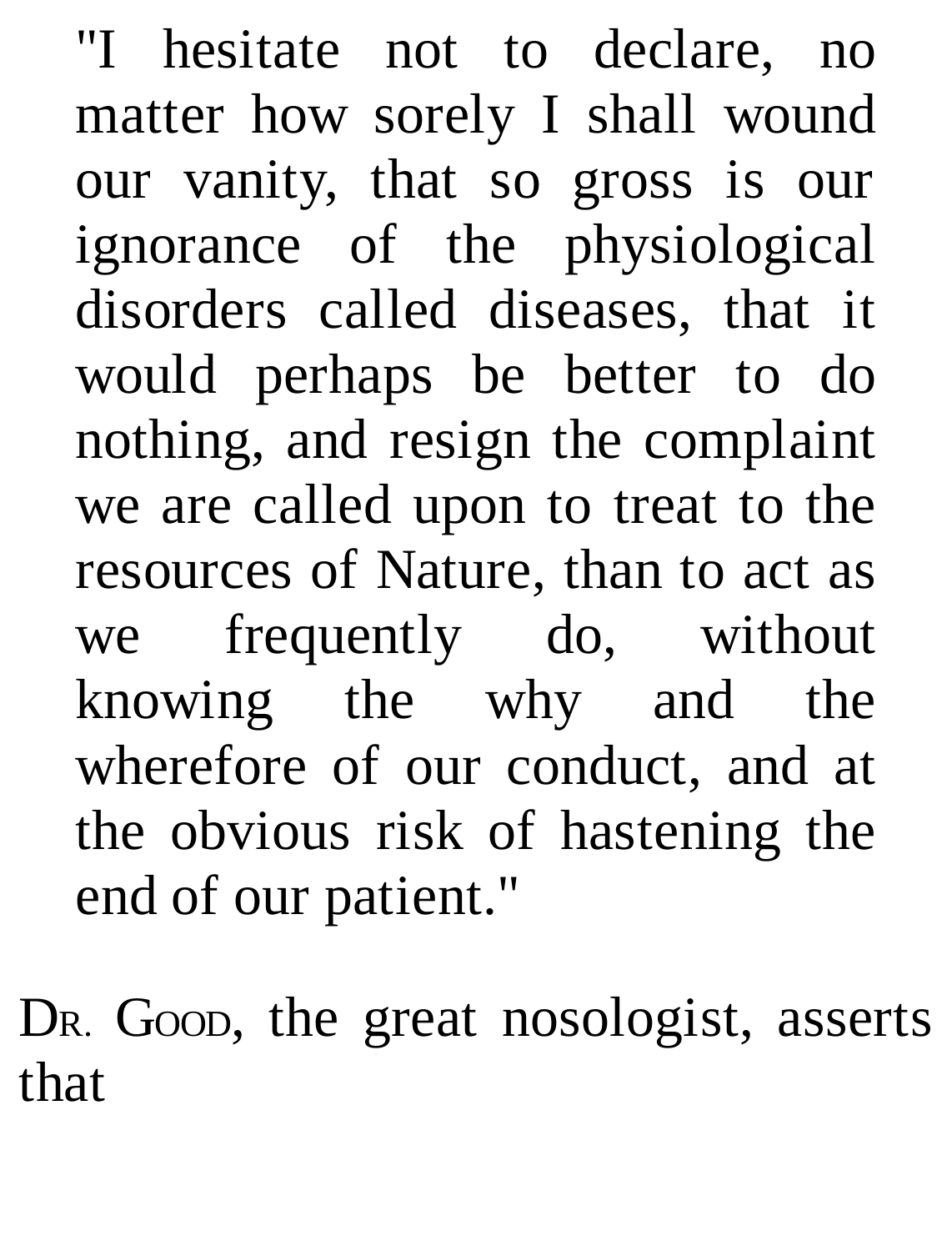"The science of medicine is a barbarous jargon, and the effects of our medicines on the human system are in the highest degree uncertain; except, indeed, that they have already destroyed more lives than war, pestilence and famine combined."

SIR ASTLEY COOPER, England's greatest surgeon says:

"The science of medicine is founded on conjecture and improved by murder."

But, it may be said, these men lived in the past, and since their time the science of medicine has improved and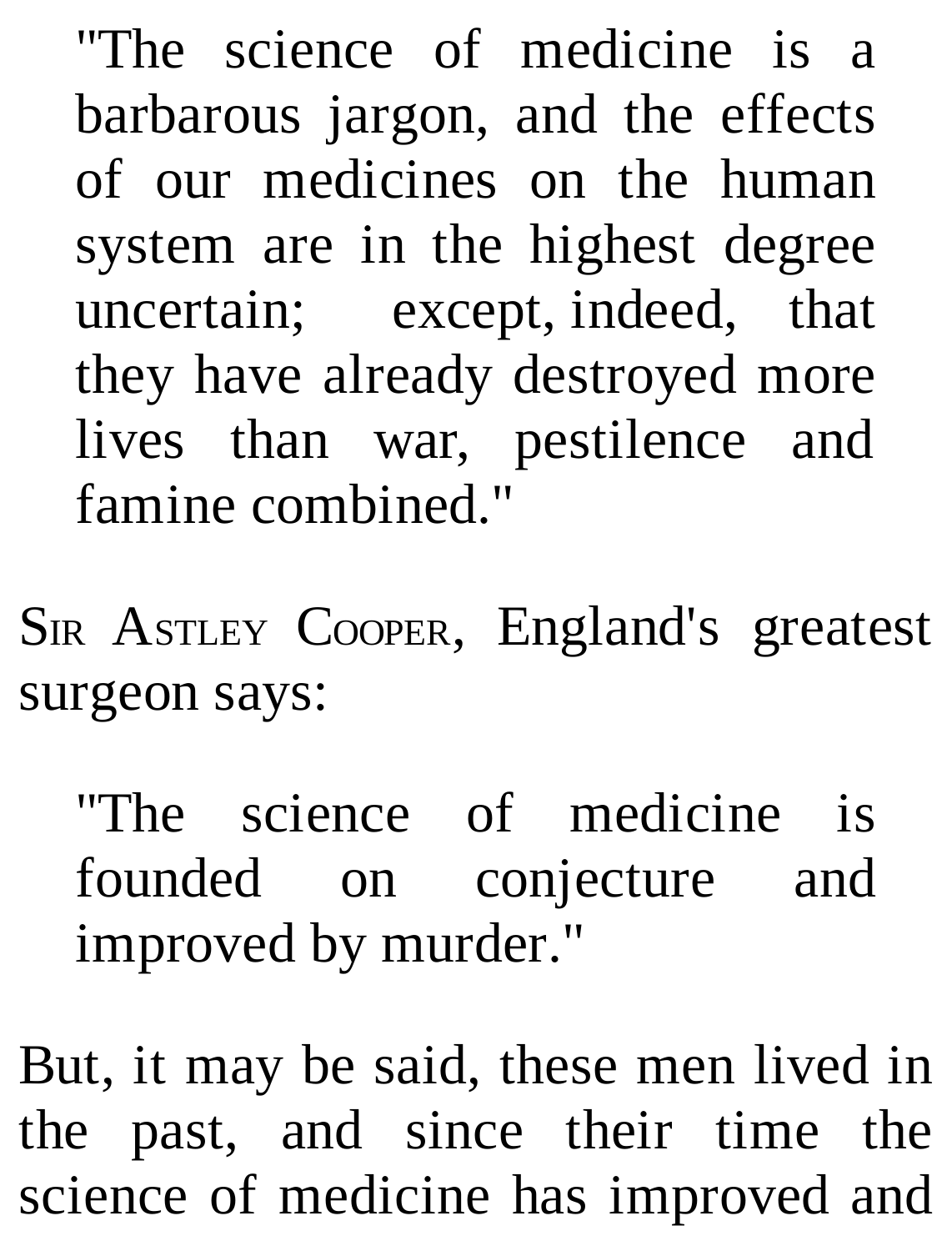its practice has become more rational and safe.

Let us then come down to a later period, and listen to DR. CHRISTISON, the present eminent Professor of *Materia Medica* at the University of Edinburgh. He says:

"Of all medical sciences, therapeutics is the most unsatisfactory in its present state, and the least advanced in progress, and surrounded by the most deceitful sources of fallacy."

SIR JOHN FORBES, Fellow of the Royal College of Physicians: Physician to the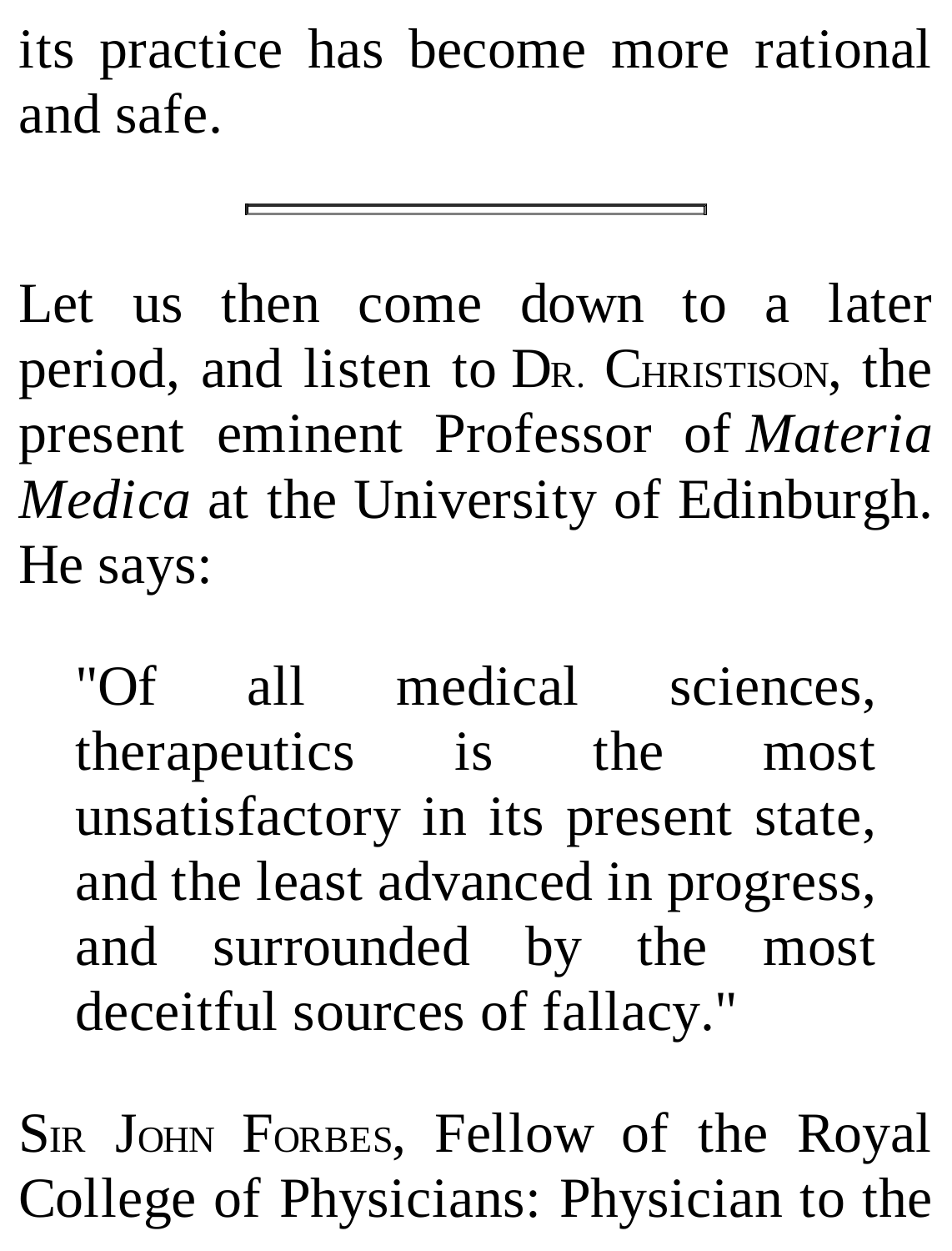Queen's Household, late editor of the "British and Foreign Medical Review," after a frank admission of the imperfections of Allopathic medicine, says:

"FIRST. That in a large proportion of the cases treated by Allopathic physicians, the disease is cured by Nature and not by them."

"SECOND. That in a lesser, but still not a small proportion, the disease is cured in spite of them; in other words, their interference opposing instead of assisting the cure."

"THIRD. That, consequently in a considerable proportion of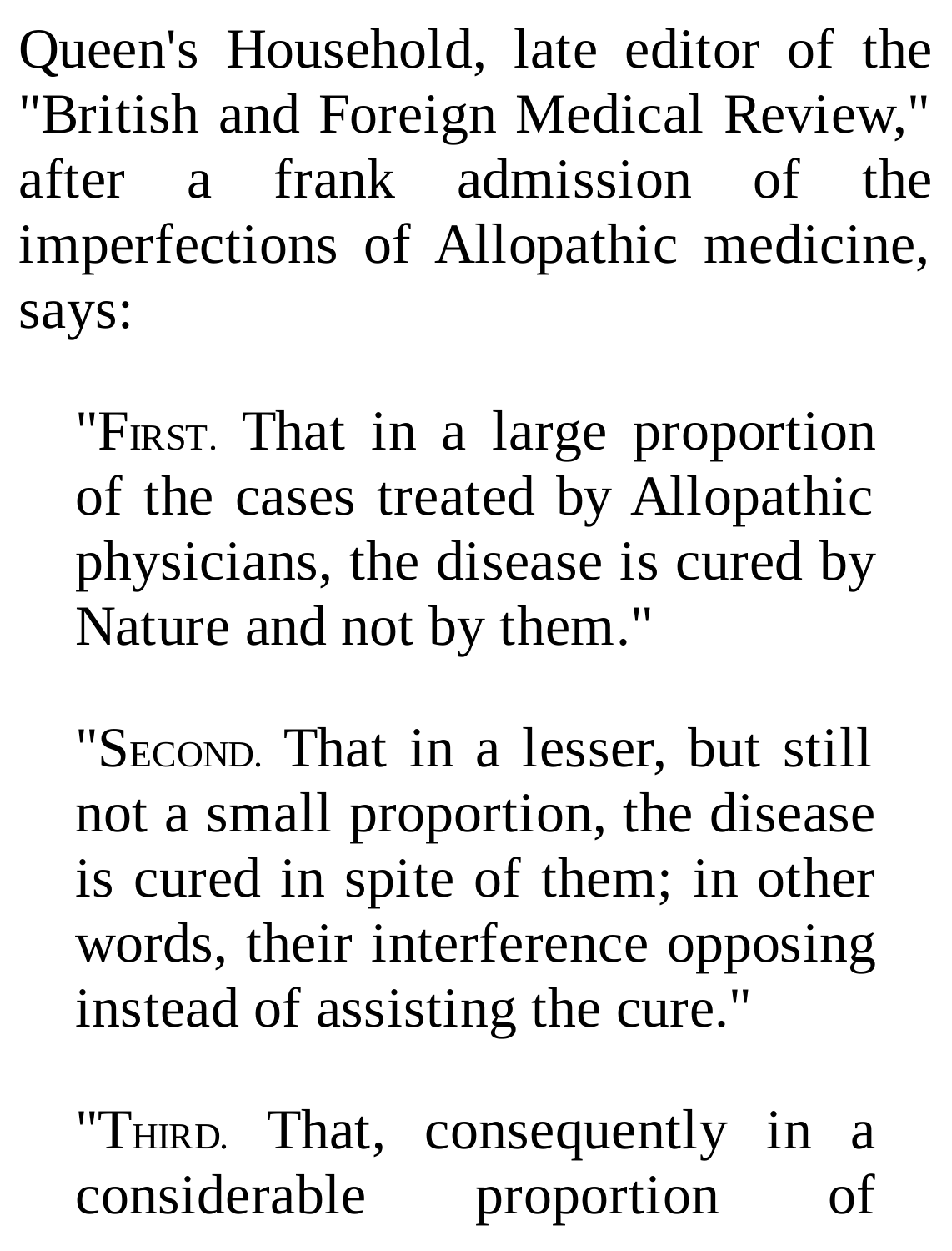diseases, it would be as well, or better with patients, in the actual condition of the medical art, as more generally practiced, if all remedies, at least active remedies especially drugs were abandoned." And finally adds, "Things have arrived at such a pitch that they cannot be worse. They must mend or end."

But, I may be asked, what are the views of the Professors and writers in our own country. Have they no more confidence in the healing art than their brethren in the old world? Let us see:

DR. RUSH, one of the lights of the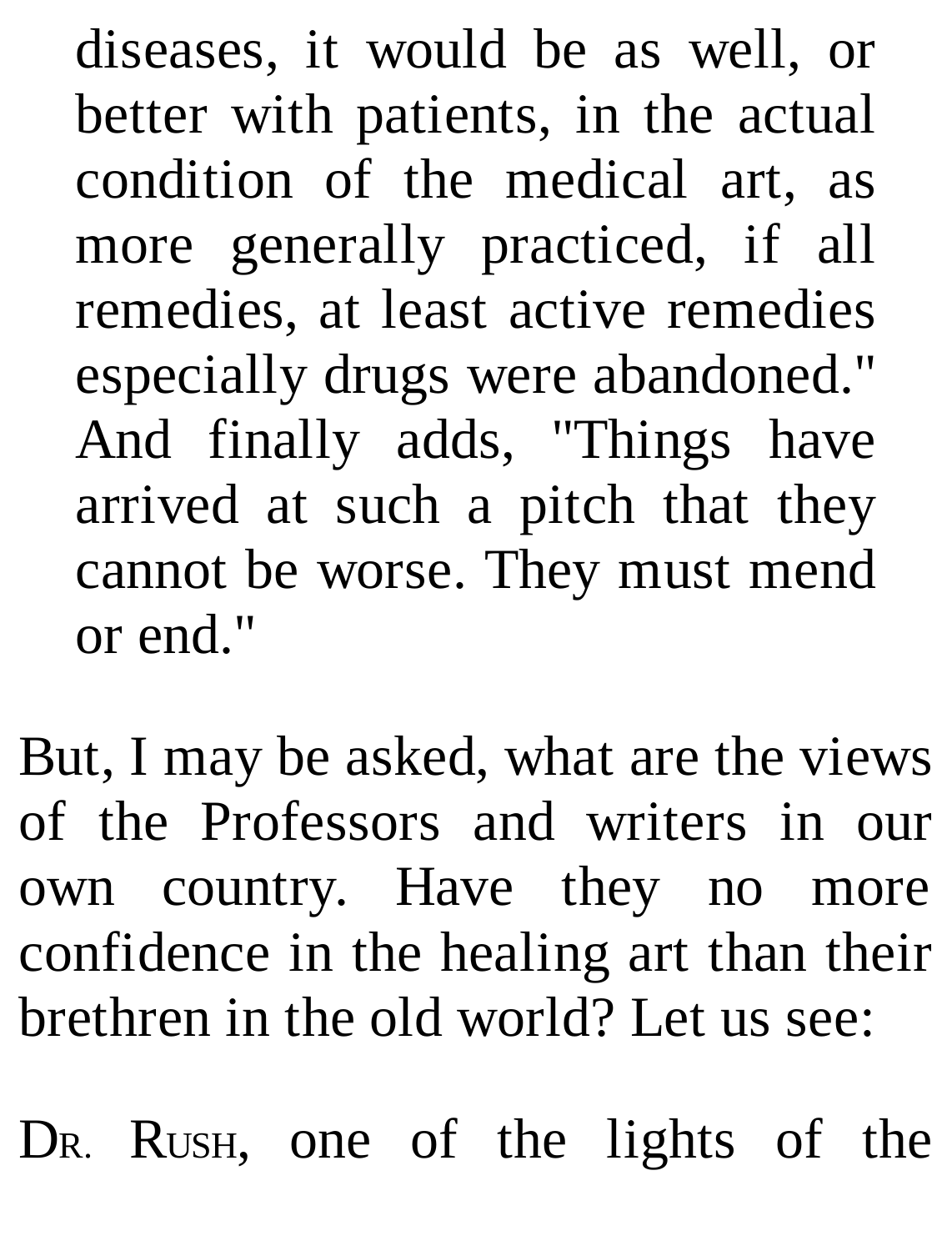profession in his day, remarks:

"The healing art is an unroofed temple, uncovered at the top and cracked at the foundation."

And again:

"Our want of success results from the following causes: FIRST.— Ignorance of the law governing disease. SECOND.—Our ignorance of a suitable remedy THIRD.—Want of efficacy in the remedy; and finally we have assisted in multiplying disease; nay, we have done more: we have increased their mortality."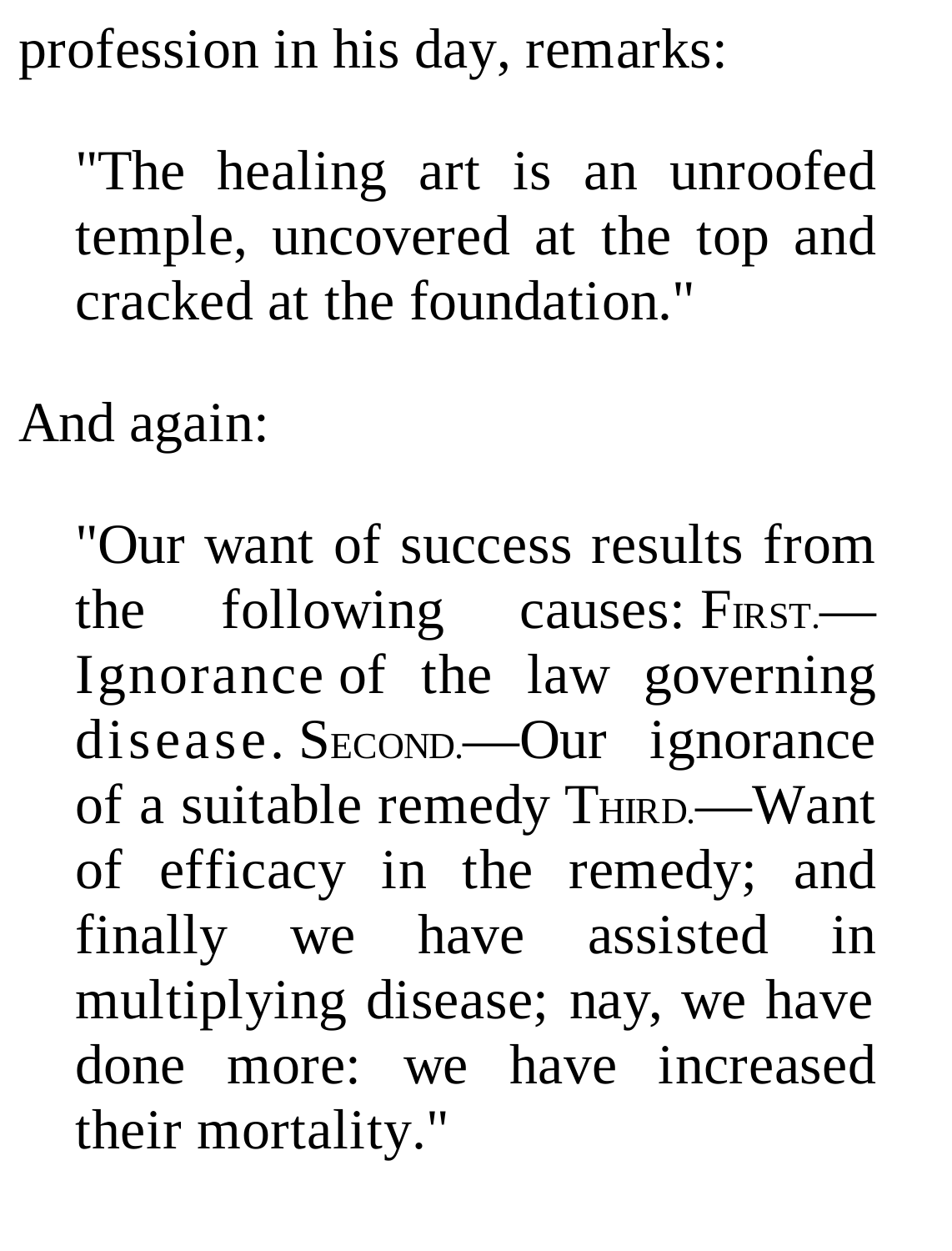Professor CHAPMAN, who stood at the head of the profession in Philadelphia, in an address to the medical society, after speaking of the pernicious effects of calomel, adds:

"Gentlemen, it is a disgraceful reproach to the profession of medicine; it is quackery, horrid unwaranted murderous quackery. \*\*\* But I will ask another question, who is it that can stop the career of mercury at will, after it has taken the reins into its own destructive and ungovernable hands? He, who for an ordinary cause resigns the fate of his patient to mercury is a vile enemy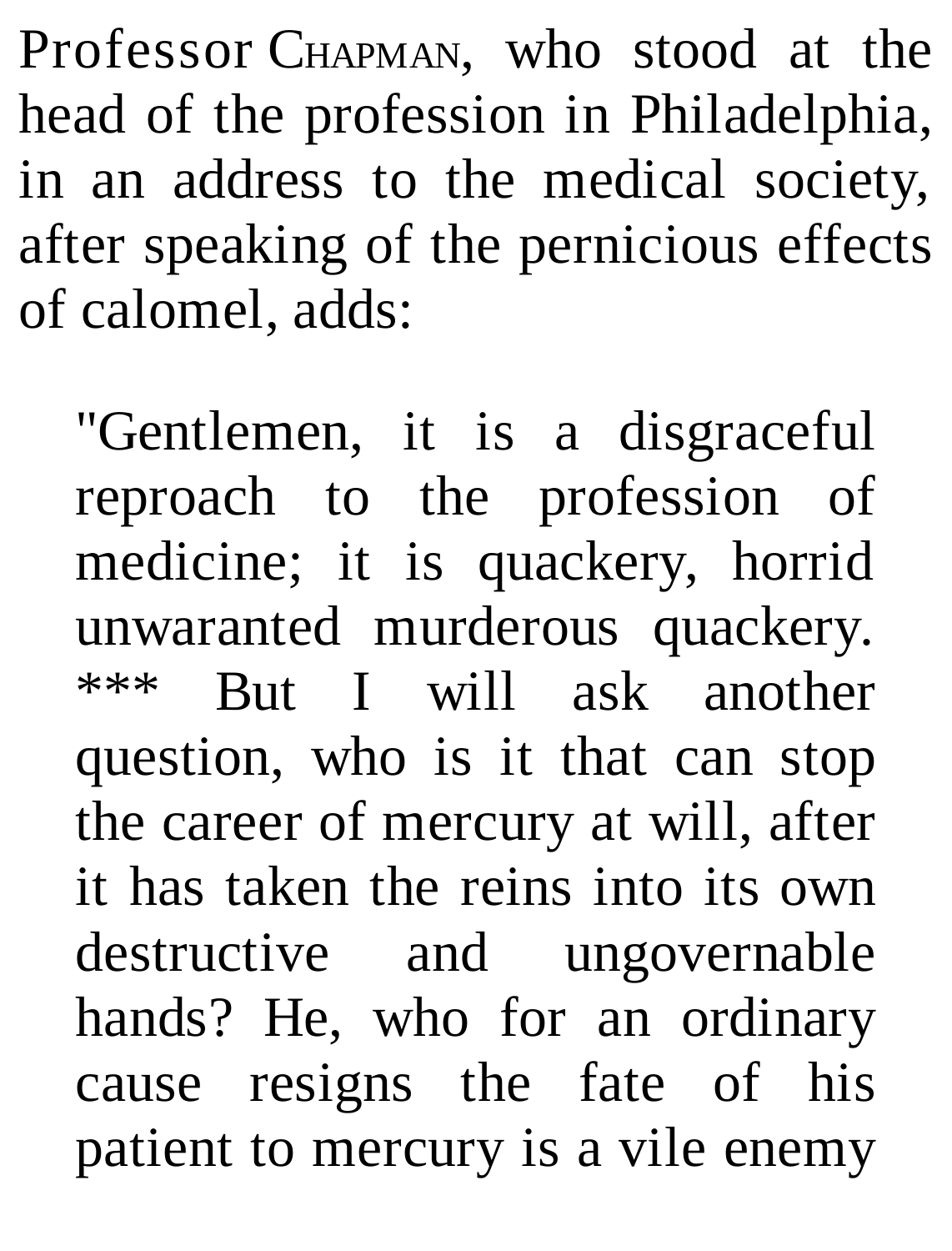to the sick; and if he is tolerably popular, will, in one successful season, have paved the way for the business of life, for he has enough to do ever afterwards to stop the mercurial breach of the constitutions of his dilapidated patients."

And yet, this article of the *Materia Medica* in some of its various forms, is still more frequently prescribed than any other by the allopathic physicians. A writer in the June number, 1868, of the "London Chemist," having submitted to a careful examination one thousand prescriptions, taken *seriatim* from the files of a druggist, states,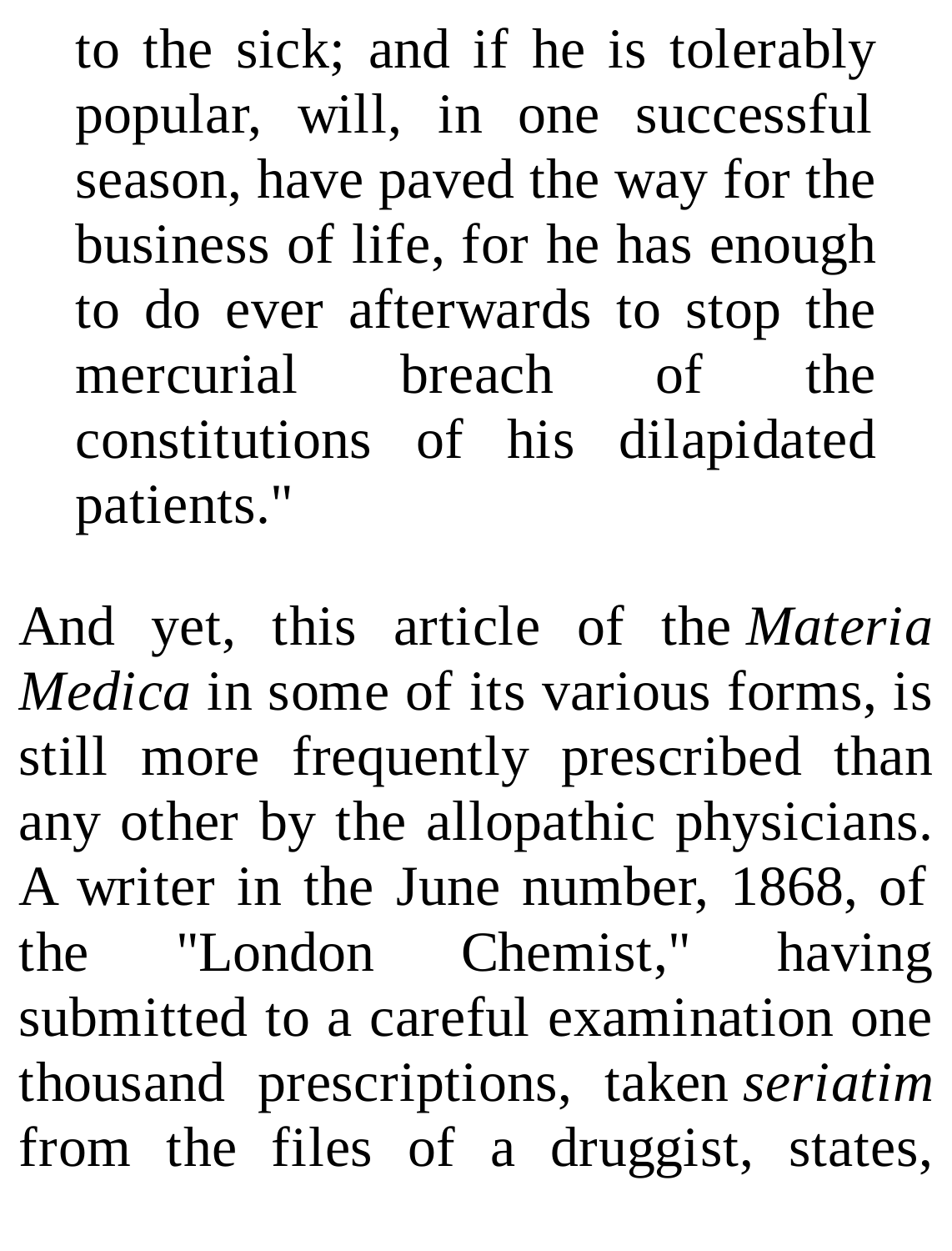among other curious facts, that mercury takes the lead, and stands prominently at the head of the list. Mercury, the very name of which strikes terror into the minds of nervous and timid patients, is still the foremost remedial agent employed by the medical profession.

Professor DRAPER, in one of his introductory lectures, before the University College of New York, makes the following statement:

"Even those of us who have most carefully upheld our old professional theories, and have tried to keep in reverence the old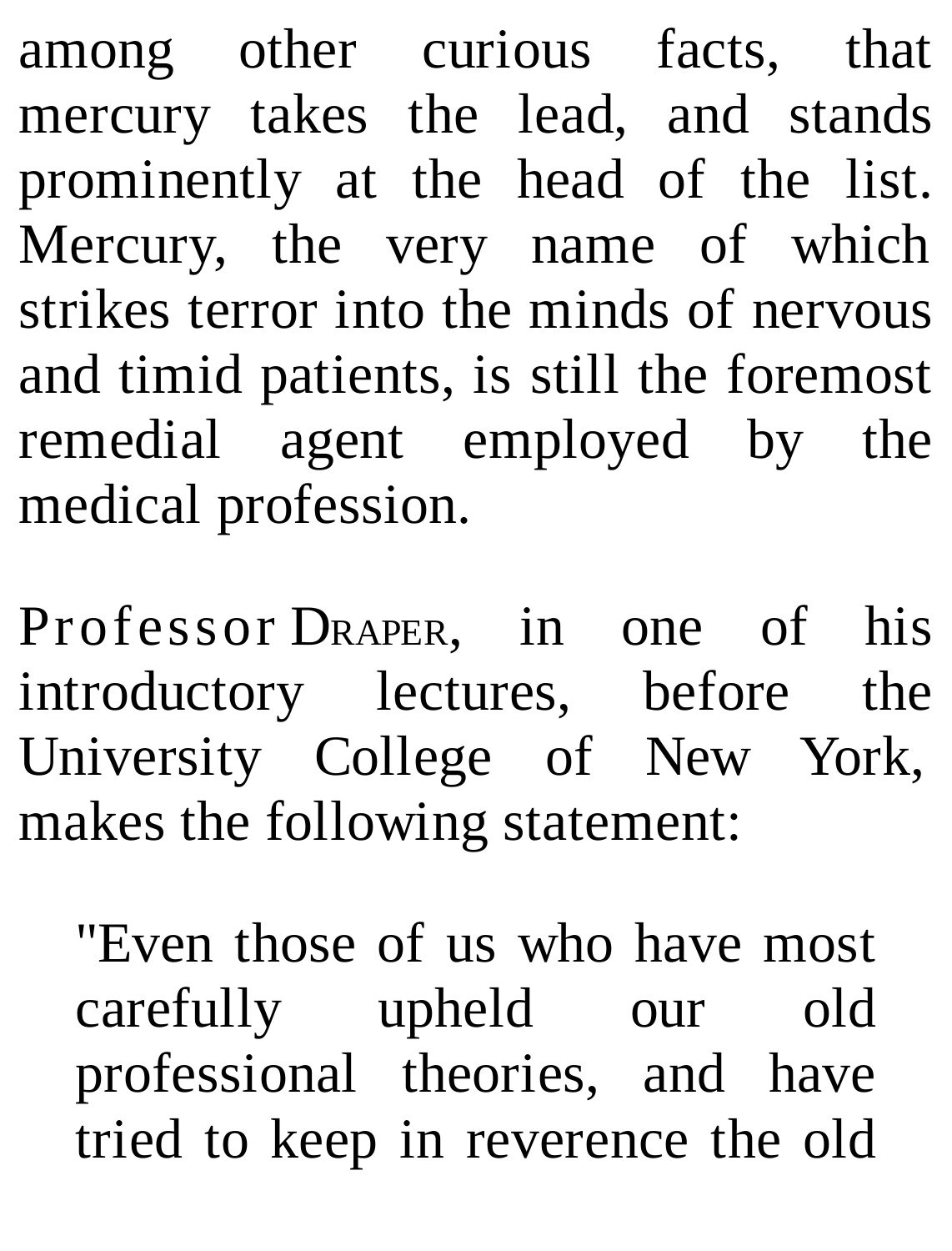opinions, and the old times, find that under the advance of the exact sciences our position is becoming untenable. The ground is slipping away from beneath our feet. We are on the brink of a great revolution. Go where you will, among intelligent physicians you will find a deep, though it may be an indistinct perception, that a great change is imminent."

The late Professor MUTTER of Philadelphia, in an introductory lecture a few years ago, says:

"We have in truth, rested contented in ideal knowledge. We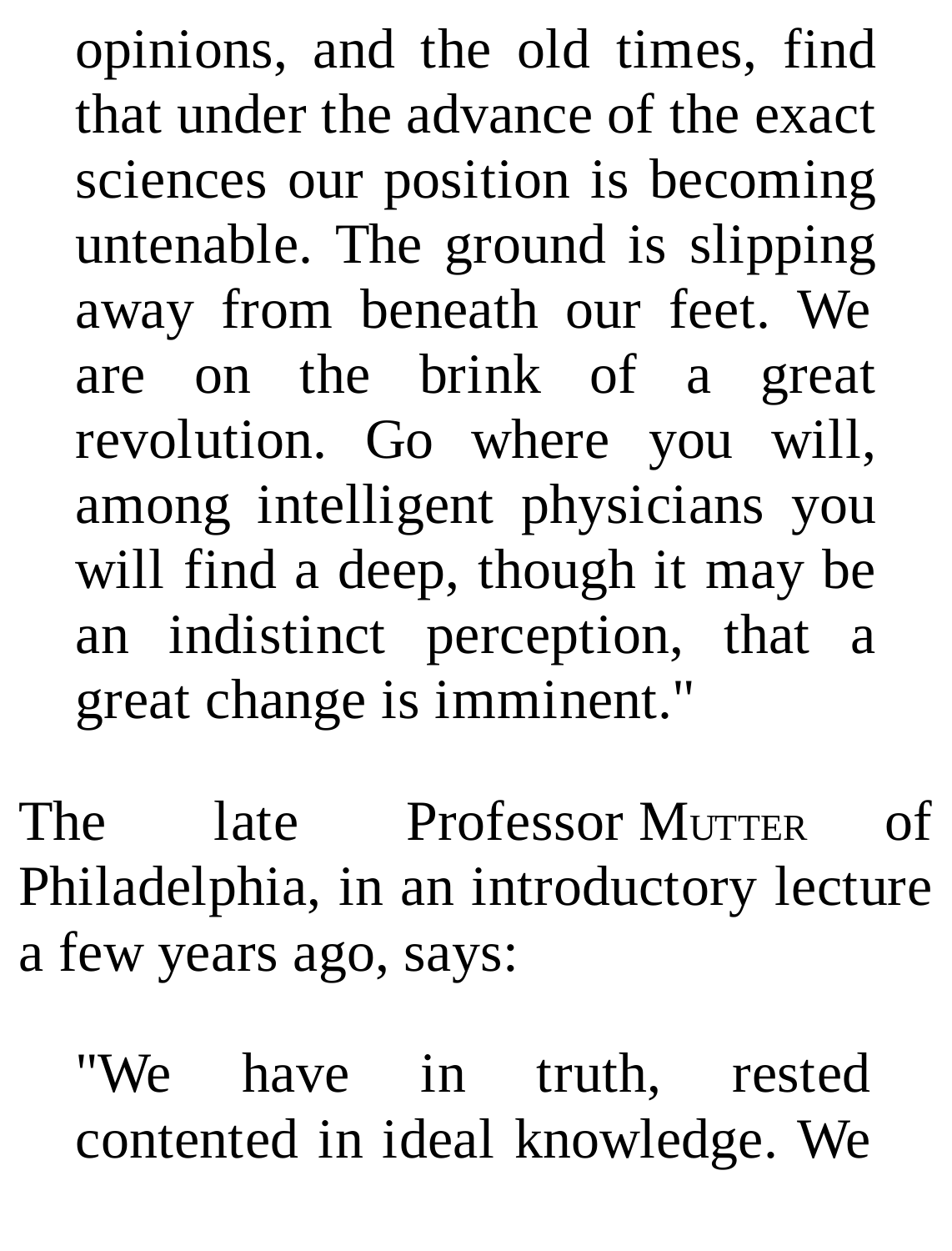have received as perfect, theories as idle as day dreams. We have blindly accepted the follies of the past; and the foundation of our art must crumble to the earth unless we learn more discretion and better judgment in the selection of the material of which they are to be constructed."

I might continue these quotations indefinitely; but I will not weary you by citing more, and surely, sufficient evidence has already been produced to sustain the allegation that the old system of medicine is unworthy of our confidence; that, with no law upon which to base its principles of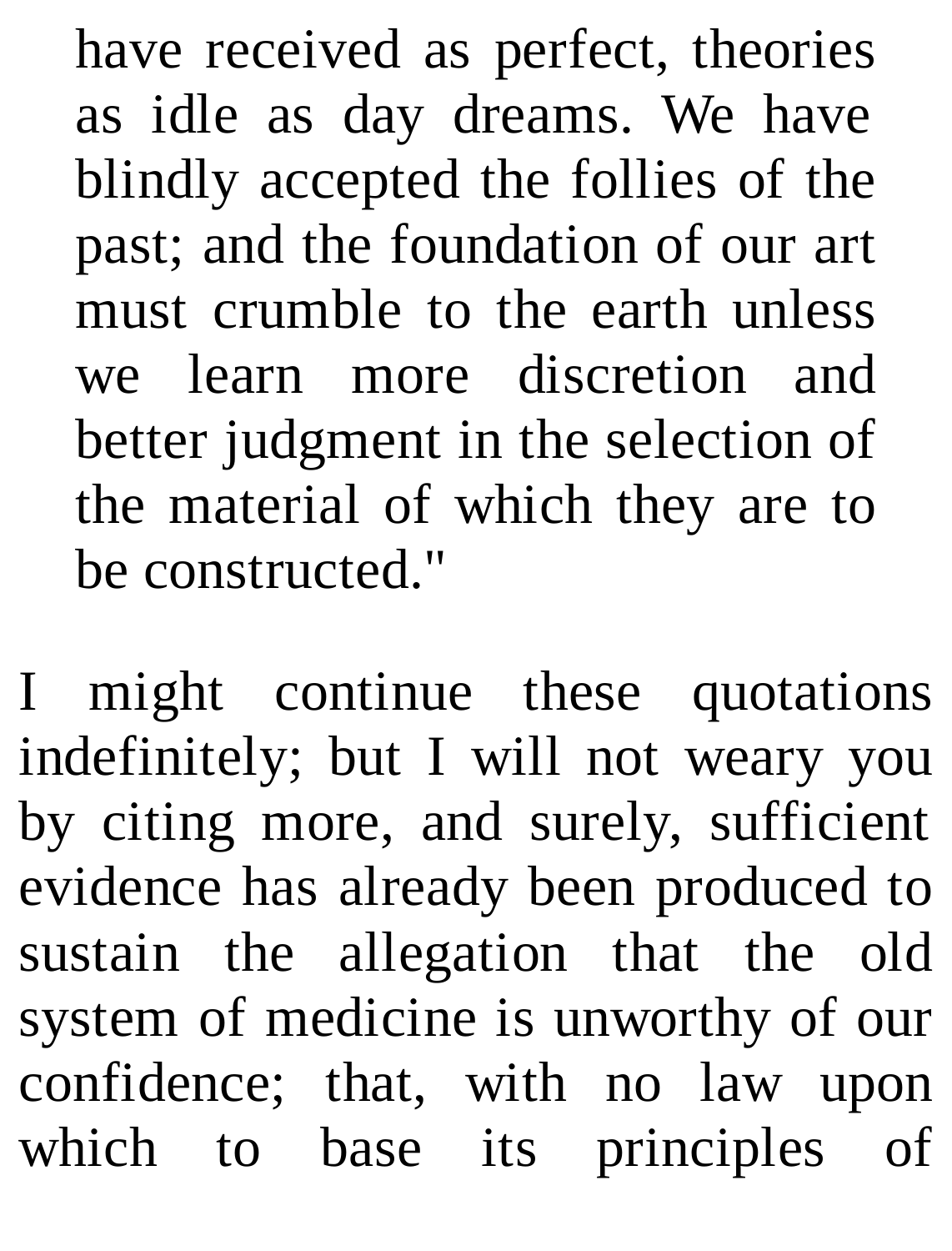treatment, its practice rests upon a chaotic mass of empirical experiences, groundless theories, and ever-changing fancies; that those best acquainted with its principles, and the results of its practice, have the least faith in its usefulness; and that the interests of the suffering, imperiously demand a revolution in the method of treating disease, and call for a system more in harmony with Nature, more reliable in its application, and more successful in its results.

This degraded state of the medical practice was deeply felt by HAHNEMANN, and in 1778 he retired from the practice of medicine in disgust at its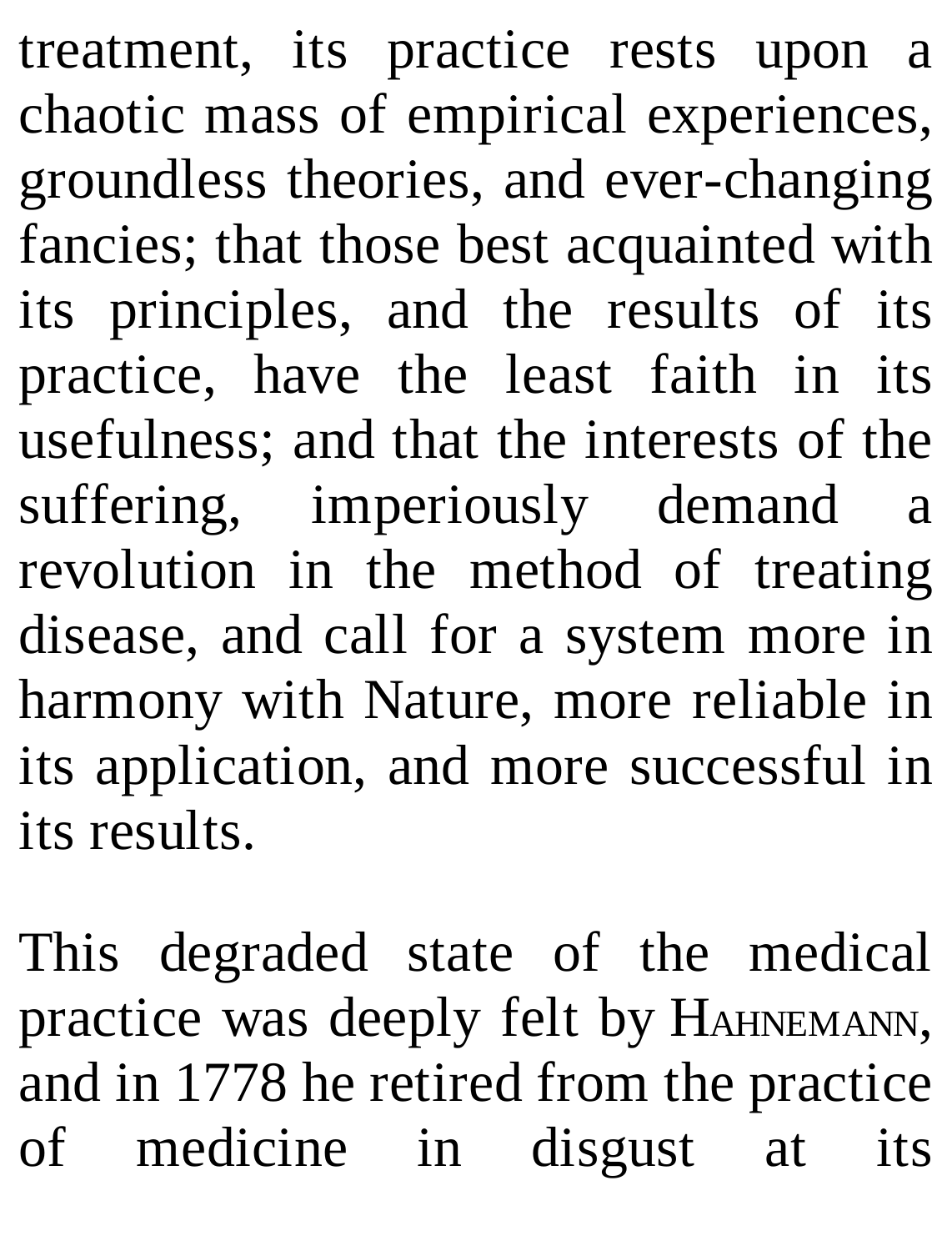uncertainties, after having acquired fame as a scientific scholar and high standing in his profession, breaking away from the past and opening a new field of glory to his activities, as well as a new era of progress in the medical art.

SAMUEL HAHNEMANN was a great man; the discoverer of the true law of cure, in accordance with the principles and laws of Nature.

I need not tell you, that we maintain that this much-desired and longlooked-for law of cure, which is to be a lamp to the feet of the physician, making plain his path, and giving him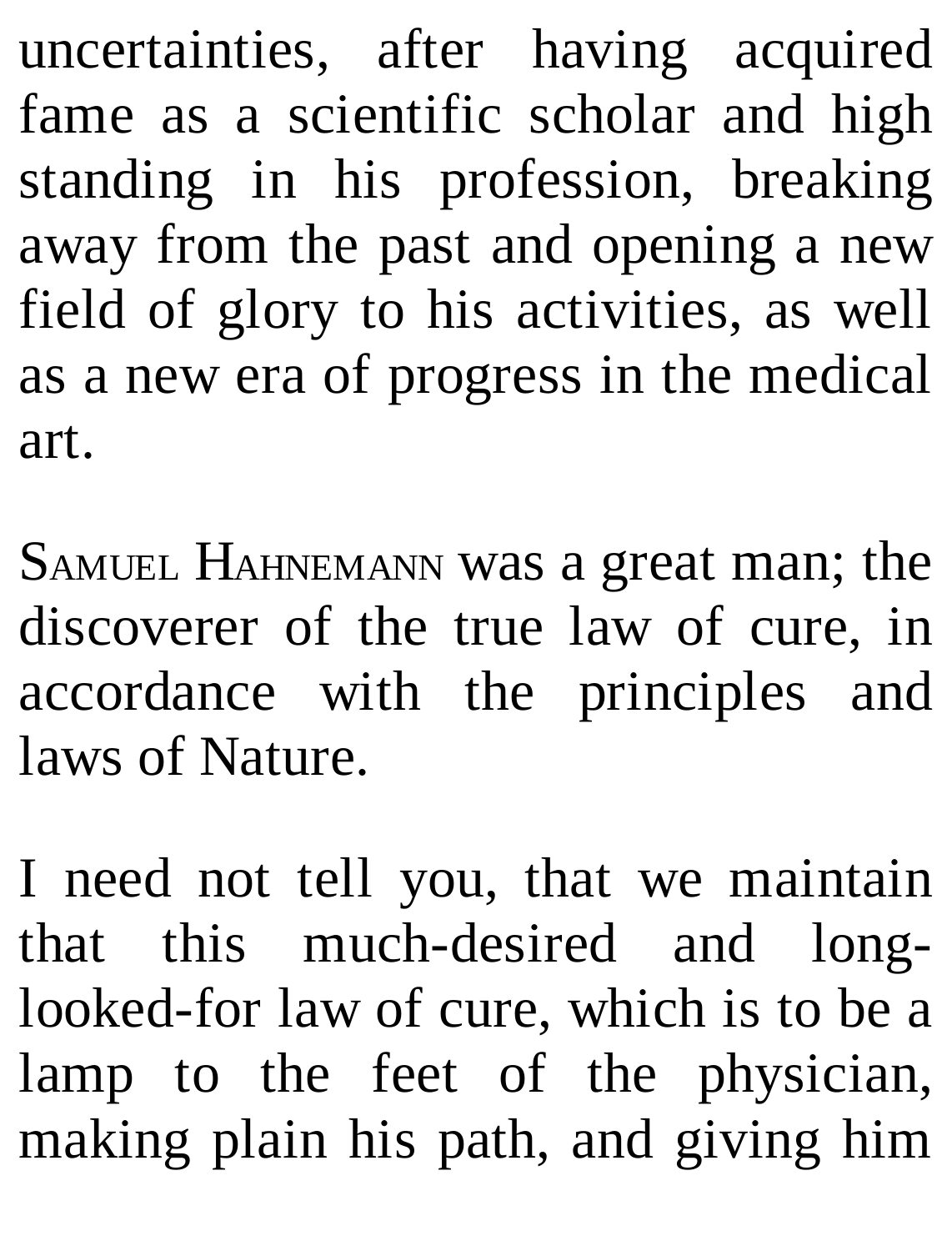an unfailing guide in the application of remedies to the removal of disease, not only exists, but has been proclaimed to the world by the immortal Hahnemann in his well-known formula: *Similia Similibus Curantur!* But who was Samuel Hahnemann? When I say that this great Reformer of Medicine was a regularly educated physician of great learning and unusual general culture and literary attainments, I speak but feeble praise compared with the language of Sir John Forbes, Hahnemann's most learned critic, where he says:

"No candid reader of his writings can hesitate for a moment to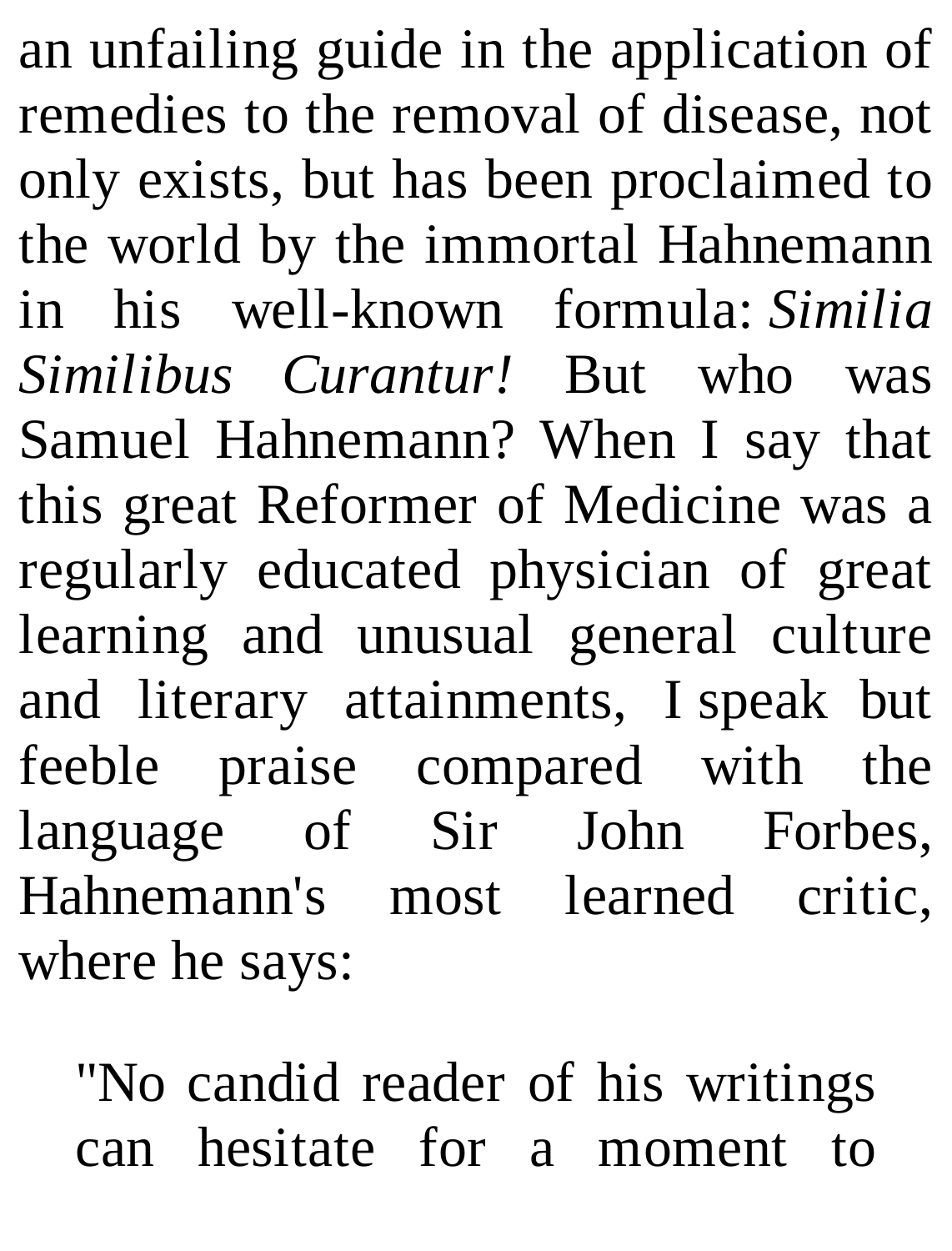admit that he was a very extraordinary man; one, whose name will descend to posterity as the exclusive excogitator and founder of an original system of medicine, as ingenious as many that preceded it, and destined to be the remote, if not the immediate cause of more fundamental changes in the practice of the healing art, than have resulted from any promulgated since the days of GALEN himself."

And he adds:

"He was undoubtedly a man of genius and a scholar, a man of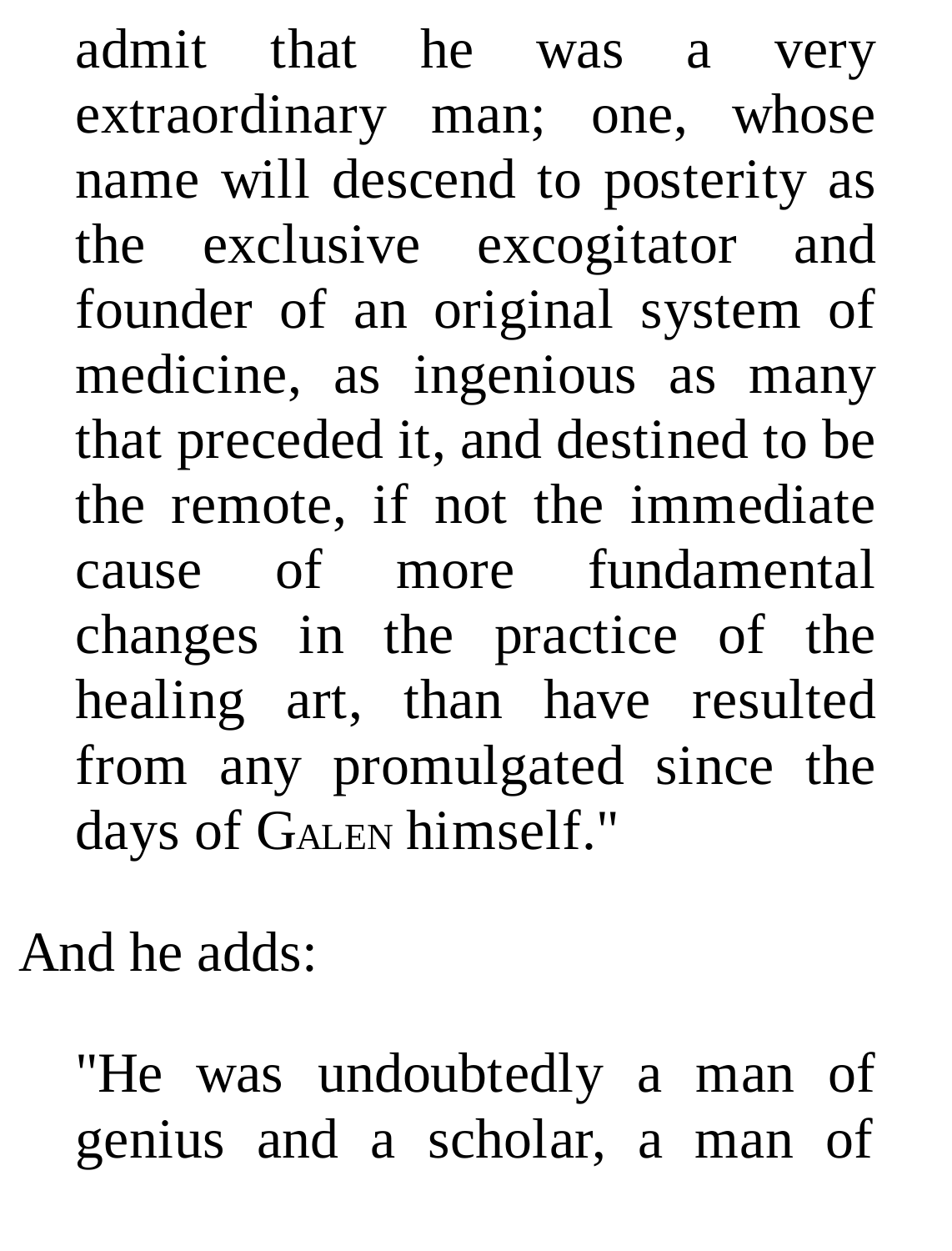indefatigable industry and of dauntless energy."

The great HALLER, says of him:

"He is a doublehead of philosophy and wisdom."

And HUFELAND, the father of orthodox medicine, speaks of him as one of the most distinguished physicians in Germany, while the late DR. MOTT of New York, after having visited HAHNEMANN in Paris, speaks in the highest terms of his candor, learning and genius.

It has often been stated by close observers of the working of Divine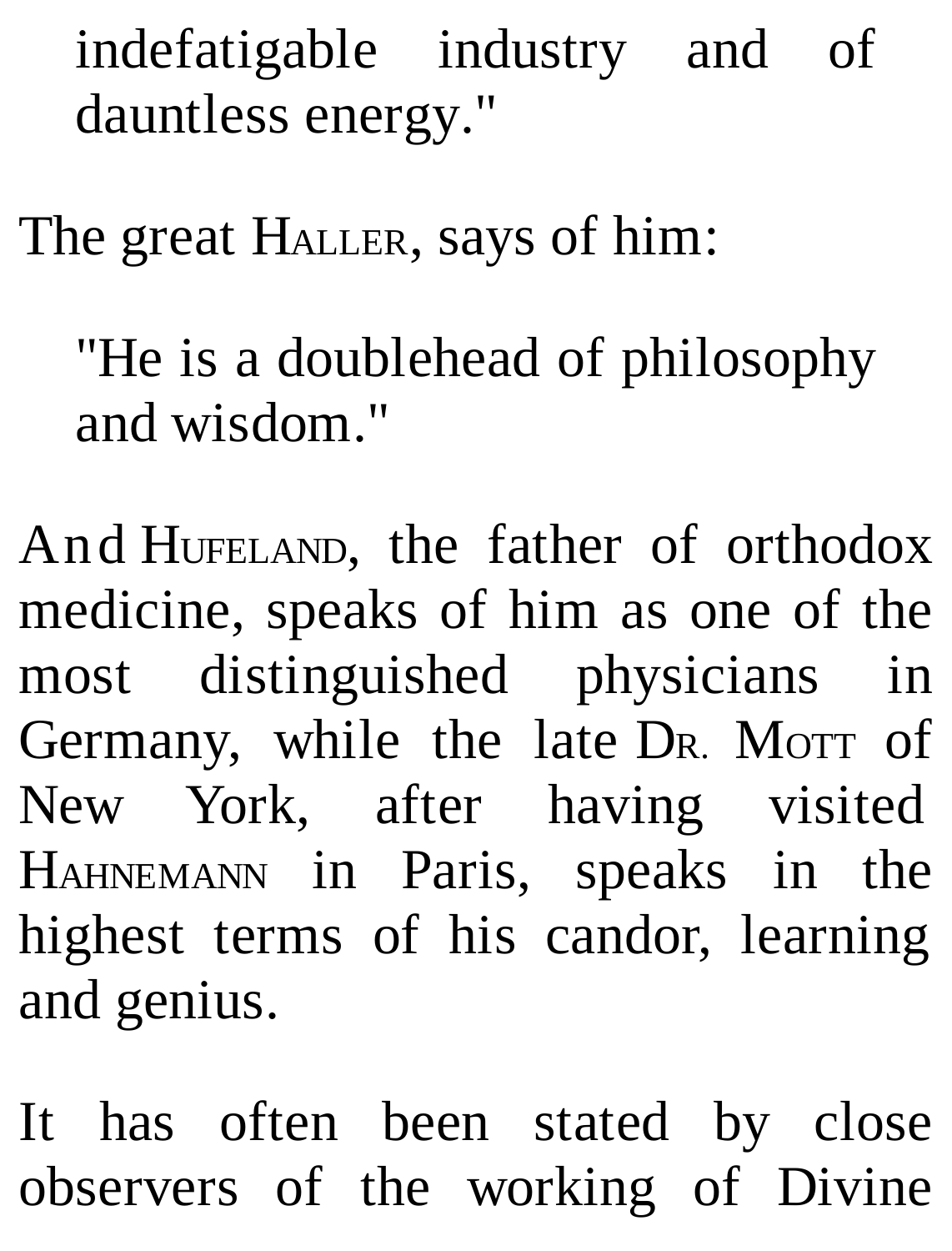Providence, that "The darkest hour is just before day," and also, that "The Creator ever wisely and well provides agents perfectly adapted to carry out His beneficient designs in the crisis of human affairs." History, both sacred and profane, gives unwavering and very numerous evidences of the justice and verity of these propositions. In matters theological as well as political this is equally the case. When there could scarcely be greater gloom or greater danger, the wise Arbiter of human destinies has educated, nerved, inspired and protected some masterspirit, who has caused light to shine out of darkness, and peace and order to take the place of chaos and destruction.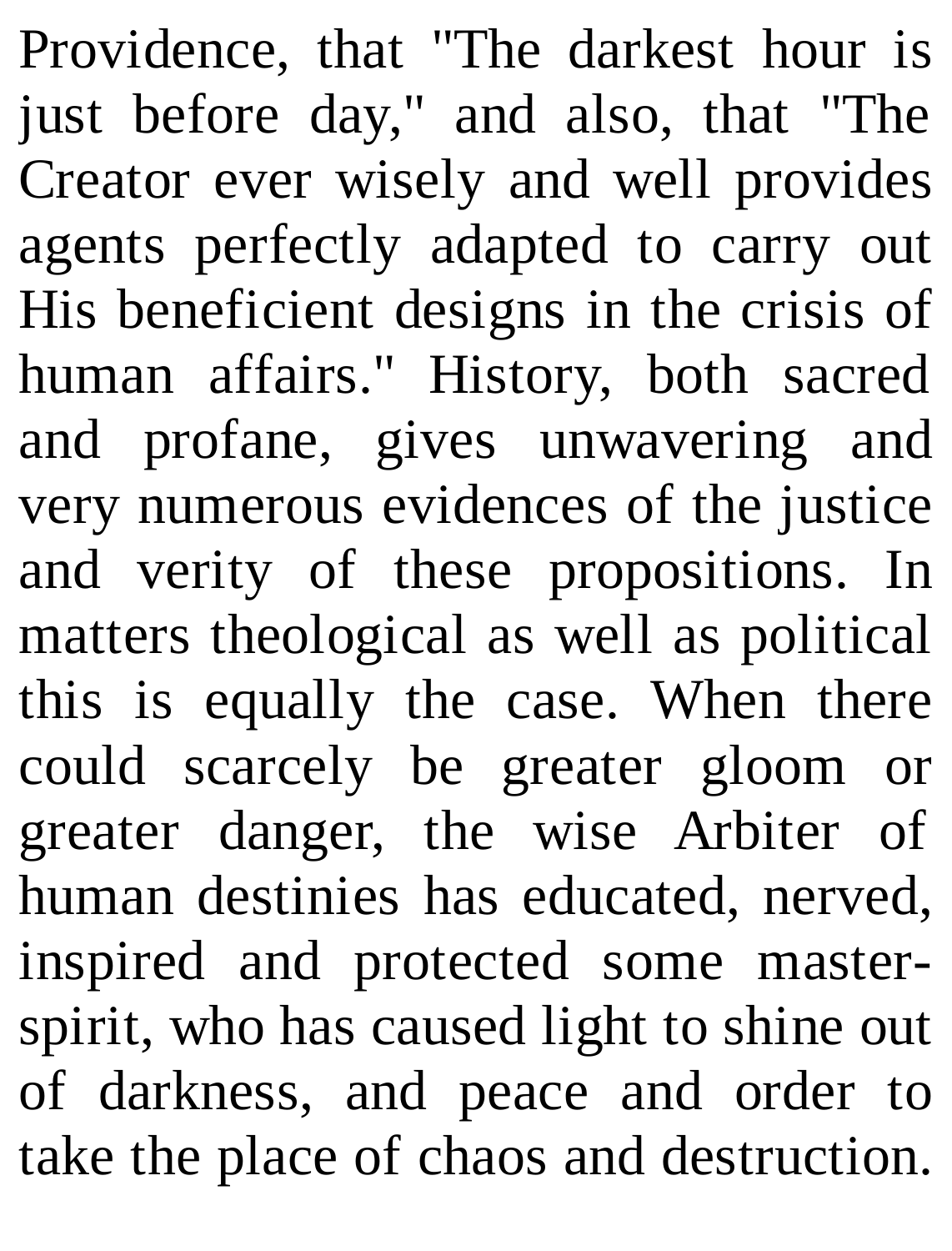Never were these propositions more fully illustrated than in medical matters towards the close of the past century. All the arts and sciences had received the impetus of new discoveries. The inductive method of investigation had brought out clearly to view first principles, on which it was easy for succeeding generations to build solid, stable and beautiful temples of truth.

Astronomy, chemistry, botany and every branch in Natural Philosophy, instead of continuing mere matters of speculative theory, as they were before, became sciences. The sons of Æsculapius alone were enshrouded in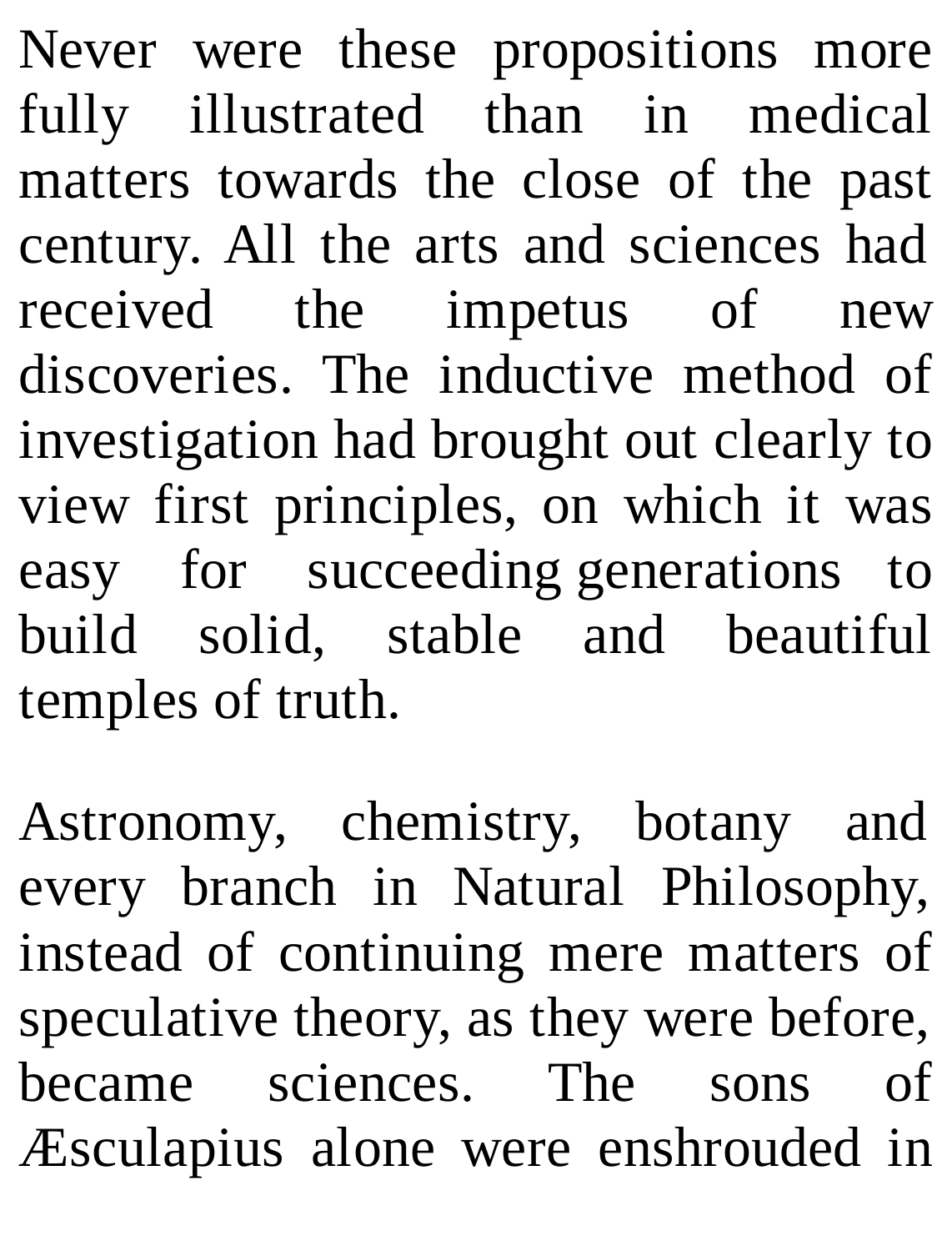an Egyptian darkness, wandering about without guide and compass, rushing wildly to and fro with instruments of deadly power in their hands; whom they wished to heal, they slew; and tortured those whom they fondly hoped might find timely relief from sufferings and woes through their ministrations.

The hearts of the benevolent were deeply pained, and the conscientious wavered in their work when they gathered statistics of the results of their labor. A cry ascended heaven-wards from the practitioners of medicine, the longing for better days, seemed seconded by a phalanx of ghostly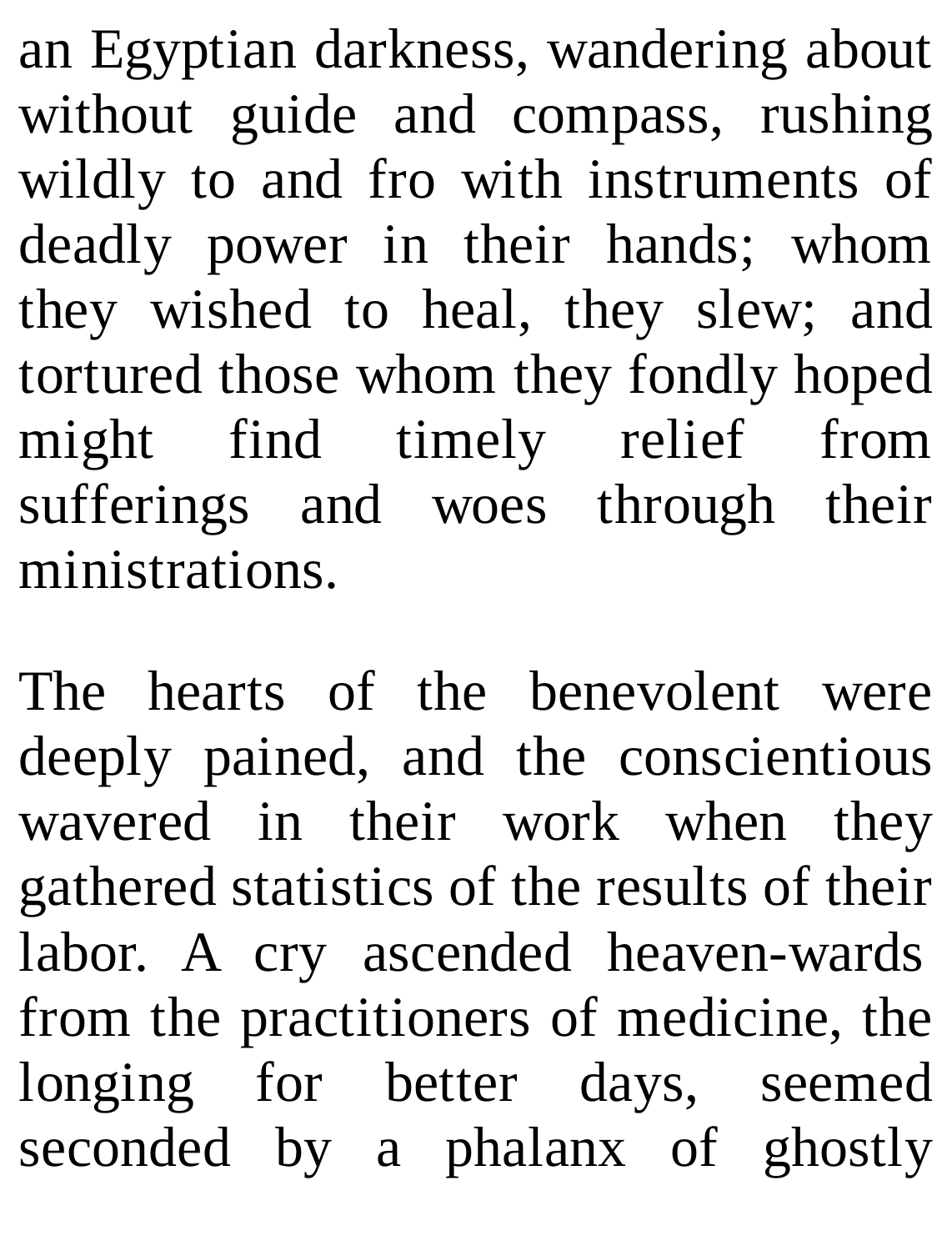beings, who had untimely passed away by means of fearful treatment, and by the living miseries of multitudes of shapeless deformed ones, who ever stood unpleasant and incontrovertible witnesses of the cruelties and barbarities of the healing art.

With increasing civilization, new and fatal epidemics appeared, reaping a rich harvest for the grim monster— Death—and adding yearly to the percentage of the ever-increasing bills of mortality. Many an honest practitioner threw away lancet and saddle-bags in despair, while quacks and medical charlatans, profiting by the wranglings of the regulars, and the weariness of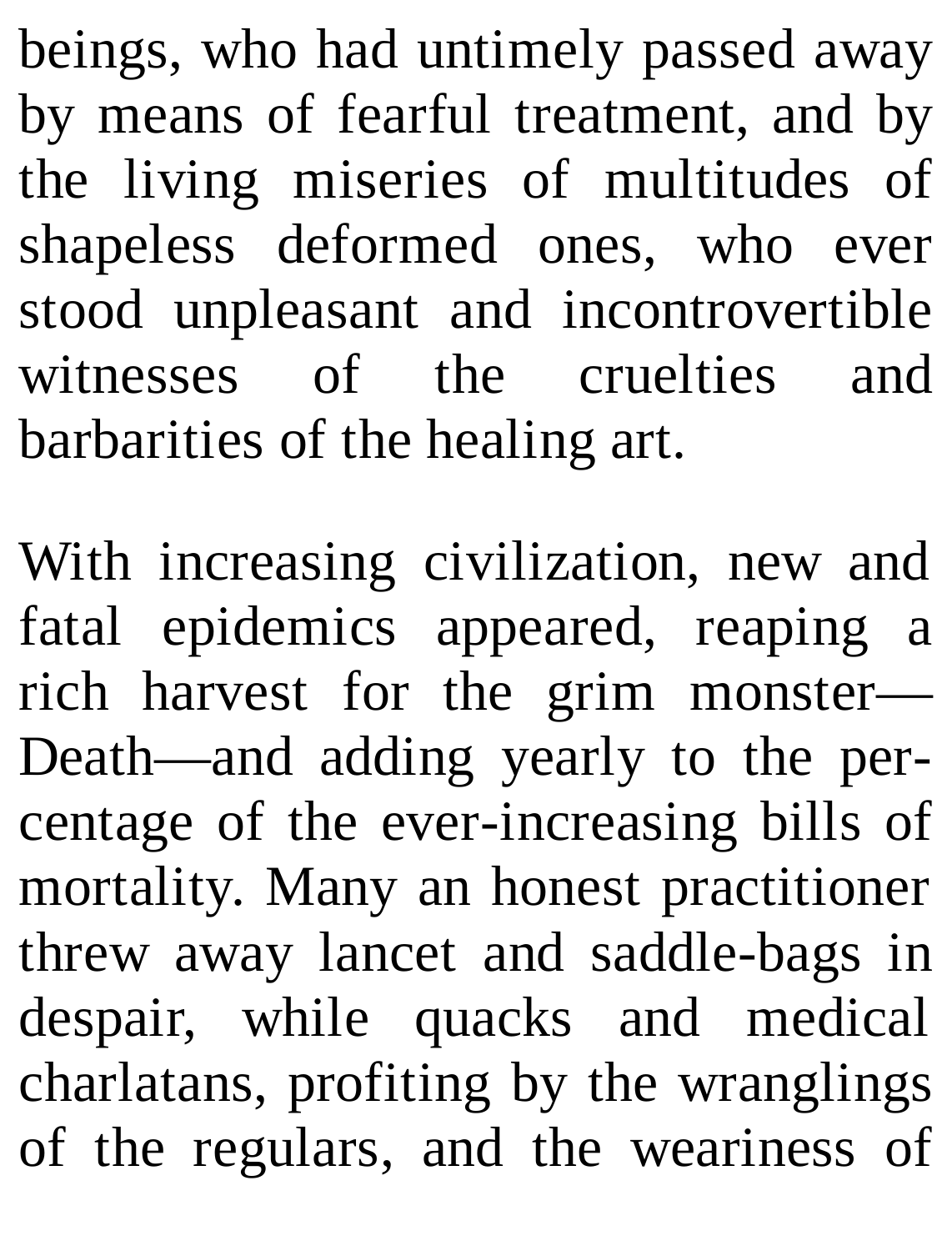the people, drove a reckless but wellpaying trade, with nostrums of every character, from the deadliest poison to the simplest house-hold herb.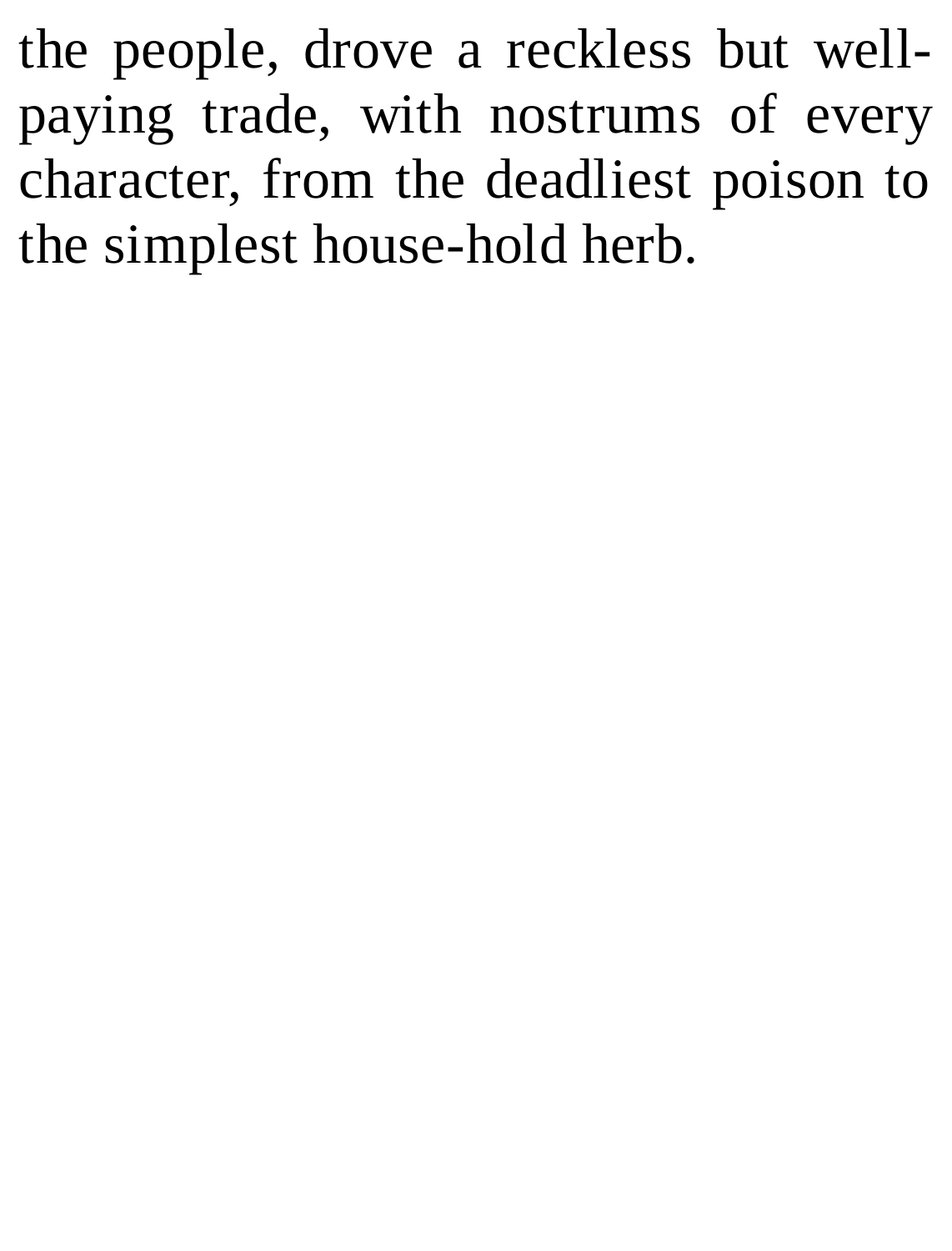## **But a brigther day was about to dawn.**

In the picturesque town of Meissen, in the district of Cur Saxony, lived an honest and worthy man, Christian Gottfried Hahnemann, an intelligent, patriotic and highly esteemed, though unassuming and unambitious member of that community, by trade a painter upon porcelain, known under the name of Dresden-China.

On the 10th day of April, 1755, he was made happy by the birth of a son,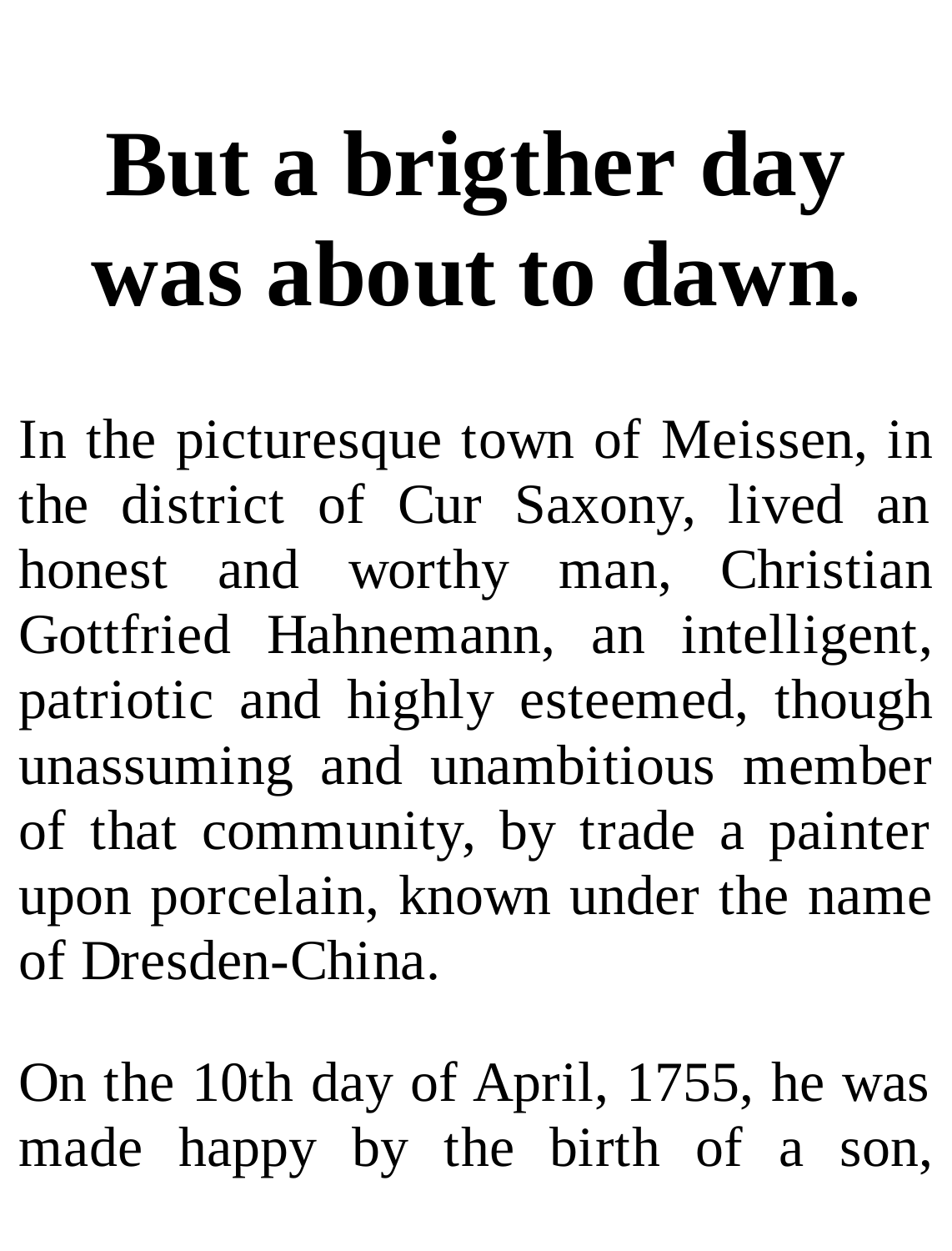whom he named Samuel Christian Frederick. Amidst all the fond hopes the parents cherished for their newborn babe, little did they imagine to what a destiny the great Creator had appointed him. Of the mother of this child not very much is known, save that she was modest, industrious, intensely attached to her family, full of sympathy with her children's aspirations, and ever-ready to aid them in their schemes of pleasure or advancement. The infantile years of little Hahnemann were spent amidst scenery so strikingly beautiful, as to impress his young buoyant heart, even in those tender years, with an admiration of Nature's handiwork, and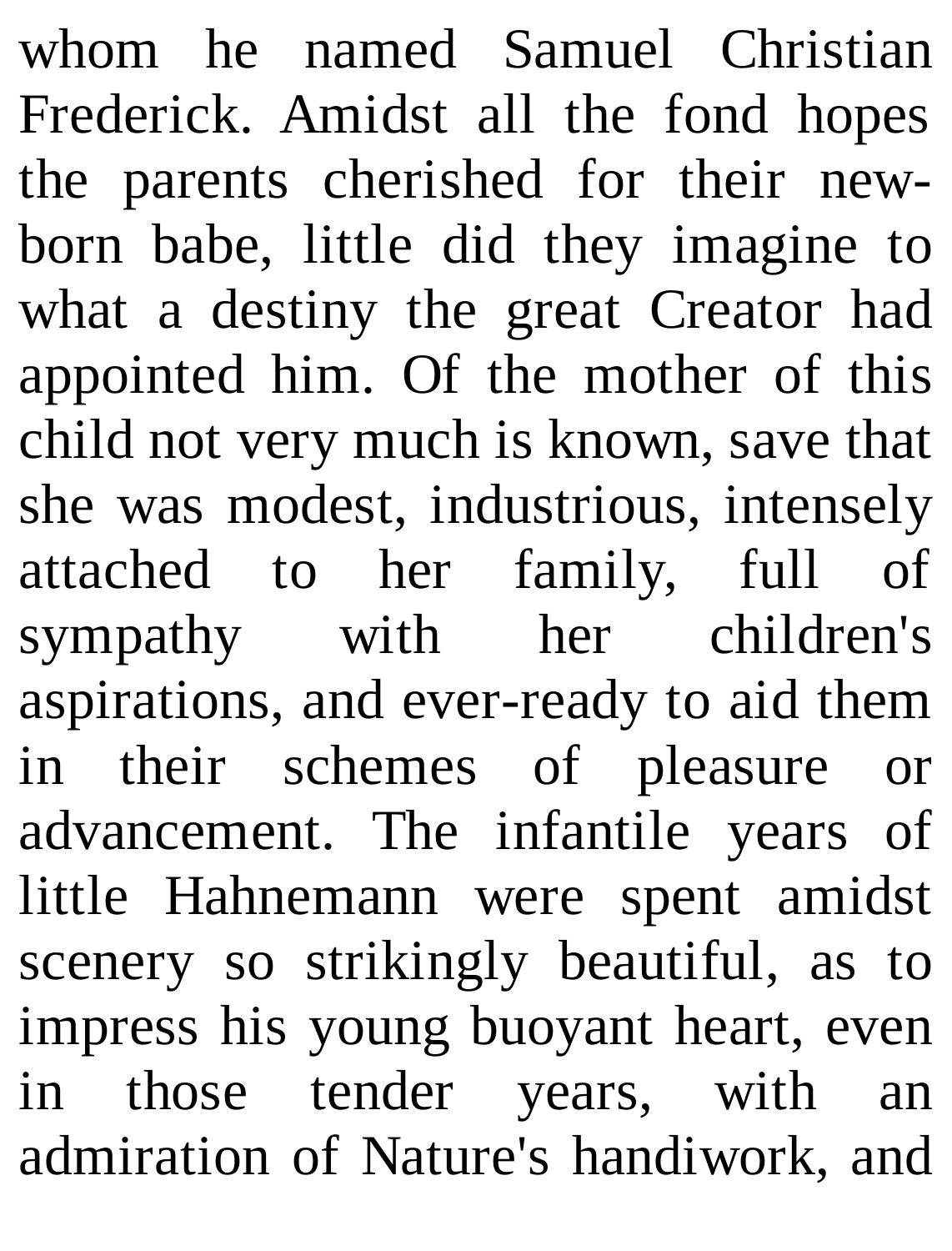so instill into him a love of the works of God, which ever increased as he grew older. He was not sent to school very young, not until he was eight years old; this will perhaps partly account for the fact that when he did go, he manifested an ardent thirst for knowledge, which was never slacked during his long life-time. But he did not spend his first eight years of life entirely in play. Those health-securing, physical-exhilarating and developing exercises were occasionally relieved by lessons from his father, and sometimes from his mother, in reading and writing, and by frequent conversations of a religious and moral character.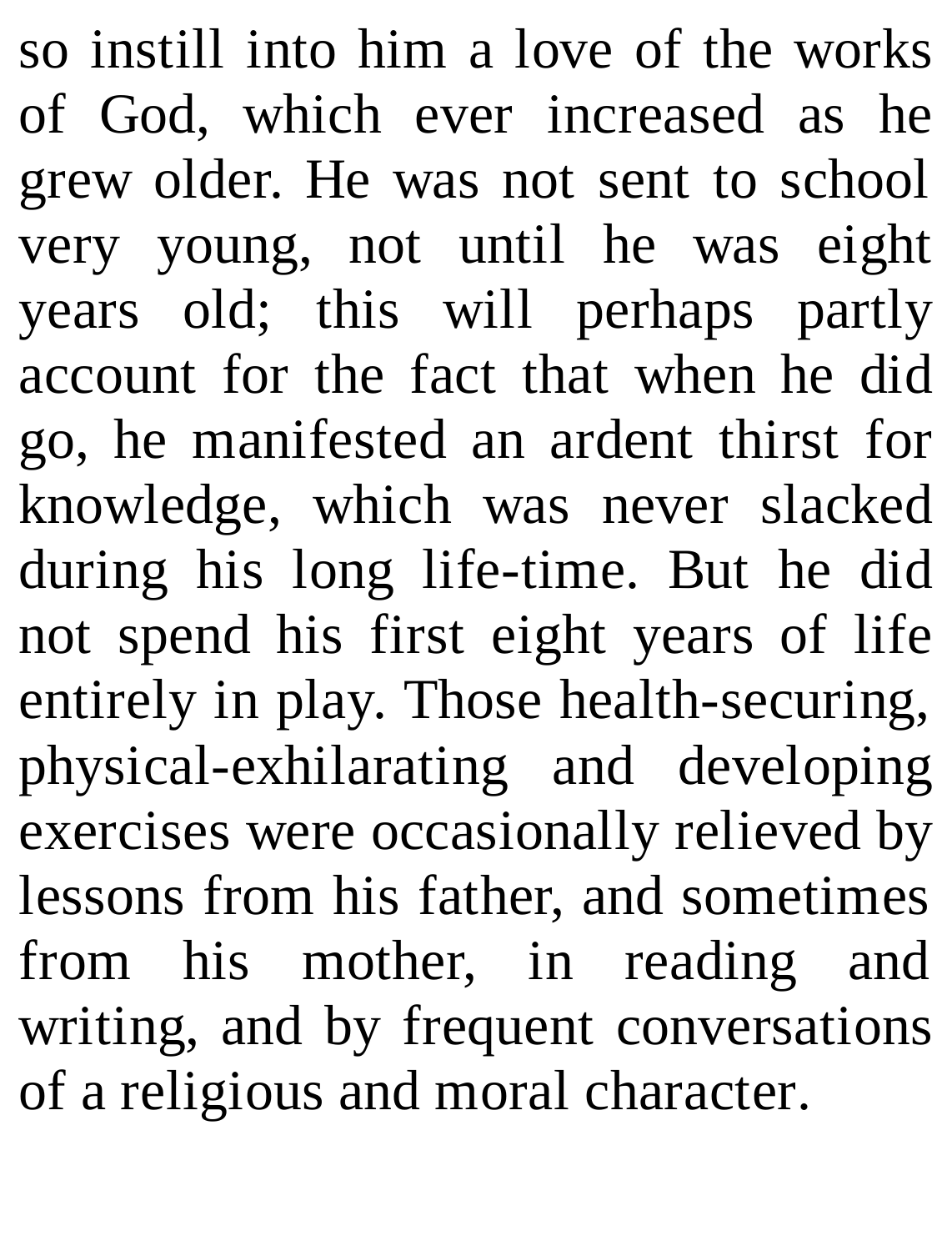These conversations laid deep the foundation of that undeviating integrity, fixedness of purpose, unwavering conscientiousness and unaffected reverence for the Divine Being, which ever characterized this Medical Reformer in after life. The influence of this paternal conversational instruction and moral training made him what he was, as a school-boy, as a college-student, as an author, a chemist and a physician. Untiring industry, conscientiousness, and a reliance upon Divine blessing, will in any sphere in life secure success, and Samuel Hahnemann was no exception to the general rule. In writing on this subject, he says: "My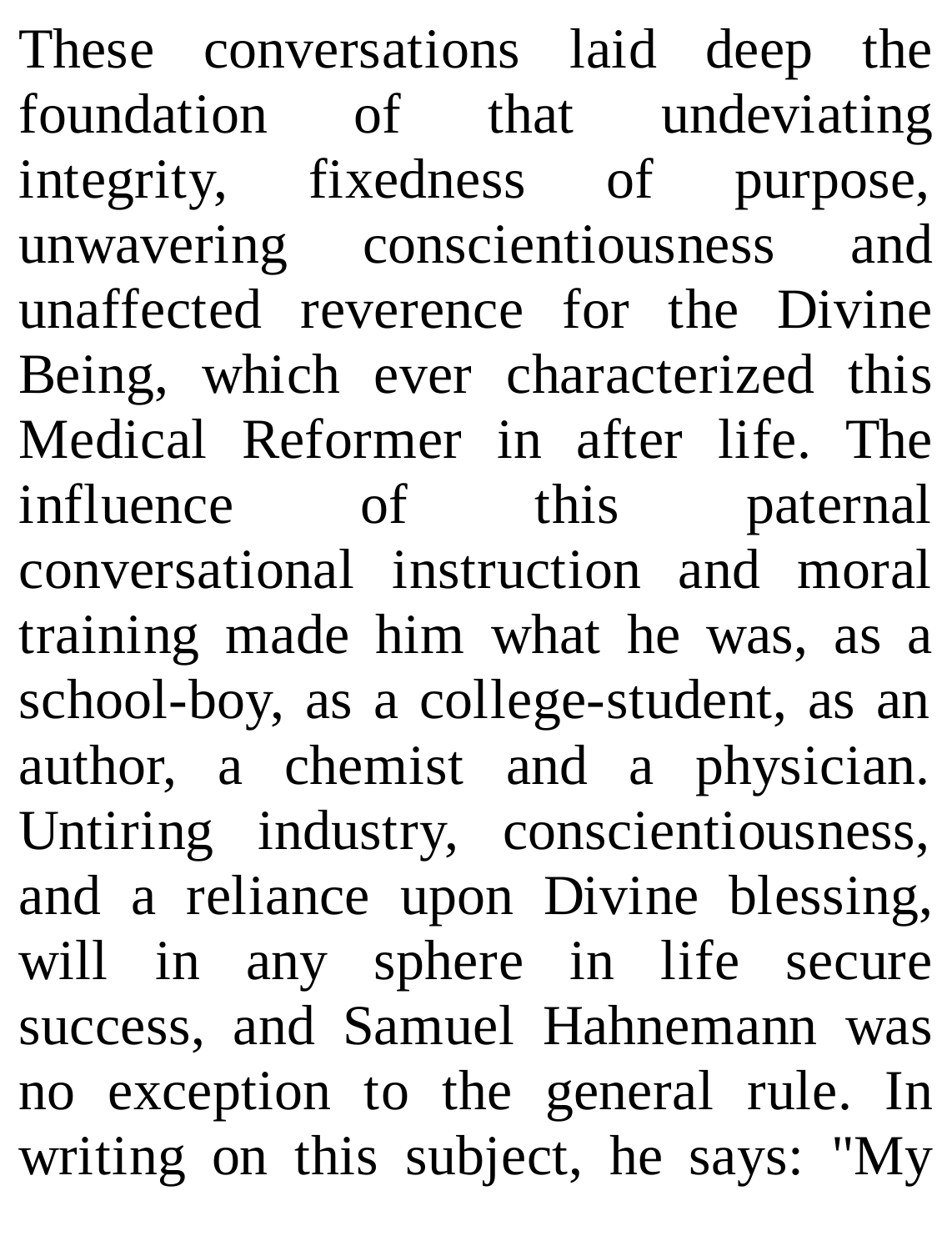father had the soundest ideas on what was to be considered good and worthy in man, and had arrived at them by his own independent thought. He sought to plant them in me, and impressed on me more by actions than by words, the great lesson of life, to act and to be, not merely to seem! When a good work was going forward, there, often unobserved, he was sure to be helping, hand to heart; shall I not do likewise? In the finest distinctions between the noble and the base, he decided by his actions with a justness that did honor to the nicety of his sense of right and wrong. In this, too, he was my monitor."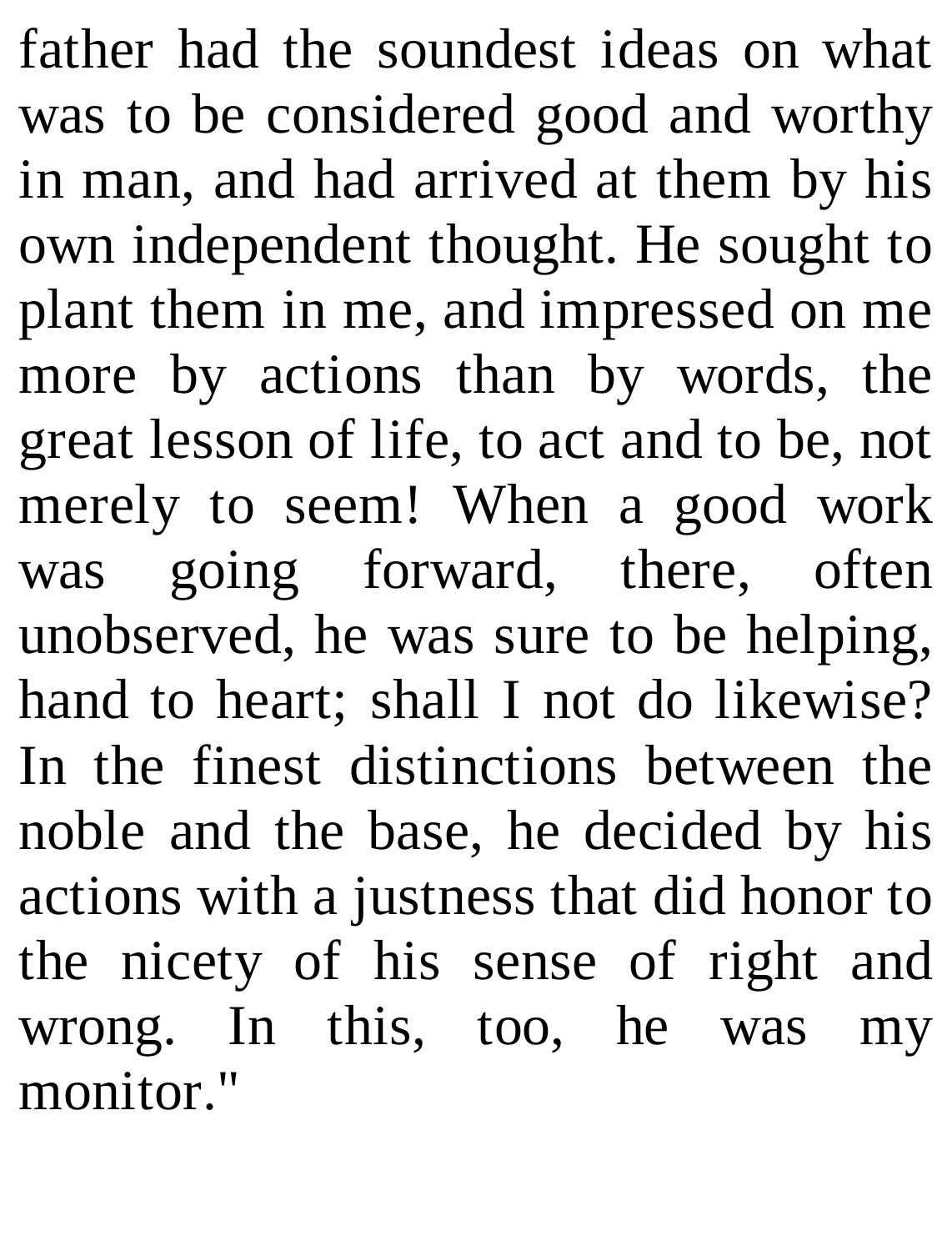Such sterling qualities, rooted in the boy's heart, and early budding out in his life, made him beloved by all who came in contact with him. Play-mates, school-fellows and instructors not only treated him with kindness, but with ardent affection.

This school-boy life did not pass, however, without trials, the greatest of which was the disinclination of his father for him to continue his studies. It is a little strange that the good man, who himself possessed a keen power of observation, did not once suspect the future greatness of his child: but he was very poor, had several other children to support, and doubtless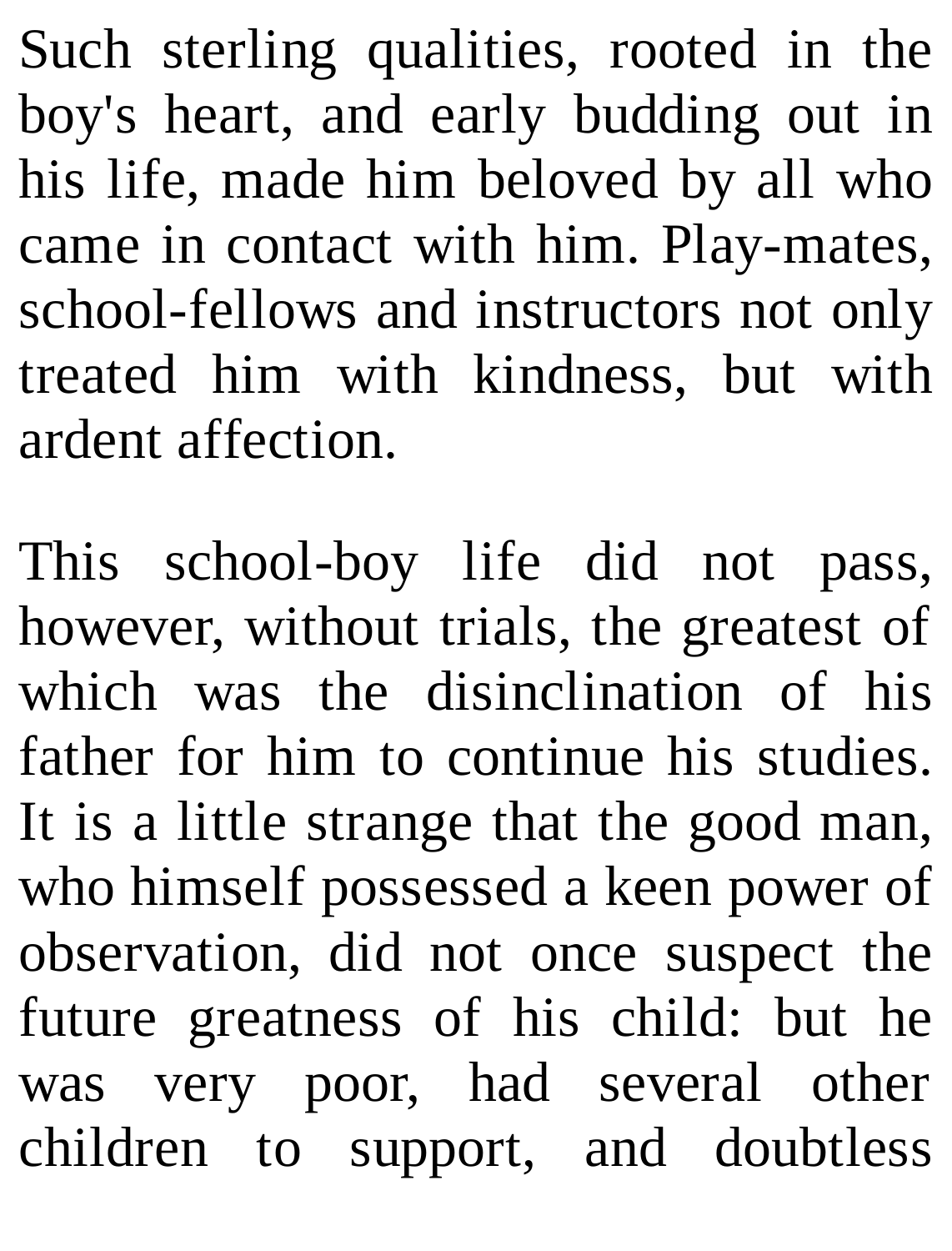feared that a thorough classical and scientific education would give to his son aspirations that would be doomed to bitter disappointment. His teacher, however, pleaded on his behalf, offering to remit the usual school-fees, and he was permitted to continue his studies until he was twenty years of age. A proof of the poverty of his parents at this time, is illustrated by the circumstance, that his father complained of the great consumption of oil during young Hahnemann's preparation of his lessons, and would not permit him to use the family lamp after the other members of the household had retired: but Samuel, who was never daunted by difficulties, or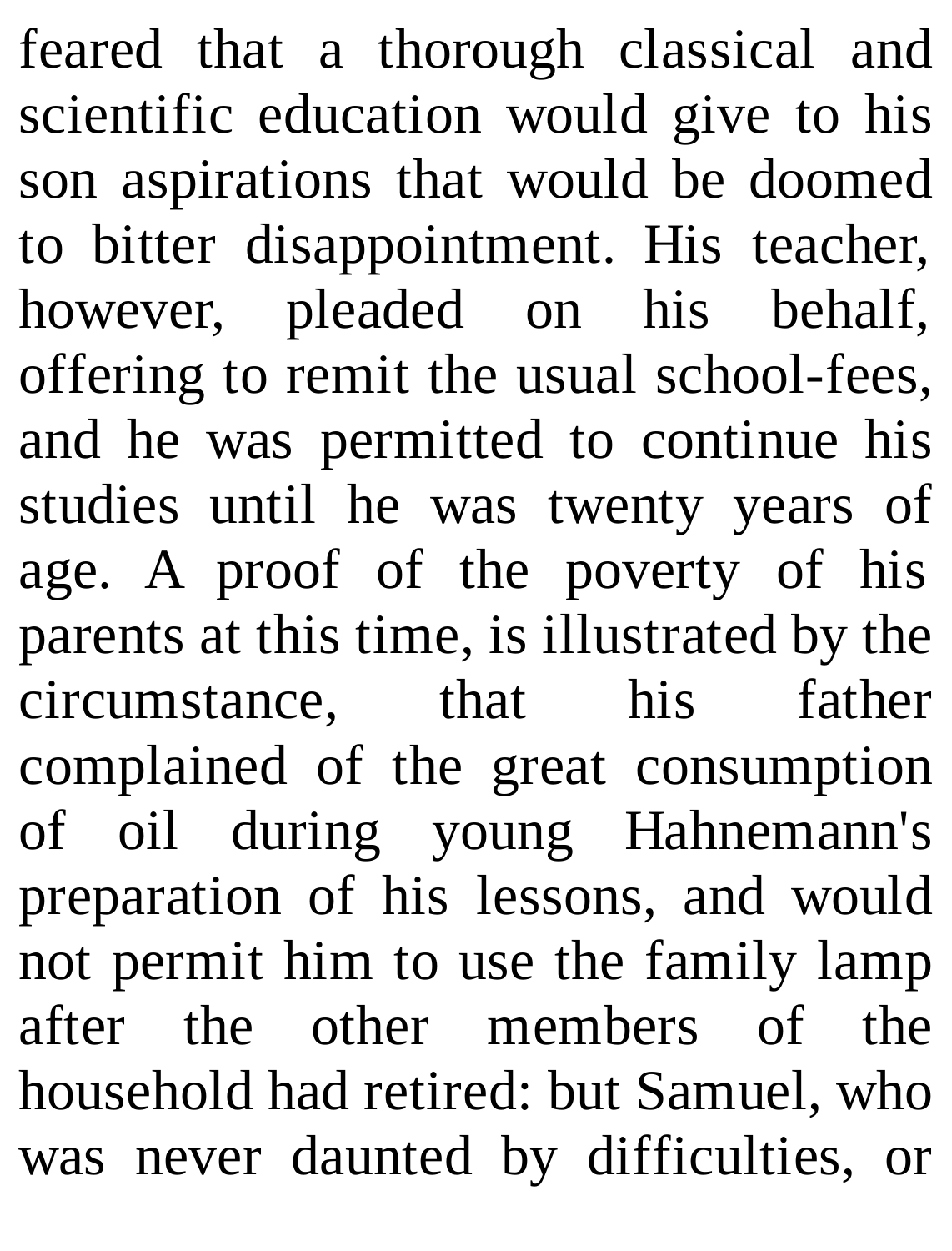frustrated in a purpose, when he had concluded that it was legitimate, manufactured a lamp out of a lump of clay, and successfully coaxed his mother to supply him with oil.

At the close of his high school term, young Hahnemann wrote, as was usual with those just finishing their course, a treatise. He had for some time manifested a deep interest in natural science, and particularly in the branches of chemistry and physiology. He wrote his thesis in Latin, choosing as his subject, "The wisdom of God in forming the Human Hand." This was for his age, a work of great merit, and even his father seemed to have become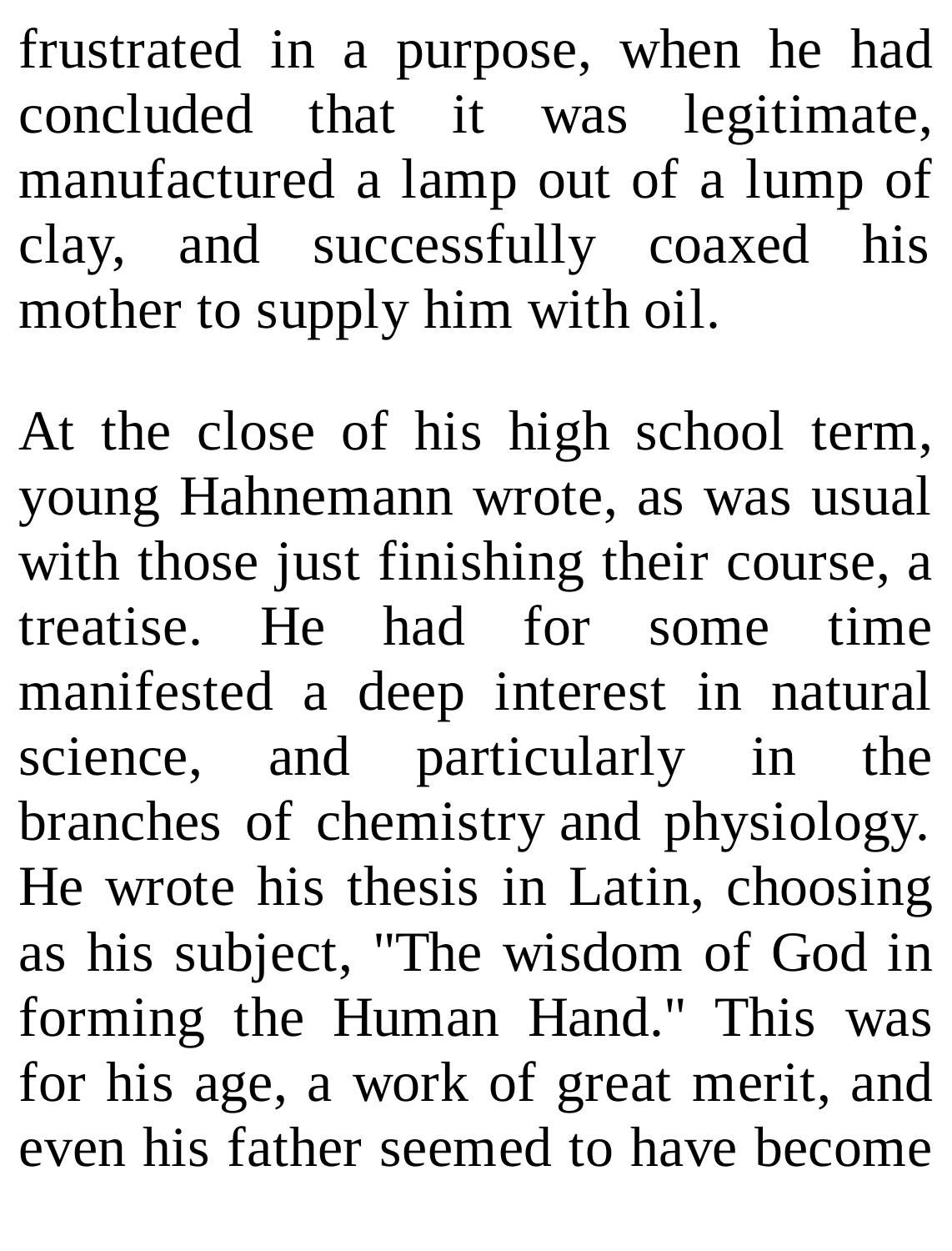proud of his abilities, and gave his free consent for the studious boy to go to Leipzig that he might attend the lectures at the University, and presented him with all the money he possibly could spare, amounting to nearly fifteen dollars in our currency. "This," says Hahnemann, "was the last money I received from my father." He left his home for Leipzig on Easter, 1775.

He was at first somewhat puzzled by that troublesome subject, "the ways and means," but fortunately becoming acquainted with two rich Princes of Greece, who were anxious to be instructed in the English and French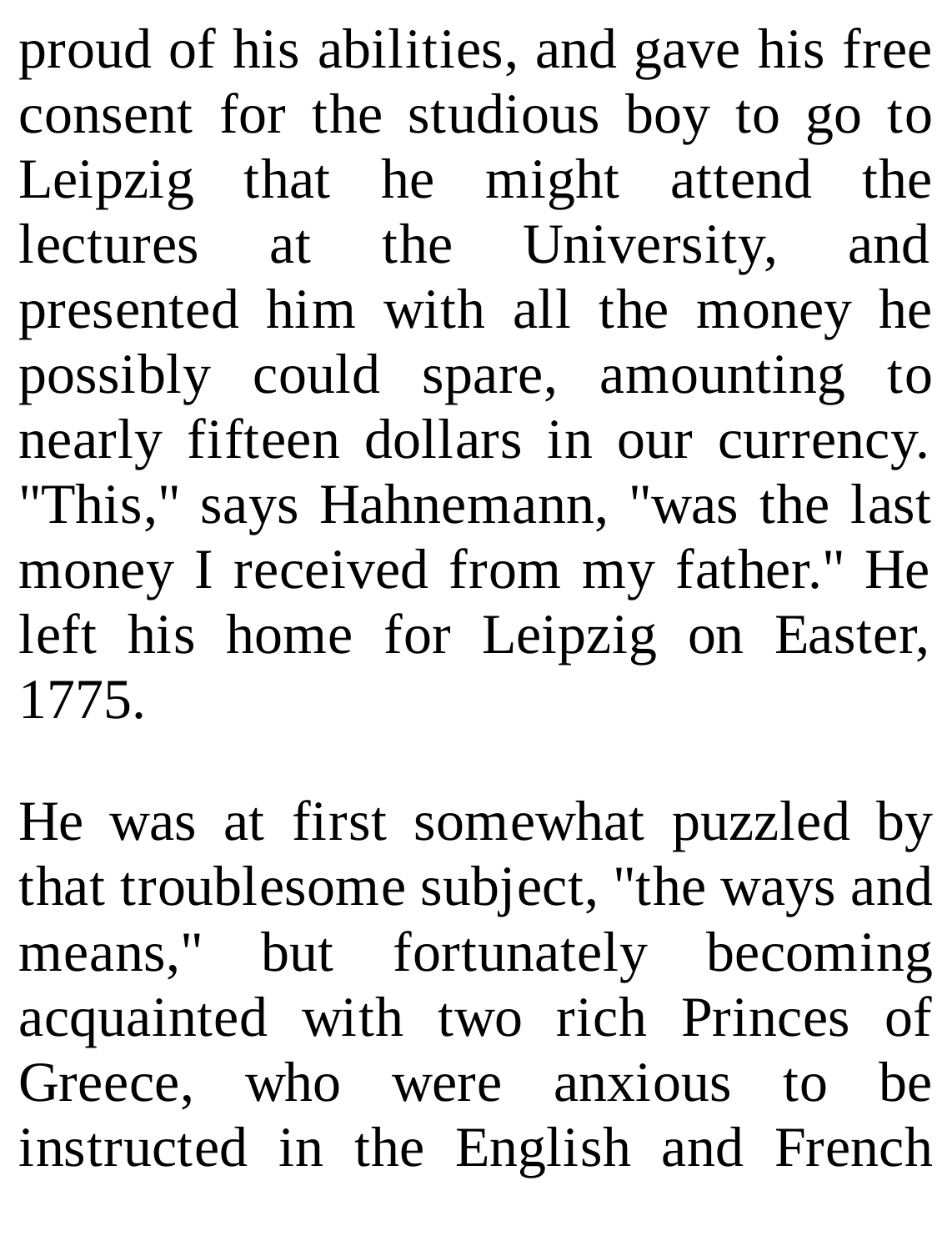languages. Hahnemann entered into a lucrative engagement with them as instructor, and also obtained employment as a translator of medical and philosophical works. The remuneration he received for private teaching and translating, not only enabled him to supply all his moderate wants and purchase of books, but he saved a considerable amount besides. In order to save so much, and at the same time attend faithfully upon all his classes, he denied himself sleep every other night. In 1777, we find him attending the hospitals of Vienna where his excellence of character, and extent of medical information, completely won him the friendship and confidence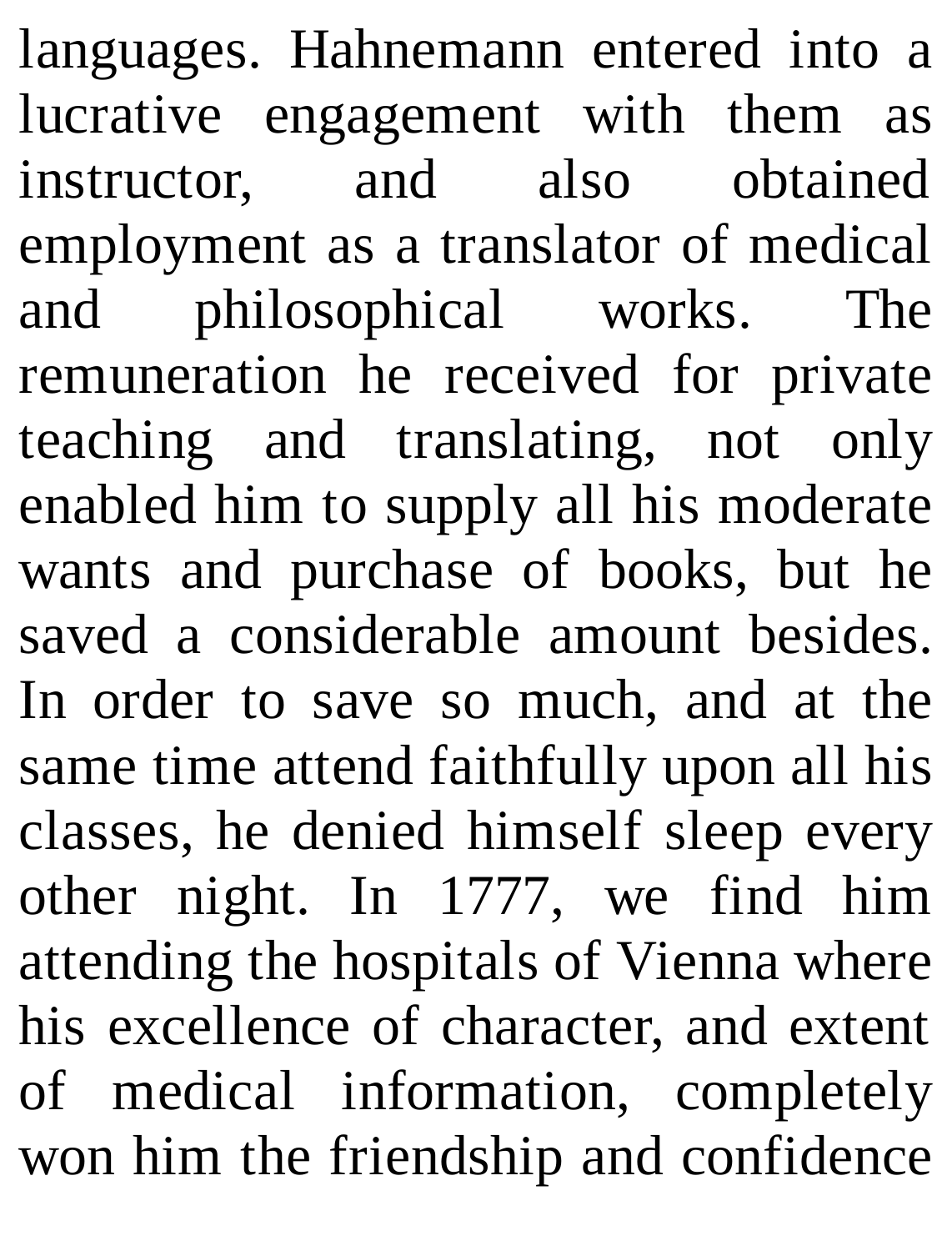of the celebrated Doctor von Quarin, who perceiving the noble qualities and promising abilities of the young man, adopted him as a special protégé. Hahnemann says of him, "To him I owe my claims to be reckoned as a physician. I had his love and friendship." After this, he visited the University of Erlangen, where he graduated, receiving the degree of Doctor of Medicine on the 10th of August, 1779. At this time, an earnest longing for the air of Saxony and the scenery of his native district seems to have taken possession of him. After having occupied several prominent positions, the government offered him the office of District Physician in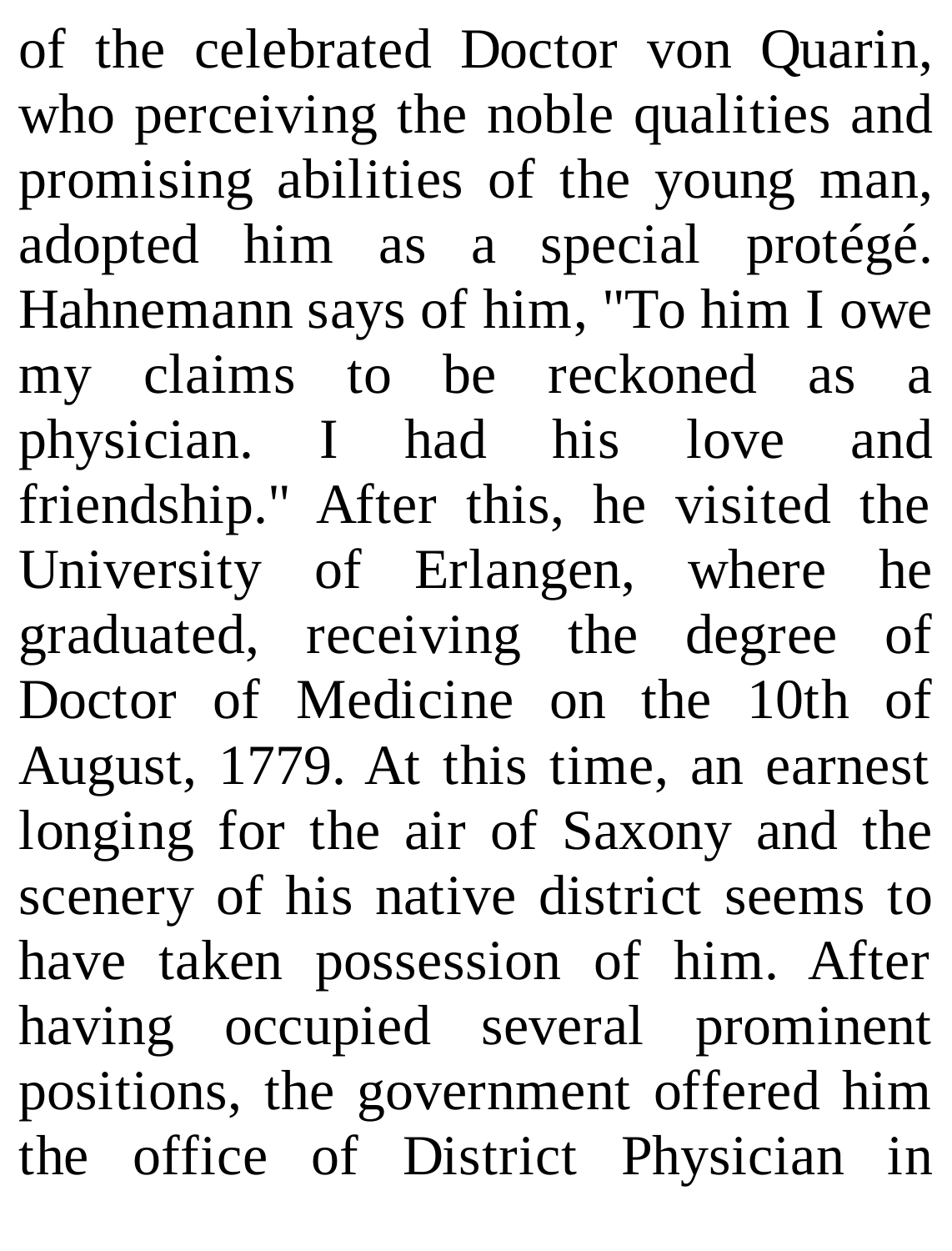Gommern, which he accepted in 1782.

After three years residence in Gommern, during which time he had married, he became tired of professional idleness—as he expresses himself—and we find him removing to Dresden. For about a year he occupied the position as superintendent of the public hospitals of that city. His conscience however, began to be much troubled by the conviction that medicine as then practiced proved worse than useless to the majority of patients. He retired from the practice of medicine in disgust at its uncertainties, occupying himself solely with chemistry and literary labor.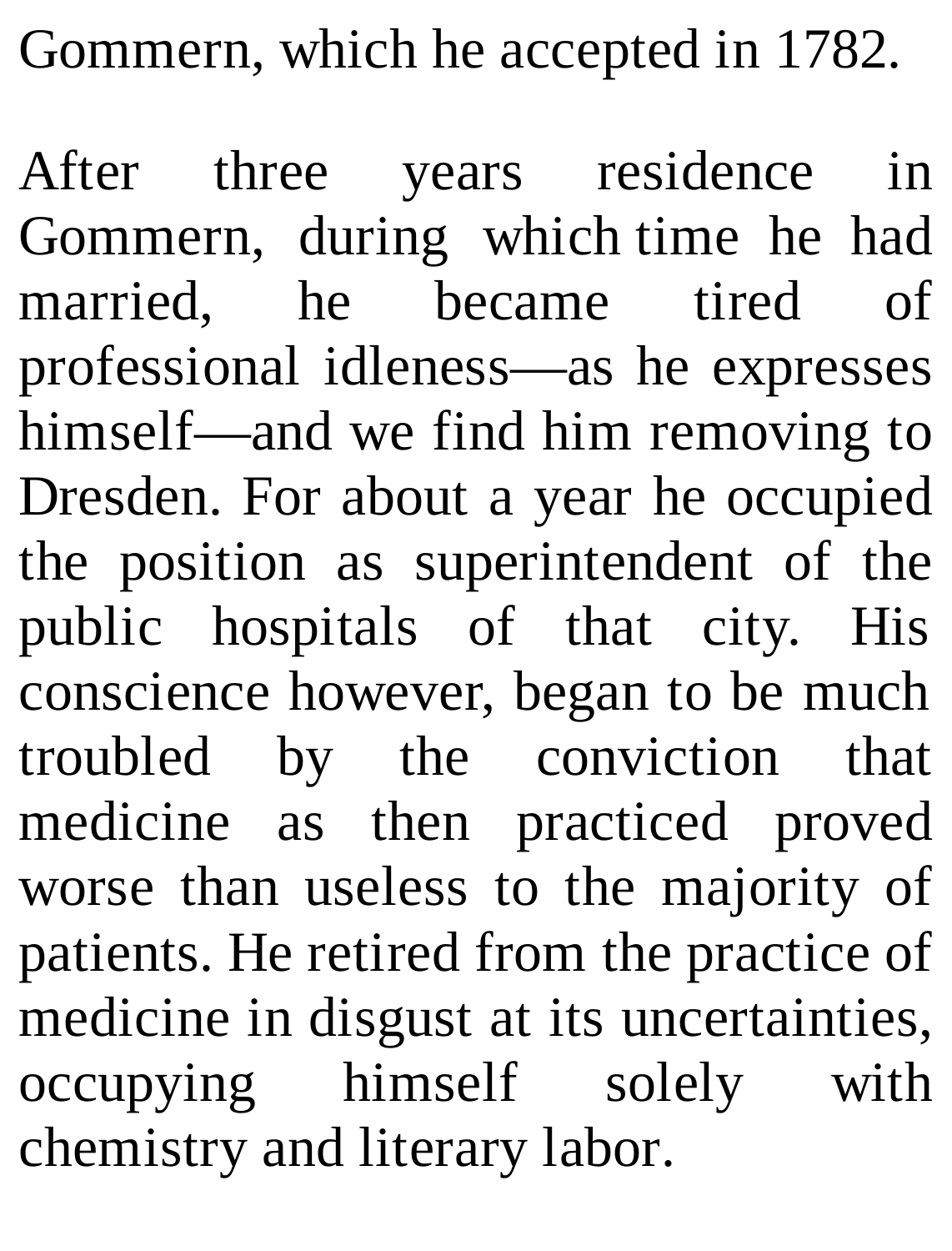The humanity and integrity of Hahnemann is plainly portrayed in a letter to the venerable Hufeland, where he gives his own account of the reasons which induced him at this time to retire from practice. He writes:

"It was painful for me to grope in the dark, guided only by our books in the treatment of the sick—to prescribe according to this or that fanciful view of the nature of diseases, substances that only owed to mere opinion their place in the *Materia Medica*. I had conscientious scruples about treating unknown morbid states in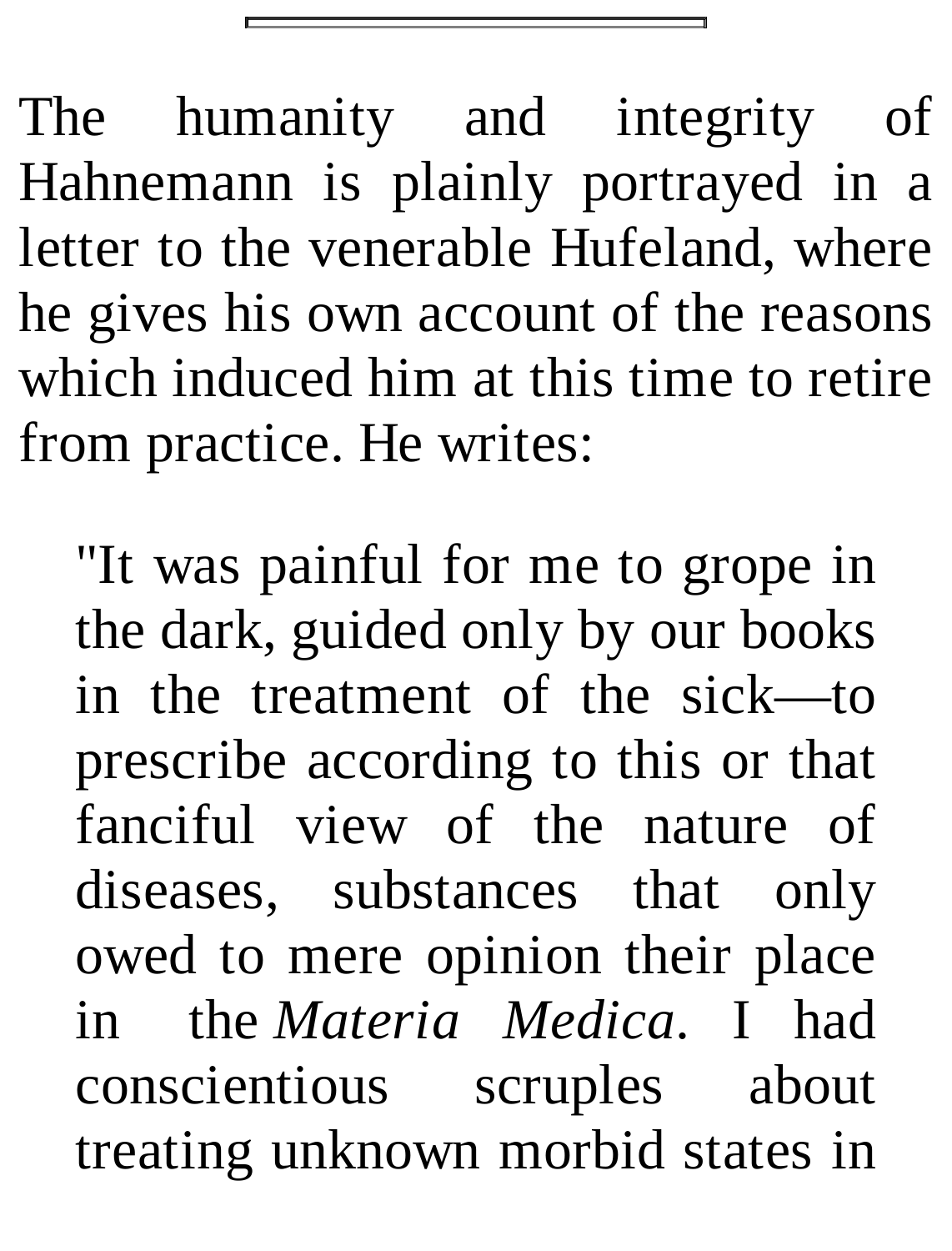my suffering fellow-creatures with these unknown medicines; which, being powerful substances, might, if they were not exactly suitable, (and how could the physician know whether they were suitable or not, seeing that their peculiar special actions were not yet elucidated?), easily change life into death, or produce new affections or chronic ailments, which are often much more difficult to remove than the original disease. To become in this way a murderer, or an aggravator of the sufferings of mankind, was to me a fearful thought. So fearful and distressing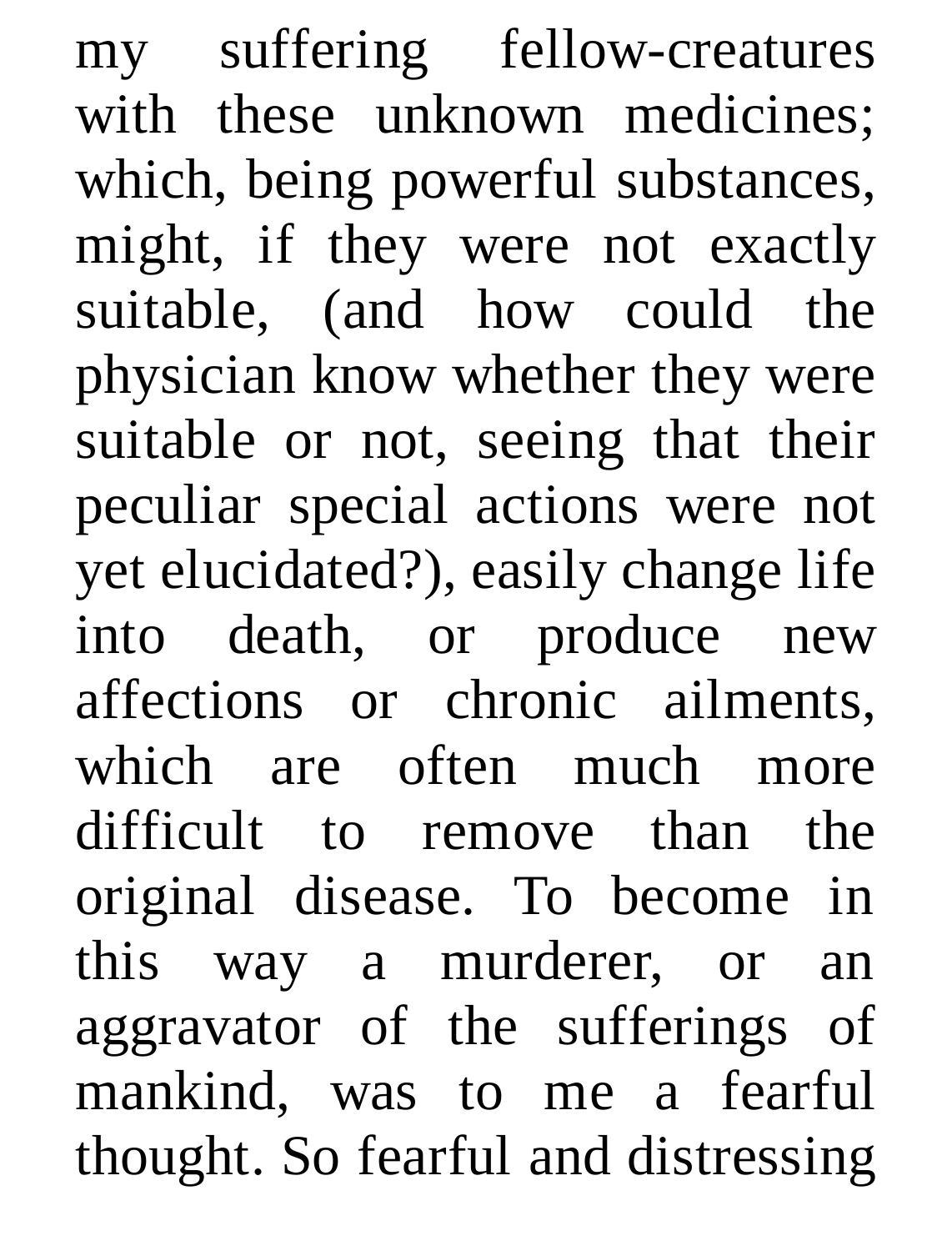was it, that shortly after my marriage I abandoned the practice, and scarcely treated any one for fear of doing him harm."

In 1789, he settled in Leipzig, and numerous writings and translations, which have been often quoted by the best writers ever since, came from his pen during that period. We come now to the year 1790, in which the first thought of Homœopathy issued from the brain of the great father and founder of the new school of medicine. It has already been hinted that Hahnemann had felt an intense desire to obtain some clear, safe and philosophical guide to the therapeutic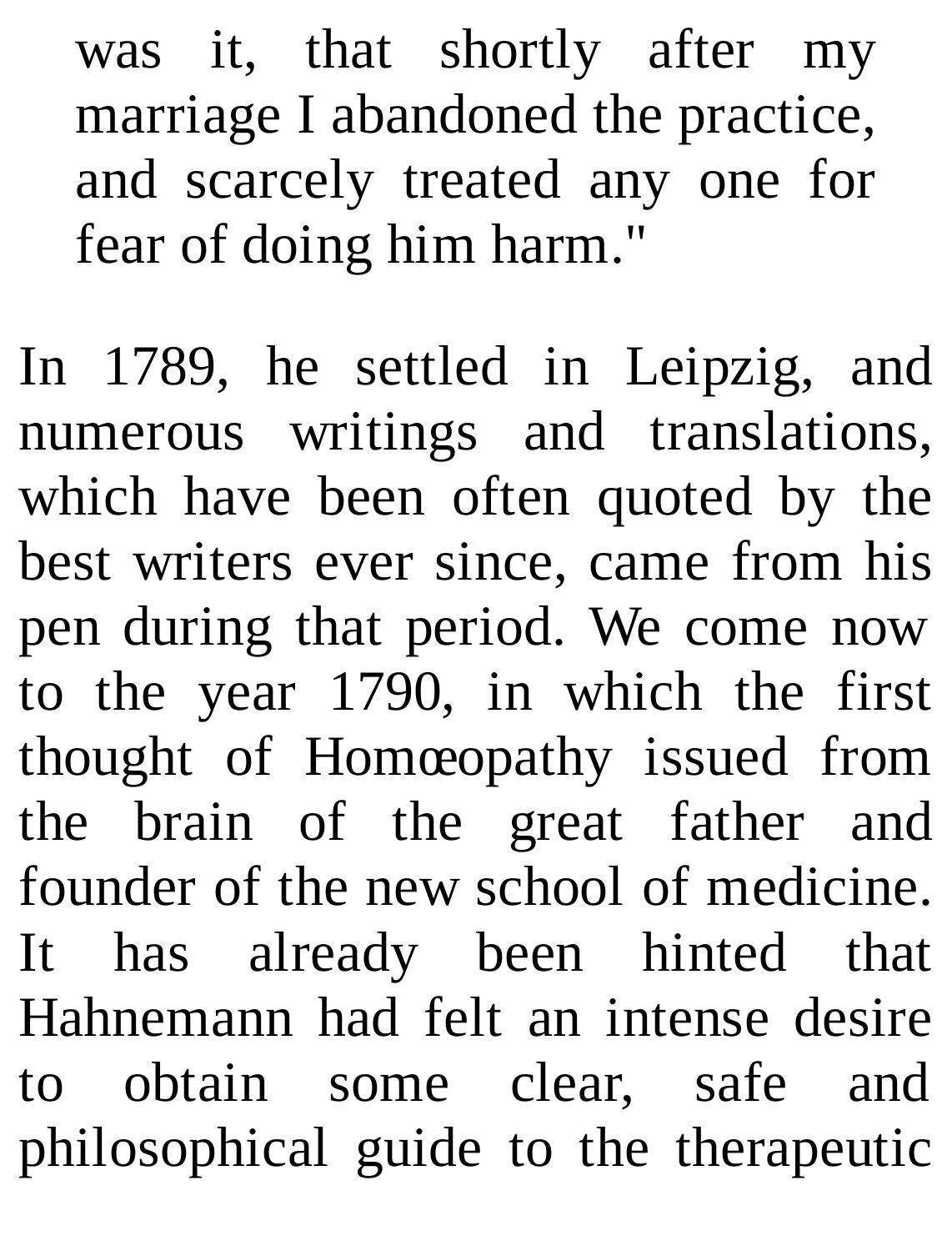action of drugs.

He was called upon to translate "Cullen's Materia Medica," and as he progressed in the description of one medical substance after another, he could not but feel a renewal of the earnest longing he had so often cherished, to clear medical science from the clouds of mist and uncertainty in which it had continued from the time of Hippocrates.

The workings of his mind, and the character of the man, at this time will be best understood by a quotation from the letter he wrote to Hufeland, where he says: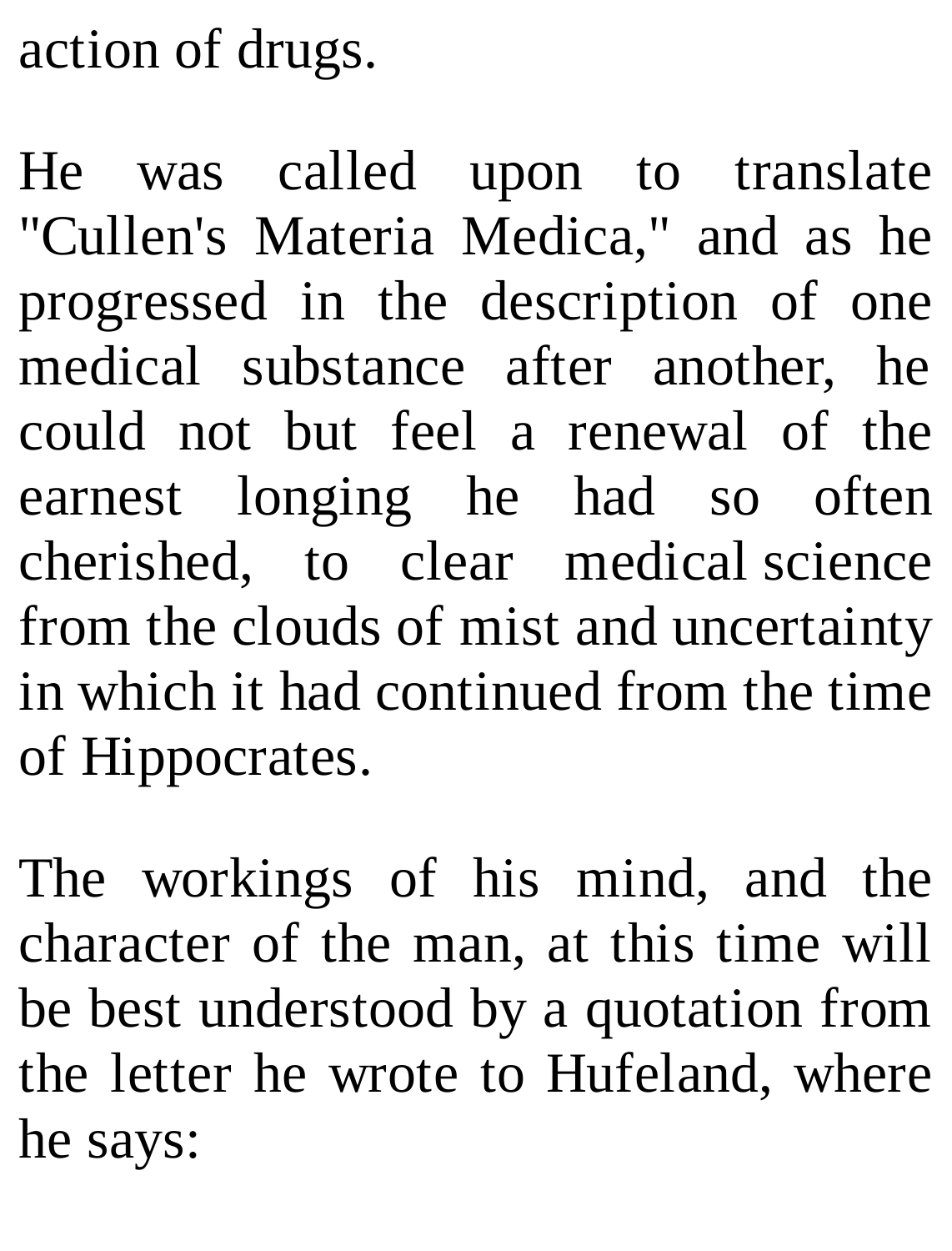"Having briefly reviewed, the sad experience of the systems of Sydenham and Hoffmann, of Boerhave and Glaubius, of Stahl, Cullen and de Hean," he continues,

"But it is, perhaps, the very nature of this art, as great men have asserted that it is incapable of attaining any greater certainty. Shameful, blasphemous thought! What! shall it be said that the infinite wisdom of the Eternal Spirit, that animates the universe, could not produce remedies to allay the sufferings of the diseases He allows to arise? The all-loving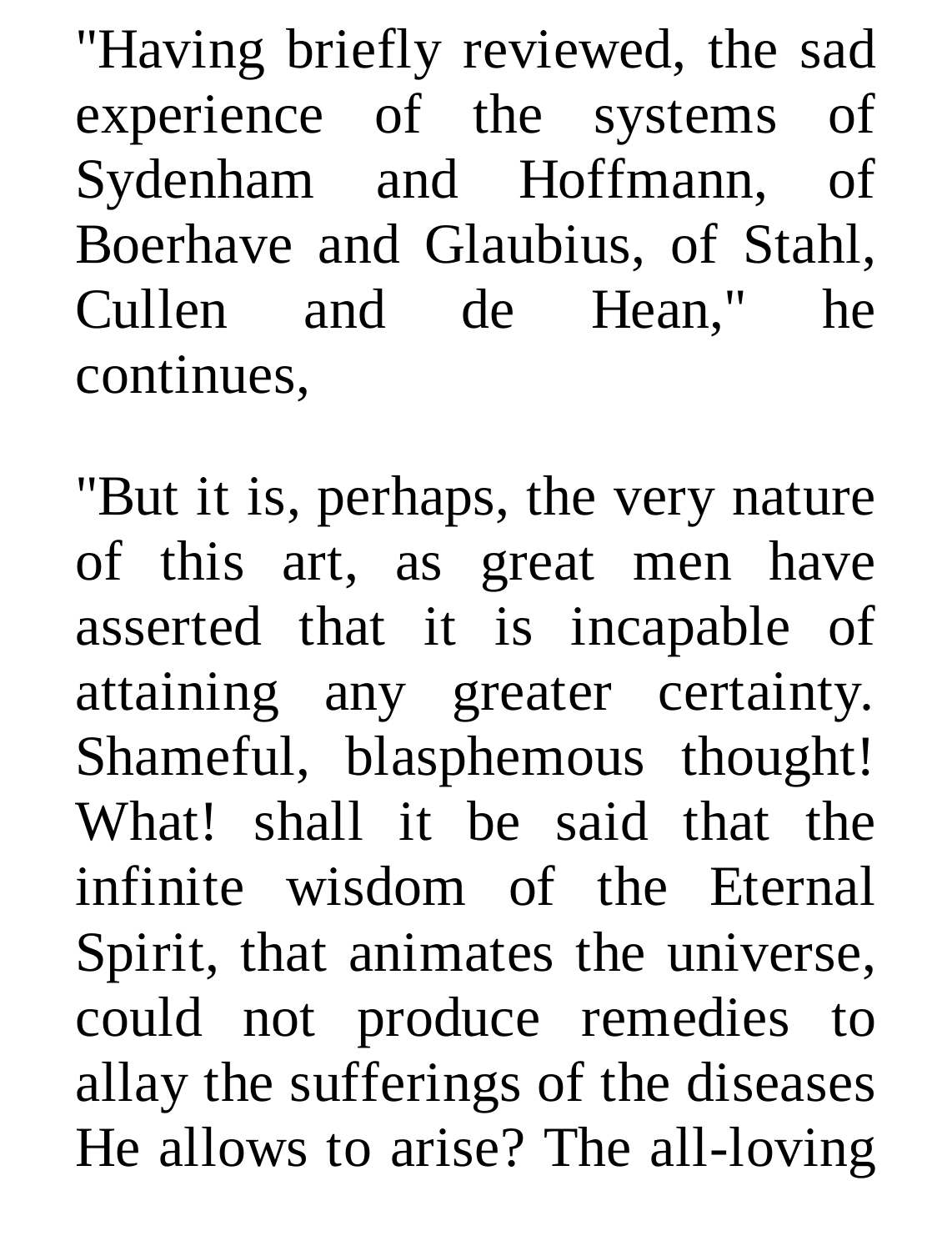paternal goodness of Him, whom no name worthily designates, who richly supplies all wants, even the scarcely conceivable wants of the insect in the dust, imperceptible by reason of its minuteness to the keenest human eye, and who despenses throughout creation, life and happiness in rich abundance, shall it be said that He is capable of the tyranny of not permitting that man, made in his image, should by the efforts of his penetrating mind, that has been breathed into him from above, find out the way to discover remedies in the stupendous kingdom of creation, which should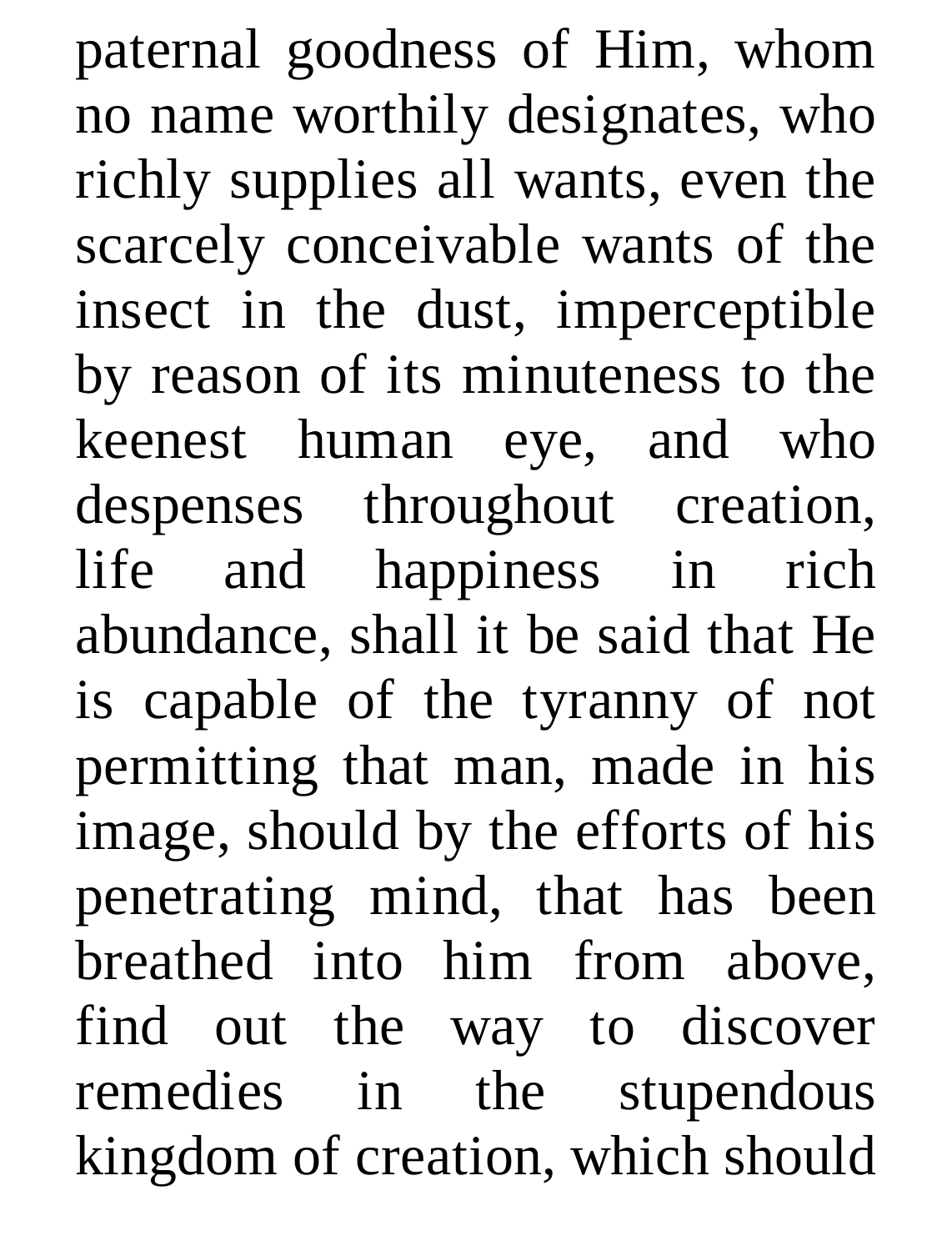be able to deliver mankind from their sufferings, worse than death itself? Shall He, the Father of all, behold with indifference the martyrdom of his best-beloved creatures by disease, and yet render it impossible to the genius of man, to whom all else is possible, to find any method, any easy, sure, trust-worthy method, whereby they may see diseases from their proper point of view, and whereby they may interrogate medicines as to their special uses, as to what they are really, surely and positively serviceable for? Well, thought I, as there must be a sure and trust-worthy method of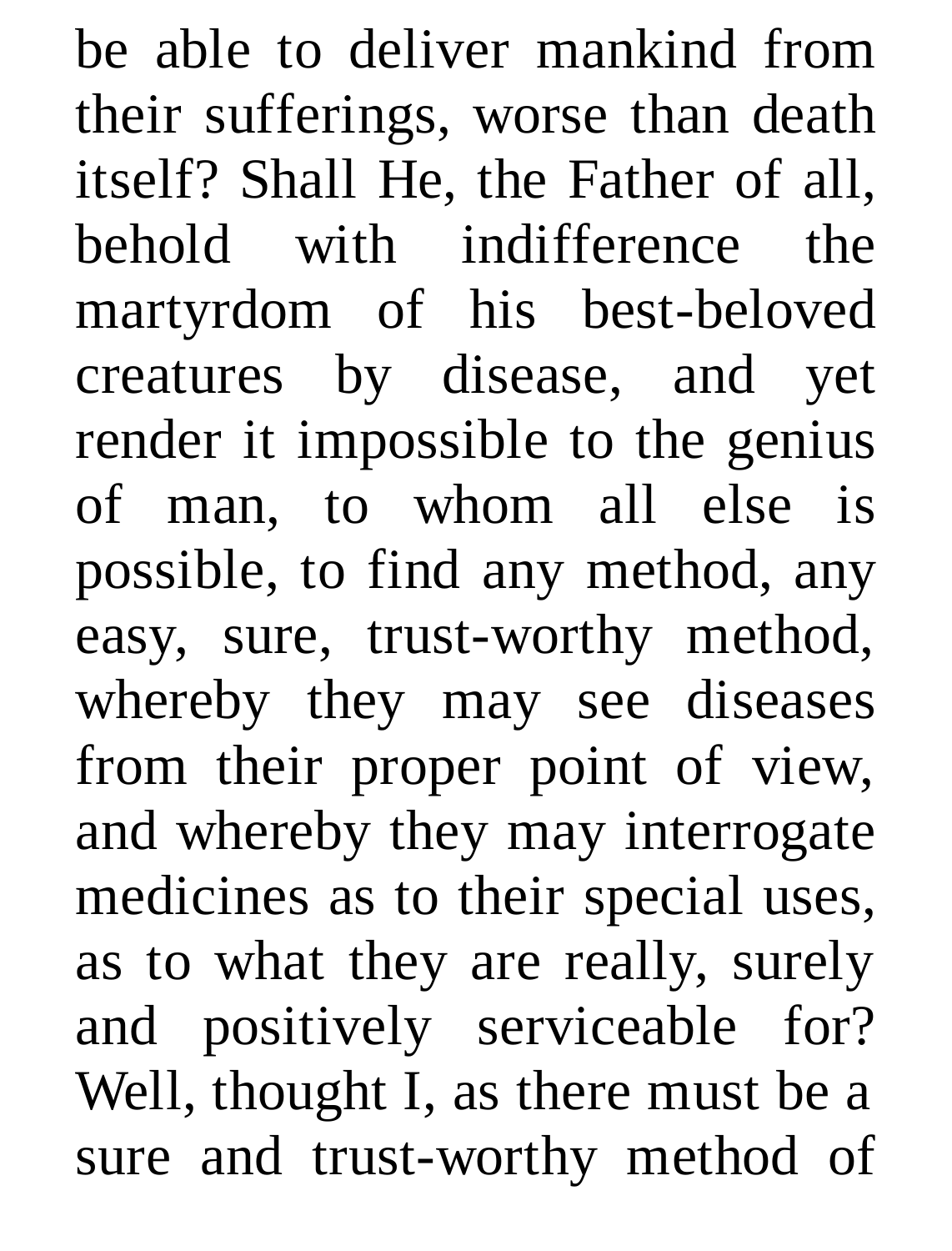treatment, as certainly as God is the wisest and most beneficient of Beings, I shall seek it no longer in the thorny thicket of ontological explanations, \*\*\* nor in the authoritative declarations of celebrated men. No; let me seek it where it lies nearest at hand, and where it has hitherto been passed over by all, because it did not seem sufficiently recondite, nor sufficiently learned, and was not hung with laurels for those who displayed most talent for constructing systems, for scholastic speculation, and transcendental abstractions."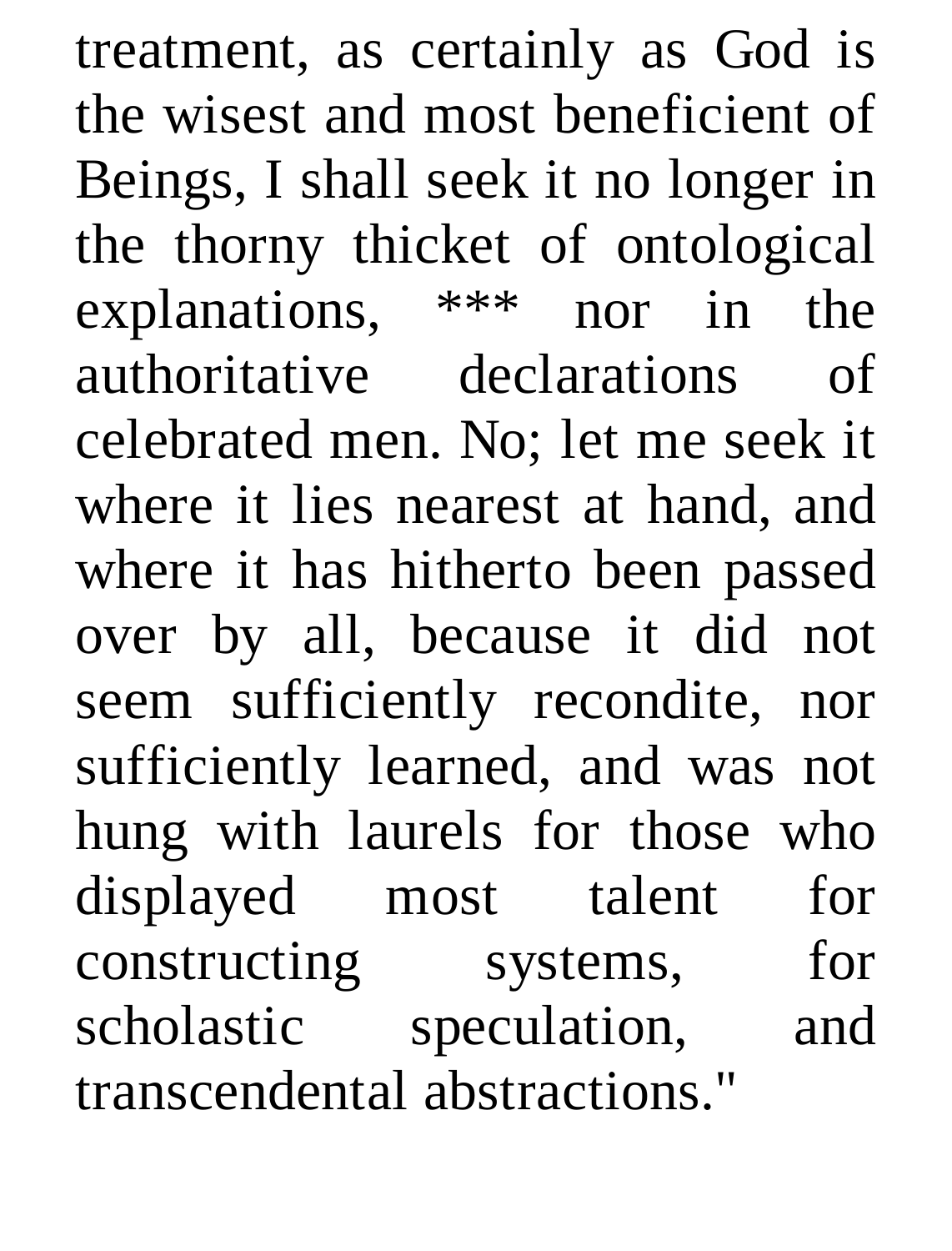With these high and noble feelings, his mind was fully awake to any suggestion that might be derived from the material before him.

For forty years he carried on a series of well-planned and well-calculated experiments to ascertain the diseaseproducing power of drugs, when administered to persons in health. Friends, medical and lay, were brought into requisition, and all possible means taken to secure the greatest accuracy; for Hahnemann already began to feel that he was God's agent of mercy, through whose happy discovery and labors future generations would be greatly blessed.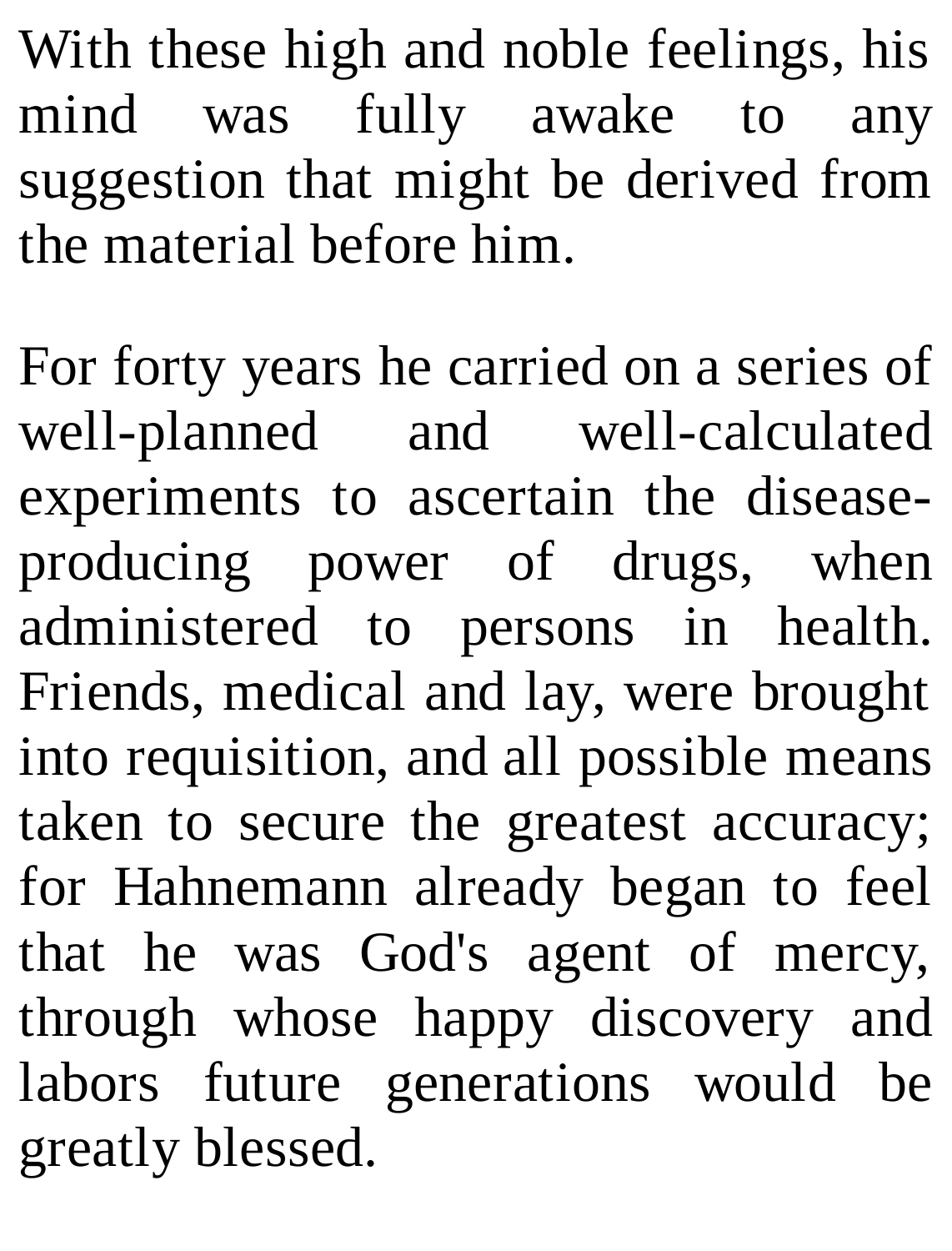He found but little opportunity to test his newly-discovered law of cure while he remained in Leipzig, and poverty compelled him to labor with his pen most indefatigably, as was evidenced by the large number of essays and translations published at that time.

Providence, however, interfered in his behalf; the reigning Duke of Saxe Gotha offered him the position of Physician to the Asylum for the Insane in Georgenthal, in the Thuringen Forest. He entered upon his duties in 1792. While at the head of this establishment, he succeeded in affecting a cure which created some sensation, because the party concerned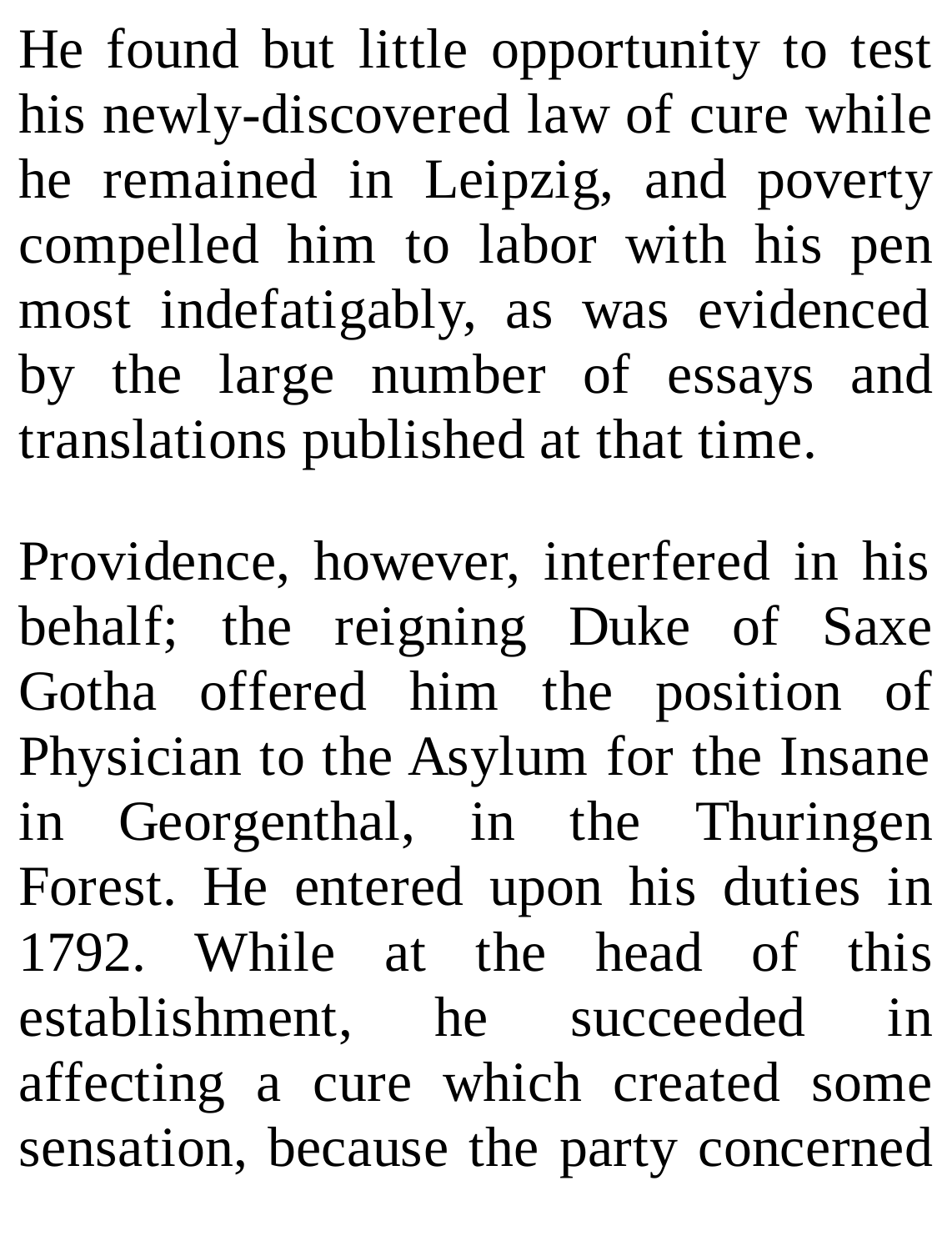was the Hanoverian Minister, Klockenbring, who was rendered insane by a lampoon written by Kotzebue. He also introduced a mild and humane treatment for the insane, removing the chains and tight-jacket, heretofore in use.

In 1810, he published his greatest work, "The Organon," which ran through five editions, and was translated into most all the living languages. From 1810 to 1821, we find him again in Leipzig, publishing his *Materia Medica*, and lecturing twice a week in the University, at the same time attending to a multitude of patients.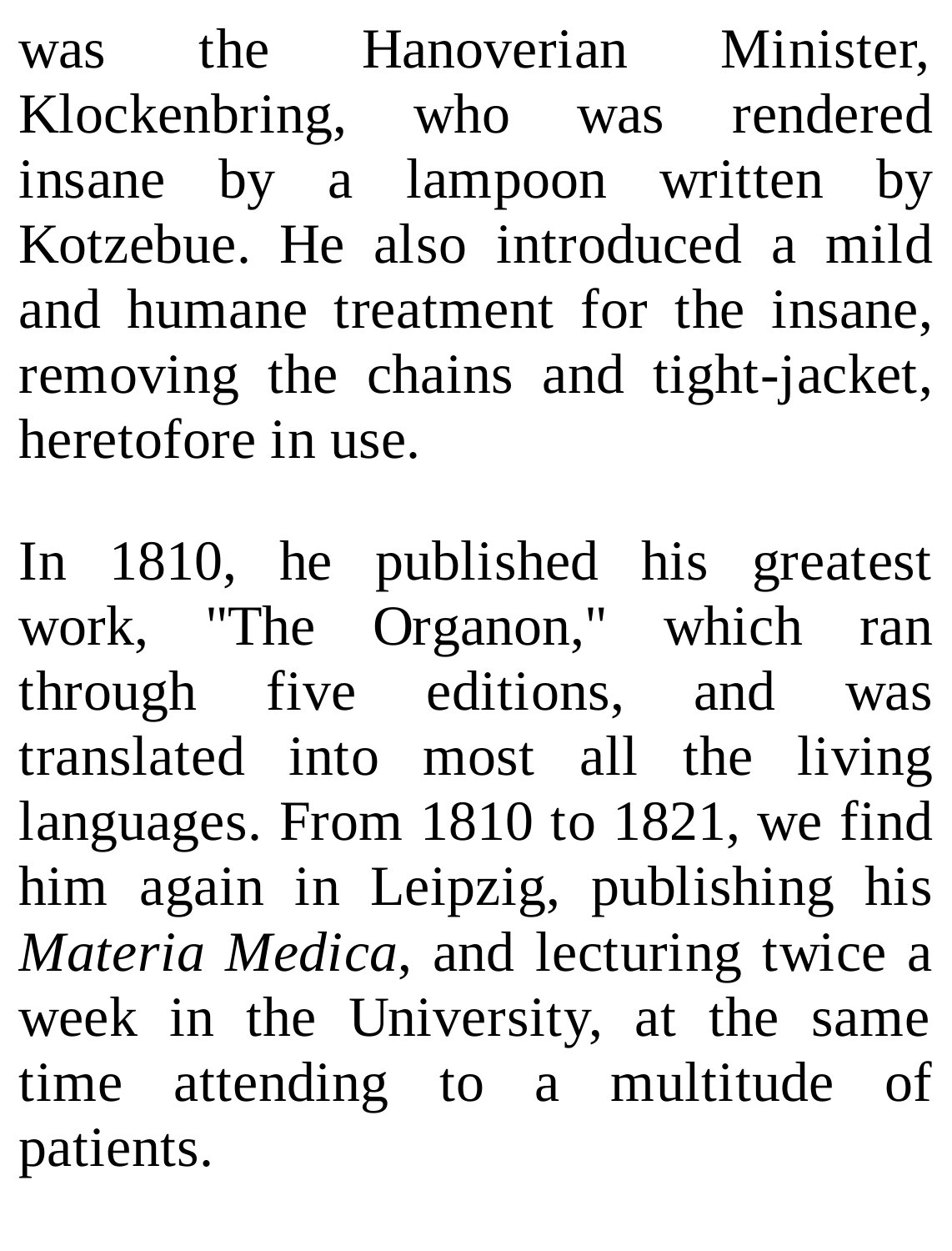In 1821, Hahnemann was induced by the reigning Duke of Anhalt-Coethen, who was his warm friend and admirer, to change his place of residence, and appointed him his Physician. He accepted the position. He soon began to work as earnestly as before in proving medicines and prescribing for his patients, who came from all parts of Europe.

On one occasion, during his residence in Coethen, he recieved a visitor who had heard a great deal of Hahnemann and his garden, and who had imagined the garden to be as large as its owner was great. When he was ushered into the presence of the Prophet of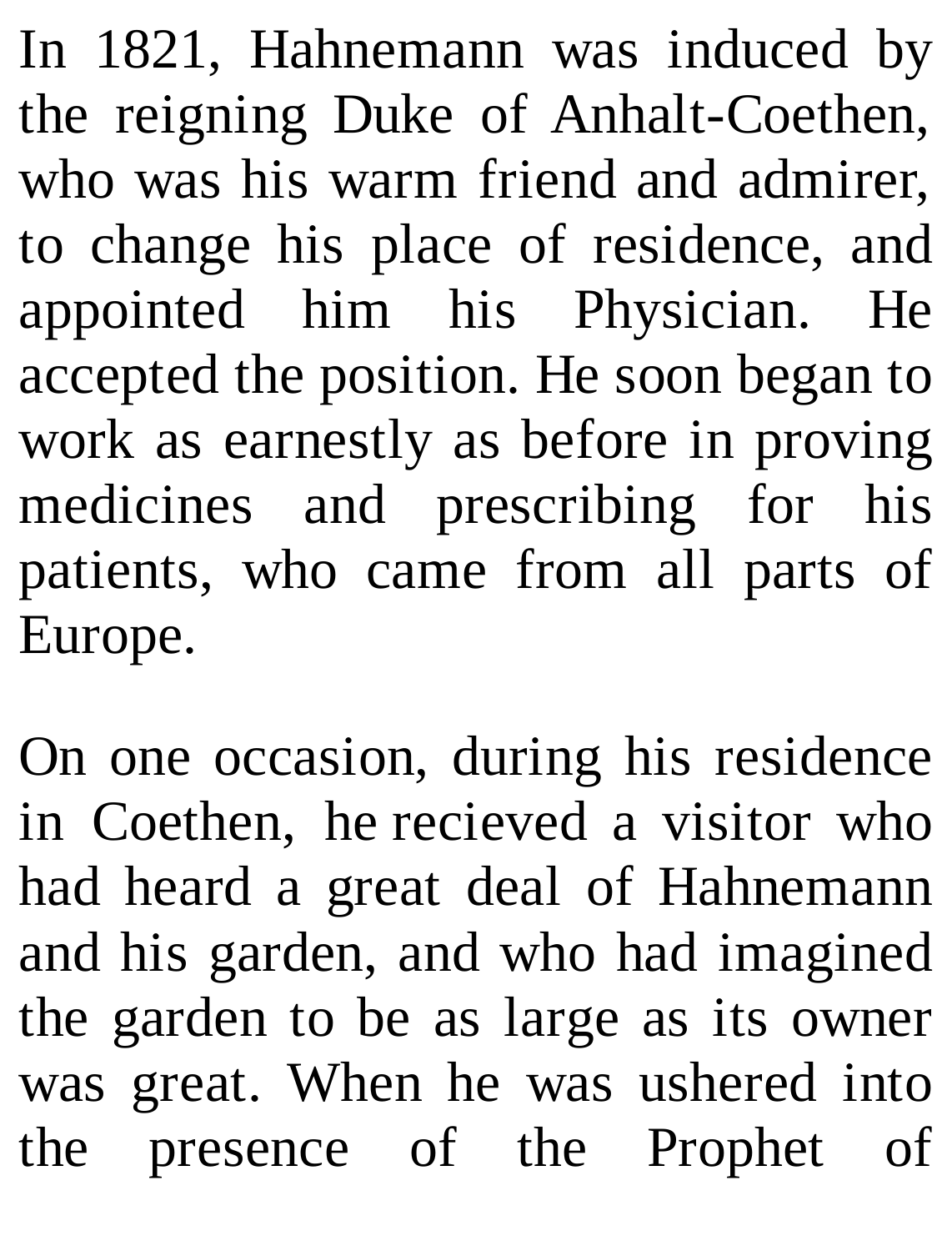Medicine and found him seated at a table in a summer-house, only a few yards from the dwelling, he exclaimed: "But where is the garden?" To which Hahnemann replied, "This is the garden." "Surely," rejoined the visitor, "Not this narrow patch of ground?" "True, it is very narrow and very short, but observe its infinite height," said the Sage, pointing upwards to the blue sky overhead.

The tenth of August, 1829, was a joyful day for the venerable old man, being the fifteenth anniversary of his obtaining the degree of M. D. Gratifying and memorable in more than one respect was this day for him.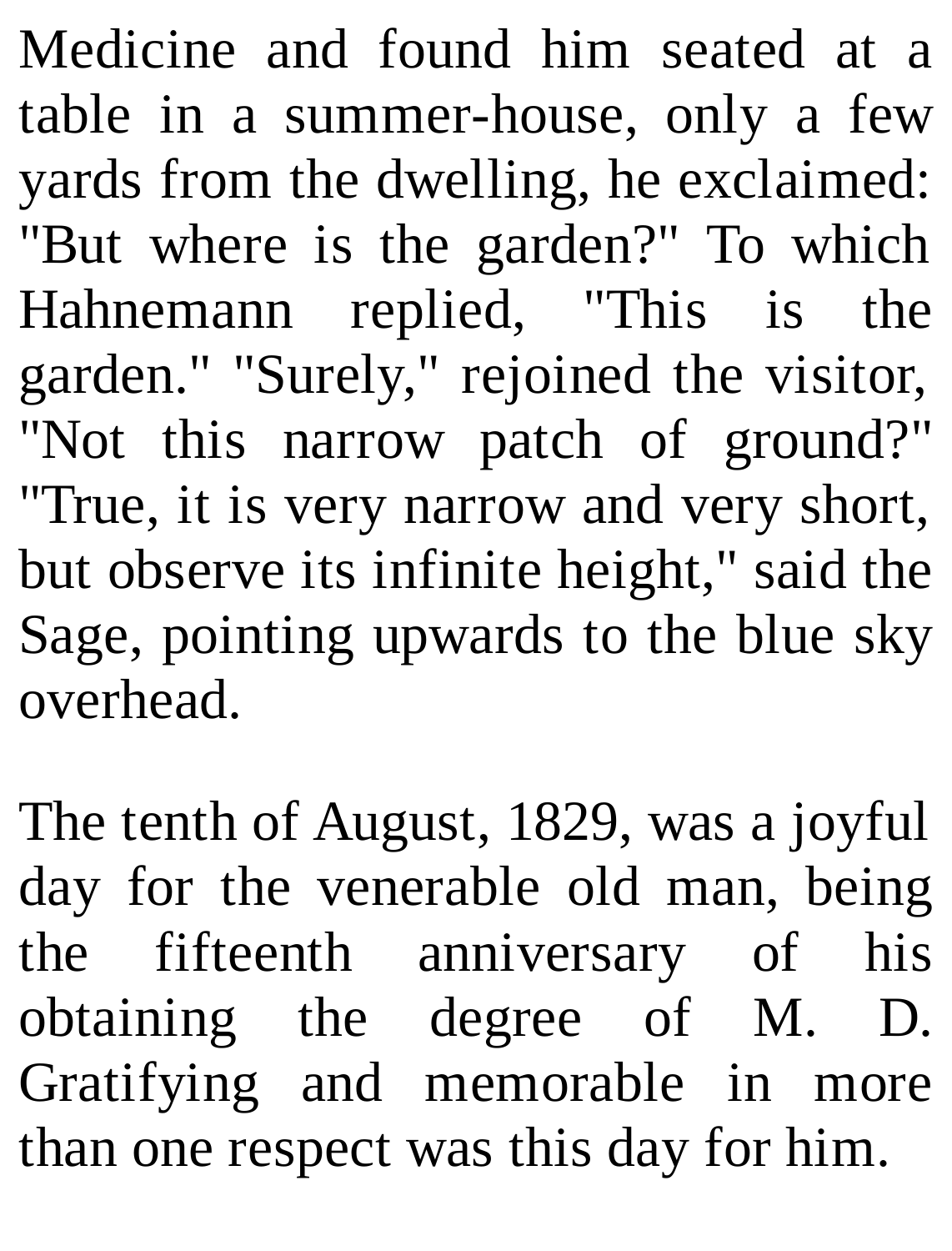I refrain from giving you a full description of this impressive celebration, lest I should be considered tedious, yet I cannot thus pass over historical facts, without dwelling upon a few of the principal features of this gratifying and memorable festivity.

The early morning found assembled a large number of the friends of Hahnemann, his disciples; deputations from various cities; also deputations from the Universities of Leipzig, Vienna and Erlangen, which presented him with the Diploma of Honor. The King of Saxony, the Duke of Saxe Gotha and many others had sent costly presents from far and near. His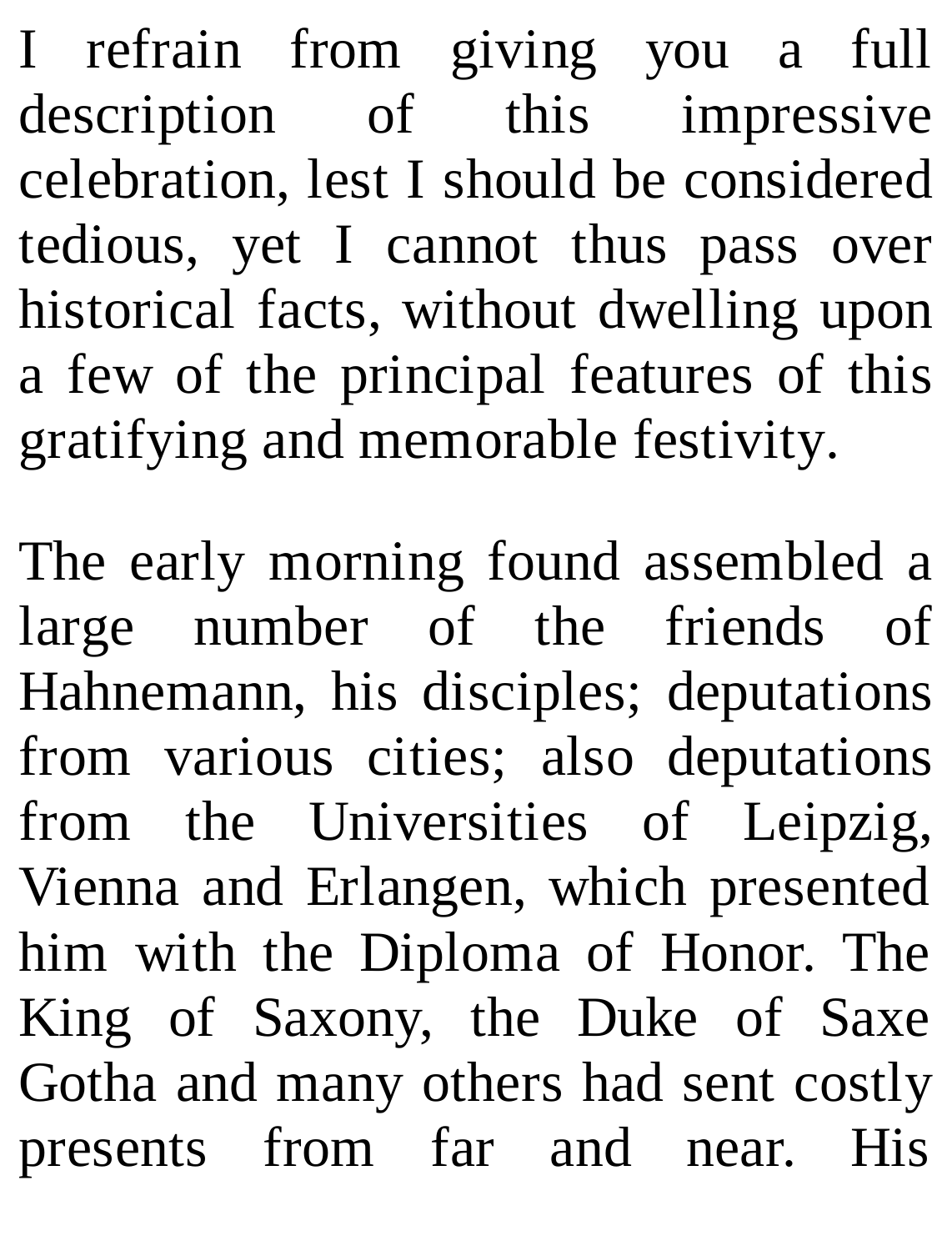dwelling having been appropriately prepared for the celebration, and on a table, resembling an altar, adorned with flowers and entwined with oak leaves, was placed a well executed bust of Hahnemann.

After Hahnemann was introduced, his bust was crowned with laurels, amid appropriate addresses and congratulations. With deep emotion, the venerable old man in heartfelt and affecting words, gave thanks to the Supreme Being that he had been permitted to make so great a discovery, and was so favored with a long life, full of bodily and mental vigor.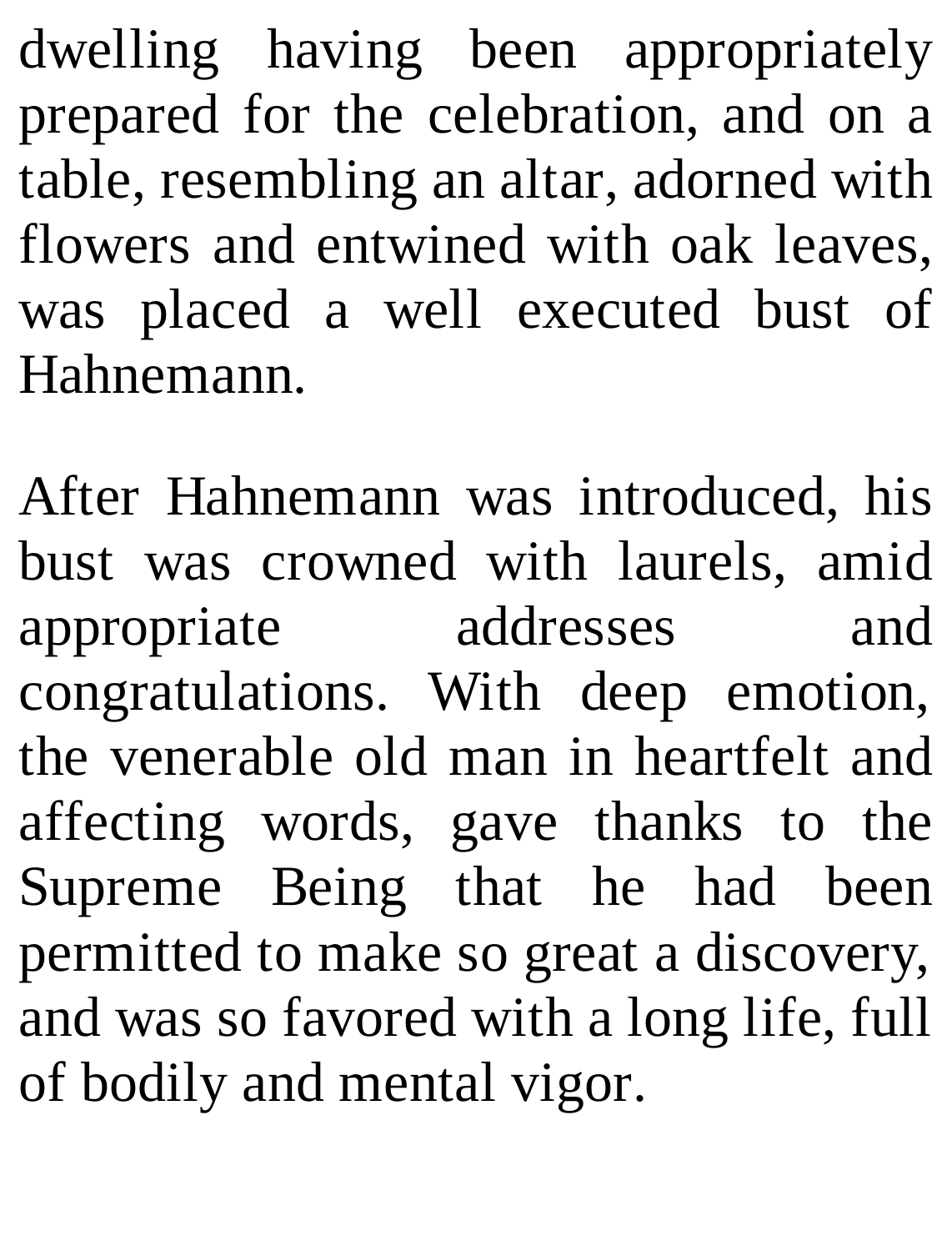A year after this important occurrence, the Asiatic Cholera came marching from the East, for the first time. This aroused the medical profession in general. Physicians were helpless, and none of them had ever seen a case of this fearful disease. But Hahnemann, after learning the symptoms of the disease, advised the mode of treatment by which the mortality of that terrible scourge was threefold reduced, and numerous testimonials were published, showing the immense success of his mode of treatment. In 1831, he lost his partner in life, having been married forty-nine years and a few months.

About four years after the death of his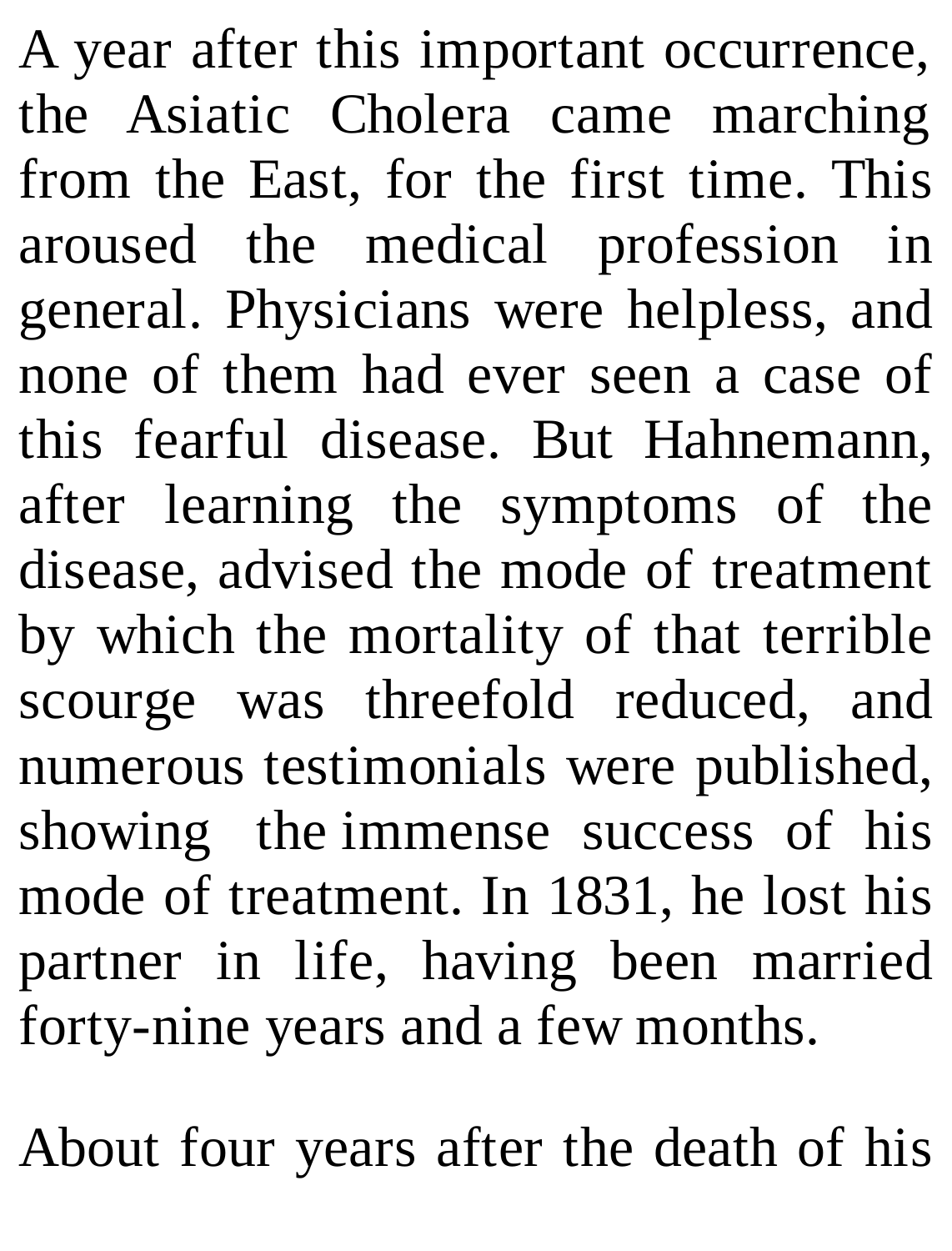wife, a most interesting, intelligent and estimable lady, applied to Hahnemann for advice for lung and heart disease. It has been humorously stated that though the lung disease was effectually cured, the trouble of the heart must have assumed a chronic form, for the fascinating Parisienne seemed deeply enamored with the great doctor. She was 35 years of age, the daughter of Louis Jerome Cohier, formerly Minister of Justice and President and Director of the French Republic, her name was Marie Melanie d'Herville Cohier. This lady of position and wealth offered her hand to the octogenarian, which he accepted, and after having divided his considerable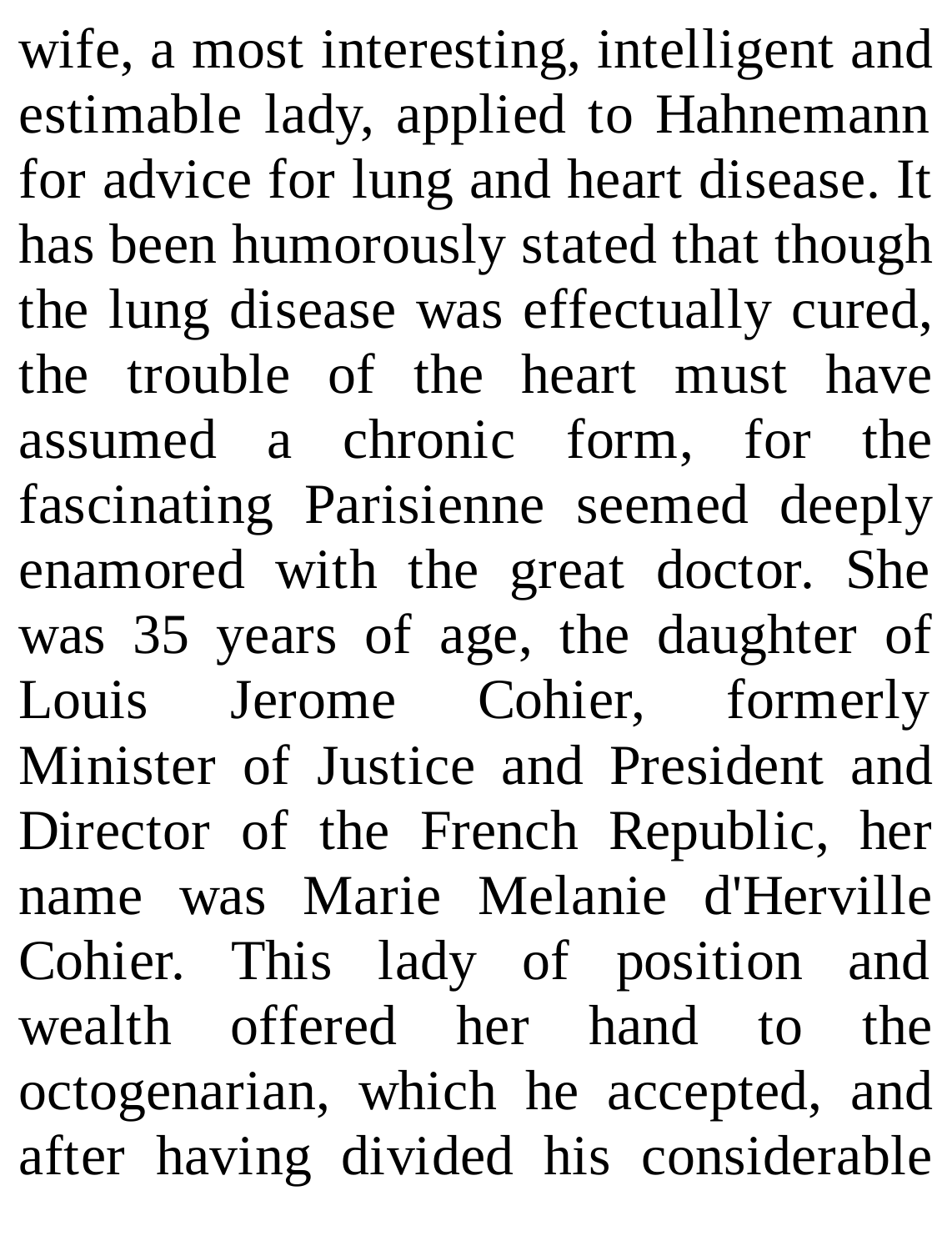fortune among his children, upon which his young wife insisted, he was induced by her to pass the rest of his life in Paris, where he enjoyed a great reputation till his death, which took place July 2nd, 1843. On the centenary of his birthday in 1855, a statute was erected to his memory at Leipzig.

To complete the picture of this great man, I have to cite from a letter written by Dr. Jahr in Paris on the fourth of July 1843, where he says:

"Hahnemann is dead! In fact, dear friends, our venerable father had finished his career. A pulmonary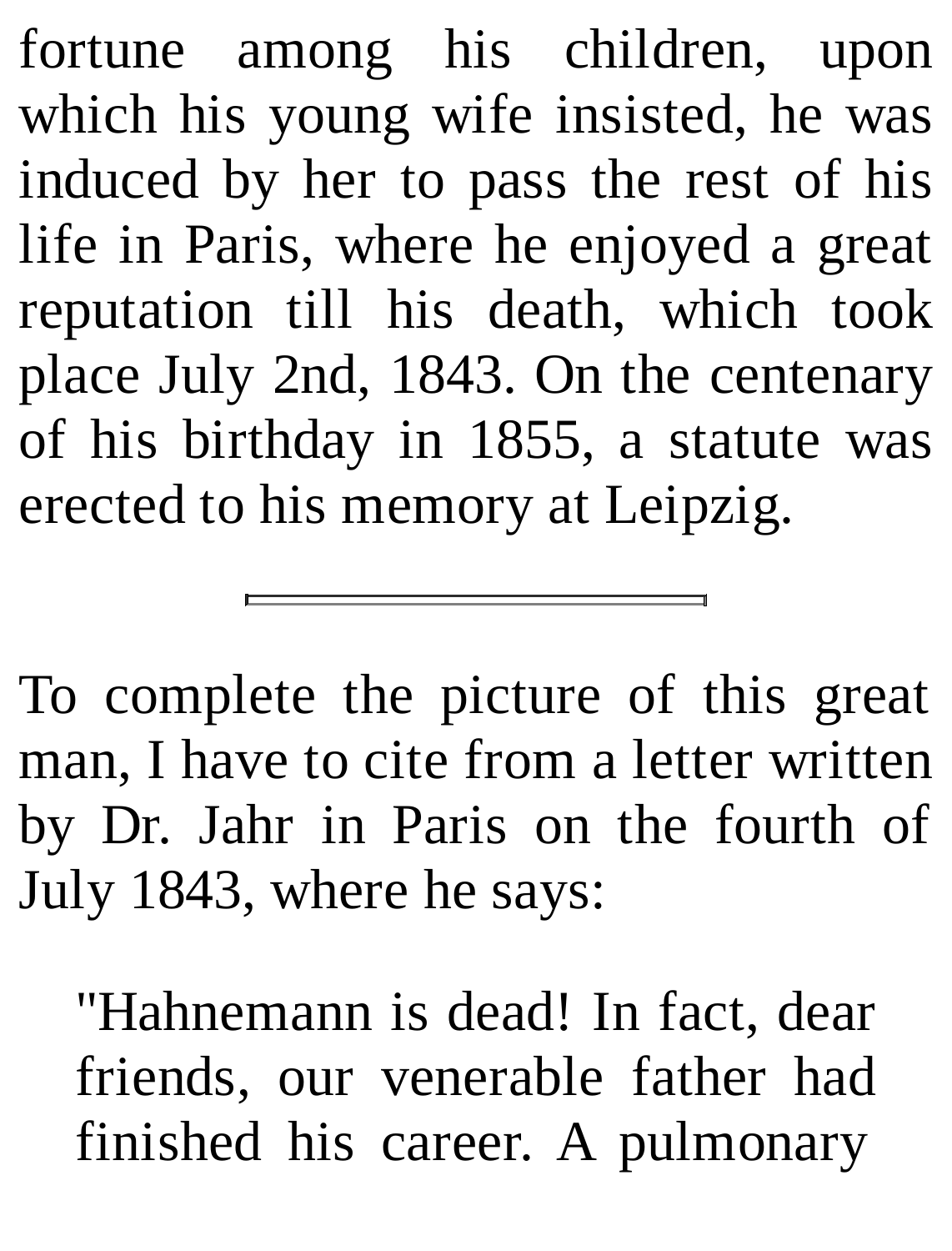paralysis had set him free, after an illness of six weeks, finally liberating the great soul from its earthly tenement. To the last moment, he was in the possession of his mental faculties. \*\*\* In the commencement of that illness he announced that it would be his last, as his body was worn out. At first he prescribed for himself, and nearly to the period of his death delivered his opinion of the remedies offered him by his wife and Dr. Chartran. \*\*\* When his wife, on account of a fit of suffocation, said to him, 'Providence ought to exempt you from these sufferings, as you have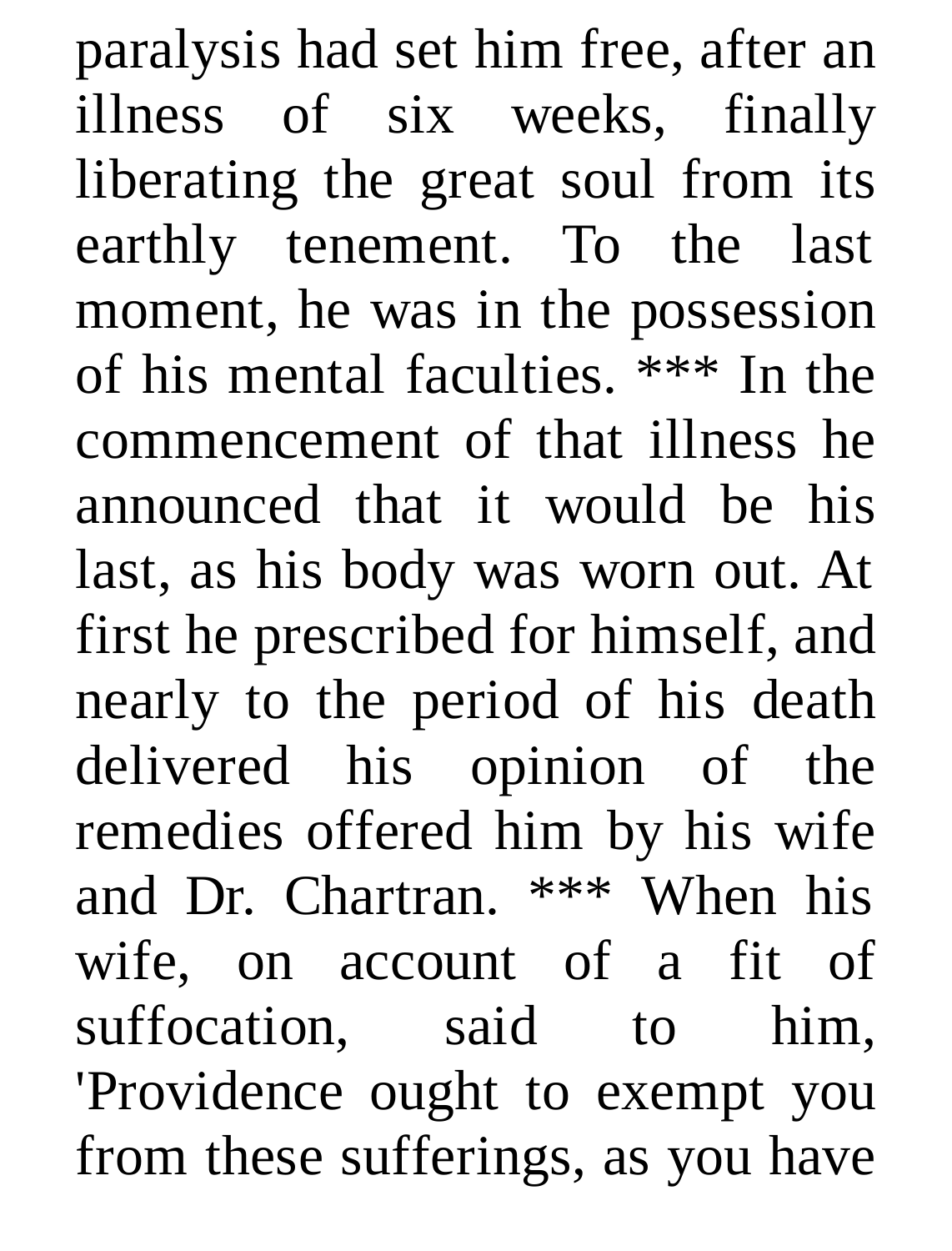relieved so many, and endured such numerous persecutions,' he replied, '*Me: why me? Every one works according to the abilities and powers which Providence has bestowed upon him. Superiority or inferiority exists only before the tribunal of men, not before that of Providence. Providence owes nothing to me, but I am indebted to Providence for all.*'"

I leave these memorable words, for every one to deduce from them the natural conclusion, and especially as truly illustrative of the character of Hahnemann. The grand old man, at 80 years of age, launched himself upon a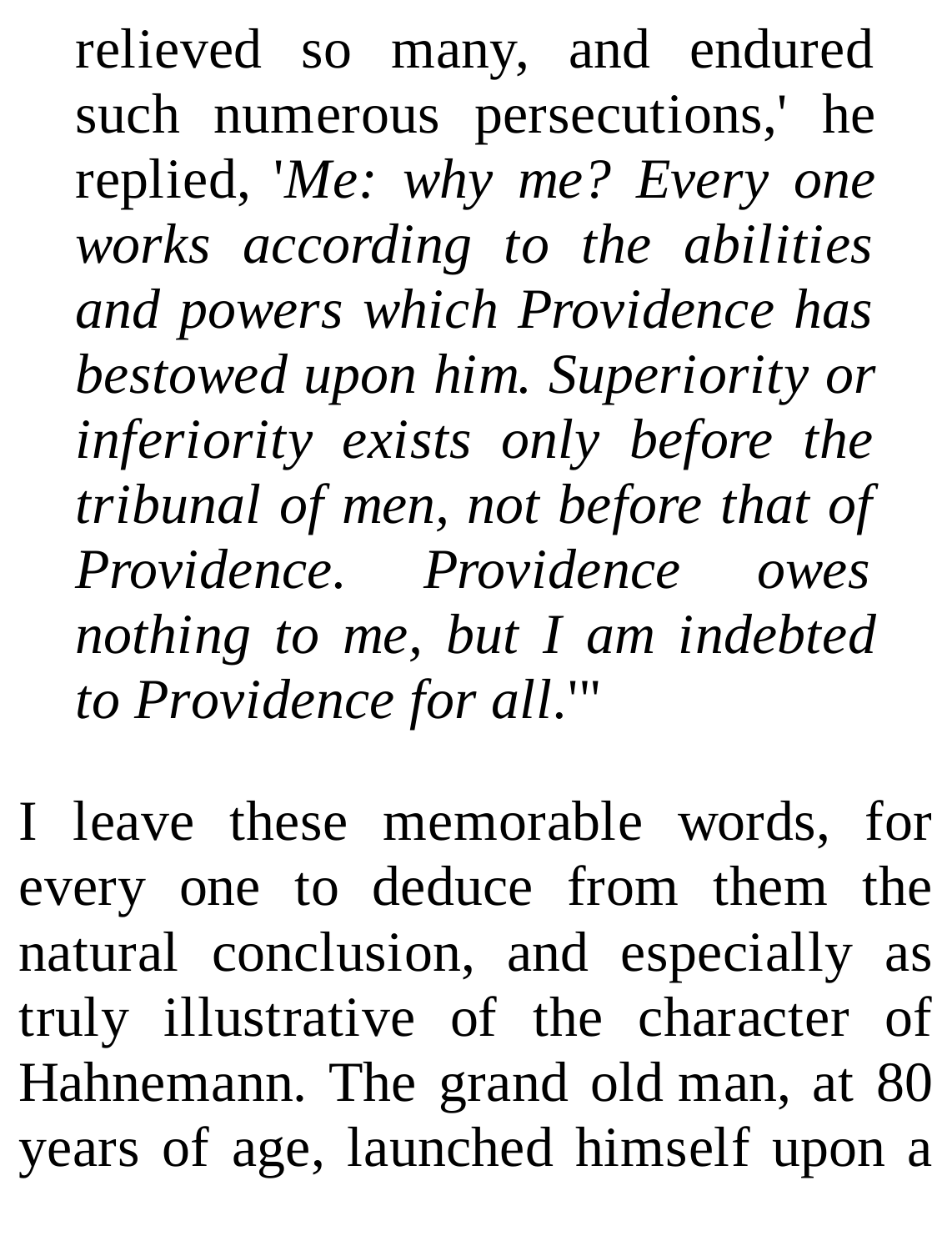new career in the capital of France. In three years we find him making an income of 200,000 francs a year from his professional exertions, and giving gratuitous advice to crowds of the poor.

Year after year his wonderful successes brought him a rapid increase to even this large income. In his 89th year he died and left a fortune of 4,000,000 francs, nearly a million of dollars.

Seldom has a man ended his days in so glorious a sunset, or in a surer hope for the future.

The merit of Hahnemann, and that for which we ought to bless his name and cherish his memory, is his rejection of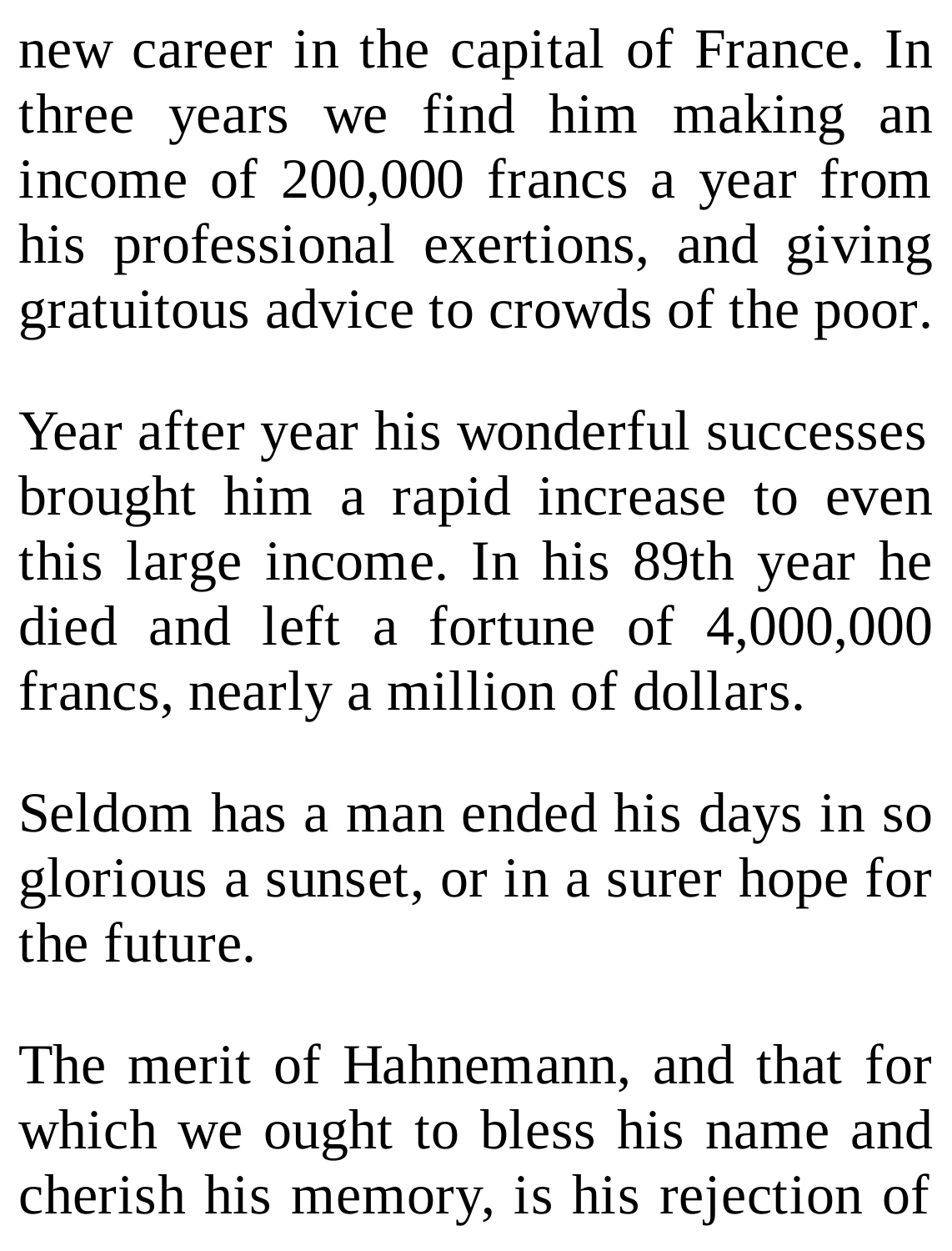theory and the establishment of the curative art upon the solid foundation of science. All that was merely speculative he rejected as unsafe, and sought by pure experiment and objective observation, to find out Nature's law of cure. Taking nothing for truth that could not be proved by experiment, he, by careful and untiring observation, obtained from Nature the answer that *Similia Similibus Curantur* was the law of cure, the only scientific law to heal disease.

This science is not wafted to and fro by the winds of opinion and supposition. It is through its organic unity, as firm and unchanging as Nature itself. In it all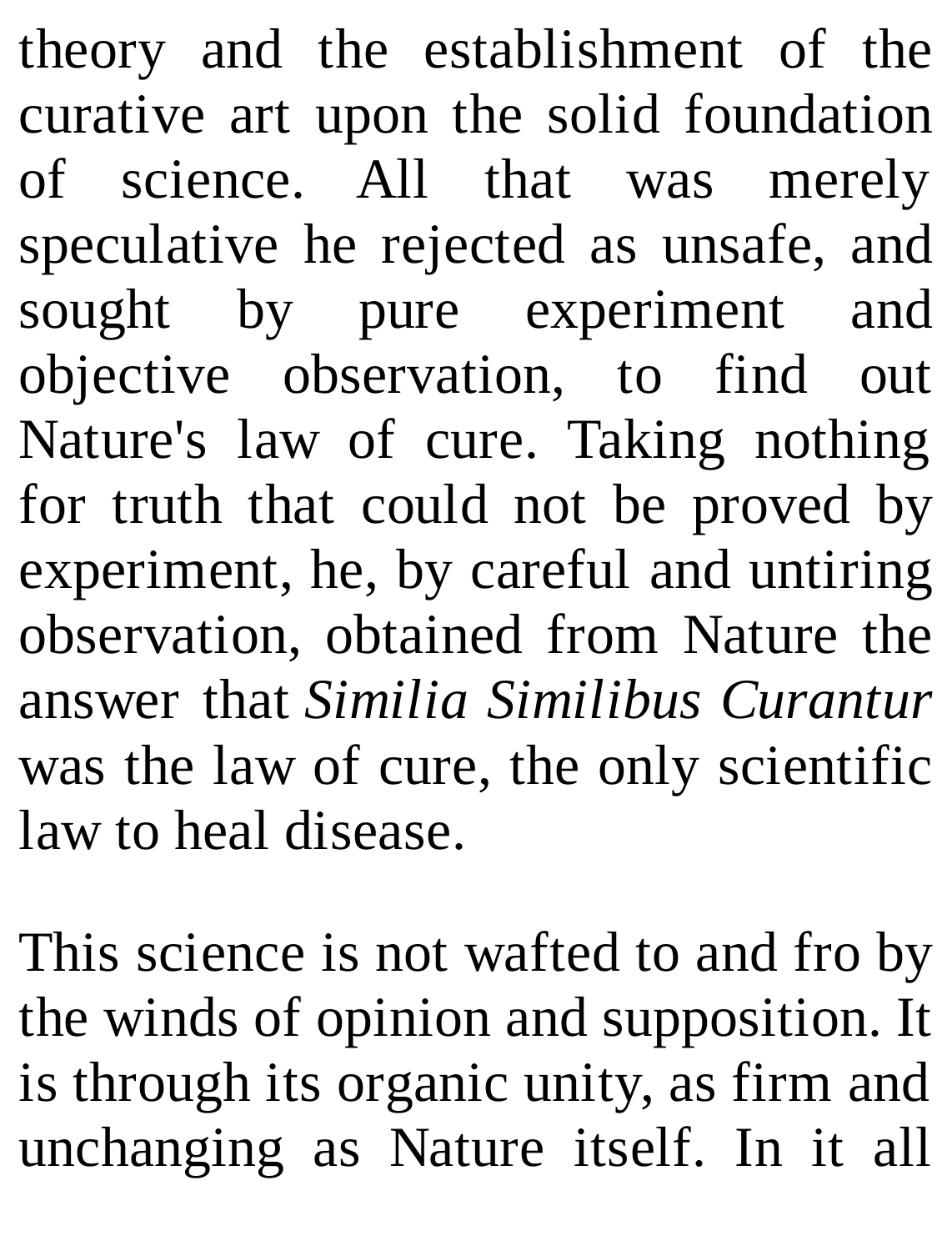medical men must agree, because the reign of *supposition* has been replaced by that of *facts*, and all animated by the spirit of progress will work actively and earnestly in promoting science and the art of healing for their own benefit, and that of suffering humanity in general. To get such a science recognized and spread over the world, is undoubtedly a noble problem of the age. Hahnemann also discovered by experiment and pure objective observation, that disease renders the organization wonderfully sensitive to their specific remedies, so that the mere smell of the specific drug can, in many cases effect a cure; and that in all cases, a very small dose of the true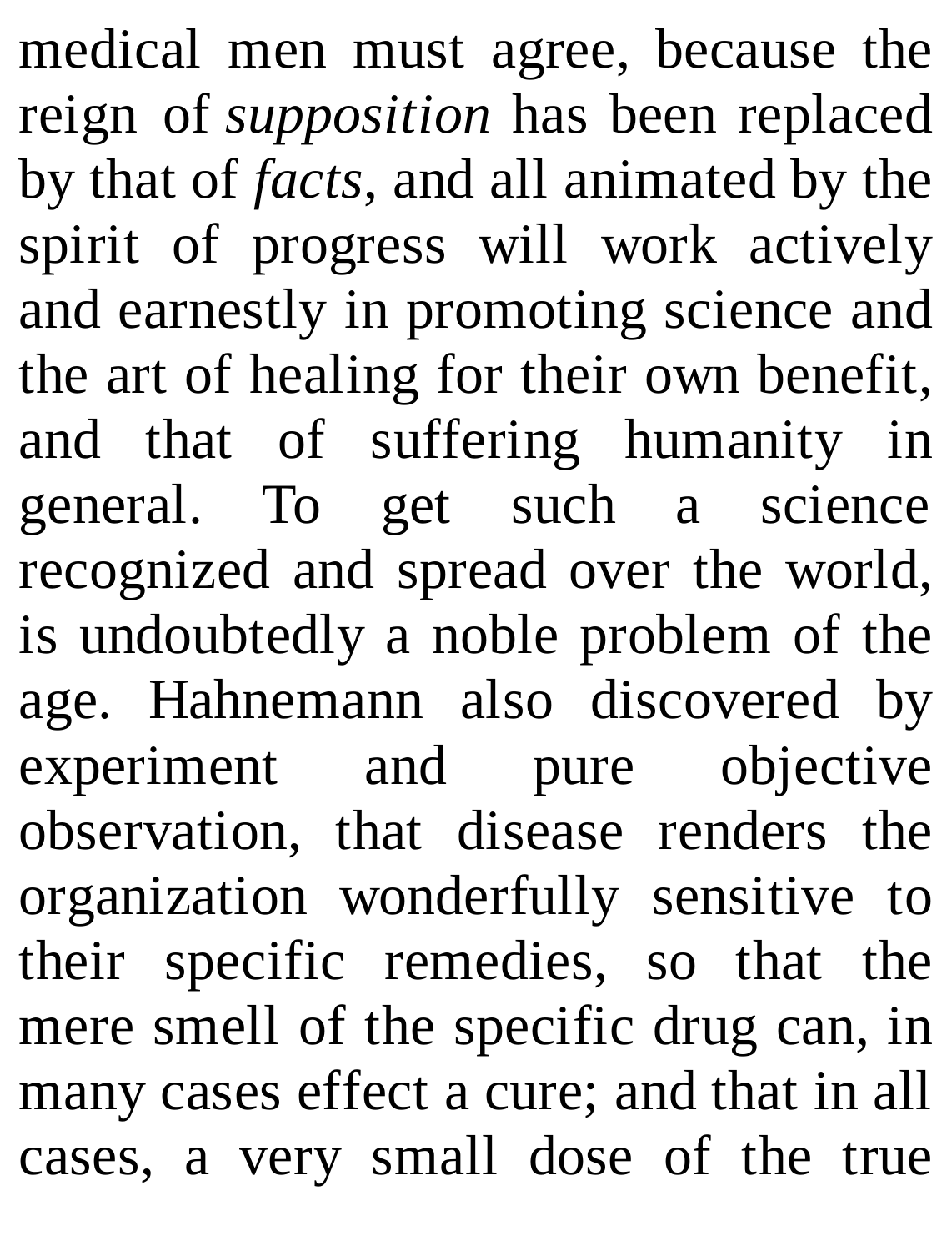remedy is all that is required; so small as to have no effect whatever on the organism in a state of health; and further, that large doses, even of the proper remedy, are not only useless, but hurtful, being calculated to aggravate the disease and endanger vitality.

Time will not permit me to attempt here an elucidation of the principles and doctrines promulgated by Hahnemann; yet I wish to notice briefly some of the results following the introduction of Homœopathy into the medical world. It is now about seventy-five years since Hahnemann made public, and taught this new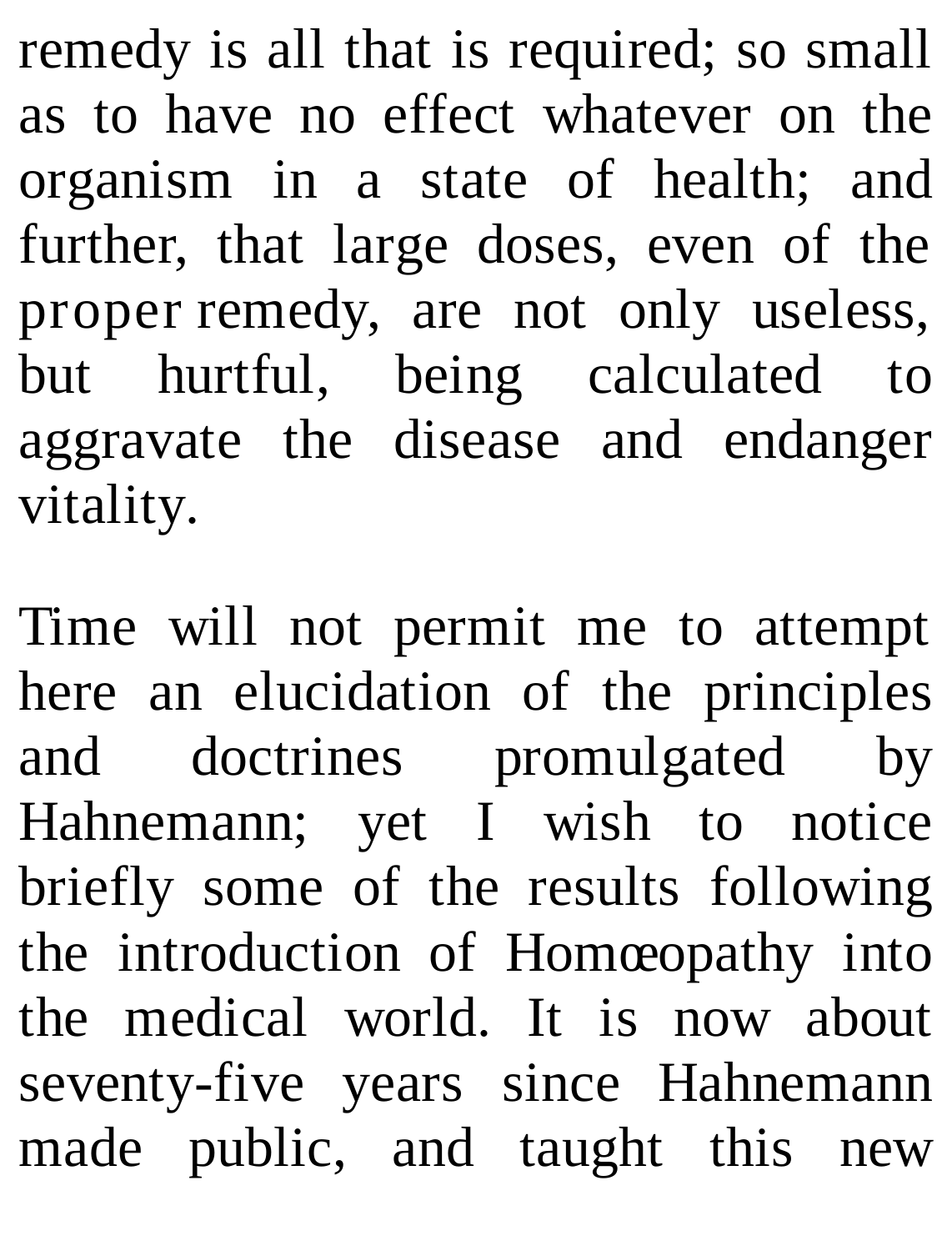system of medicine. The bold reformer and his disciples were persecuted, ridiculed and scorned in every manner by the so-called orthodox doctors, who declared their principles so ridiculous and nonsensical, that it would be below the dignity of a scientific man to make himself acquainted with the laws and practice of Homœopathy. But Homœopathy in the theoretical and practical proofs of its universal importance, deserves to be ranked among the most important discoveries of the age, and as one of the most beneficial discoveries that humanity has ever been blessed with.

Men of the highest standing in the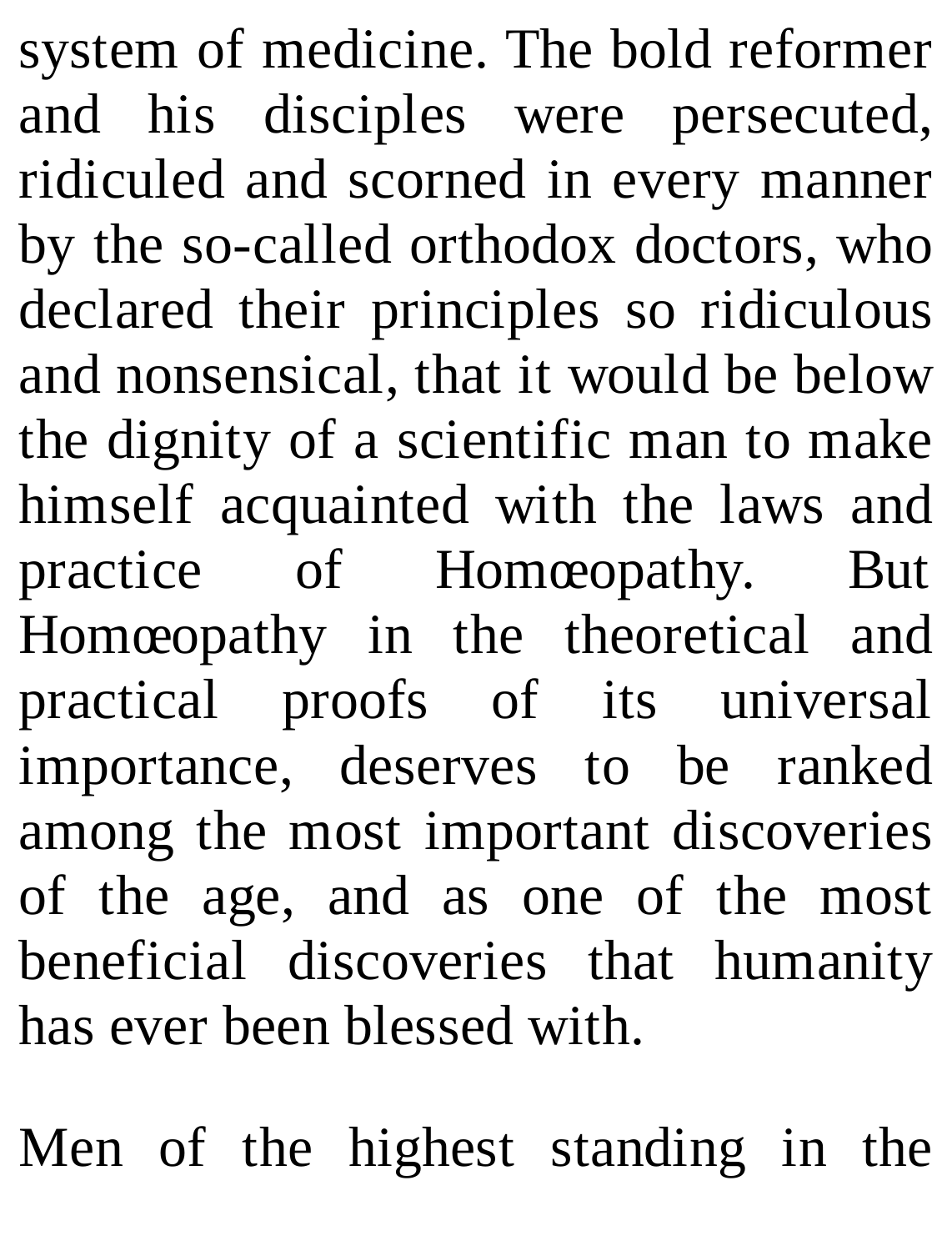profession have given their unqualified indorsement of its foundation as an indisputable law of Nature, and of its right to be considered high in the order of science.

The truth of its principles has been practically proven by its success, not only in isolated cases, but in great epidemics, as those of dysentery, cholera, yellow fever, typhus, smallpox, scarlet fever, measles, diptheria, etc.; and this, too, in so conspicuous a manner, that year after year, it has forced its way into larger and higher circles, and is now practiced in all countries by a large number of scientific and intelligent physicians,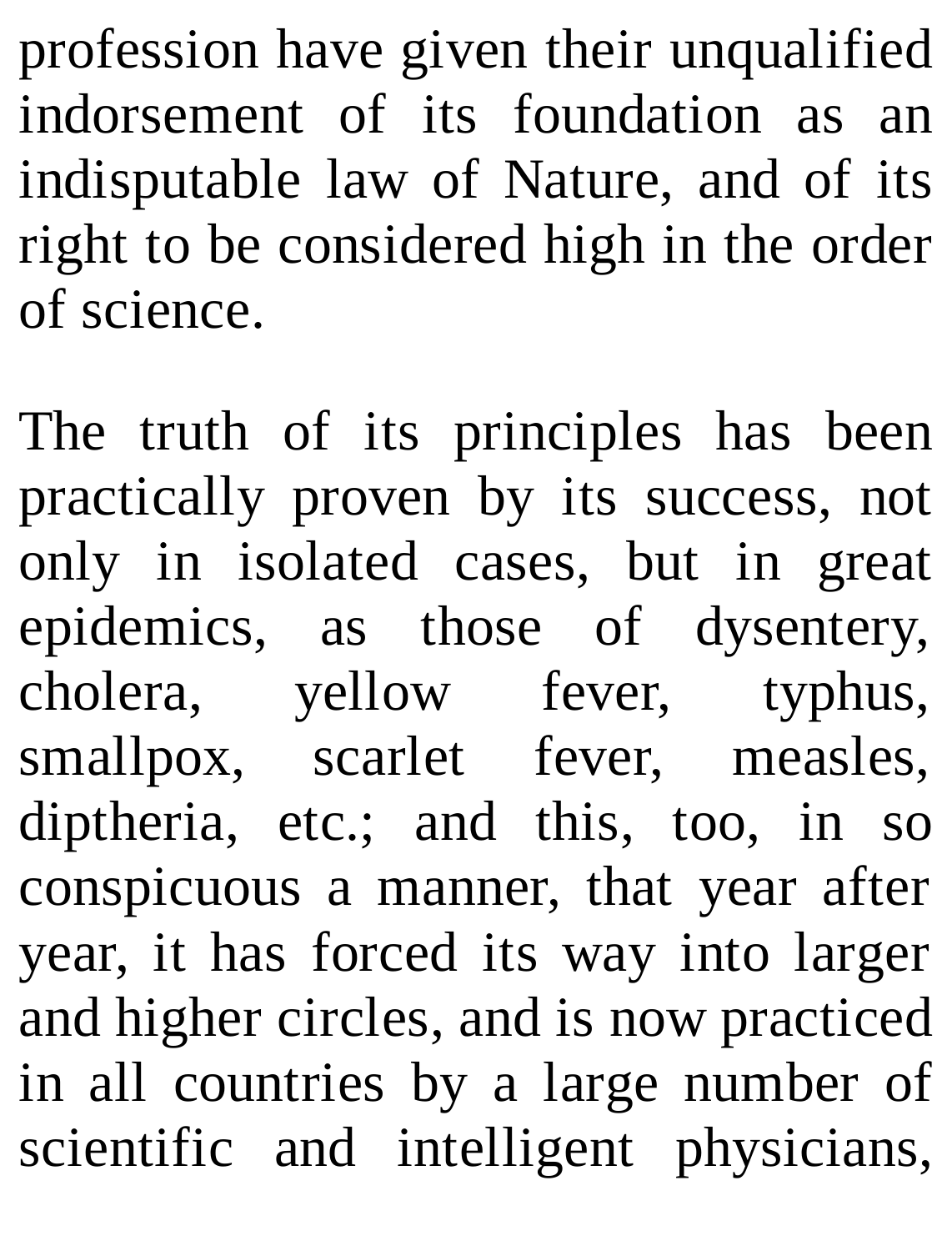who, after having studied and practiced for a longer or shorter length of time the murderous system of Allopathy, are acquainted with both, and have given the preference to Homœopathy, only after mature reflection, investigation and numerous comparisons of the result of both systems in their practice.

The great majority of Old-School physicians, only know Homœopathy by hearsay, and look upon it through the dim glasses of the prejudices of the past. None of those who have abused Homœopathy have previously examined and studied the matter thoroughly, because all those who have conscientiously done this, have soon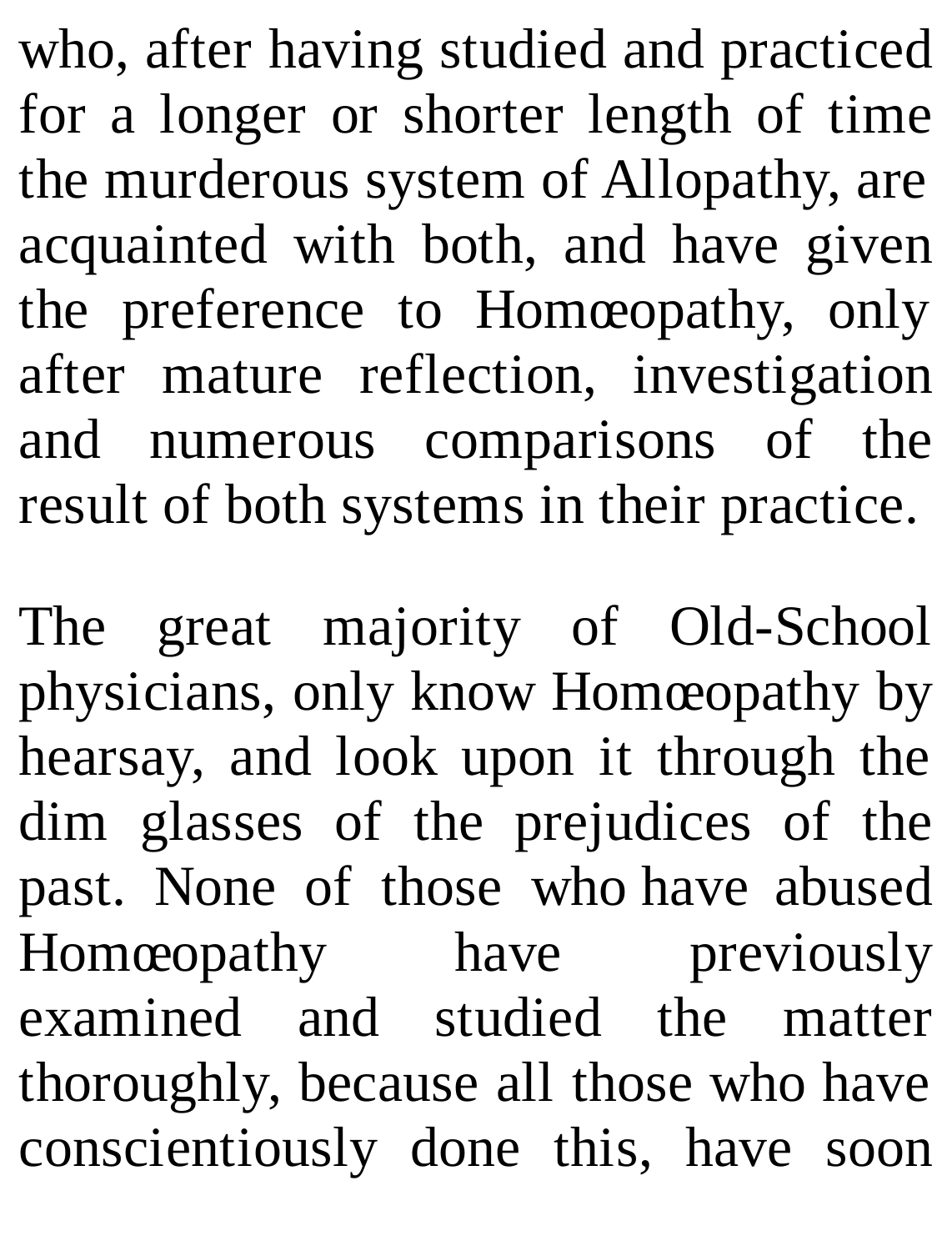been converted to the truth of the system and have adopted its practice.

In the ranks of the practitioners and believers in Homœopathy, we see physicians whose writings prove, and to whom nobody can deny an extended and profound medical knowledge, as well as judgment. Homœopathy can boast of a rich and scientific literature, and a great number of profound writings in all the languages of the civilized world.

Homœopathy is a vast and steadily growing power in the medical and scientific world, demanding earnestly the attention of every intelligent man.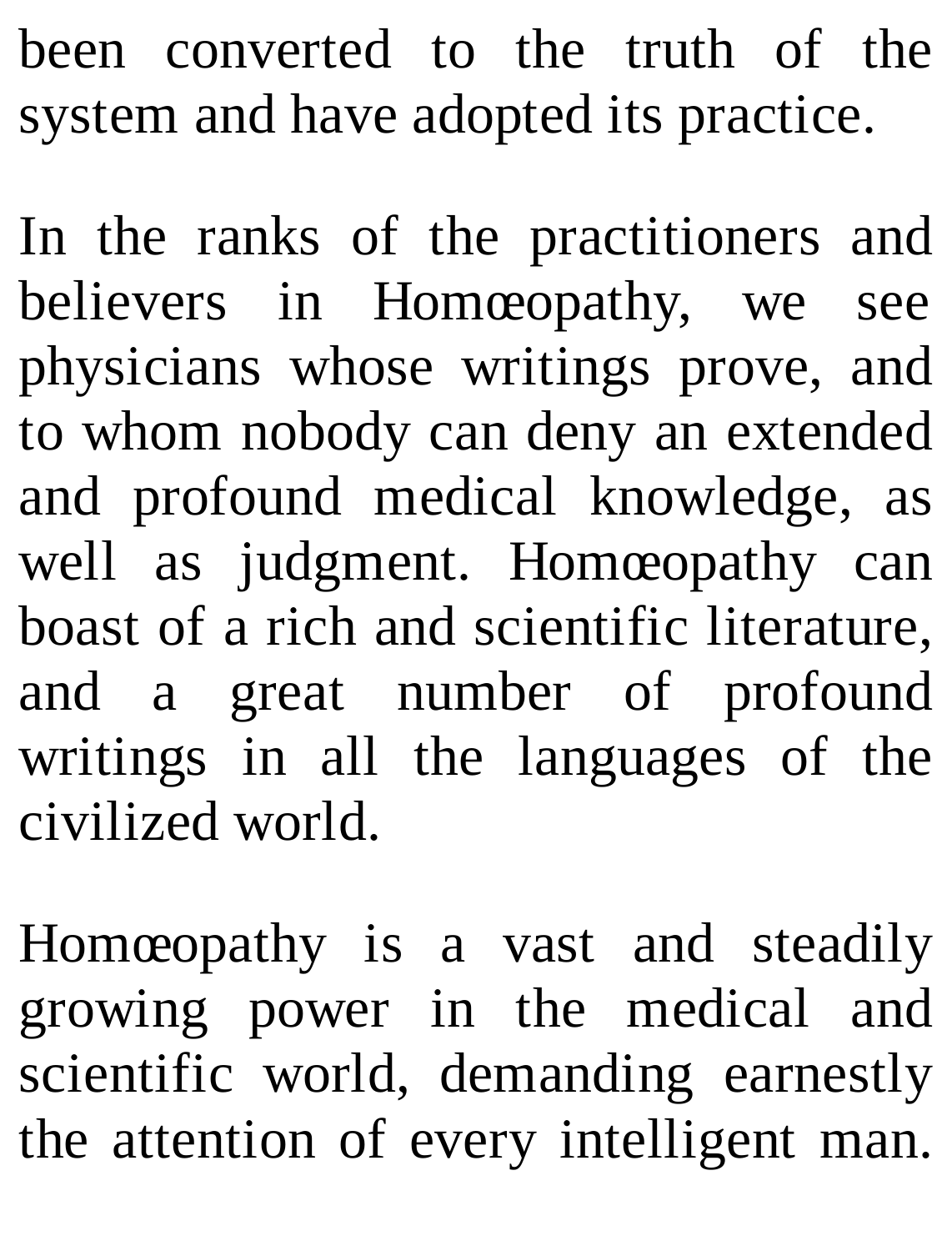Its real merit may be partially measured by the strength of obstacles it has had to overcome.

Homœopathy is a reform in the central and main field of medical practice, a reform effected by the discovery of a great and true therapeutic law, and by the construction of a new *Materia Medica*, which reveals to us the disease-producing properties of drugs. It has rendered pathology the highest service by making that great branch of medical science truly practical; for, an exact parallel functional and organic law between the phenomena of diseases and drugs is necessary to the scientific selection of homœopathic medicines.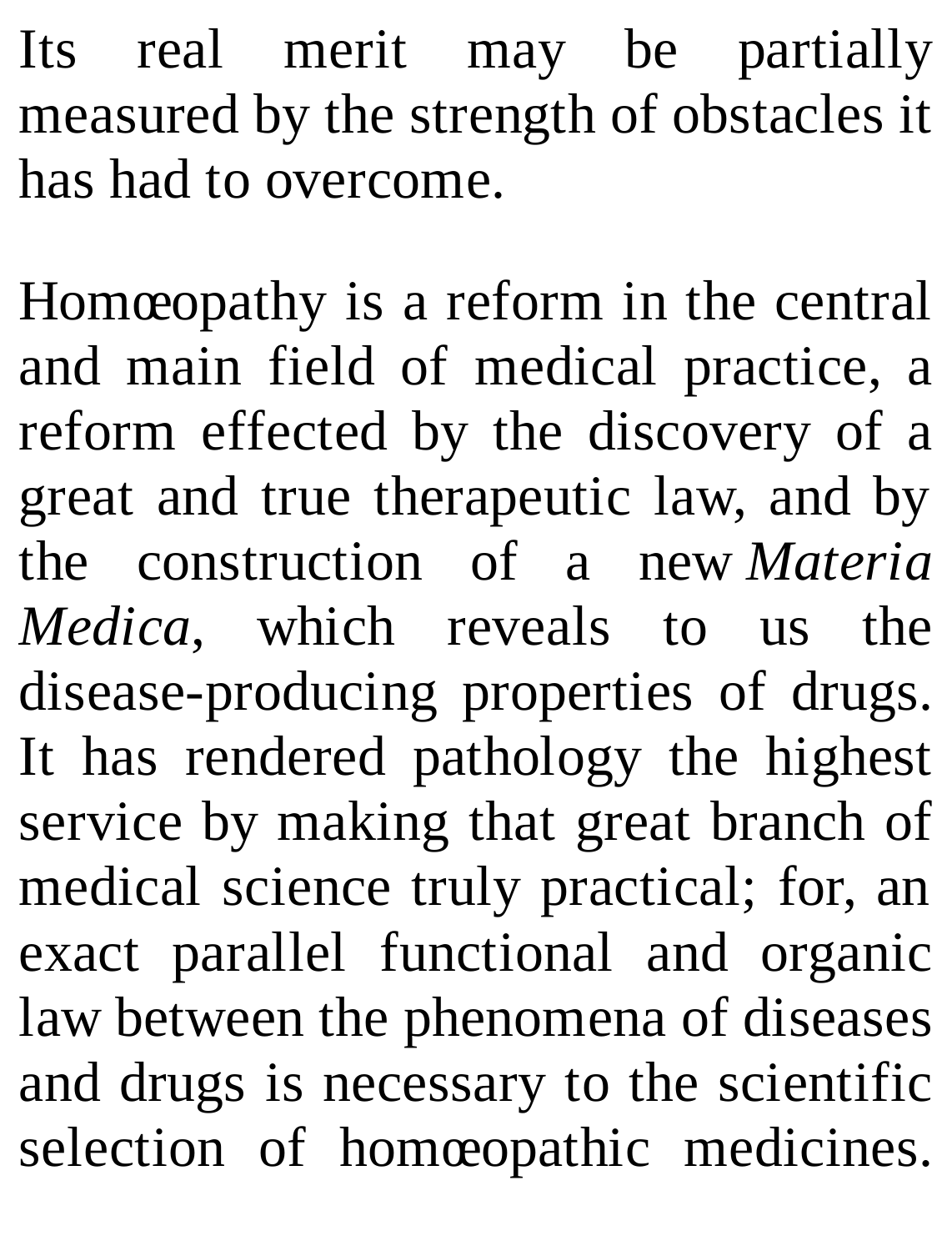By its great therapeutic law, it has introduced new light, order, beauty and efficiency into the theory and practice of medicine. It has cured thousands of cases of chronic disease, beyond the reach of allopathic art, and has treated all acute diseases with admirable ease and success. In great epidemics, it proved always superior to the old system. I was converted by experiencing the wonderful effects of homœopathic medicine on myself, but particularly by witnessing the triumphs of Homœopathy in the treatment of the Asiatic cholera, in the terrible epidemic of 1849-'50 and '51.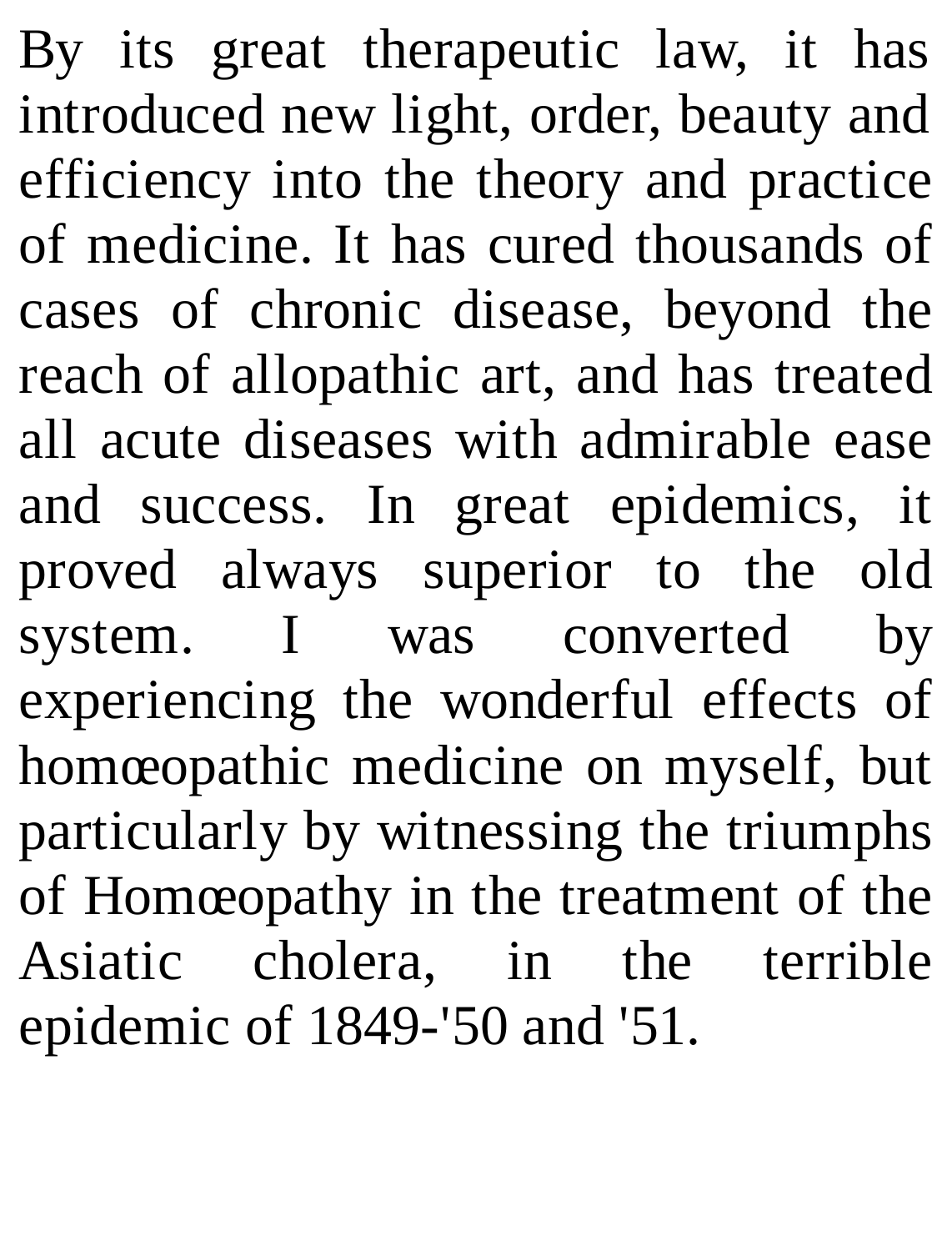Allopathic mortality was 56  $\mathbf{\Psi}$  c. Homœopathic mortality was 12  $\mathbf{\ddot{\theta}}^{\prime\prime}$  c.

In yellow fever, its success was equally surprising. Drs. Davis and Holcombe treated over a thousand cases at Natchez in 1853 and '55, with a mortality of 7 per cent. Allopathy lost two-thirds of its patients. On account of this great victory, they were elected physicians and surgeons of the Mississippi State Hospital, which was till then under allopathic government. The reports from that Institution are triumphs to Homœopathy up to the present day, and confirmatory of the superiority of this system of medical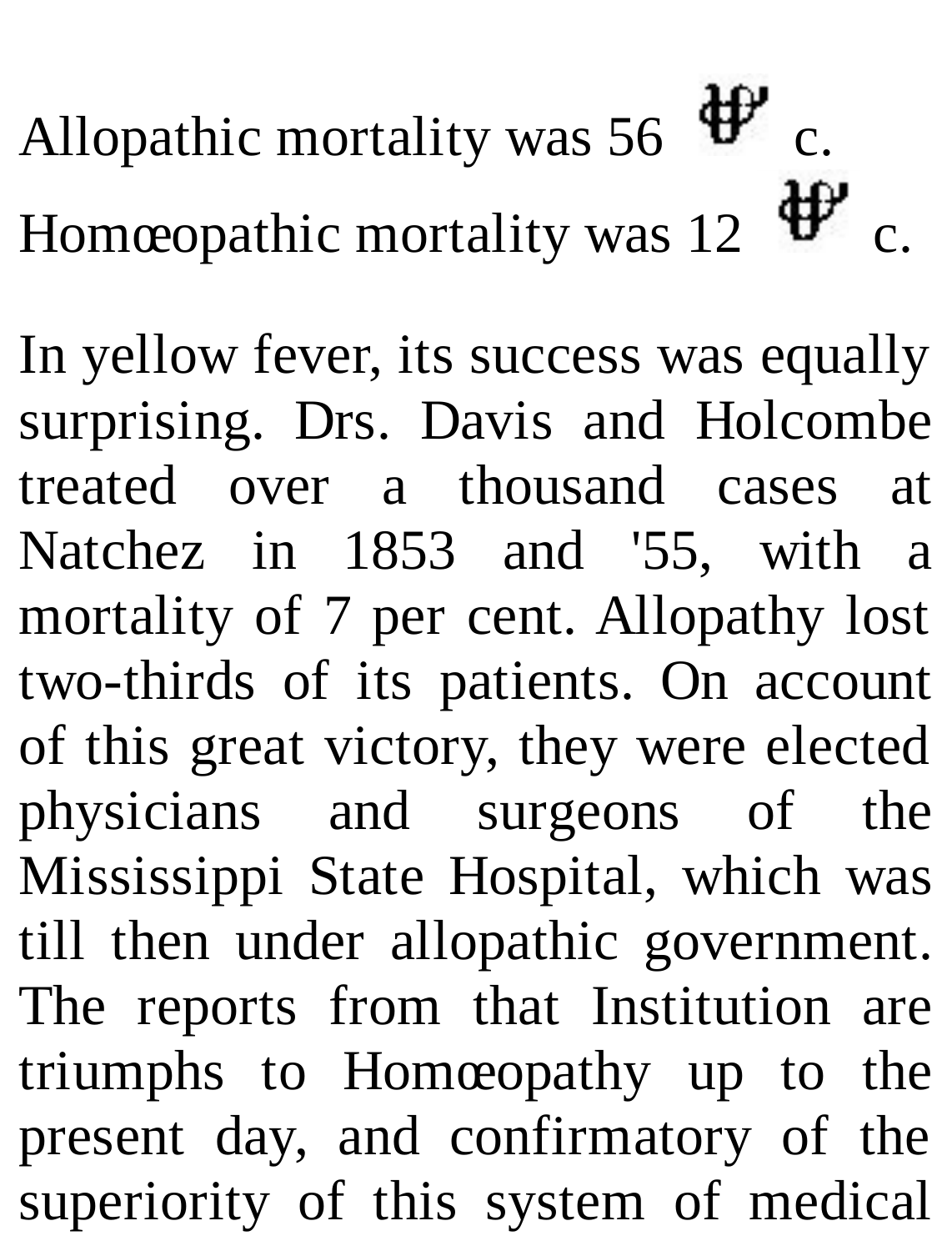## treatment.

Homœopathy has saved thousands of cases from surgical operations, and has introduced safety into the lying-inroom of woman. It has been a blessing to children, and to mothers incalculably beneficial. It has been found equally useful in the diseases of animals, and many veterinary institutions have been established for its practice.

Finally, it has shortened the average duration of disease, diminished the expense of treatment enormously, economized the vital resources of the patient, and delivered its friends from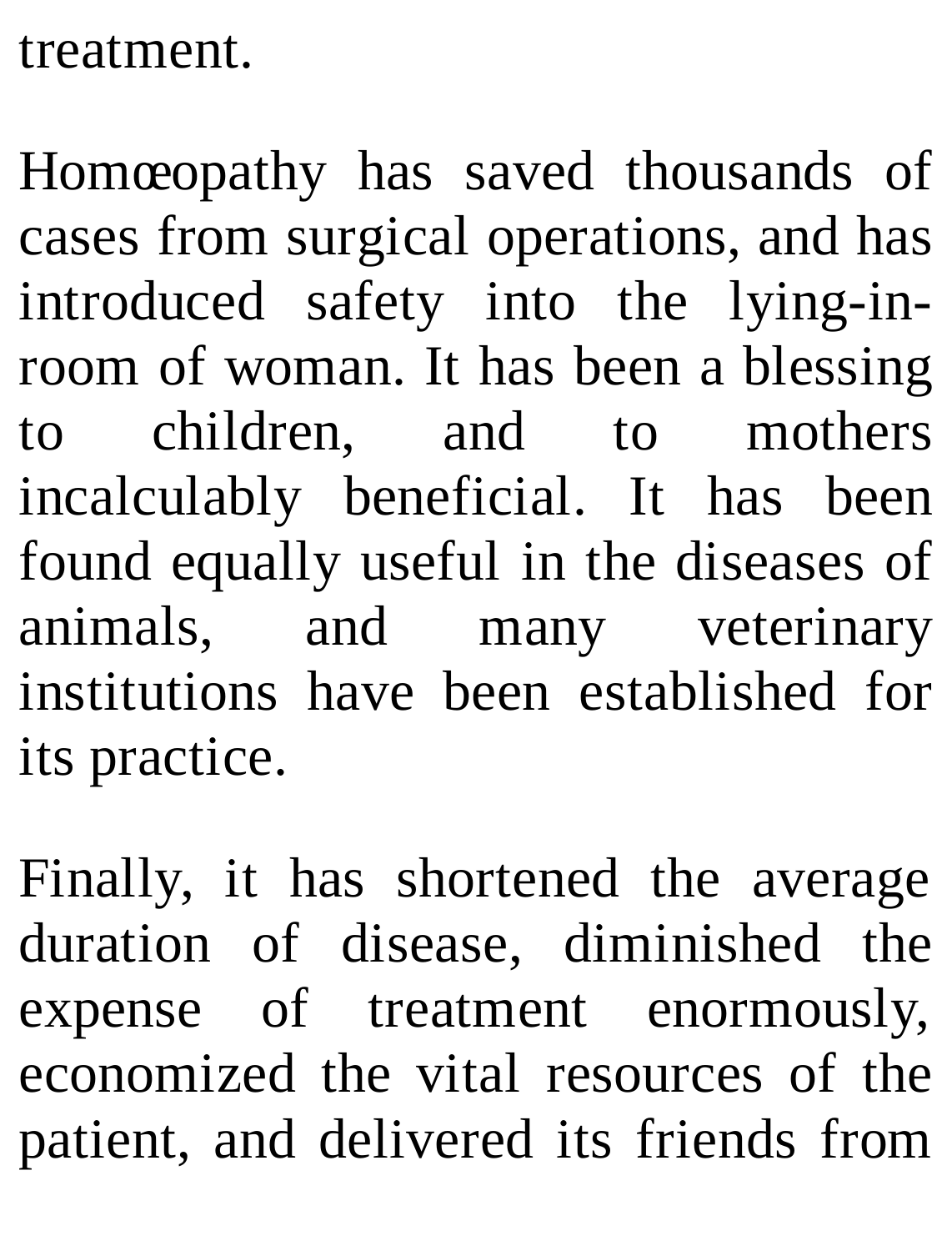the frequently baneful and long-lasting effects of enormous doses of medicine.

In conclusion, I will give a few statistics, from different and reliable authorities; but first, the testimony of Dr. Routh, an eminent Allopathic physician of London, given under circumstances which make it significant and interesting.

In 1852, Dr. Routh published in London a book which he entitled the "Fallacies of Homœopathy," which he says he was constrained to do, because

"This system of medical practice has of late unfortunately made, and continues to make, such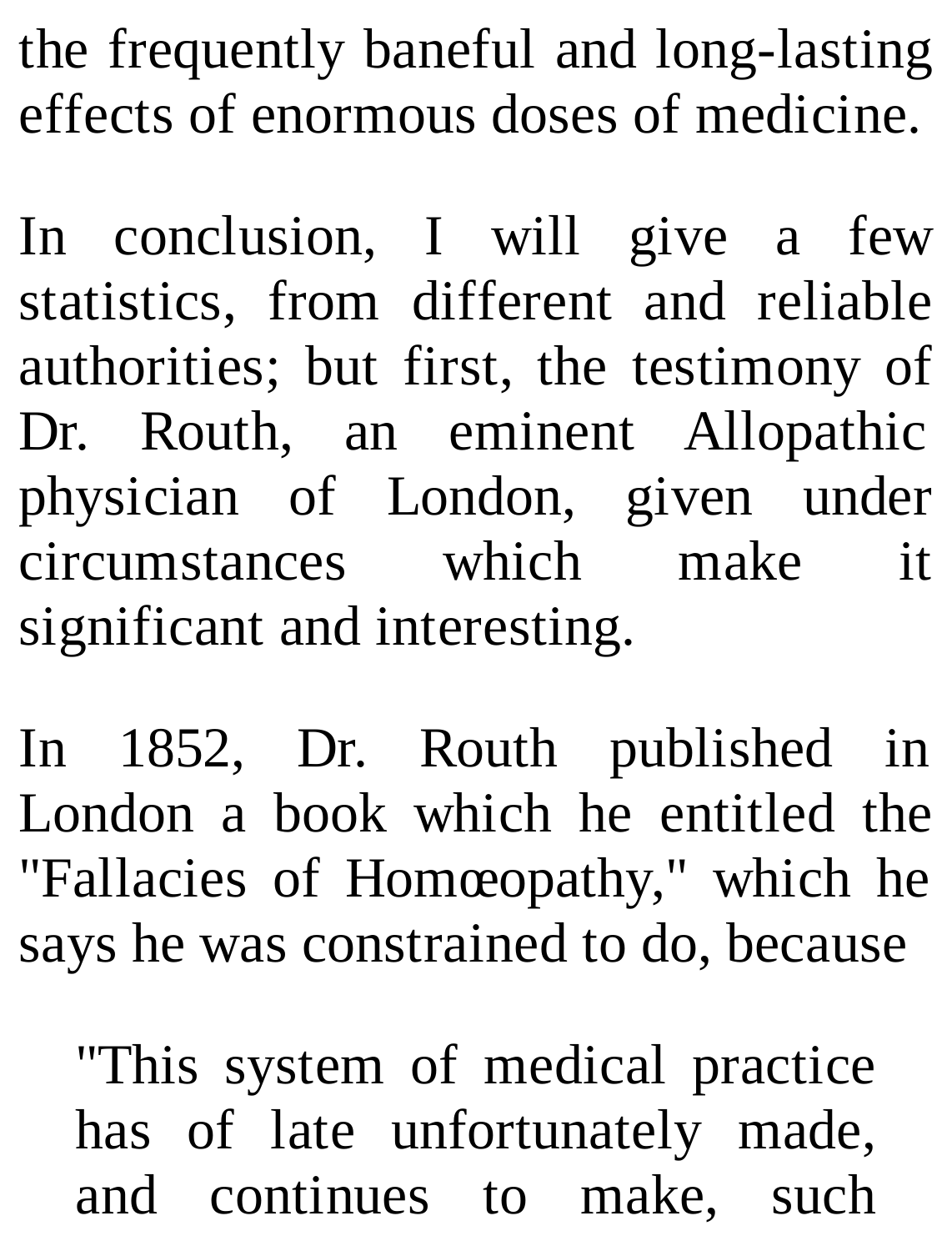progress in this country, and the metropolis in particular, and is daily extending its influence even among the most learned, and those whose high positions in society gives them no little moral power over the opinions of the multitude, that our profession is, I think, bound to make it the subject of inquiry and investigation."

To that end, he collected statistics of different hospitals, to the number of thirty-two thousand six hundred and fifty cases, treated in homœopathic hospitals, and compared them with an equal number of cases from old-school hospitals. He was astonished to find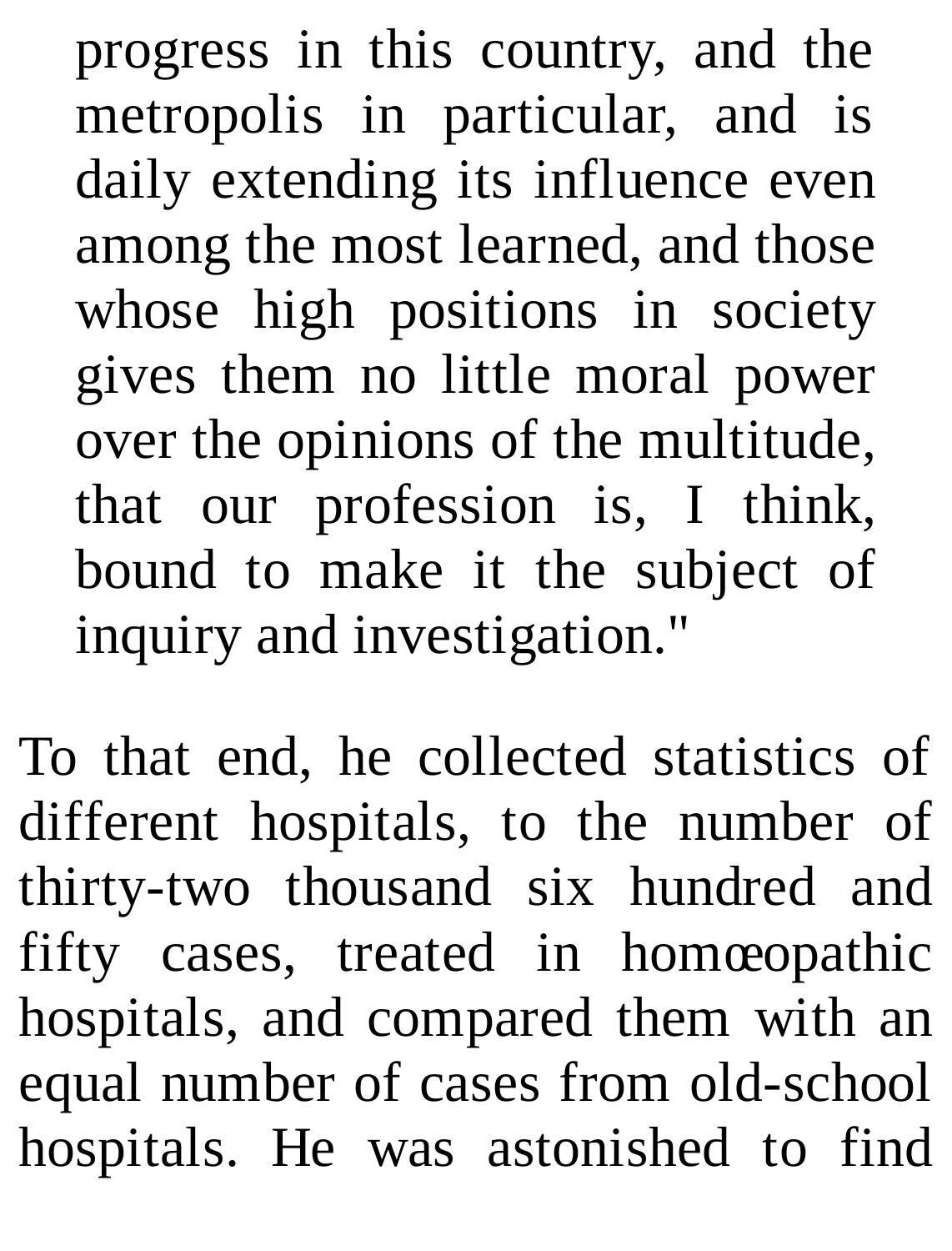that the average mortality under allopathic treatment was 10.5  $\mathbf{\hat{\Psi}}$  c.: while under homœopathic treatment it was only 4.4  $\mathbf{\ddot{\Psi}}$  c. Still he was honest enough to publish the results. He further states that, proportionally to the number of beds, in homœopathic hospitals there are twice as many patients admitted and cured, as in allopathic hospitals.

He also states that the mean duration of treatment in pneumonia was

Homœopathic, 11-2/3 days. Allopathic, 29 days.

After visiting Vienna, Dr. Routh gives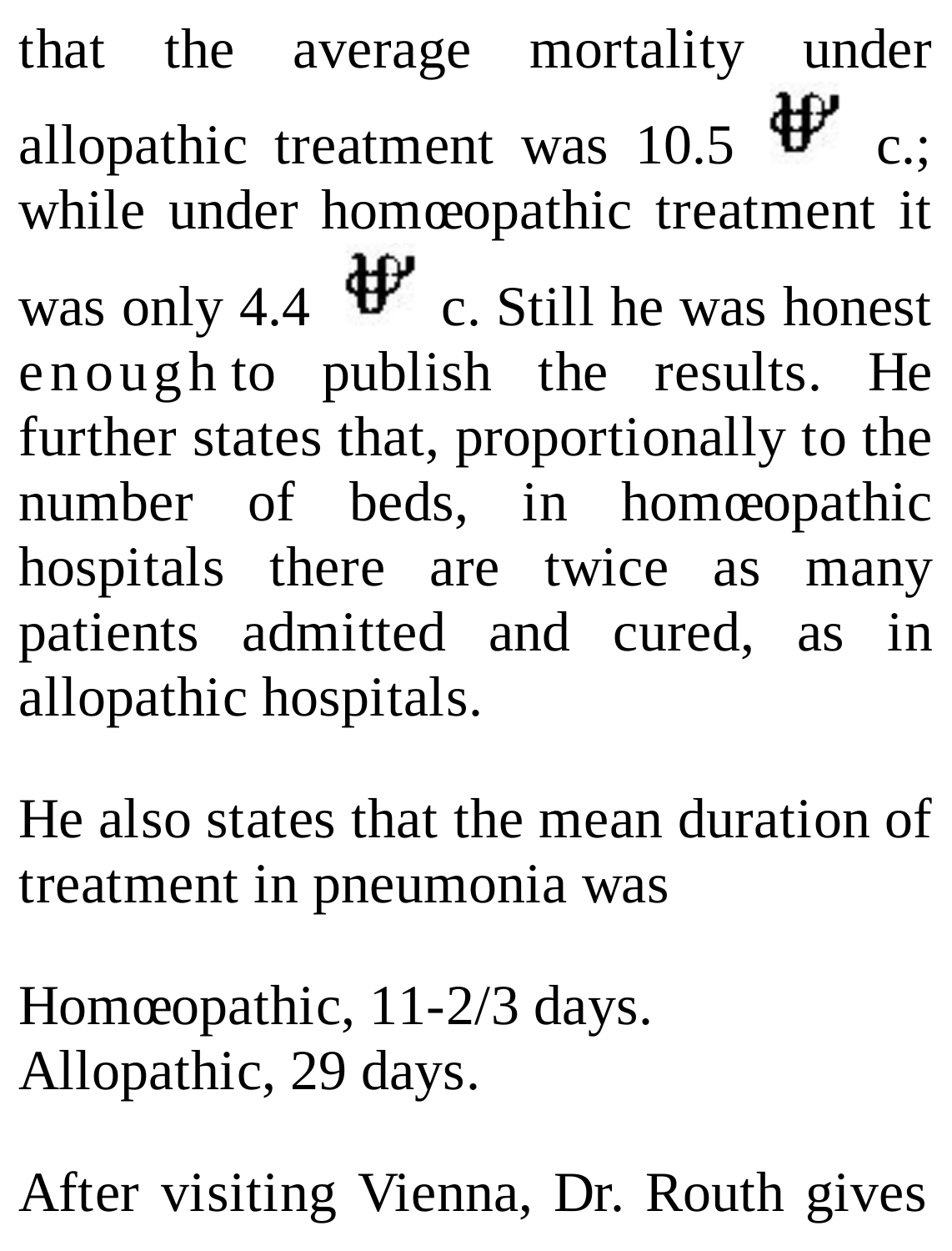the following statistics of cases of inflammation of the lungs, treated respectively in the Homœopathic and Allopathic Hospitals of that city.

Allopathic mortality 23  $\mathbf{\ddot{\theta}}^{\prime\prime}$  c. Homœopathic mortality 5  $\mathbf{\Psi}$  c.

Here, then, is allopathic testimony, the most conclusive; that, in this fatal disease, the old system involves a mortality of 23  $\mathbf{\ddot{\theta}}$  c., while that of Homœopathy is only 5  $\mathbf{\hat{\Psi}}$  c. —just

about one-fifth!

I have in my possession, and could adduce here, numerous equally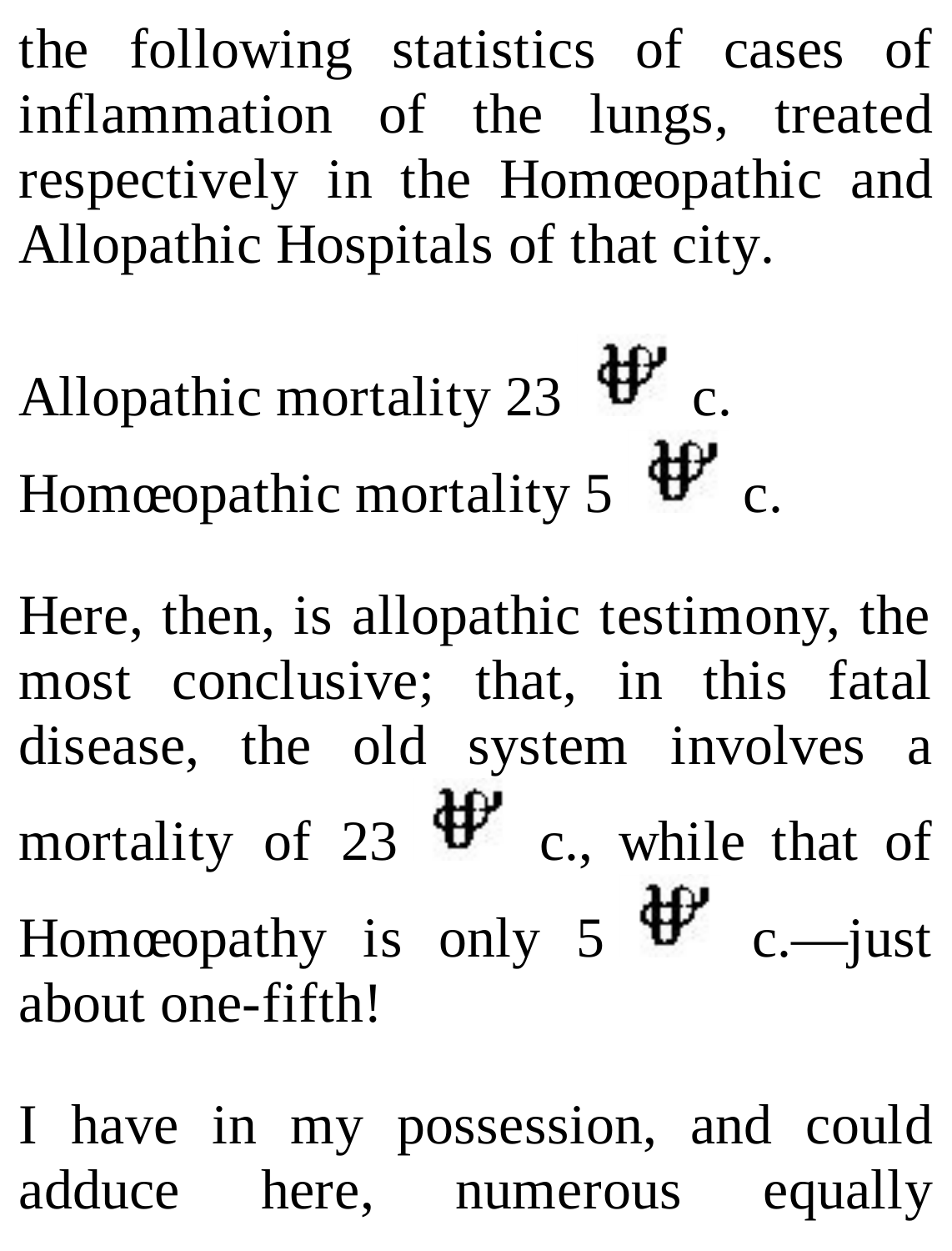valuable statistics, but as I have already trespassed upon your time, I will sum up the whole in a carefully prepared table of several life insurance companies which have investigated the influence of medical treatment as affecting human life, and from which they feel authorized in offering an annual reduction of 15  $\mathbf{\hat{\Psi}}$  c. to practical homœopathists. We find the "Atlantic Mutual" making the following deductions:

*First.* "That practical Homœopathists enjoy more robust health."

*Second.* "That they are less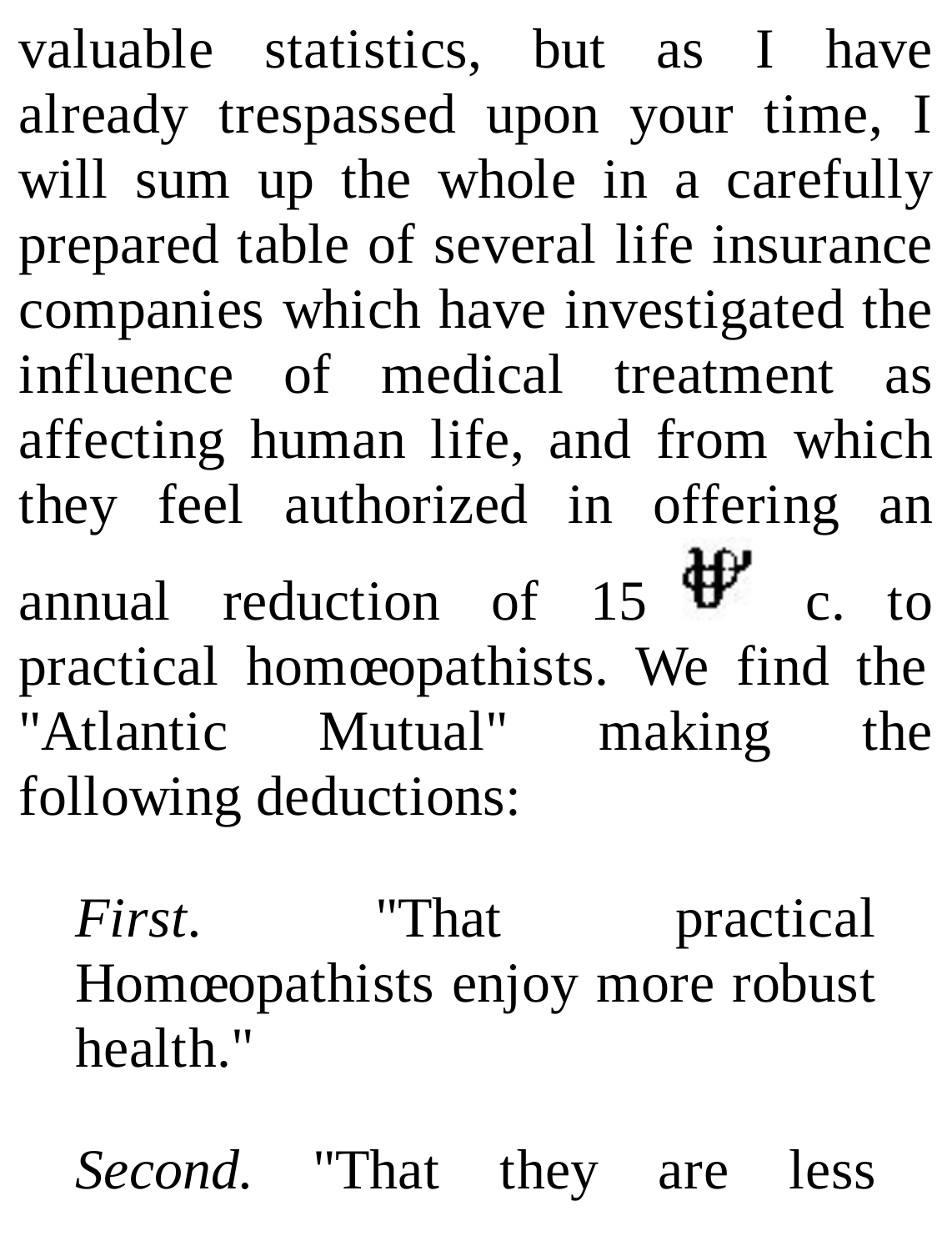frequently attacked by disease."

*Third.* "When attacked, they recover more rapidly than those treated by any other system."

*Fourth.* "That the mortality in the more fatal forms of disease is small compared with that under Allopathic treatment."

*Fifth.* "That many diseases, which are incurable under any other system, are curable under Homœopathic treatment."

This statement is followed by a general summary from carefully prepared tables, comprising a large mass of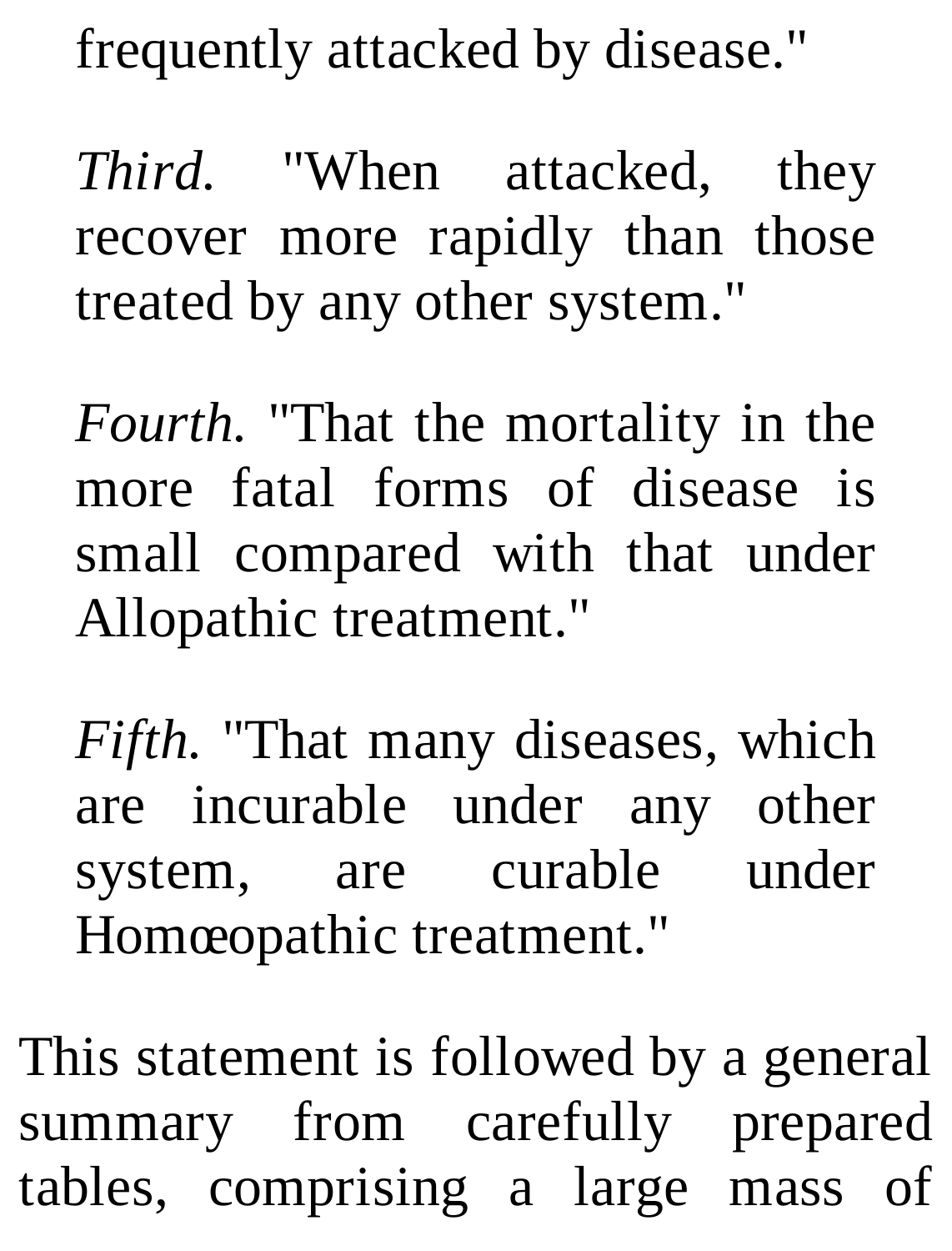statistics, collected from all parts of the world, and embracing the records of the treatment of some 300,000 cases of disease. We find that the ratio of mortality between Homœopathic and Allopathic treatment, omitting the fractions, to be,—

- In General diseases as 4 to 13
- Cholera, as 16 to 49
- " Typhus fever, as 8 to 33
- " Yellow fever, as 5 to 43
- " Pneumonia, as 5 to 31

The general average of all diseases being as 8 to 34, while the average length of sickness under the two systems, is as 2 to 3, a clear gain of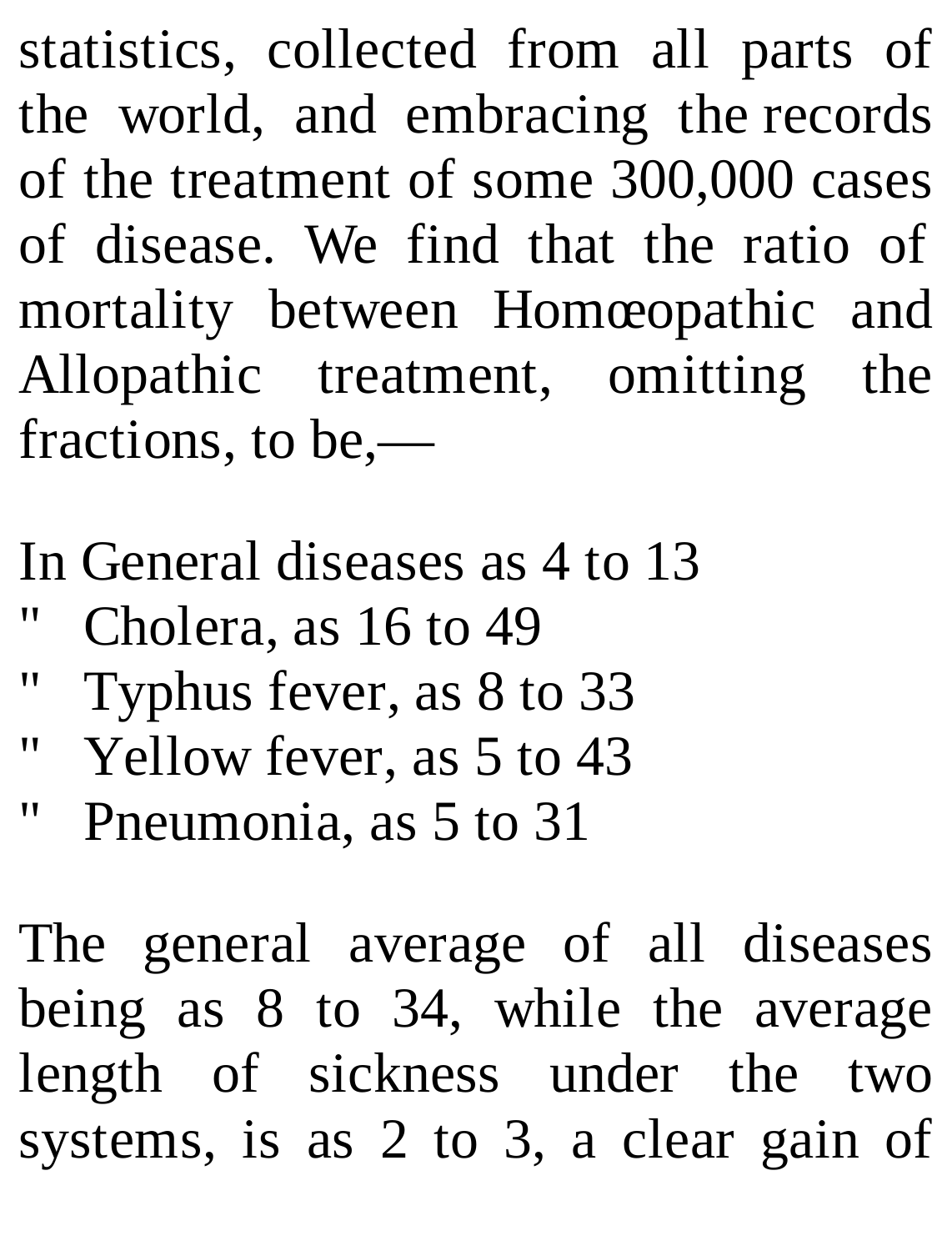over fifty  $\mathbf{\Psi}$  c. is shown in favor of Homœopathy.

The inquiry will here naturally arise:— Why is it that, if the Homœopathic system presents such superior results, that it has not been adopted by the profession generally? While its adherents may with pride refer to its rapid growth in this country, its practitioners having increased from 6 in 1830 to over 6,000 in 1871; yet, if the system is all that its adherents claim, why should it still meet with the most bitter opposition of the old school, instead of that hearty acceptance which its merits would seem to demand?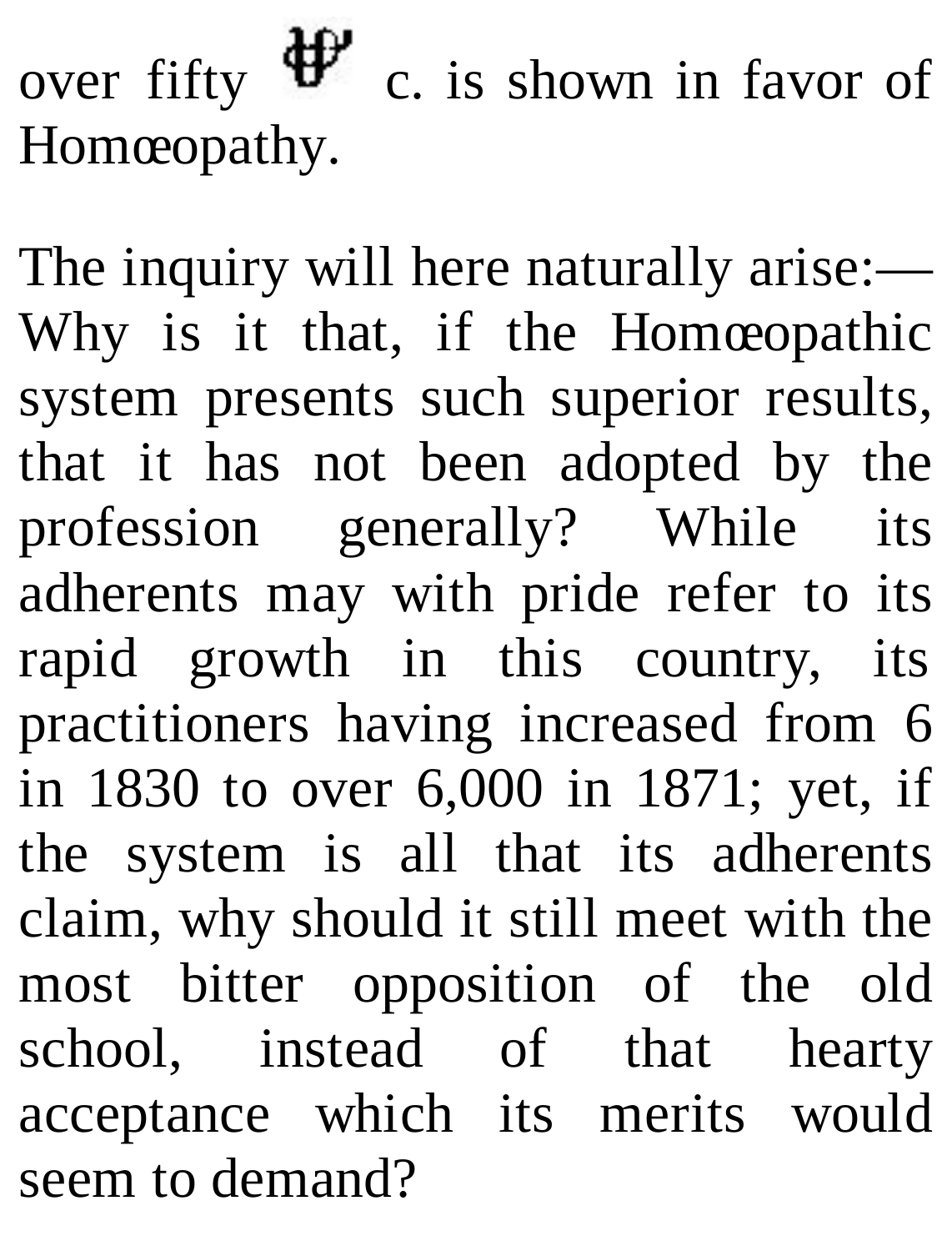Before answering this question, let us see how the medical profession, and professors of other branches of science have received the several great discoveries of the last four hundred years.

Copernicus, who taught that the sun is stationary; that the planets revolve around the sun, and that the apparent revolution of the heavens is caused by the rotation of the earth on its axis,—a system now generally received and acknowledged, was persecuted nearly to death. I found, only twenty years ago, a sect of people in Wisconsin, who still disbelieved this great fact, that the earth moves around the sun.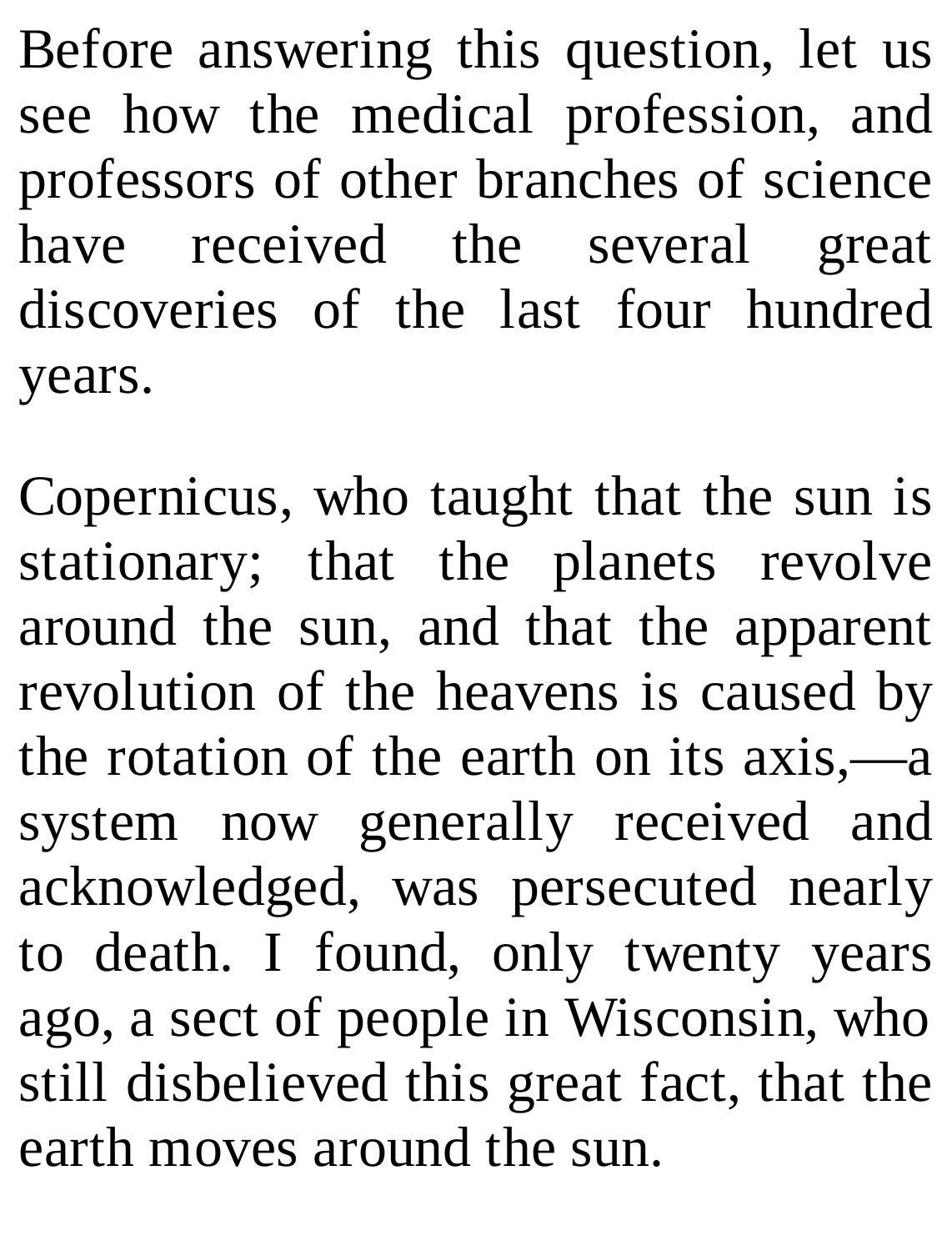Gallileo, after being converted to the Copernican theory of the revolution of the earth around the sun, and after having improved the telescope of Copernicus, invited his fellowprofessors to make these observations with him. They absolutely refused to even look through Gallileo's telescope, and after he had demonstrated to them by actual experiment, that the trifling difference in the falling of two unequal weights is owing only to the resistance of the air, and after making the experiment twice before the eyes of his opposers in dropping two unequal weights from the tower of Pisa, they did not believe it. He also was persecuted through life.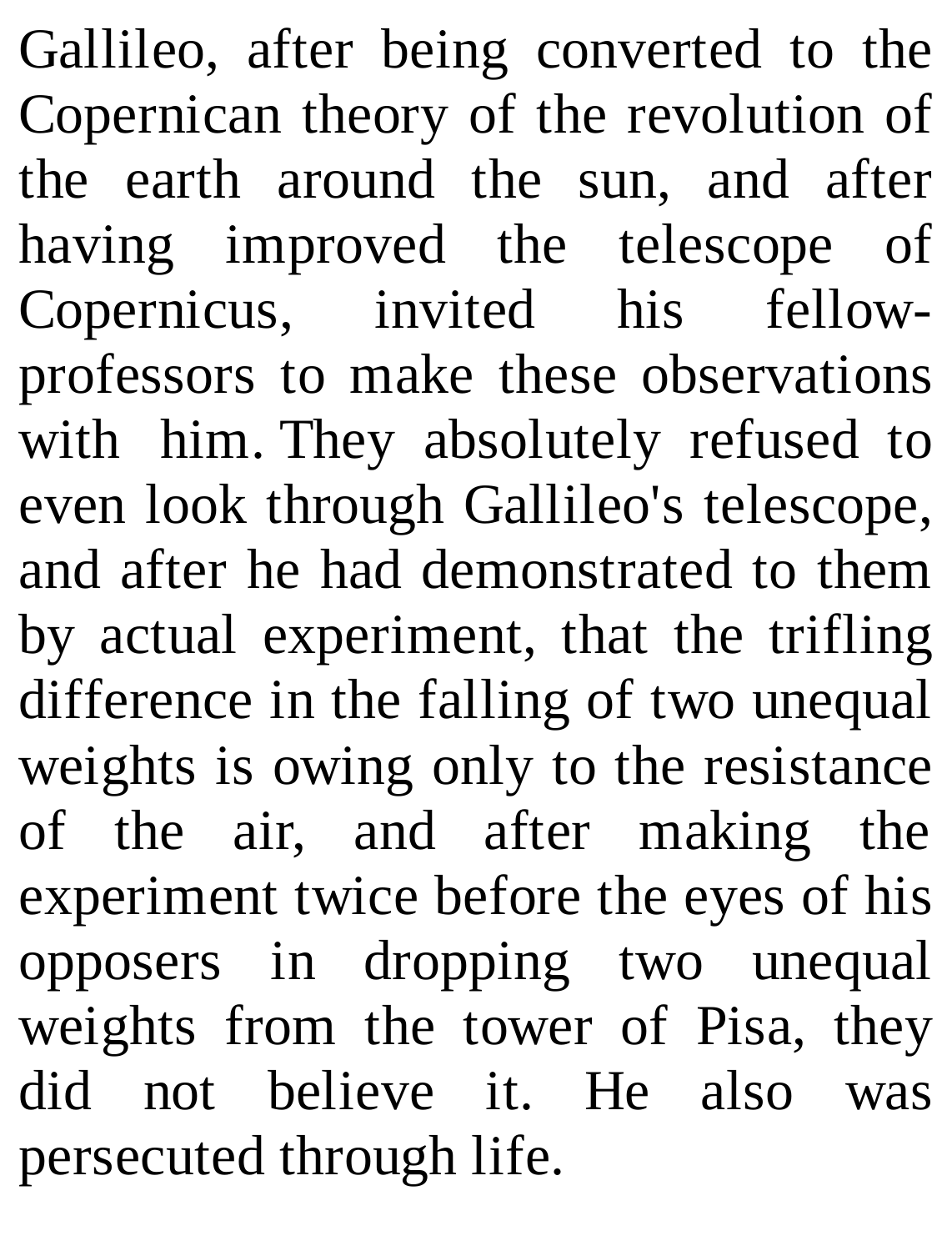Franklin's electric experiments were received in like manner. After they had been read before the Royal Society, they were considered worthless, and he earned nothing but ridicule and abuse.

So it was with Fulton, when he was moving upon the Hudson River with his imperfect steamcraft before the eyes of the people; they said it was impossible, and could not be done. Yes, they denied the fact, and declared him insane after he had done it.

Harvey, who discovered and taught that there is an arterial circulation of blood through the human system, was persecuted through life, his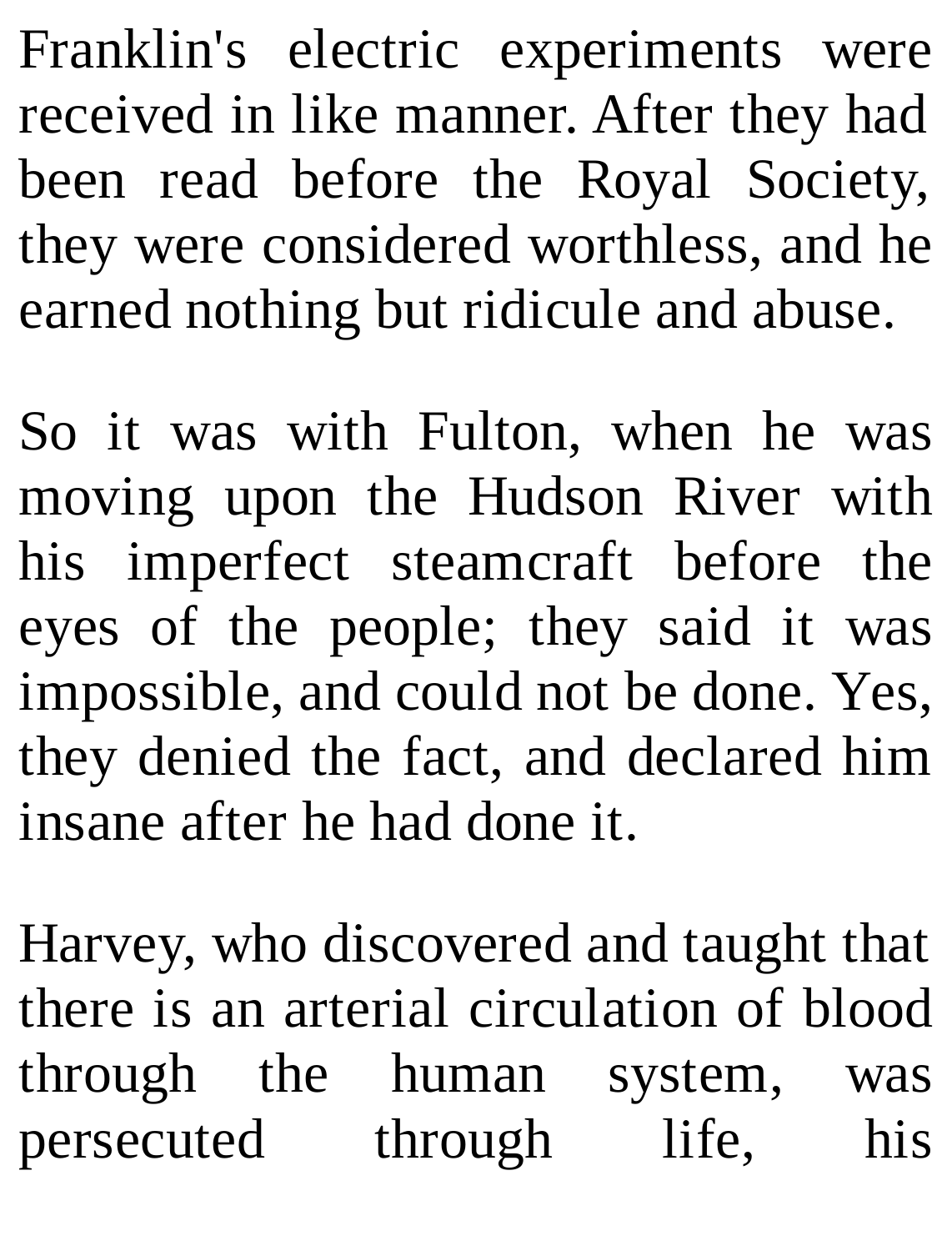professional enemies styling him the "Circulator," a word, in its original Latin, synifying vagabond or quack.

In the light of these facts, it was not surprising that Hahnemann, after the promulgation of his doctrine, meets the same fate, and from that day to the present, the most bitter denunciations have been poured by the Old School, not only upon him, but on all who have adopted, or have investigated his method.

But Time ever rectifies the mistakes of mankind. The value of the discoveries of all these great men has long since been acknowledged by the world; and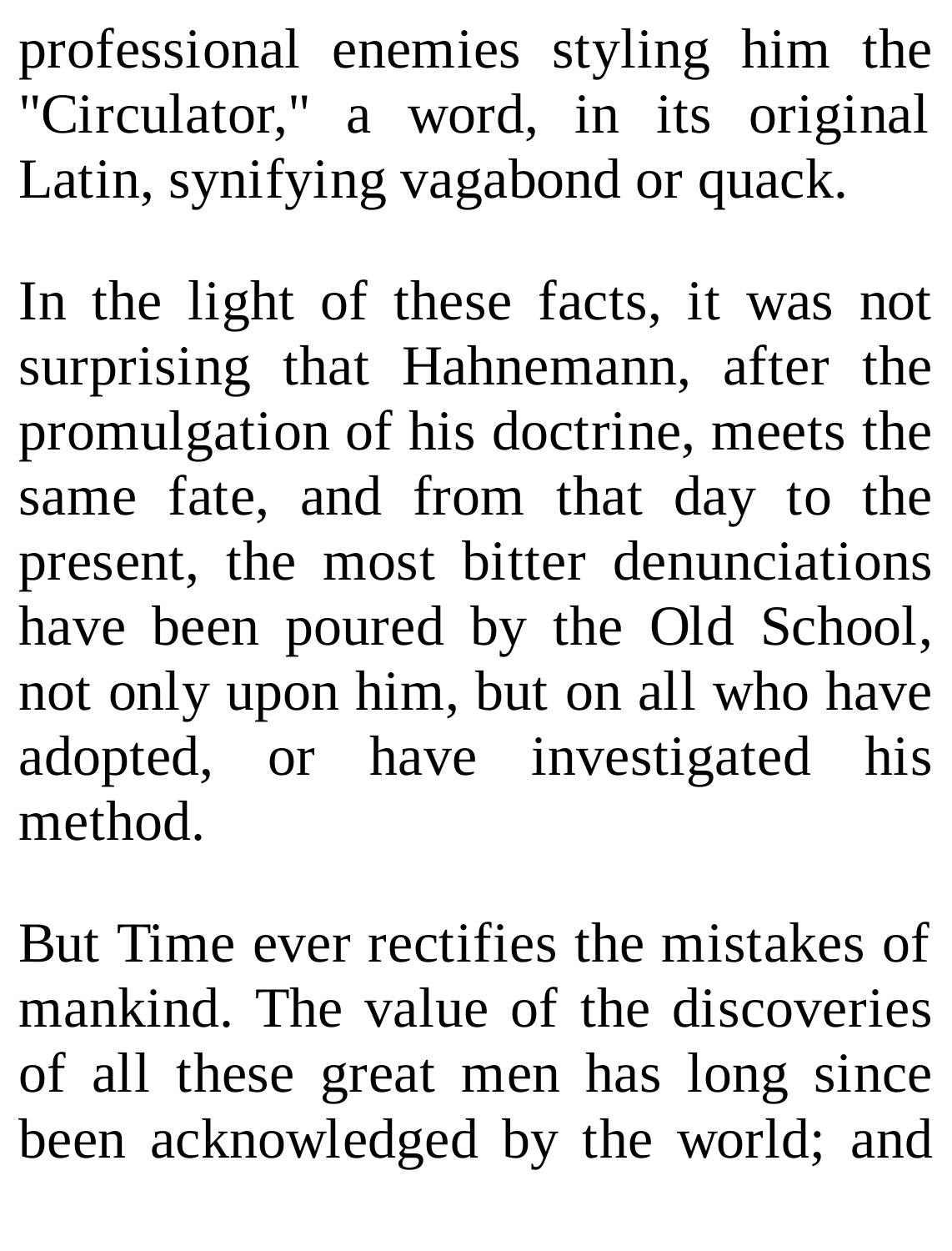the day will and must surely arrive, when the little acorn of Truth, planted by Hahnemann, which has already taken deep root, and is lifting high its vigorous stem, shall tower far above all other giants of the medical forest, and its wide-spreading branches cast their beneficent shadows over the whole earth.

## F. HILLER, M. D.

SAN FRANCISCO, April 10th, 1872.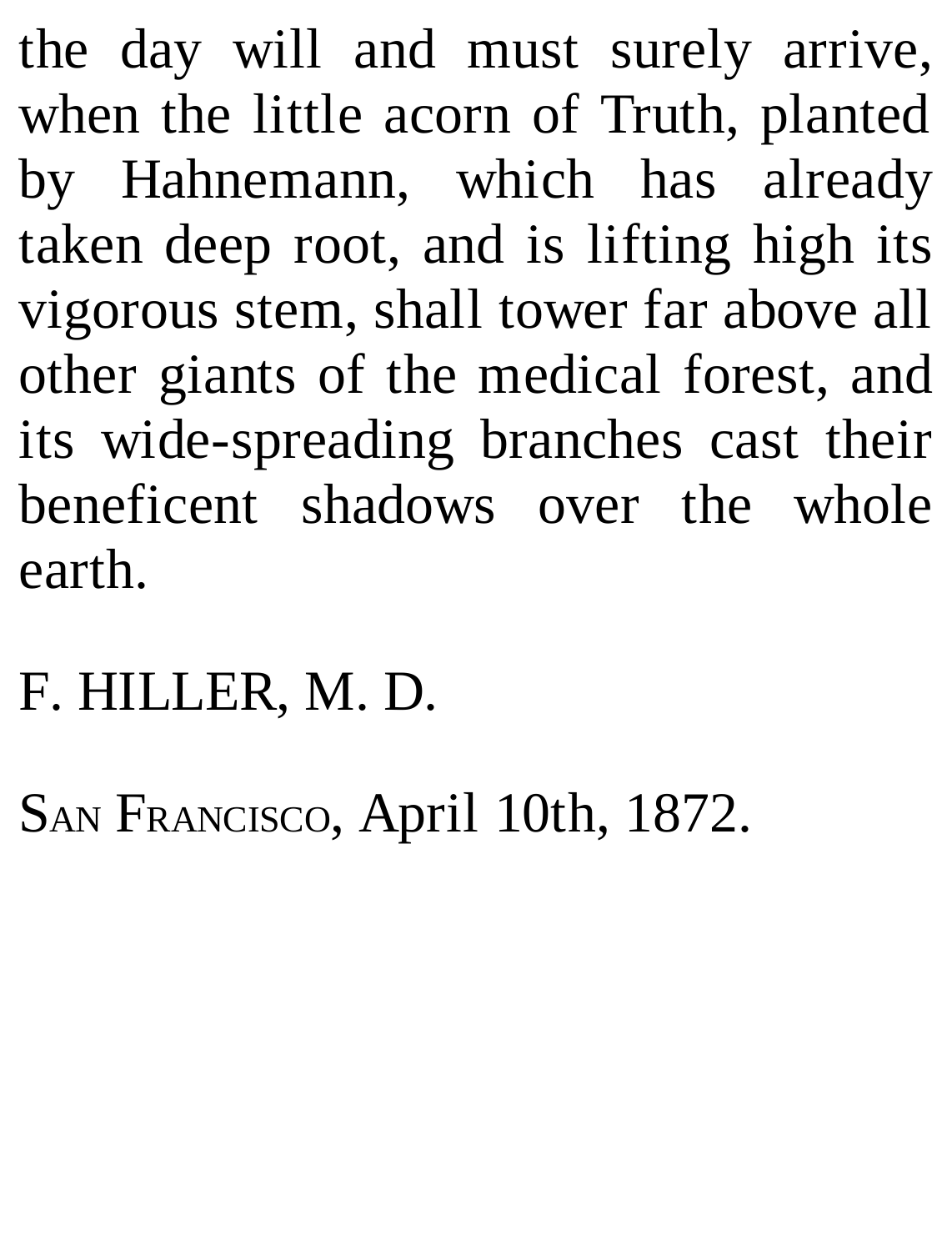## **"Homœopathy and Regular Medicine."**

The editor of the *Buffalo Medical and Surgical Journal* (old school) had a sudden spasm of good sense—a condition none too frequent with our Allopathic brethren, and during the attack, allowed the following communication to appear in the pages of his journal.

*To the Editor of the Buffalo Medical and Surgical Journal*: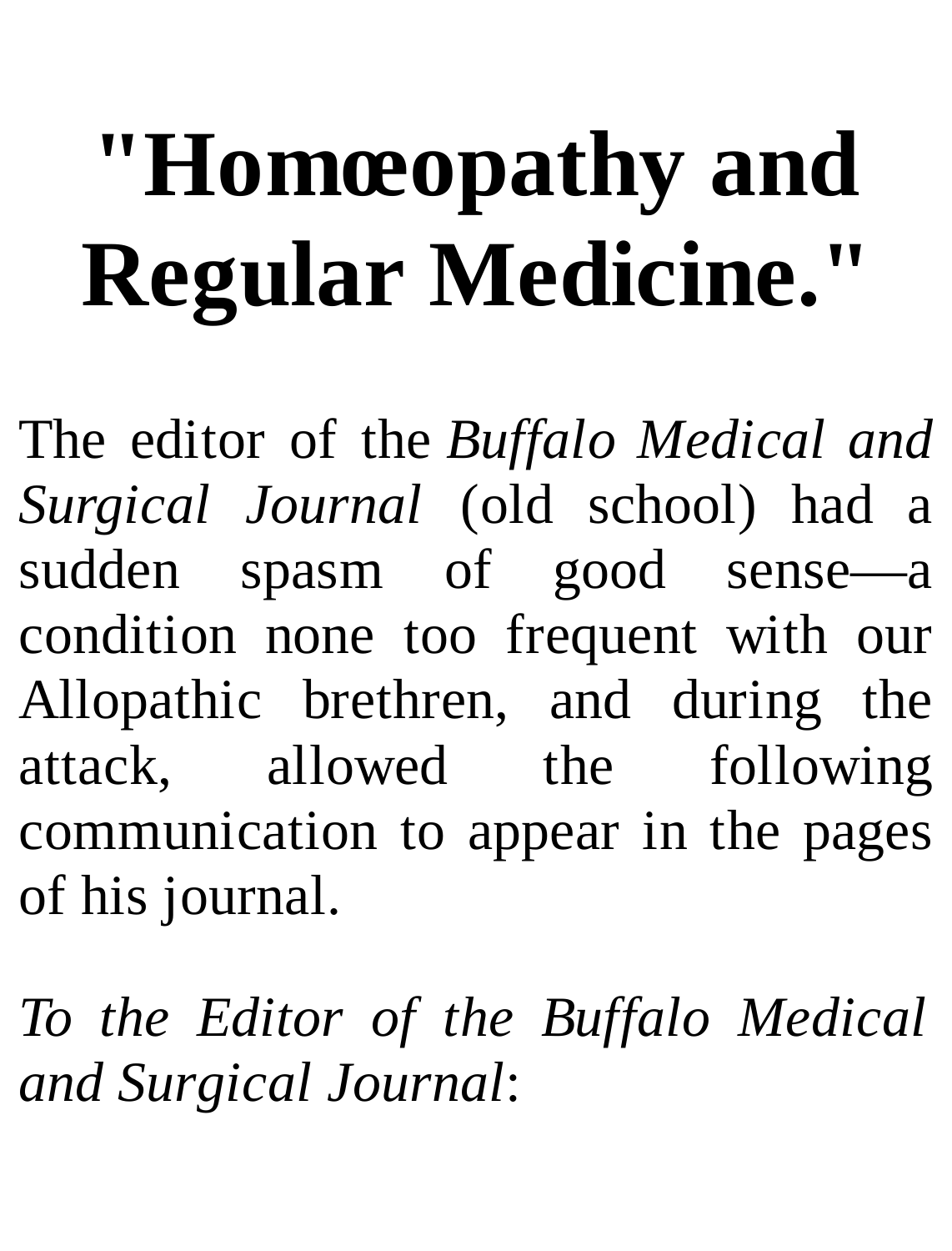It will be to the advantage of the regular medical profession to go carefully over their treatment of the class of physicians who have seen fit to denominate themselves homœopathic, and to observe the effect such treatment has had upon the profession itself, upon the public and upon homœopathy.

That the accumulated experience of faithful observers, who, for the last four thousand years have given their lives to the study and treatment of diseases, is, we believe, of almost invaluable importance to one who wishes to become a physician, and certainly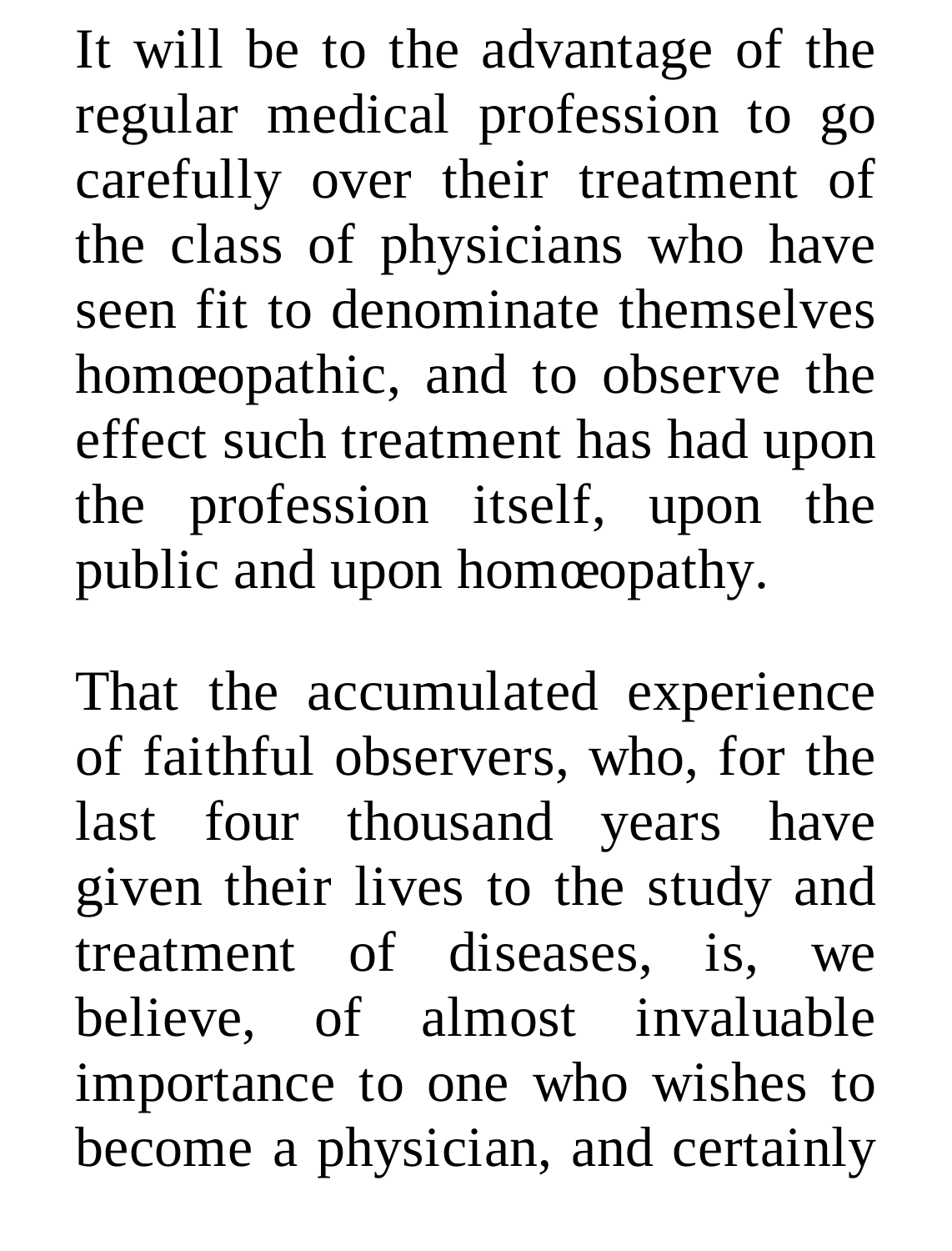is of infinite importance when compared with a hypothetical dogma, and yet, with all the machinery of our hospitals and dispensaries, the control of every medical appointment in the gift of governments or corporations, with our medical schools perfectly equipped with professors for every separate department of medicine, and an entire monopoly of the advantages of clinical observations, with all these advantages and precedents, what headway have we made in convincing the public and individuals of our superior ability to manage disease, or of our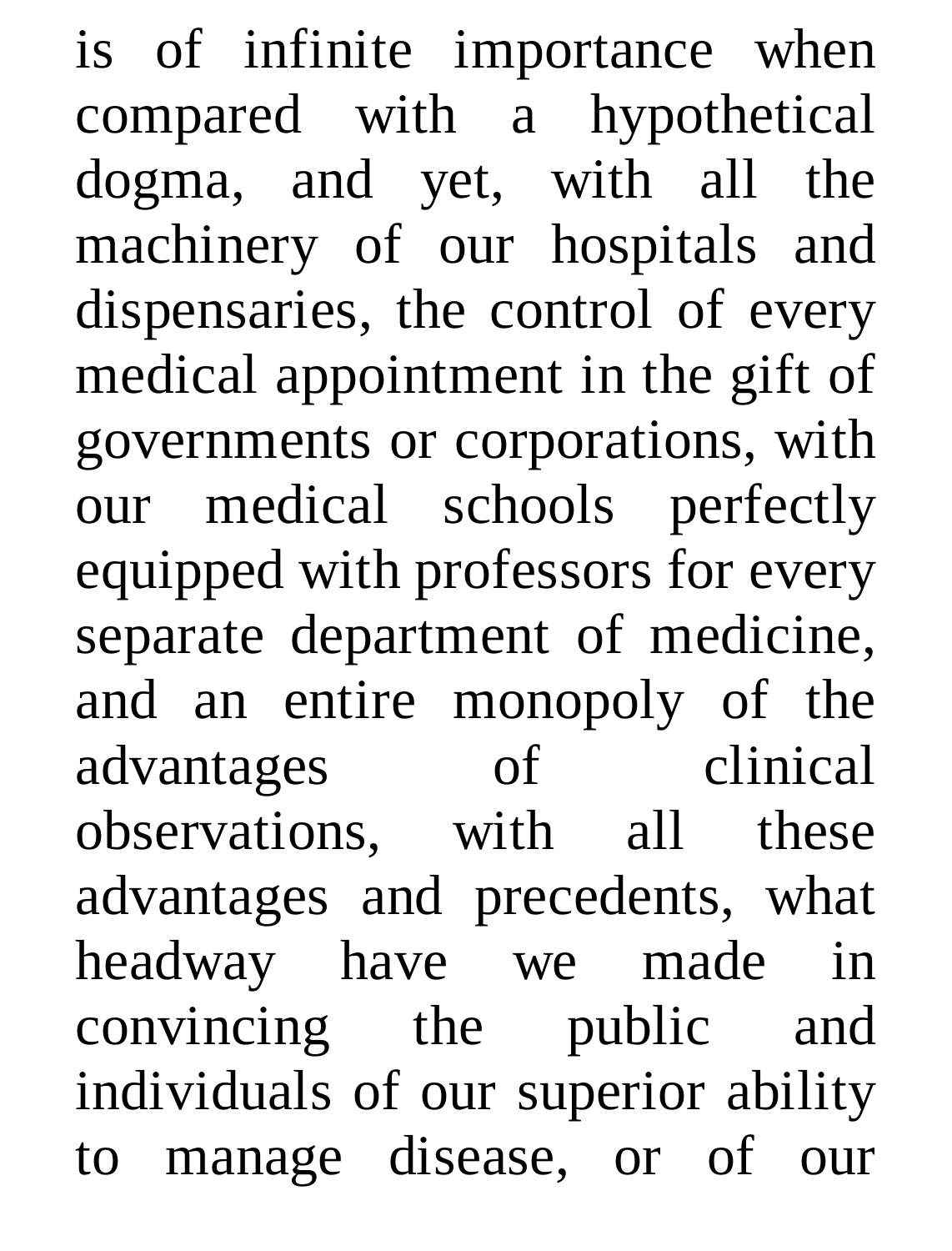peculiar fitness for becoming the sanitary officers of households or communities?

The line of treatment which the regular profession saw fit to adopt in the earliest days of homœopathy, and which they are still following, is generally bigoted, and universally intolerant opposition. What is the effect of this opposition? It is to arouse in the public mind that generous American sentiment which ever asserts itself to see fair play between a big boy and a little one. There is scarcely an instance in which the regular profession, with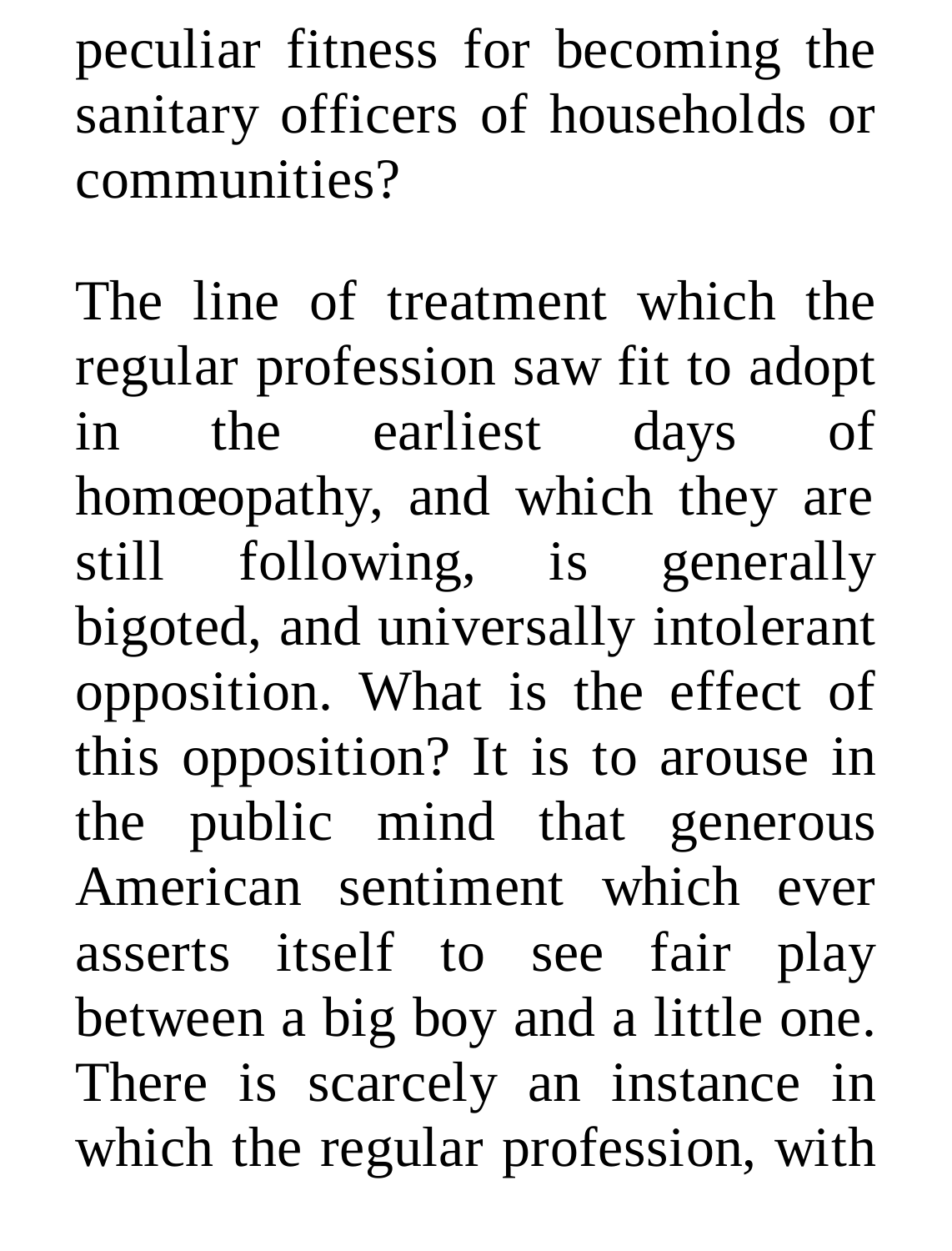all its accumulated prestige, has arrayed itself against homœopathy, where the weaker party have not prevailed. And today, in the sight of the law, and in the confidence of the people, homœopathy is the peer of regular medicine.

It becomes us to go over this case, and, if possible, discover why, we so strong in numbers, and in all the facilities and appliances for illustrating and inforcing our tenets, are so repeatedly beaten? Why is it that individuals and corporations are becoming convinced that their interests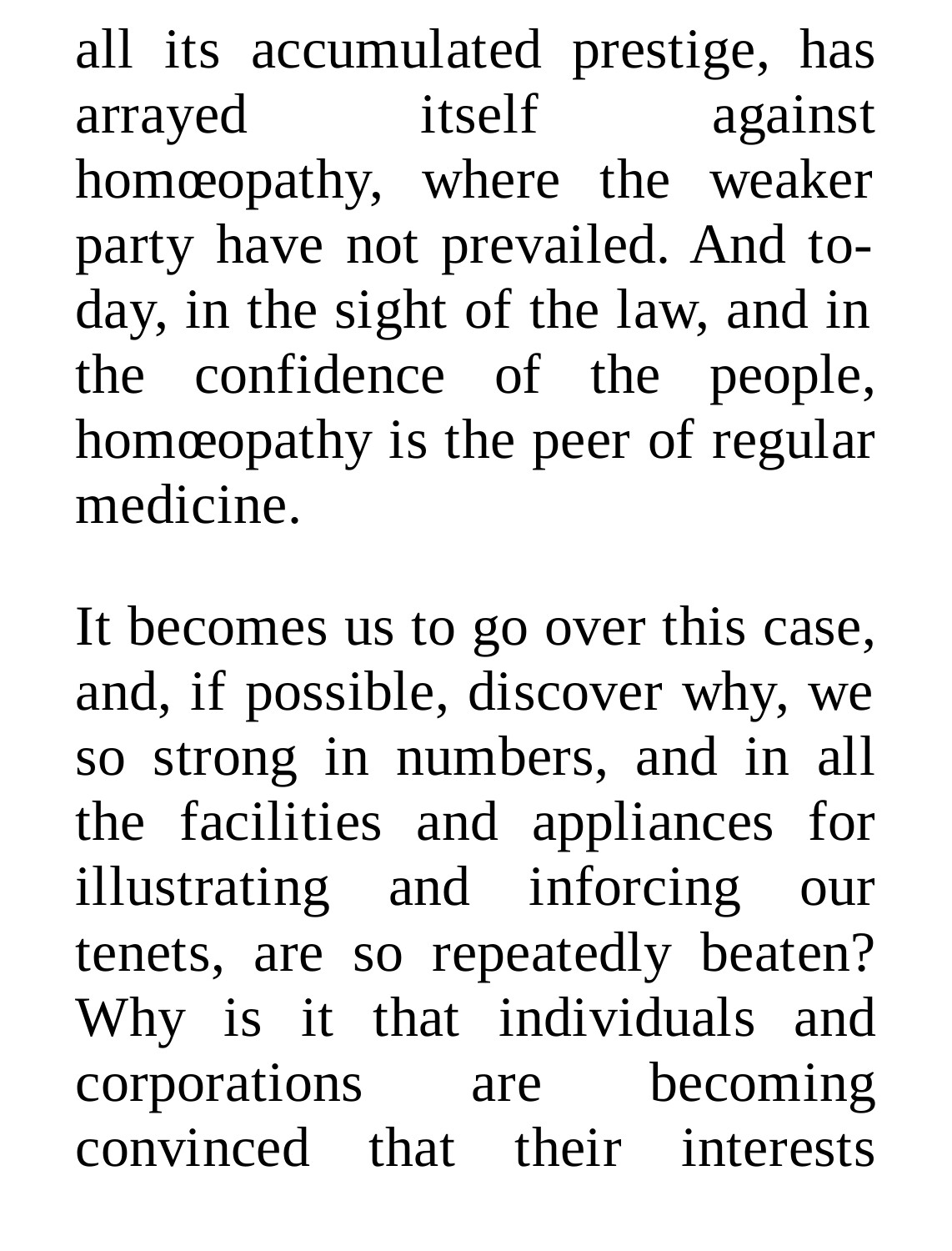require them to employ homœopathic in preference to regular physicians? For myself, in spite of the logic of events, I still believe, and my belief is founded upon a thorough investigation of the principles of homœopathy, and observations upon the practice of many of its most distinguished disciples, that in no way can a man so efficiently equip himself for the responsibility of the management of disease, and the custody of health as in the study of regular medicine.

If we take it for granted that the past experience and observations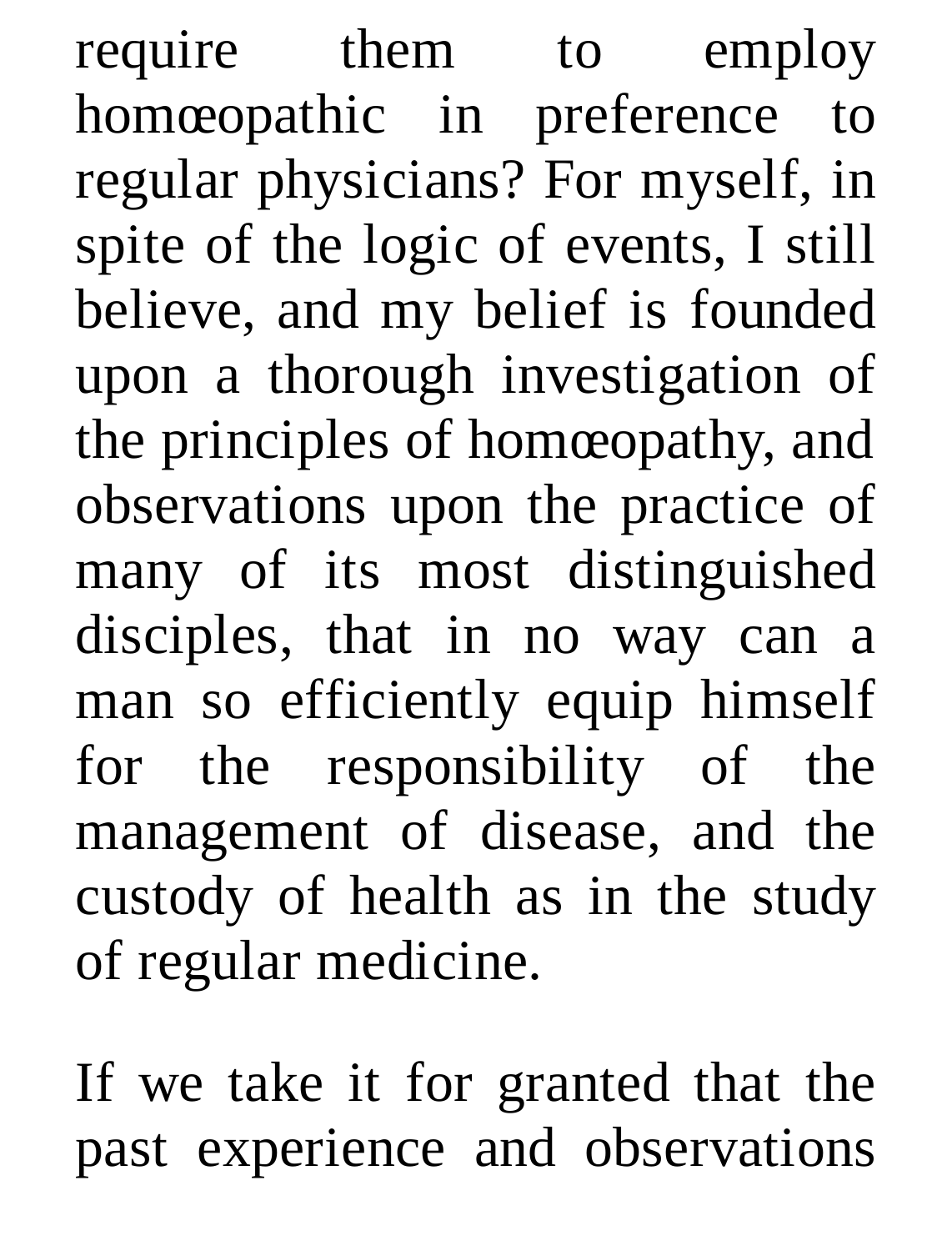of physicians are of service to physicians at present, and I do not think we will be charged with assumption for considering this an axiom; then why is it that a sect which disregards all traditions of medicine, and found their system upon a dogma which contradicts all that we have held as truth, why is it that they are flourishing and we are going to the wall?

The answer to this question presents itself to my mind under two heads, which may be formularized as follows: Homœopathy lives upon the disgrace brought upon the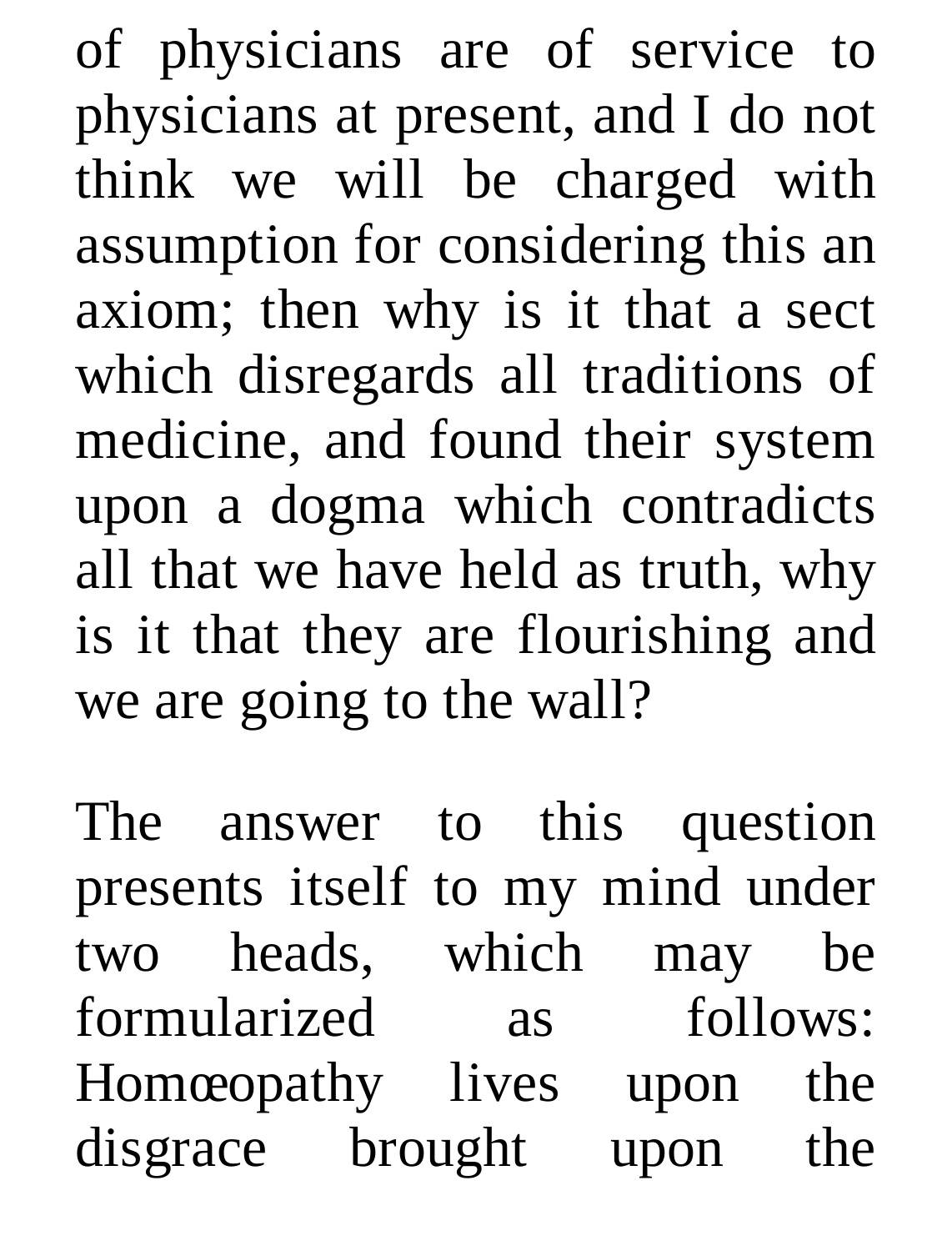profession of medicine by the low standard of medical education, and flourishes upon the intolerant opposition it has received at the hands of regular physicians.

It is with the second, the lesser of the two evils I propose to deal at this time.

The treatment of homœopathy by the regular profession in past years is so well known as to require no mention, therefore let us turn our attention to the present, and by reading its signs in the light of the past, endeavor to do something for our future.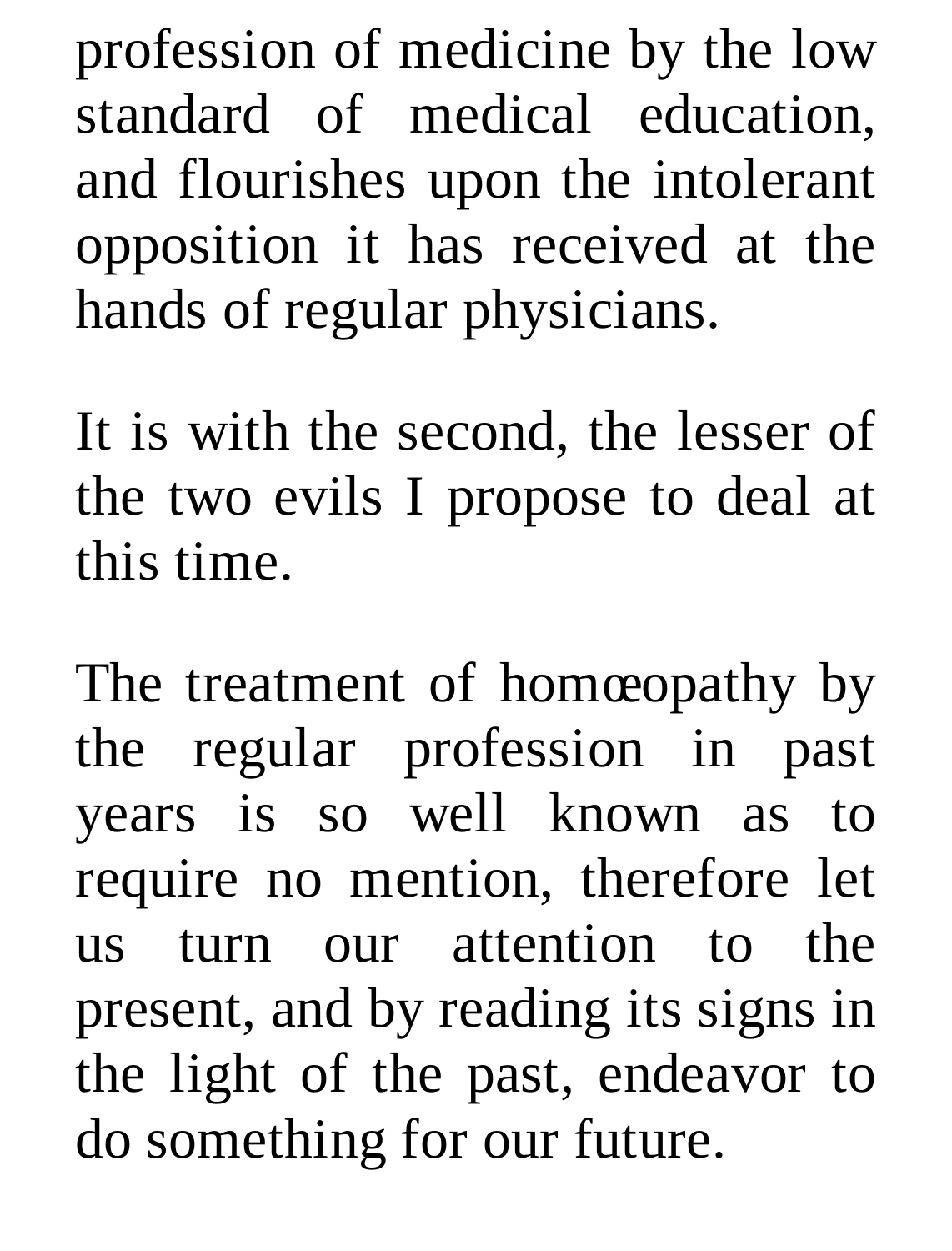The position of the regular profession in regard to homœopathy may be expressed in a few words. We are not aware of their existence. They have no professional rights which we are bound to respect, and when forced by some laymen to speak upon the subject, or give an opinion upon homœopathy, the opinion is that it is a "humbug." This line of treatment was bad enough when homœopathy was young, but now when we stand on equal footing before the law, and nearly equal before the public, it is suicidal.

It may be well to explain what I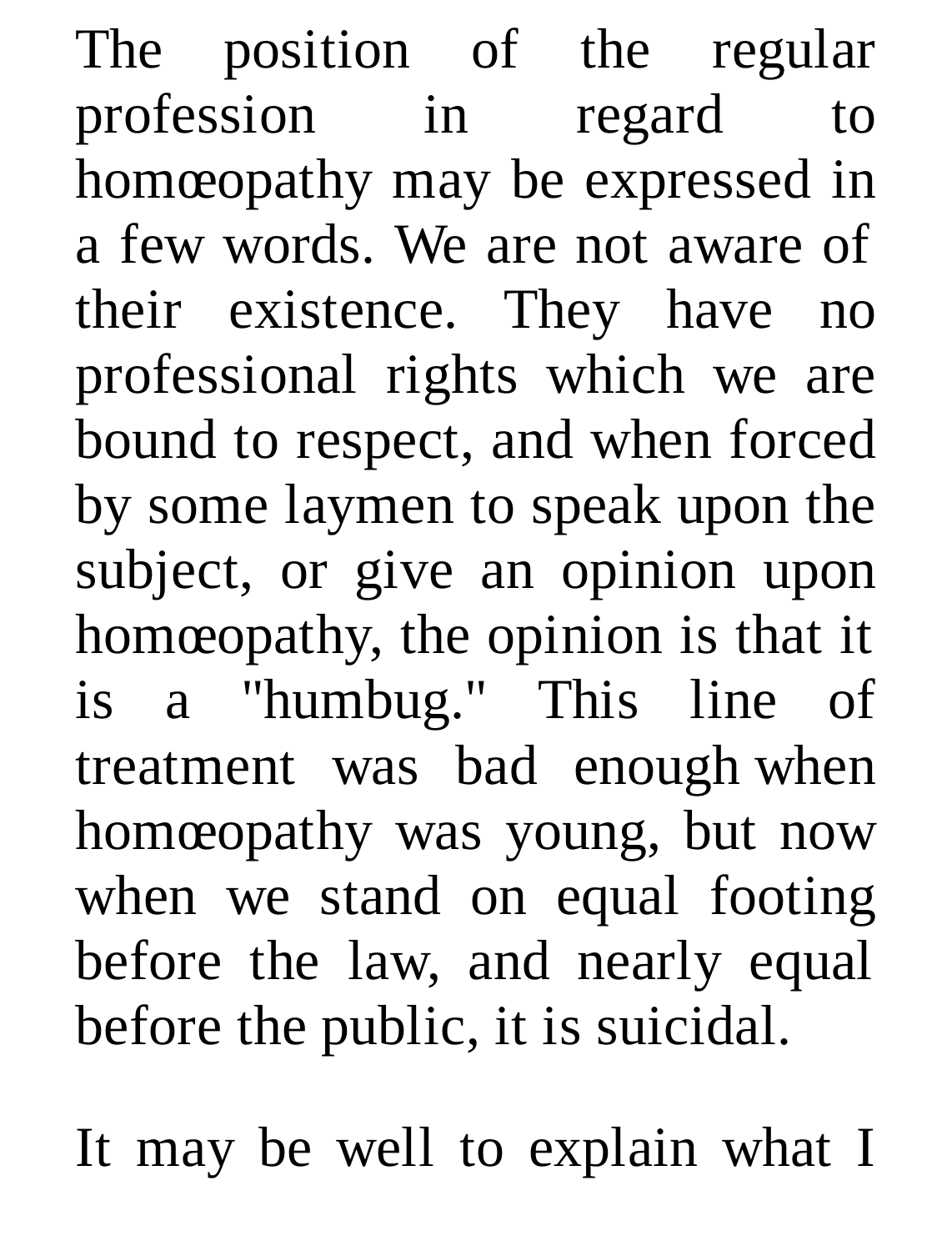mean by equal rights before the law. All the rights which members of the regular profession of this State enjoy are granted them by Acts of Legislature, the first of which was passed April 10th, 1813, this and the Act of 1827, contain the "Regulations concerning the Practice of Physic and Surgery in this State." They provide for the establishment of County Medical Societies, "the only organization existing under law for the purpose of diffusing true science and knowledge of the healing art," and otherwise point out and fix the duties, responsibilities and immunities of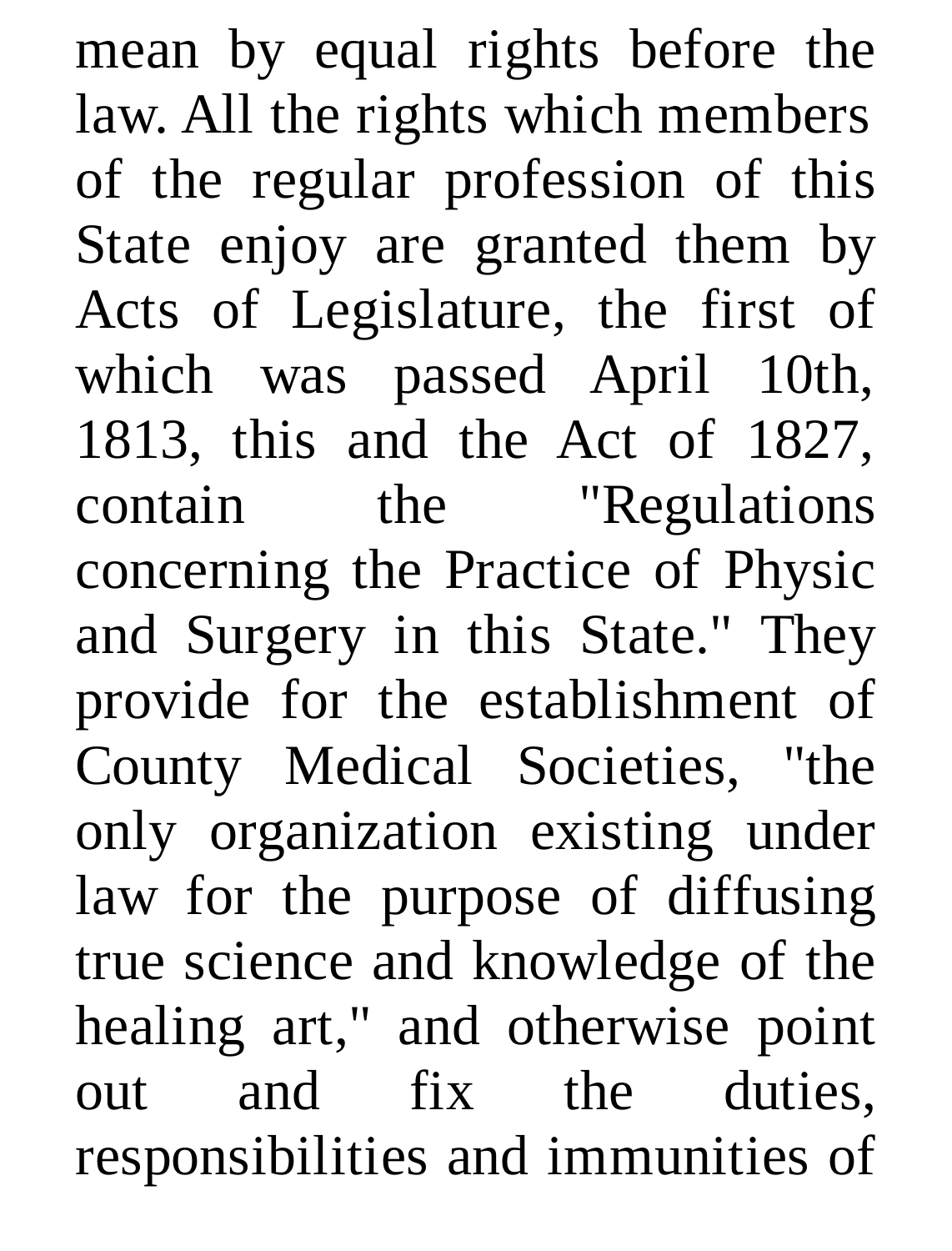physicians and surgeons.

On April 13th, 1857, the Legislature of this State admitted the homœopathic profession to all the rights and privileges enjoyed by members of the regular profession under the above mentioned Acts. This provided for the present, and in the Acts incorporating their colleges, exactly the same power is granted to them as had been granted to our medical schools, which provides for the future. I doubt not there are members of our profession who have hitherto failed to realize the change wrought in the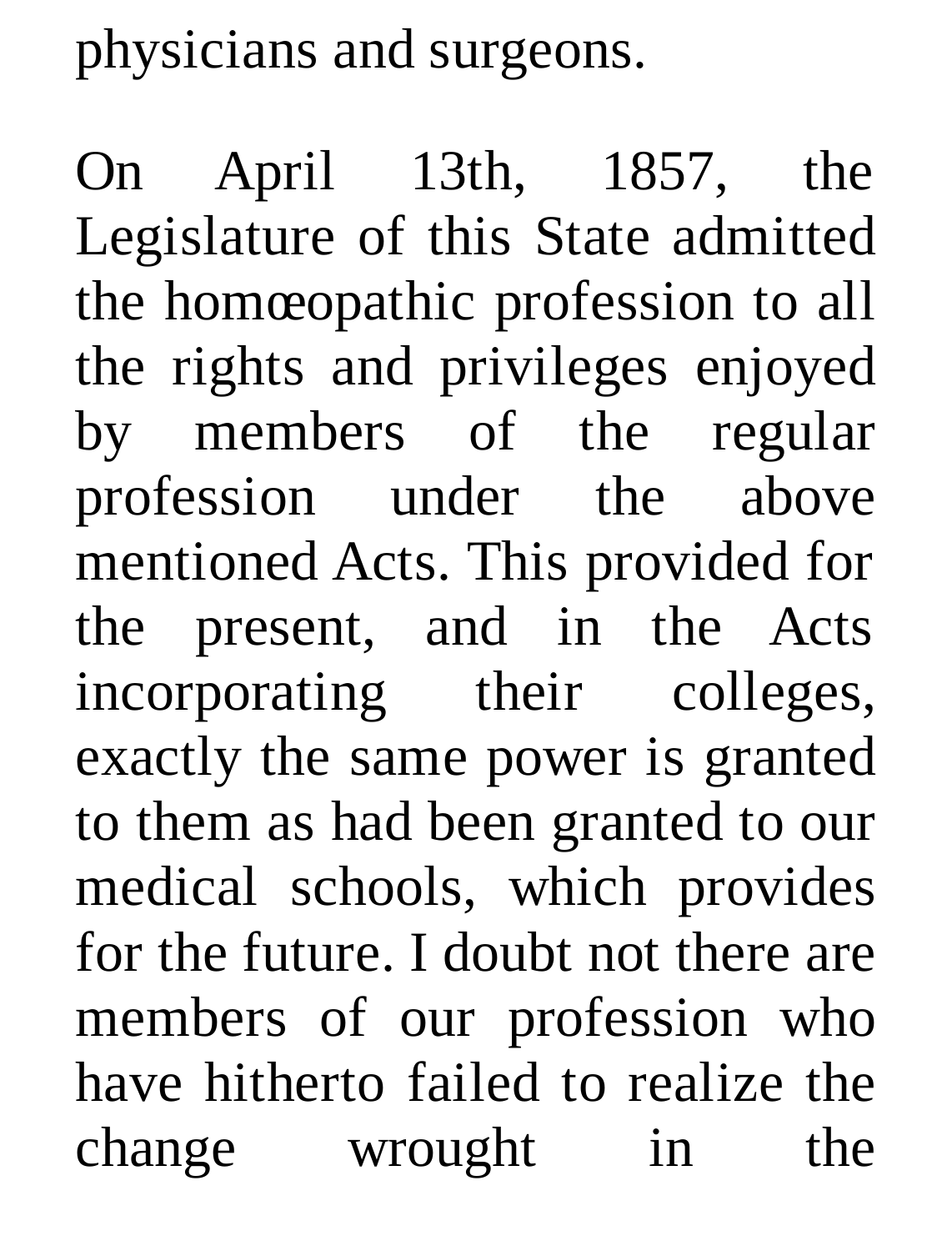homœopathic profession by the Acts of 1857. As before stated, the Act admitted the homœopathic profession to all the rights and privileges as physicians and surgeons under the Acts of 1813 and 1827, and all Acts amendatory thereof, thus they became "legally authorized practicing physicians and surgeons," and as such, are entitled to membership of our County Medical Societies. This right is positive, and no County Society has the power to adopt a by-law which will keep them out if they should make application for admission. The right of legally authorizing physicians to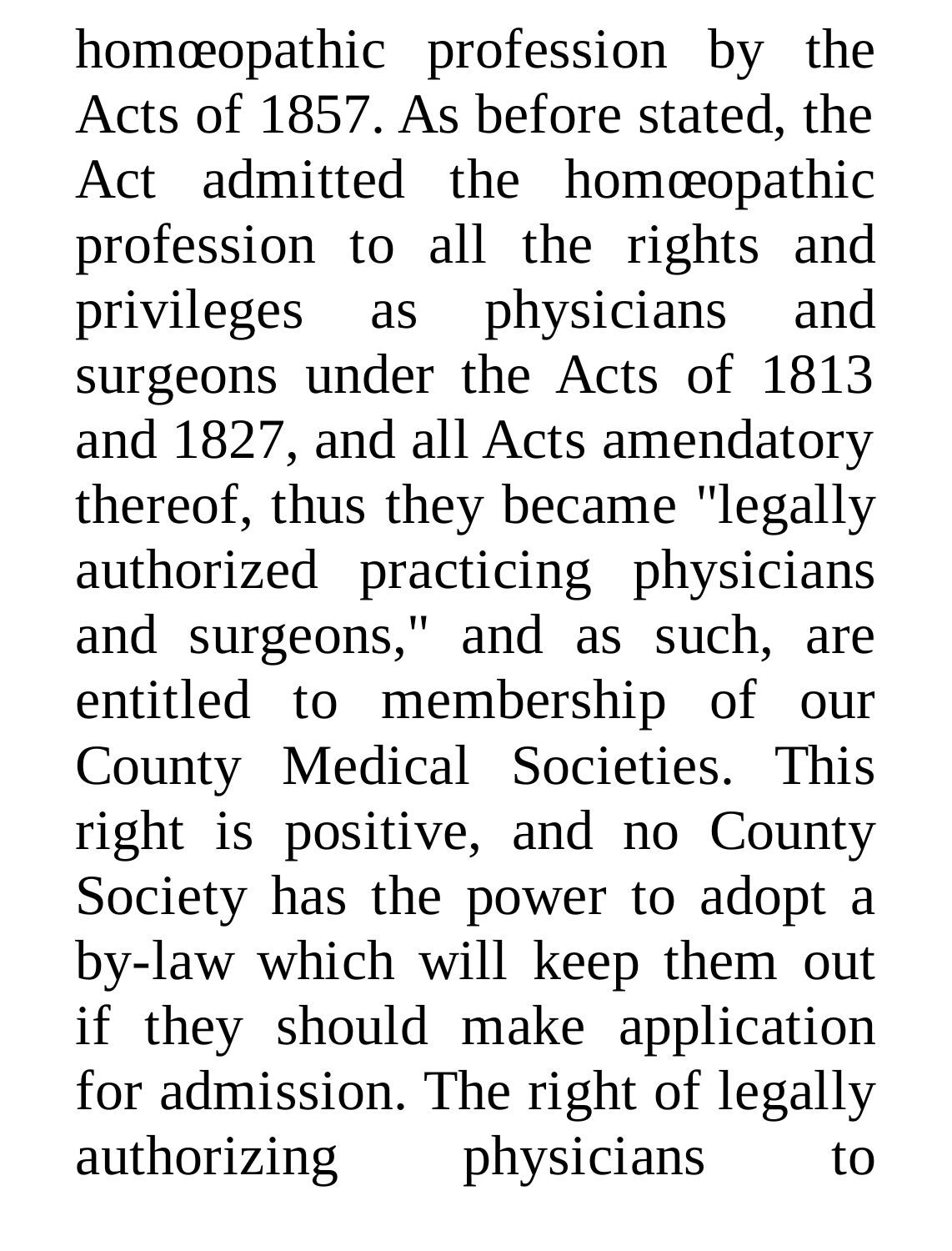membership of County Medical Societies has been most definitely settled by our courts, and the proceedings to obtain such rights are well understood by many of our members.

In view of these facts what should the regular profession do in the matter? Shall we continue to call ourselves "the profession," and neither by public act or private word allow that there is any other? Shall we continue a line of treatment condemned by law and by experience, treatment which only makes homœopathy notorious and ourselves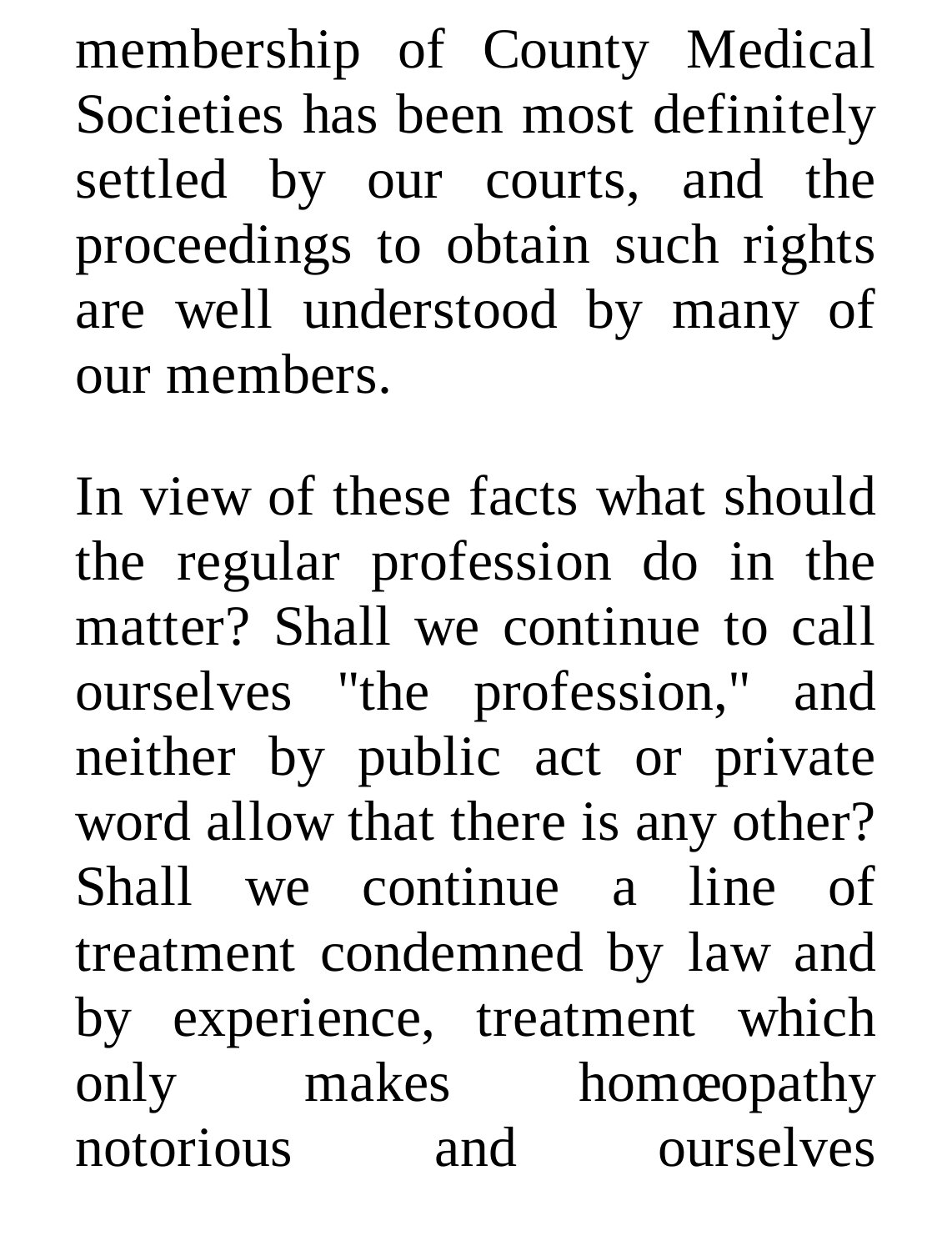disgraceful; or shall we submit gracefully to the laws of the State, and public opinion, and proffer to the homœopathic profession those amenities which should exist between professional equals? Invite them to the rights in our County Medical Societies, when called by their patrons, attend with them in consultation; when wished by our patients ask them to attend in consultation with us? If they have any superior knowledge in the management of the disease or the protection of health, our duty to our patrons requires us to avail ourselves of that knowledge. If we possess the greater professional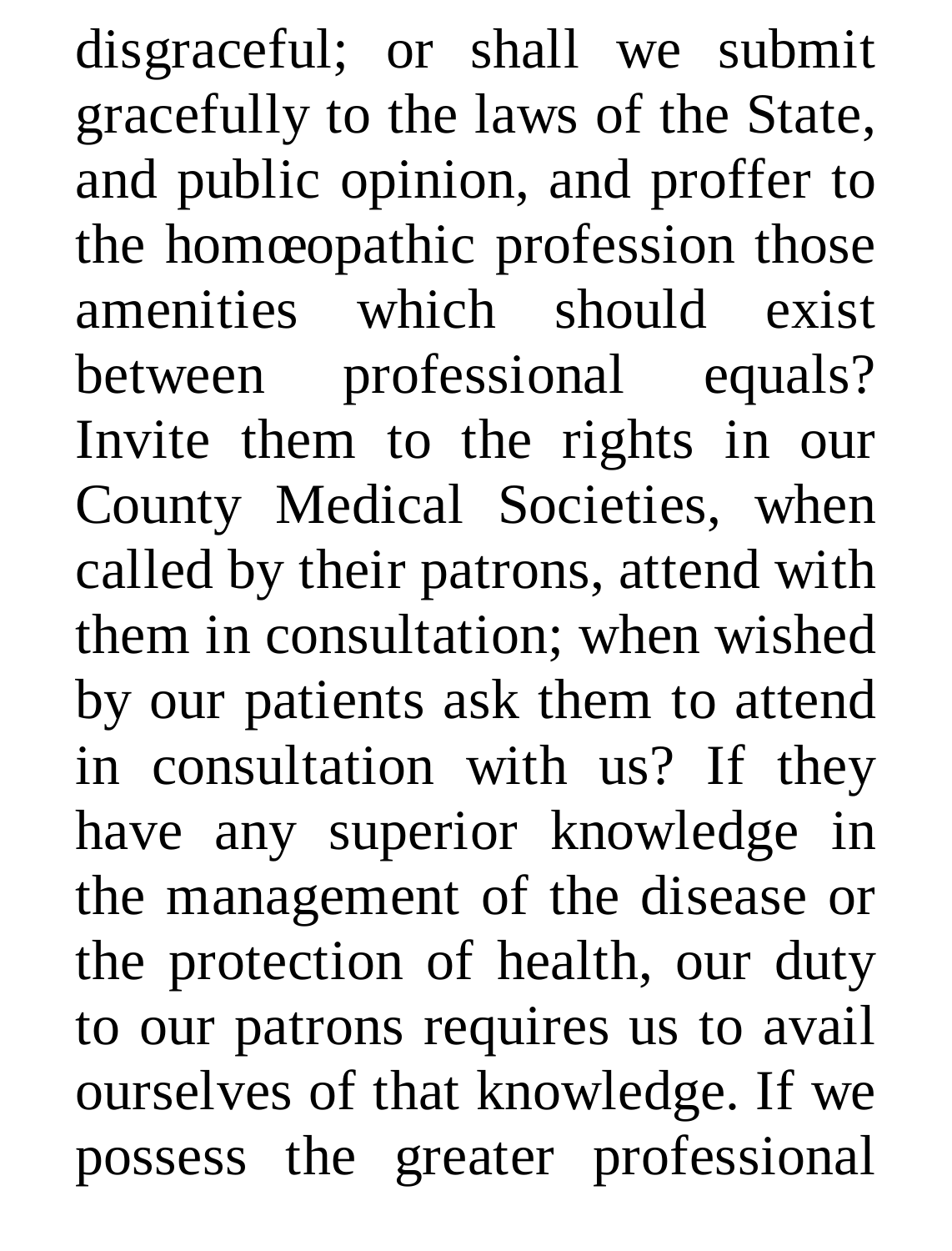ability, they and their patrons will find it out. If we hold back from this, we may reasonably be charged with having little confidence in our doctrines. If we go into it, I rest my faith upon "the survival of the fittest."

Buffalo, August, 1871. H. R. HOPKINS, M. D.

\*\*\*END OF THE PROJECT GUTENBERG EBOOK ALLOPATHY AND HOMOEOPATHY BEFORE THE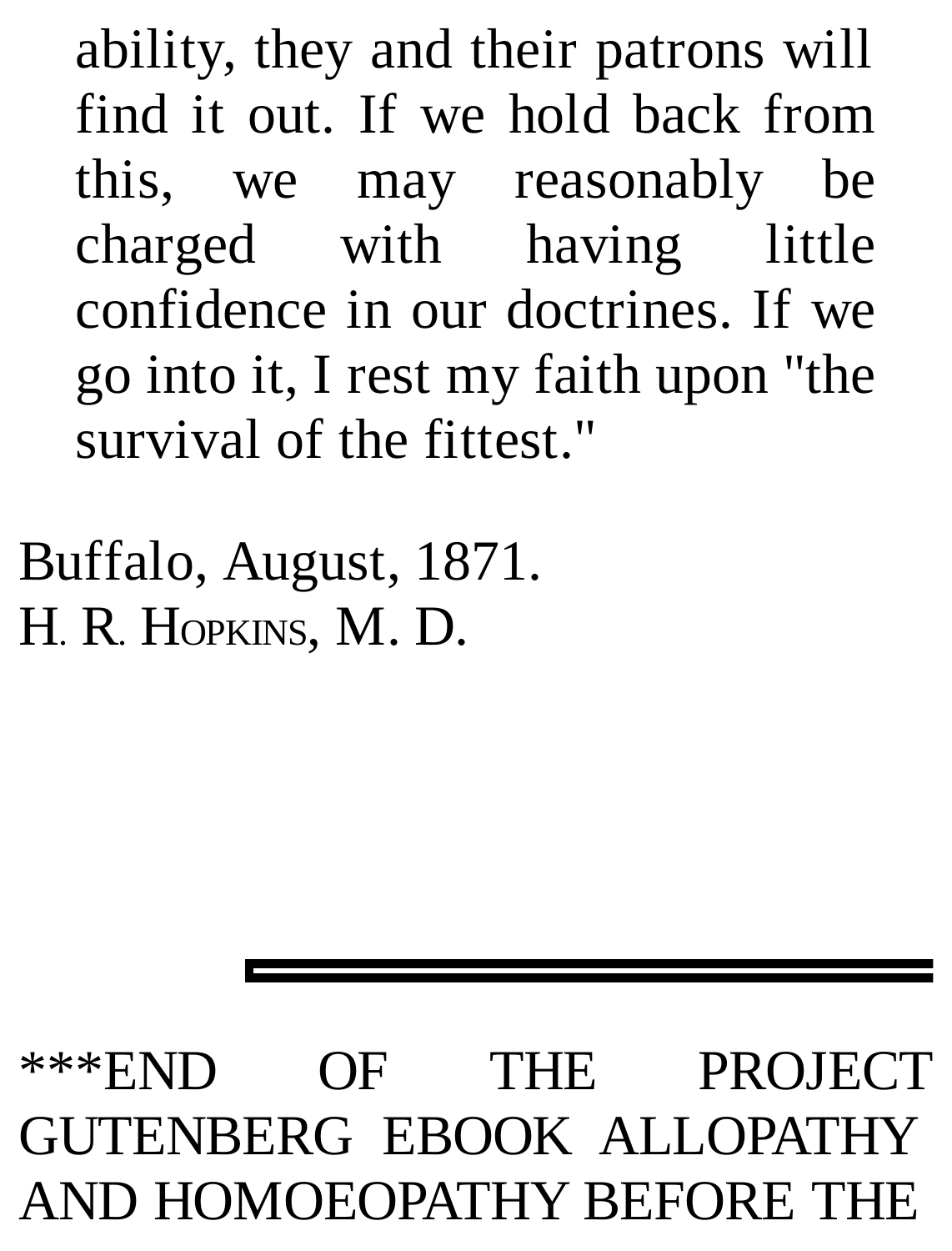## JUDGEMENT OF COMMON SENSE!\*\*\*

\*\*\*\*\*\*\* This file should be named 31230-h.txt or 31230-h.zip \*\*\*\*\*\*\*

This and all associated files of various formats will be found in: http://www.gutenberg.org/3/1/2/3/31230

Updated editions will replace the previous one--the old editions will be renamed.

Creating the works from public domain print editions means that no one owns a United States copyright in these works, so the Foundation (and you!) can copy and distribute it in the United States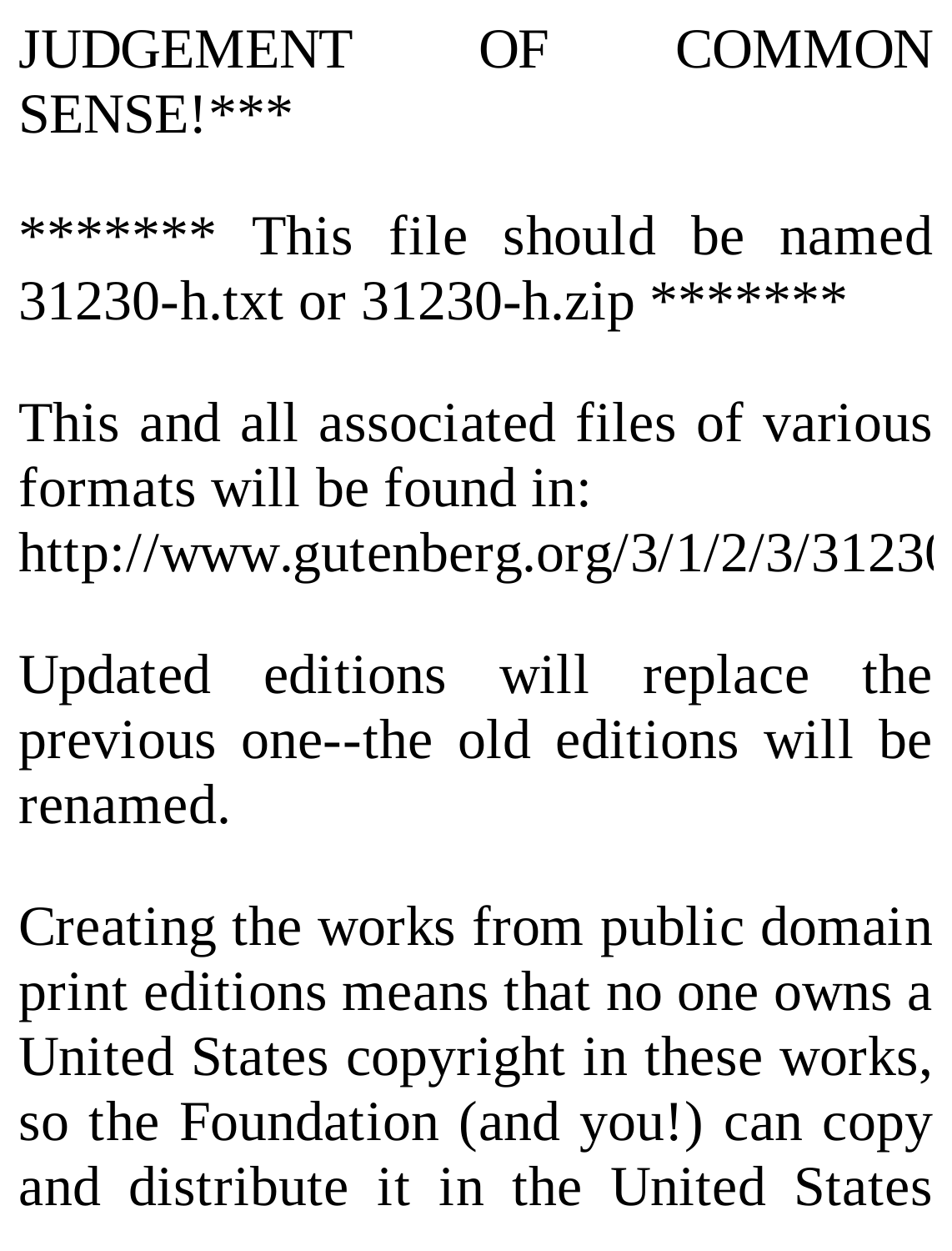without permission and without paying copyright royalties. Special rules, set forth in the General Terms of Use part of this license, apply to copying and distributing Project Gutenberg-tm electronic works to protect the PROJECT GUTENBERG-tm concept and trademark. Project Gutenberg is a registered trademark, and may not be used if you charge for the eBooks, unless you receive specific permission. If you do not charge anything for copies of this eBook, complying with the rules is very easy. You may use this eBook for nearly any purpose such as creation of derivative works, reports, performances and research. They may be modified and printed and given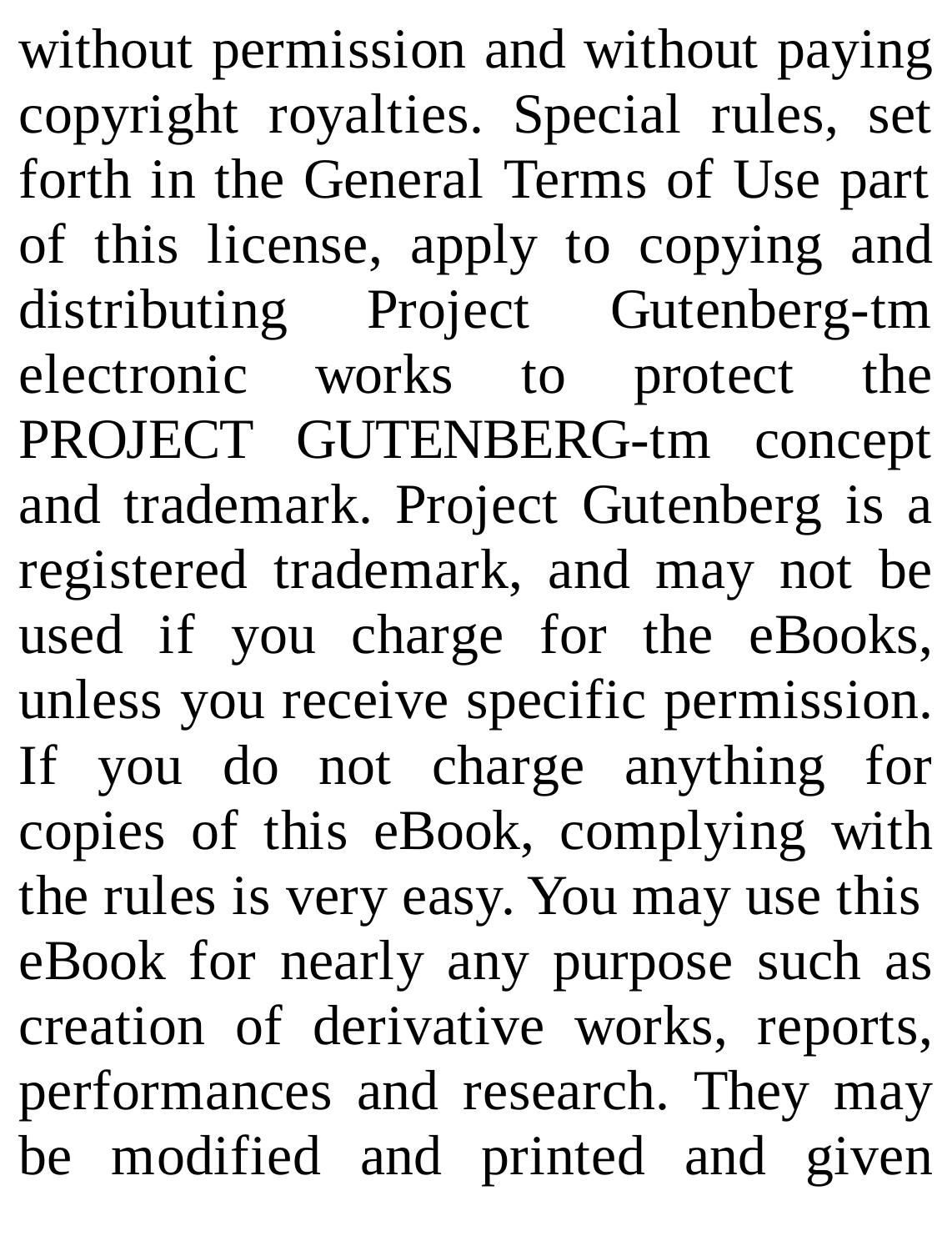away--you may do practically ANYTHING with public domain eBooks. Redistribution is subject to the trademark license, especially commercial redistribution.

\*\*\* START: FULL LICENSE \*\*\*

THE FULL PROJECT GUTENBERG LICENSE PLEASE READ THIS BEFORE YOU DISTRIBUTE OR USE THIS WORK

To protect the Project Gutenberg-tm mission of promoting the free distribution of electronic works, by using or distributing this work (or any other work associated in any way with the phrase "Project Gutenberg"), you agree to comply with all the terms of the Full Project Gutenberg-tm License (available with this file or online at http://www.gutenberg.org/license).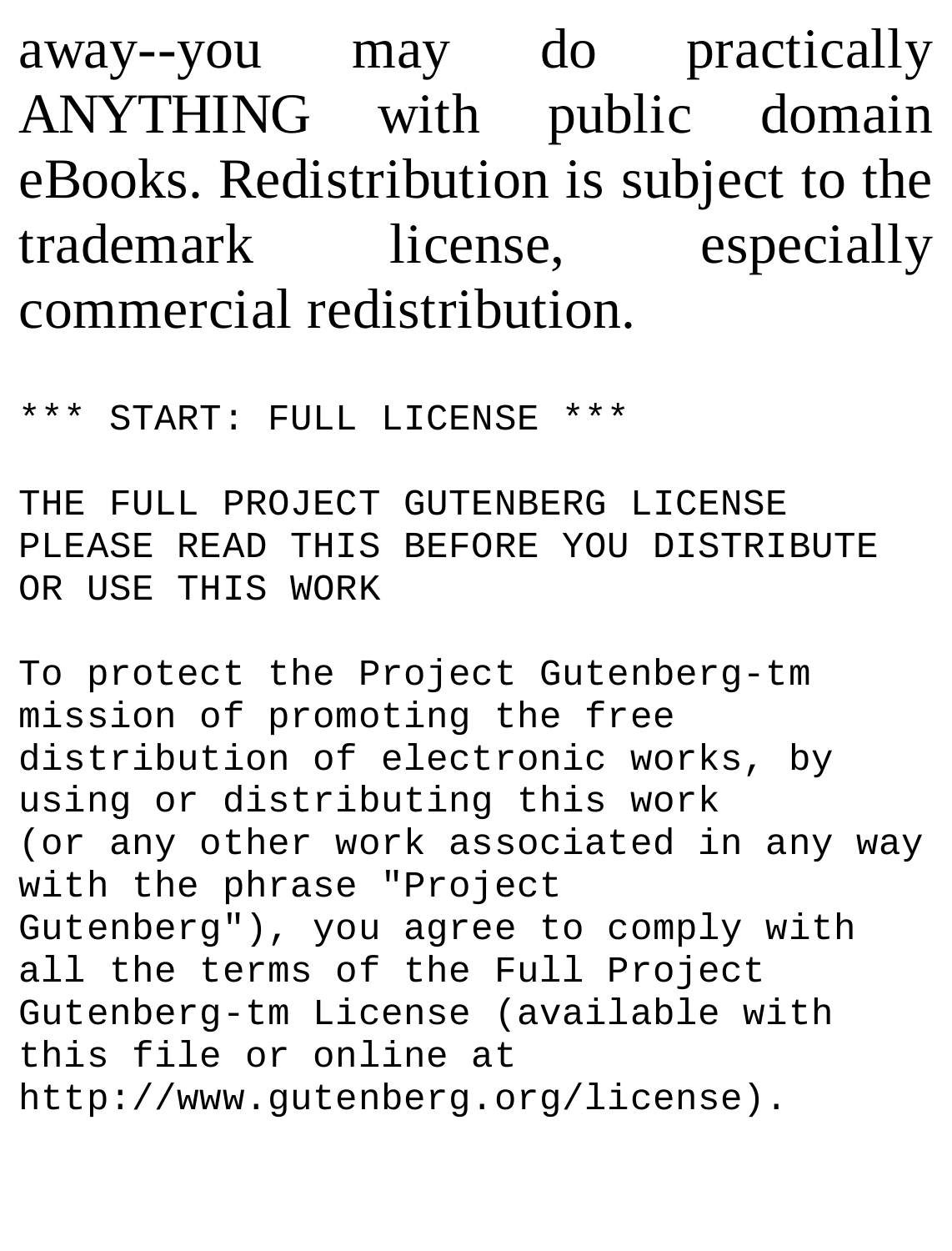Section 1. General Terms of Use and Redistributing Project Gutenberg-tm electronic works

1.A. By reading or using any part of this Project Gutenberg-tm electronic work, you indicate that you have read, understand, agree to and accept all the terms of this license and intellectual property (trademark/copyright) agreement. If you do not agree to abide by all the terms of this agreement, you must cease using and return or destroy all copies of Project Gutenberg-tm electronic works in your possession. If you paid a fee for obtaining a copy of or access to a Project Gutenberg-tm electronic work and you do not agree to be bound by the terms of this agreement, you may obtain a refund from the person or entity to whom you paid the fee as set forth in paragraph 1.E.8.

1.B. "Project Gutenberg" is a registered trademark. It may only be used on or associated in any way with an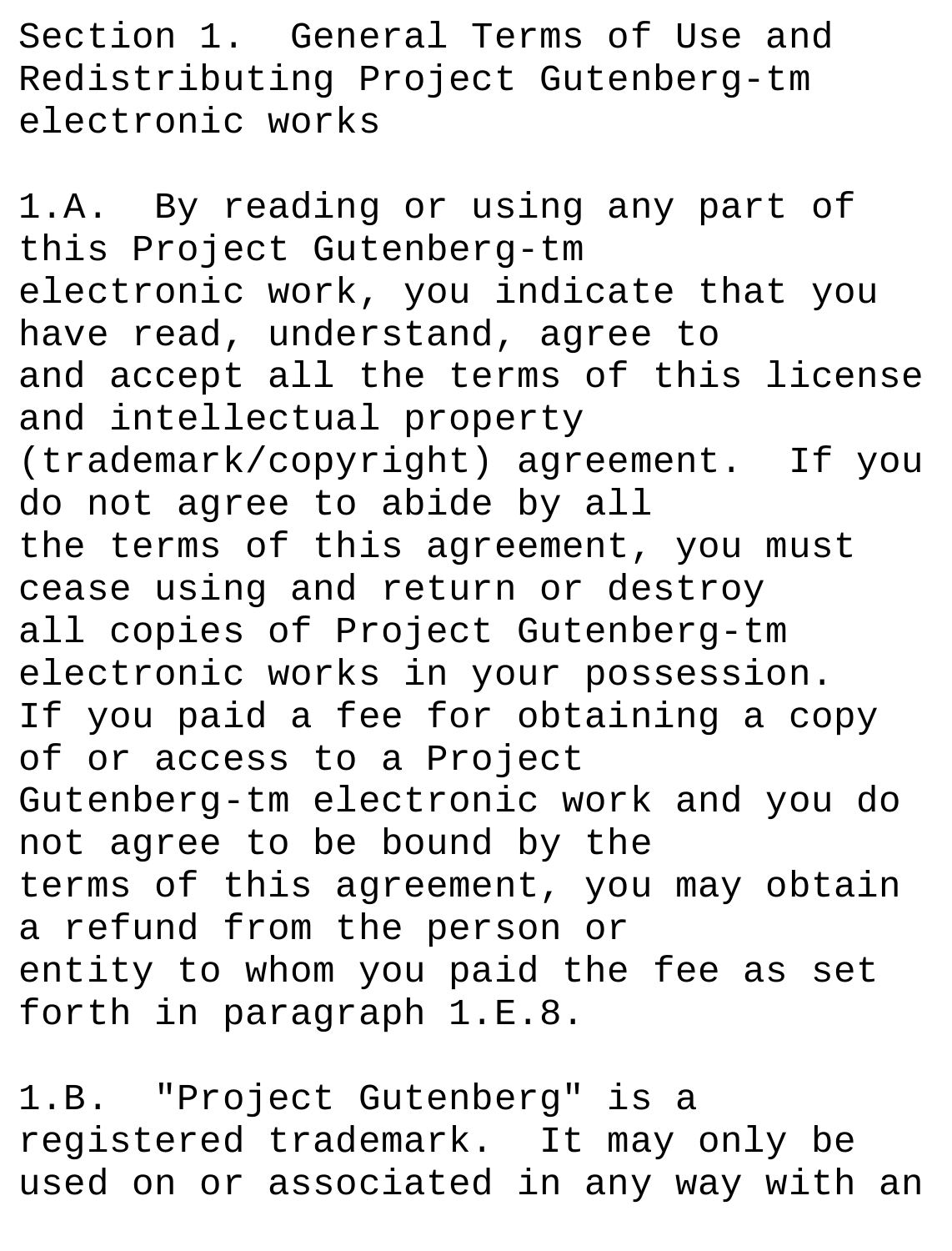electronic work by people who agree to be bound by the terms of this agreement. There are a few things that you can do with most Project Gutenberg-tm electronic works even without complying with the full terms of this agreement. See paragraph 1.C below. There are a lot of things you can do with Project Gutenberg-tm electronic works if you follow the terms of this agreement and help preserve free future access to Project Gutenberg-tm electronic works. See paragraph 1.E below.

1.C. The Project Gutenberg Literary Archive Foundation ("the Foundation" or PGLAF), owns a compilation copyright in the collection of Project Gutenberg-tm electronic works. Nearly all the individual works in the collection are in the public domain in the United States. If an individual work is in the public domain in the United States and you are located in the United States, we do not claim a right to prevent you from copying, distributing, performing,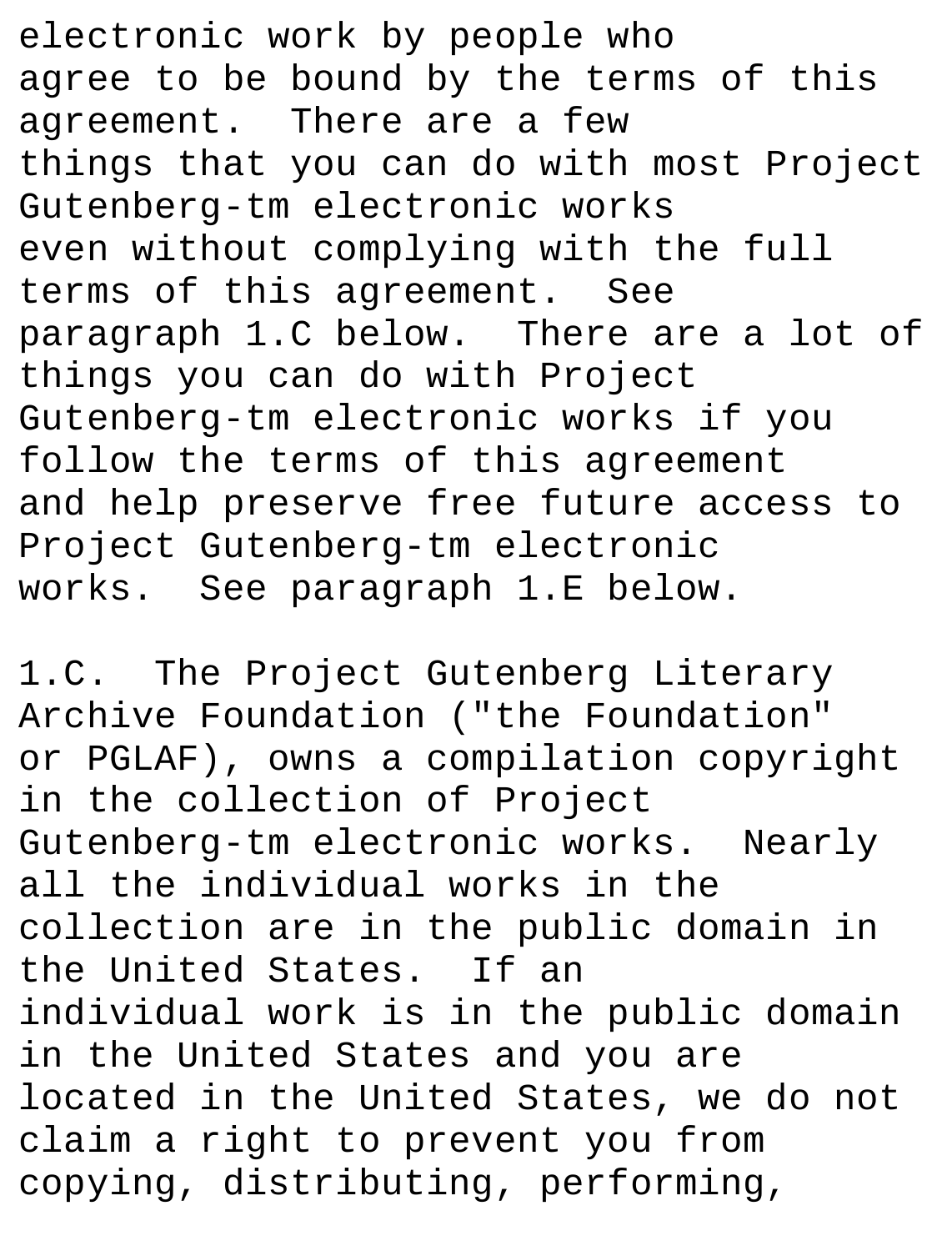displaying or creating derivative works based on the work as long as all references to Project Gutenberg are removed. Of course, we hope that you will support the Project Gutenberg-tm mission of promoting free access to electronic works by freely sharing Project Gutenberg-tm works in compliance with the terms of this agreement for keeping the Project Gutenberg-tm name associated with the work. You can easily comply with the terms of this agreement by keeping this work in the same format with its attached full Project Gutenberg-tm License when you share it without charge with others.

1.D. The copyright laws of the place where you are located also govern what you can do with this work. Copyright laws in most countries are in a constant state of change. If you are outside the United States, check the laws of your country in addition to the terms of this agreement before downloading, copying, displaying, performing, distributing or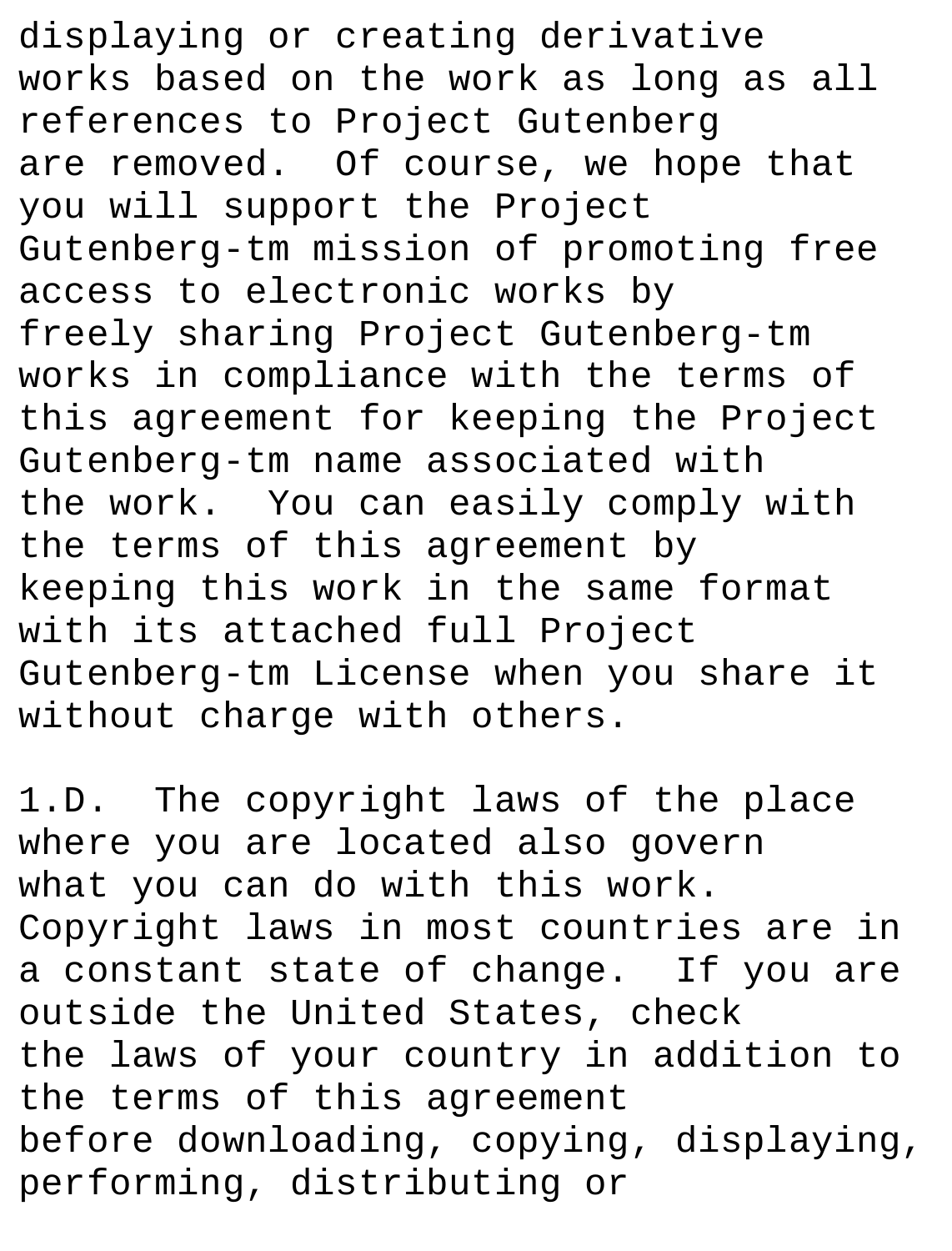creating derivative works based on this work or any other Project Gutenberg-tm work. The Foundation makes no representations concerning the copyright status of any work in any country outside the United States.

1.E. Unless you have removed all references to Project Gutenberg:

1.E.1. The following sentence, with active links to, or other immediate access to, the full Project Gutenberg-tm License must appear prominently whenever any copy of a Project Gutenberg-tm work (any work on which the phrase "Project Gutenberg" appears, or with which the phrase "Project Gutenberg" is associated) is accessed, displayed, performed, viewed, copied or distributed:

This eBook is for the use of anyone anywhere at no cost and with almost no restrictions whatsoever. You may copy it, give it away or re-use it under the terms of the Project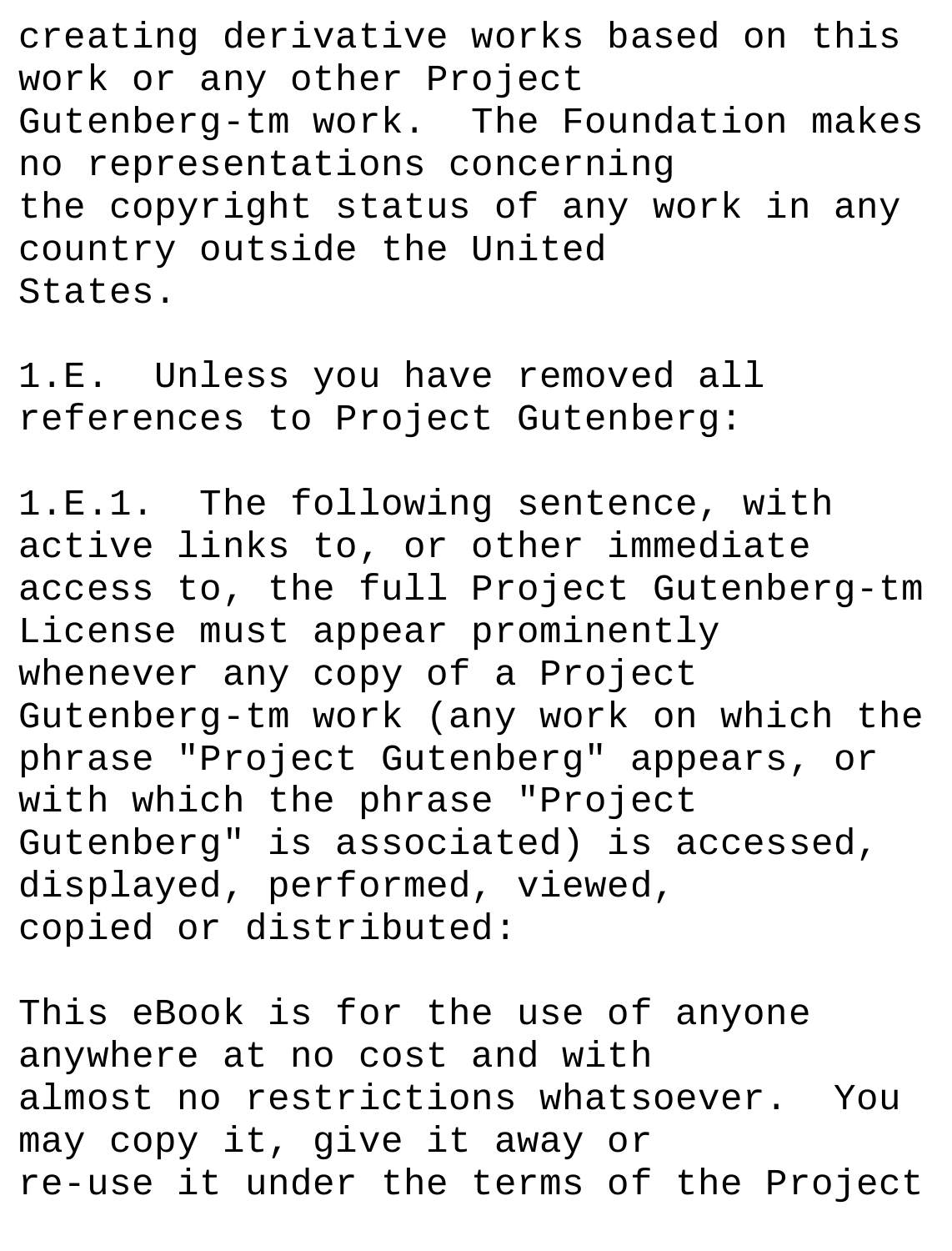Gutenberg License included with this eBook or online at www.gutenberg.org

1.E.2. If an individual Project Gutenberg-tm electronic work is derived from the public domain (does not contain a notice indicating that it is posted with permission of the copyright holder), the work can be copied and distributed to anyone in the United States without paying any fees or charges. If you are redistributing or providing access to a work with the phrase "Project Gutenberg" associated with or appearing on the work, you must comply either with the requirements of paragraphs 1.E.1 through 1.E.7 or obtain permission for the use of the work and the Project Gutenberg-tm trademark as set forth in paragraphs 1.E.8 or 1.E.9.

1.E.3. If an individual Project Gutenberg-tm electronic work is posted with the permission of the copyright holder, your use and distribution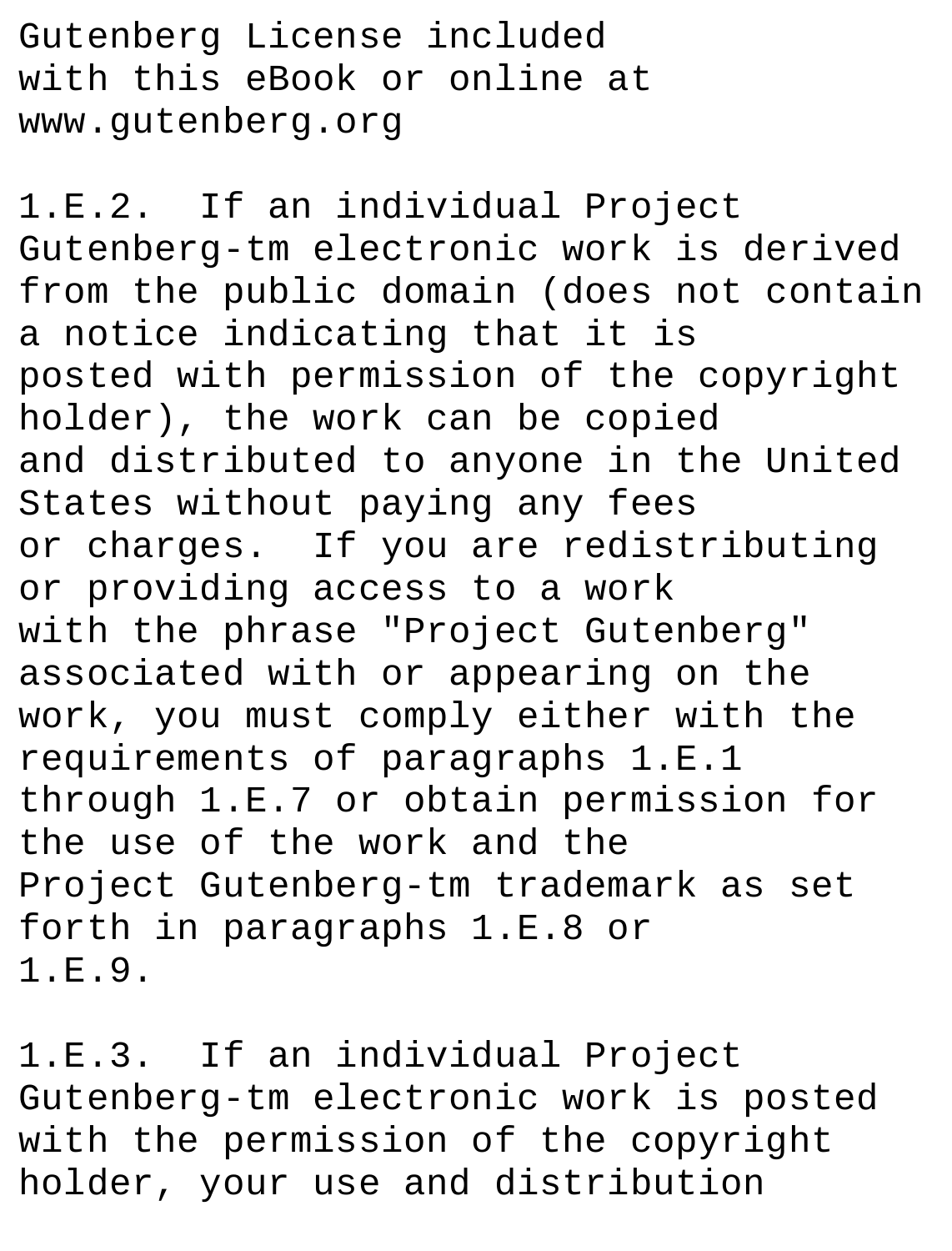must comply with both paragraphs 1.E.1 through 1.E.7 and any additional terms imposed by the copyright holder. Additional terms will be linked to the Project Gutenberg-tm License for all works posted with the permission of the copyright holder found at the beginning of this work.

1.E.4. Do not unlink or detach or remove the full Project Gutenberg-tm License terms from this work, or any files containing a part of this work or any other work associated with Project Gutenberg-tm.

1.E.5. Do not copy, display, perform, distribute or redistribute this electronic work, or any part of this electronic work, without prominently displaying the sentence set forth in paragraph 1.E.1 with active links or immediate access to the full terms of the Project Gutenberg-tm License.

1.E.6. You may convert to and distribute this work in any binary,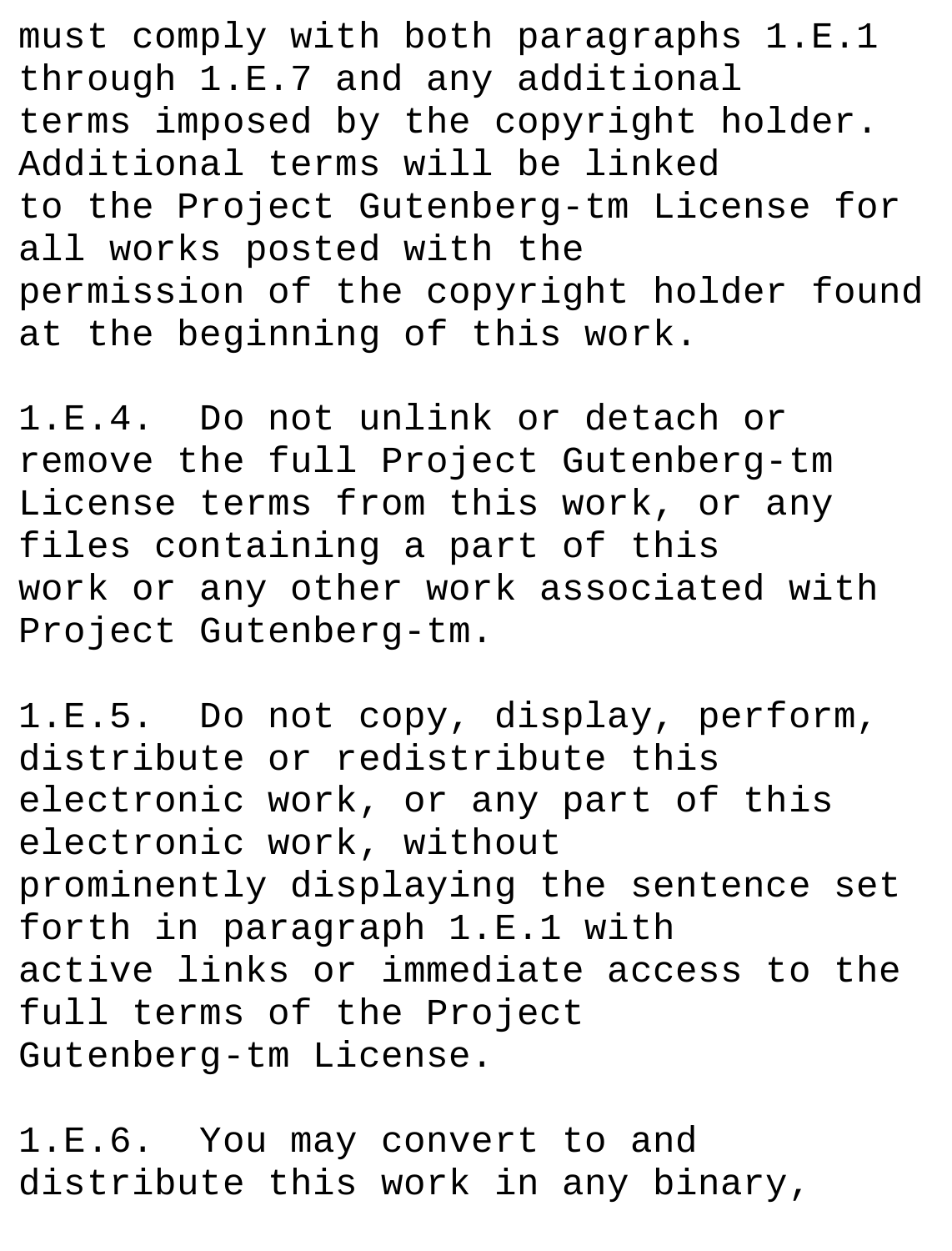compressed, marked up, nonproprietary or proprietary form, including any word processing or hypertext form. However, if you provide access to or distribute copies of a Project Gutenberg-tm work in a format other than "Plain Vanilla ASCII" or other format used in the official version posted on the official Project Gutenberg-tm web site (www.gutenberg.org), you must, at no additional cost, fee or expense to the user, provide a copy, a means of exporting a copy, or a means of obtaining a copy upon request, of the work in its original "Plain Vanilla ASCII" or other form. Any alternate format must include the full Project Gutenberg-tm License as specified in paragraph 1.E.1.

1.E.7. Do not charge a fee for access to, viewing, displaying, performing, copying or distributing any Project Gutenberg-tm works unless you comply with paragraph 1.E.8 or 1.E.9.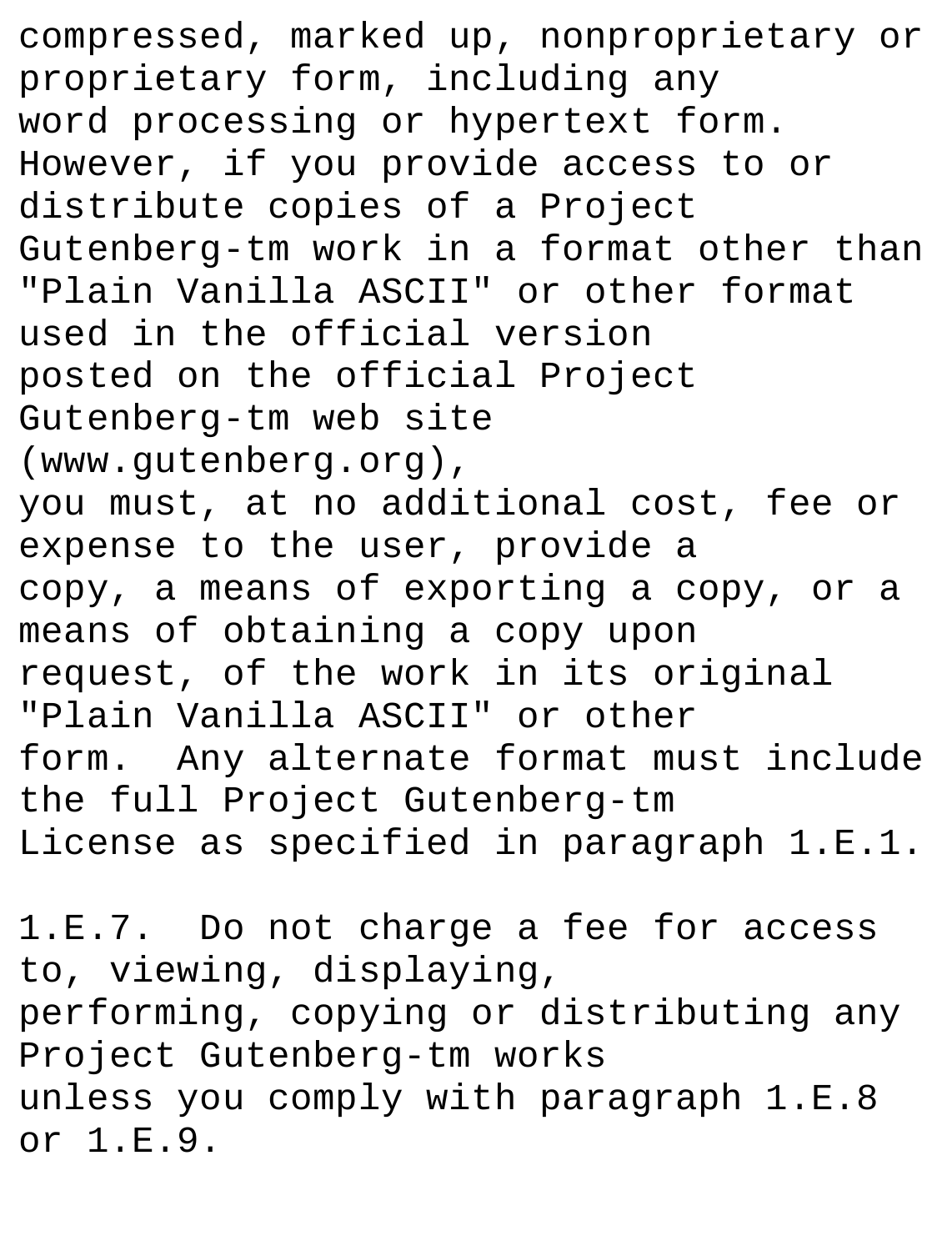1.E.8. You may charge a reasonable fee for copies of or providing access to or distributing Project Gutenberg-tm electronic works provided that

- You pay a royalty fee of 20% of the gross profits you derive from the use of Project Gutenberg-tm works calculated using the method you already use to calculate your applicable taxes. The fee is owed to the owner of the Project Gutenberg-tm trademark, but he has agreed to donate royalties under this paragraph to the Project Gutenberg Literary Archive Foundation. Royalty payments must be paid within 60 days following each date on which you prepare (or are legally required to prepare) your periodic tax returns. Royalty payments should be clearly marked as such and sent to the Project Gutenberg Literary Archive Foundation at the address specified in Section 4, "Information about donations to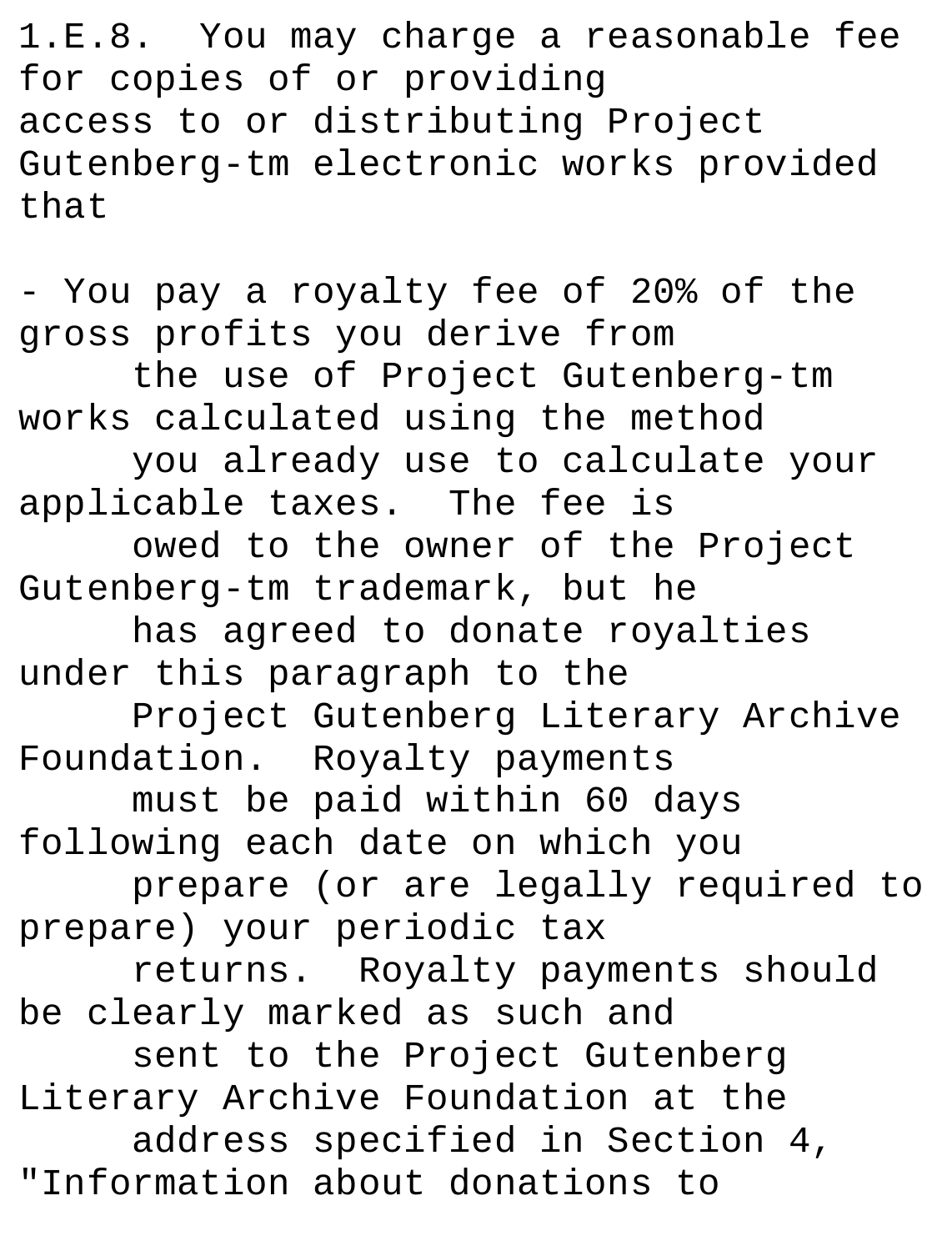the Project Gutenberg Literary Archive Foundation."

- You provide a full refund of any money paid by a user who notifies you in writing (or by e-mail) within 30 days of receipt that s/he does not agree to the terms of the full Project Gutenberg-tm License. You must require such a user to return or destroy all copies of the works possessed in a physical medium and discontinue all use of and all access to other copies of Project Gutenberg-tm works.

- You provide, in accordance with paragraph 1.F.3, a full refund of any money paid for a work or a replacement copy, if a defect in the electronic work is discovered and reported to you within 90 days of receipt of the work.

- You comply with all other terms of this agreement for free distribution of Project Gutenberg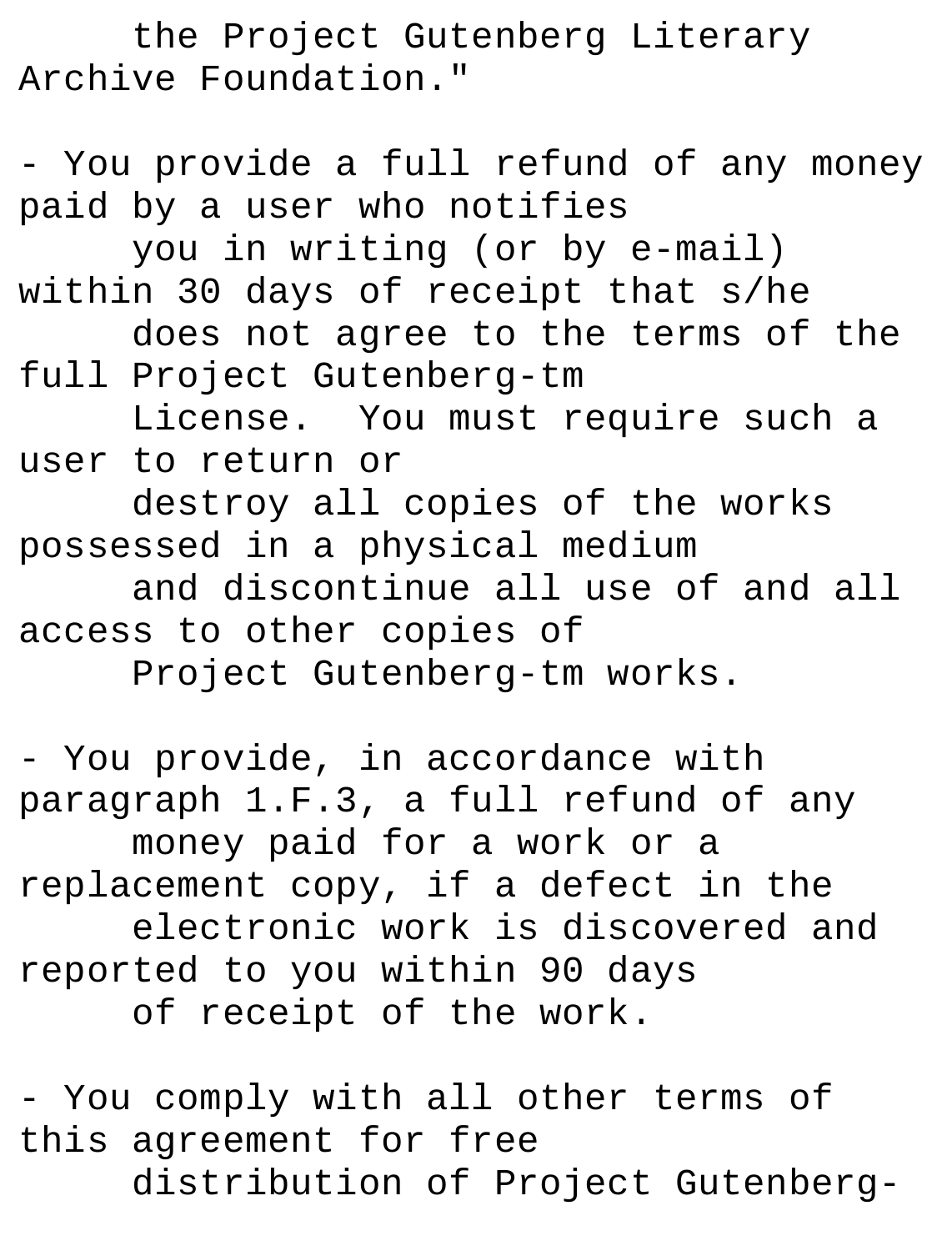tm works.

1.E.9. If you wish to charge a fee or distribute a Project Gutenberg-tm electronic work or group of works on different terms than are set forth in this agreement, you must obtain permission in writing from both the Project Gutenberg Literary Archive Foundation and Michael Hart, the owner of the Project Gutenberg-tm trademark. Contact the Foundation as set forth in Section 3 below.

1.F.

1.F.1. Project Gutenberg volunteers and employees expend considerable effort to identify, do copyright research on, transcribe and proofread public domain works in creating the Project Gutenberg-tm collection. Despite these efforts, Project Gutenberg-tm electronic works, and the medium on which they may be stored, may contain "Defects," such as, but not limited to,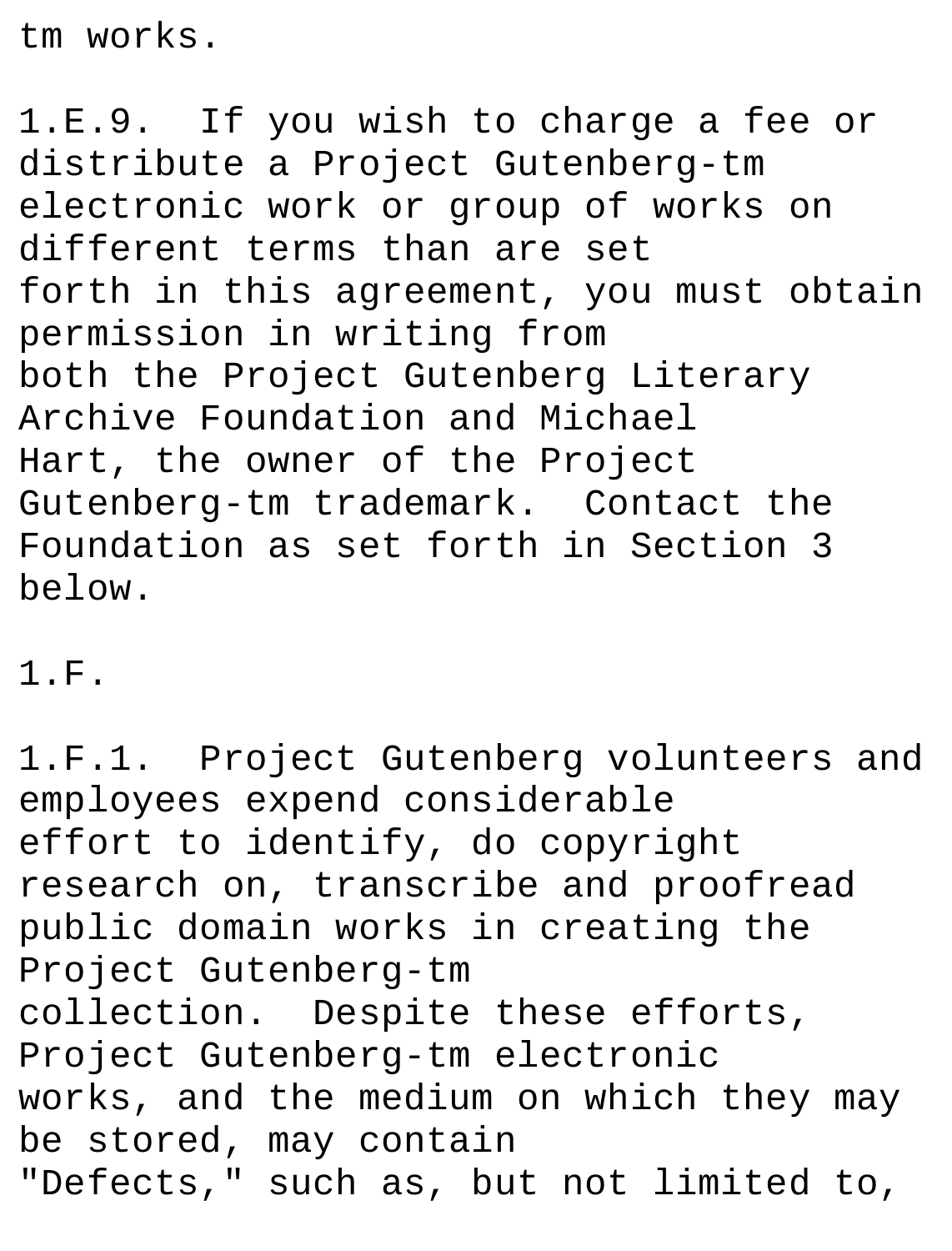incomplete, inaccurate or corrupt data, transcription errors, a copyright or other intellectual property infringement, a defective or damaged disk or other medium, a computer virus, or computer codes that damage or cannot be read by your equipment.

1.F.2. LIMITED WARRANTY, DISCLAIMER OF DAMAGES - Except for the "Right of Replacement or Refund" described in paragraph 1.F.3, the Project Gutenberg Literary Archive Foundation, the owner of the Project Gutenberg-tm trademark, and any other party distributing a Project Gutenberg-tm electronic work under this agreement, disclaim all liability to you for damages, costs and expenses, including legal fees. YOU AGREE THAT YOU HAVE NO REMEDIES FOR NEGLIGENCE, STRICT LIABILITY, BREACH OF WARRANTY OR BREACH OF CONTRACT EXCEPT THOSE PROVIDED IN PARAGRAPH F3. YOU AGREE THAT THE FOUNDATION, THE TRADEMARK OWNER, AND ANY DISTRIBUTOR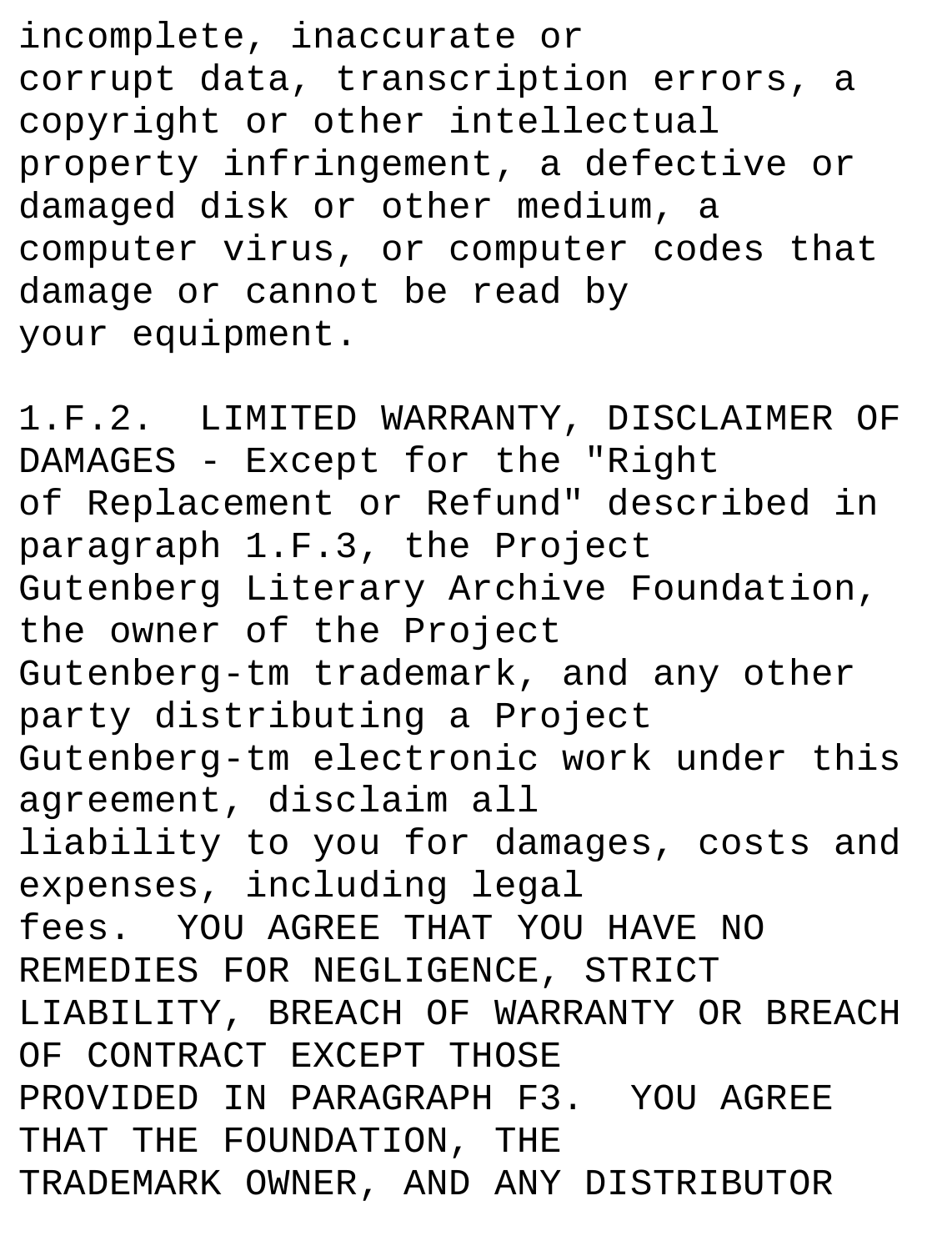UNDER THIS AGREEMENT WILL NOT BE LIABLE TO YOU FOR ACTUAL, DIRECT, INDIRECT, CONSEQUENTIAL, PUNITIVE OR INCIDENTAL DAMAGES EVEN IF YOU GIVE NOTICE OF THE POSSIBILITY OF SUCH **DAMAGE** 

1.F.3. LIMITED RIGHT OF REPLACEMENT OR REFUND - If you discover a defect in this electronic work within 90 days of receiving it, you can receive a refund of the money (if any) you paid for it by sending a written explanation to the person you received the work from. If you received the work on a physical medium, you must return the medium with your written explanation. The person or entity that provided you with the defective work may elect to provide a replacement copy in lieu of a refund. If you received the work electronically, the person or entity providing it to you may choose to give you a second opportunity to receive the work electronically in lieu of a refund. If the second copy is also defective, you may demand a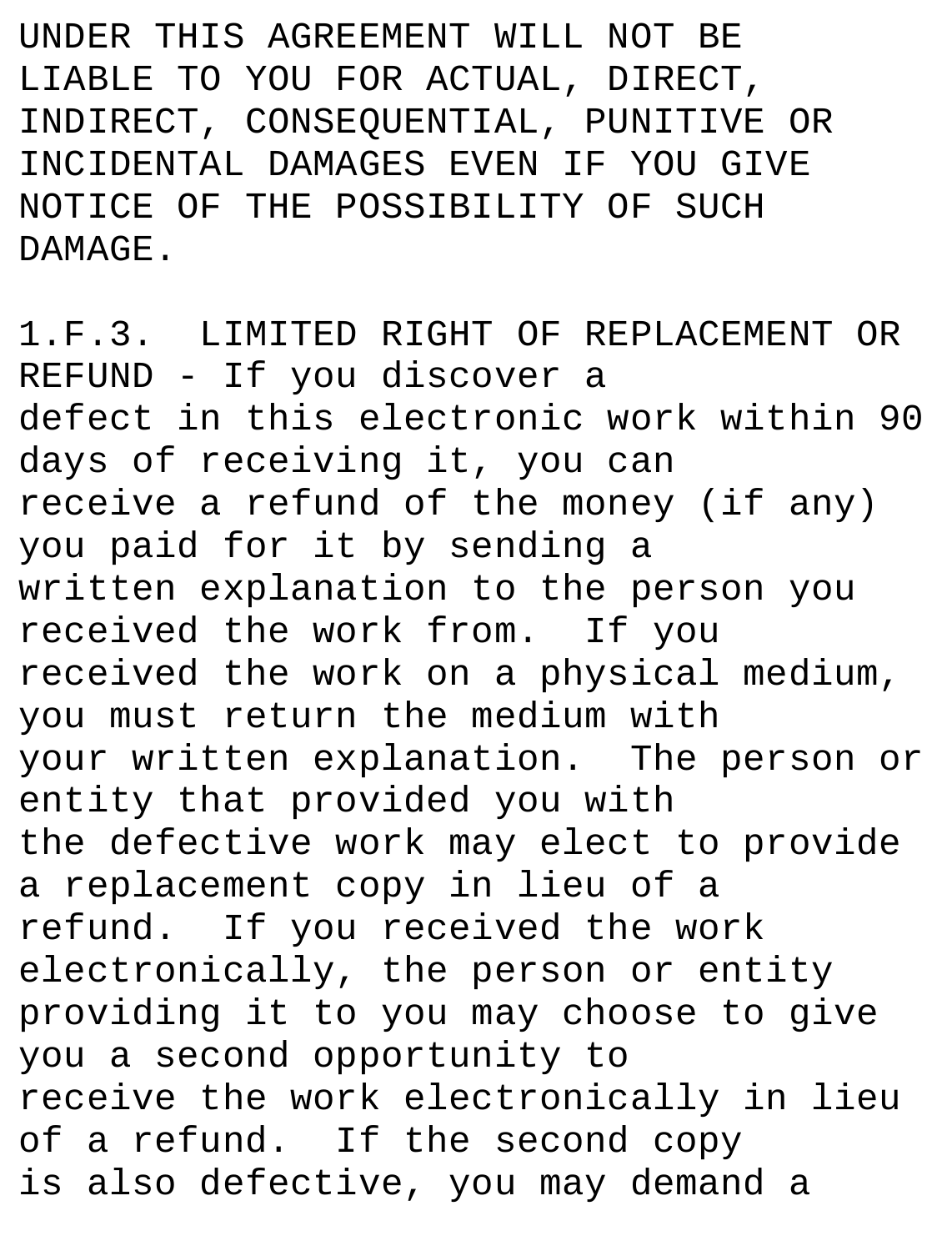refund in writing without further opportunities to fix the problem.

1.F.4. Except for the limited right of replacement or refund set forth in paragraph 1.F.3, this work is provided to you 'AS-IS,' WITH NO OTHER WARRANTIES OF ANY KIND, EXPRESS OR IMPLIED, INCLUDING BUT NOT LIMITED TO WARRANTIES OF MERCHANTIBILITY OR FITNESS FOR ANY PURPOSE.

1.F.5. Some states do not allow disclaimers of certain implied warranties or the exclusion or limitation of certain types of damages. If any disclaimer or limitation set forth in this agreement violates the law of the state applicable to this agreement, the agreement shall be interpreted to make the maximum disclaimer or limitation permitted by the applicable state law. The invalidity or unenforceability of any provision of this agreement shall not void the remaining provisions.

1.F.6. INDEMNITY - You agree to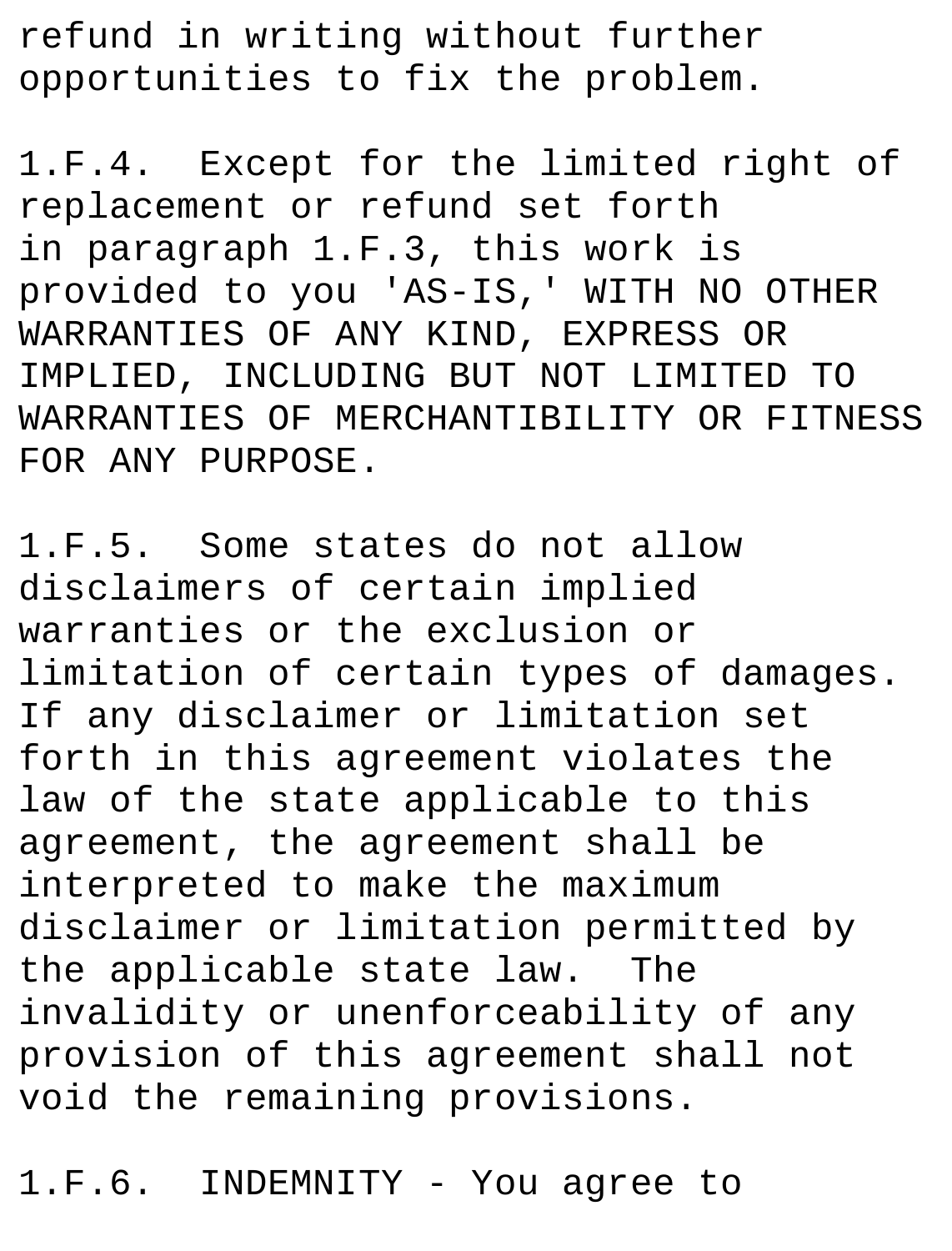indemnify and hold the Foundation, the trademark owner, any agent or employee of the Foundation, anyone providing copies of Project Gutenberg-tm electronic works in accordance with this agreement, and any volunteers associated with the production, promotion and distribution of Project Gutenberg-tm electronic works, harmless from all liability, costs and expenses, including legal fees, that arise directly or indirectly from any of the following which you do or cause to occur: (a) distribution of this or any Project Gutenberg-tm work, (b) alteration, modification, or additions or deletions to any Project Gutenberg-tm work, and (c) any Defect you cause.

Section 2. Information about the Mission of Project Gutenberg-tm

Project Gutenberg-tm is synonymous with the free distribution of electronic works in formats readable by the widest variety of computers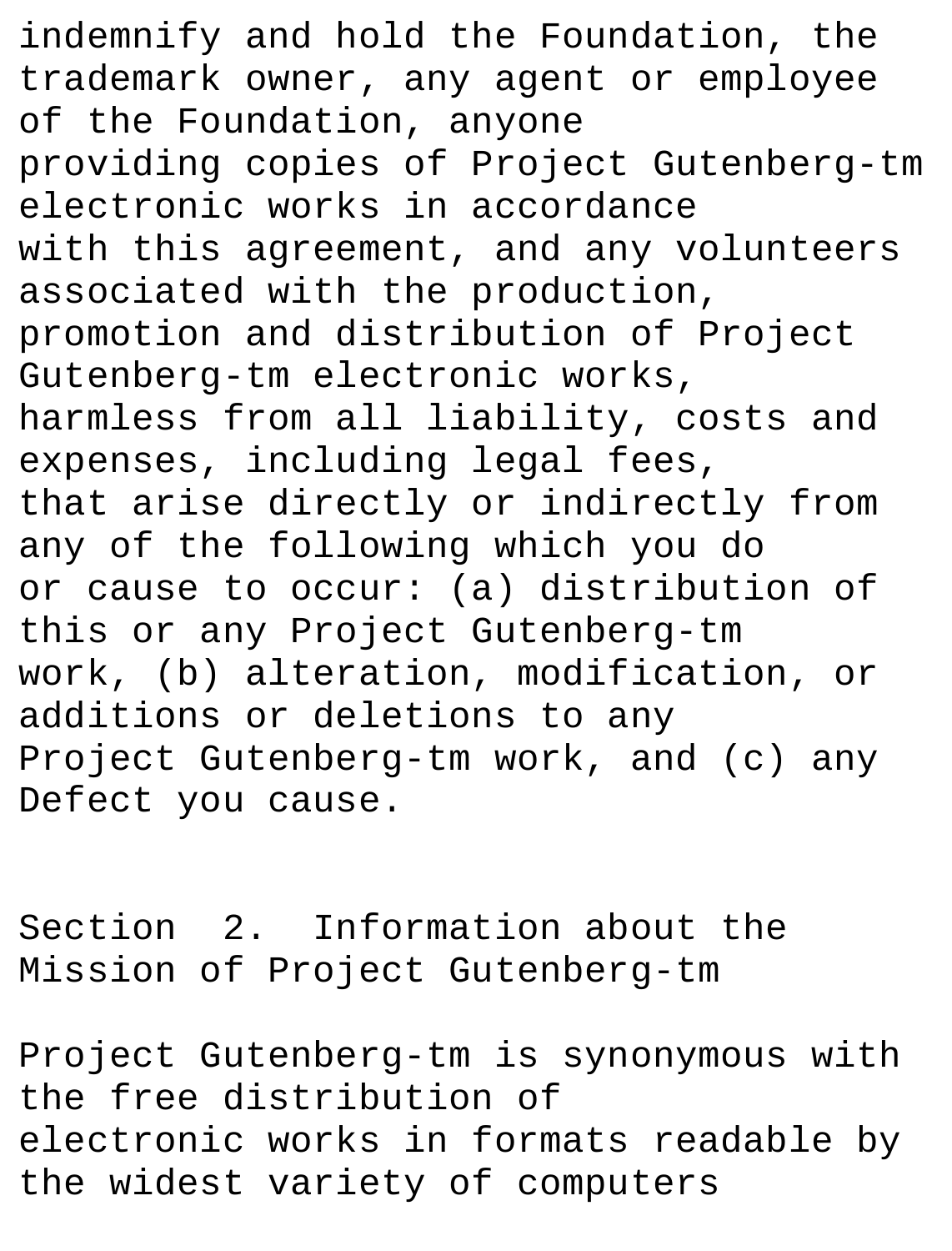including obsolete, old, middle-aged and new computers. It exists because of the efforts of hundreds of volunteers and donations from people in all walks of life.

Volunteers and financial support to provide volunteers with the assistance they need are critical to reaching Project Gutenberg-tm's goals and ensuring that the Project Gutenberg-tm collection will remain freely available for generations to come. In 2001, the Project Gutenberg Literary Archive Foundation was created to provide a secure and permanent future for Project Gutenberg-tm and future generations. To learn more about the Project Gutenberg Literary Archive Foundation and how your efforts and donations can help, see Sections 3 and 4 and the Foundation web page at http://www.qutenberg.org/fundraising/pgla

Section 3. Information about the Project Gutenberg Literary Archive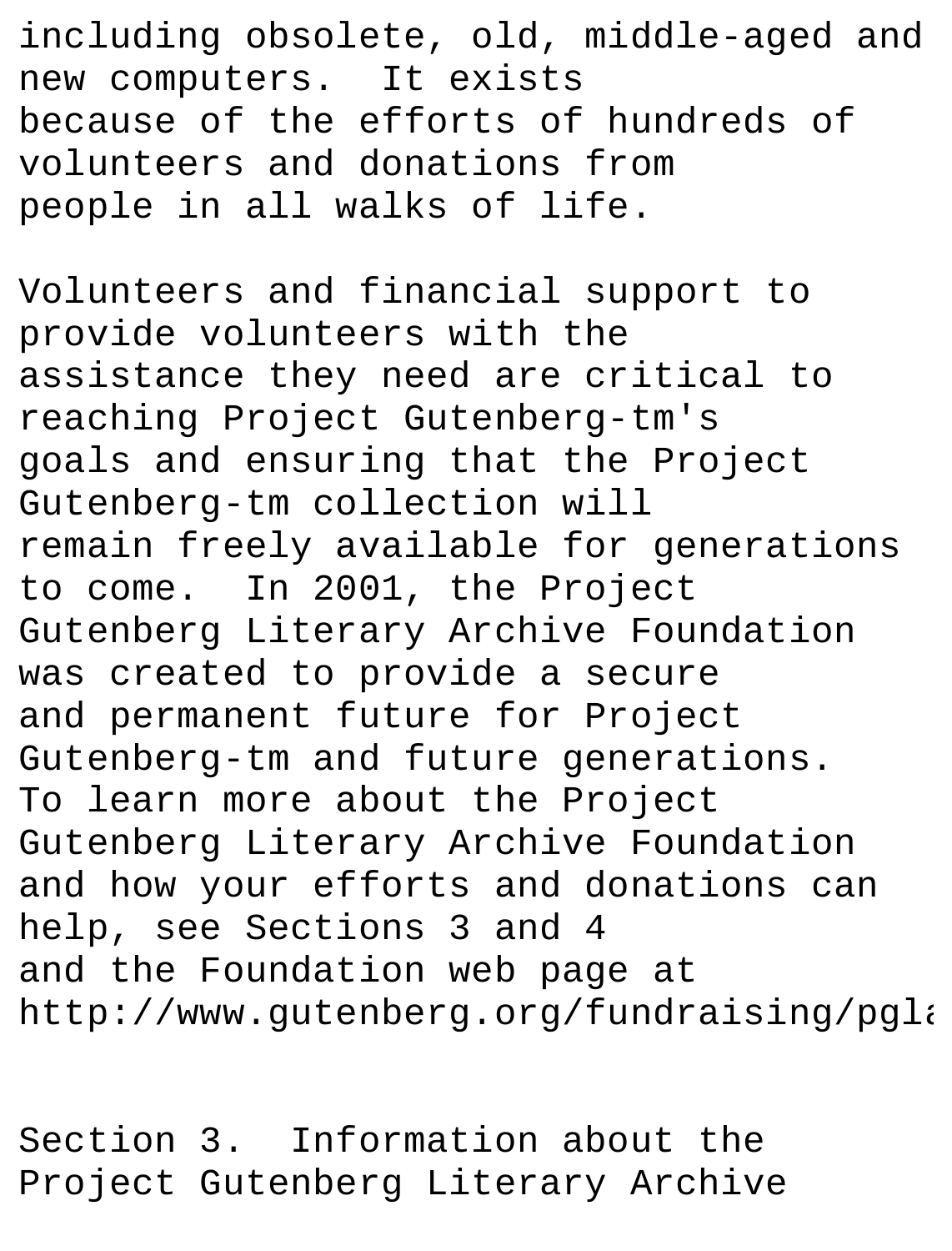## Foundation

The Project Gutenberg Literary Archive Foundation is a non profit 501(c)(3) educational corporation organized under the laws of the state of Mississippi and granted tax exempt status by the Internal Revenue Service. The Foundation's EIN or federal tax identification number is 64-6221541. Contributions to the Project Gutenberg Literary Archive Foundation are tax deductible to the full extent permitted by U.S. federal laws and your state's laws.

The Foundation's principal office is located at 4557 Melan Dr. S. Fairbanks, AK, 99712., but its volunteers and employees are scattered throughout numerous locations. Its business office is located at 809 North 1500 West, Salt Lake City, UT 84116, (801) 596-1887, email business@pglaf.org. Email contact links and up to date contact information can be found at the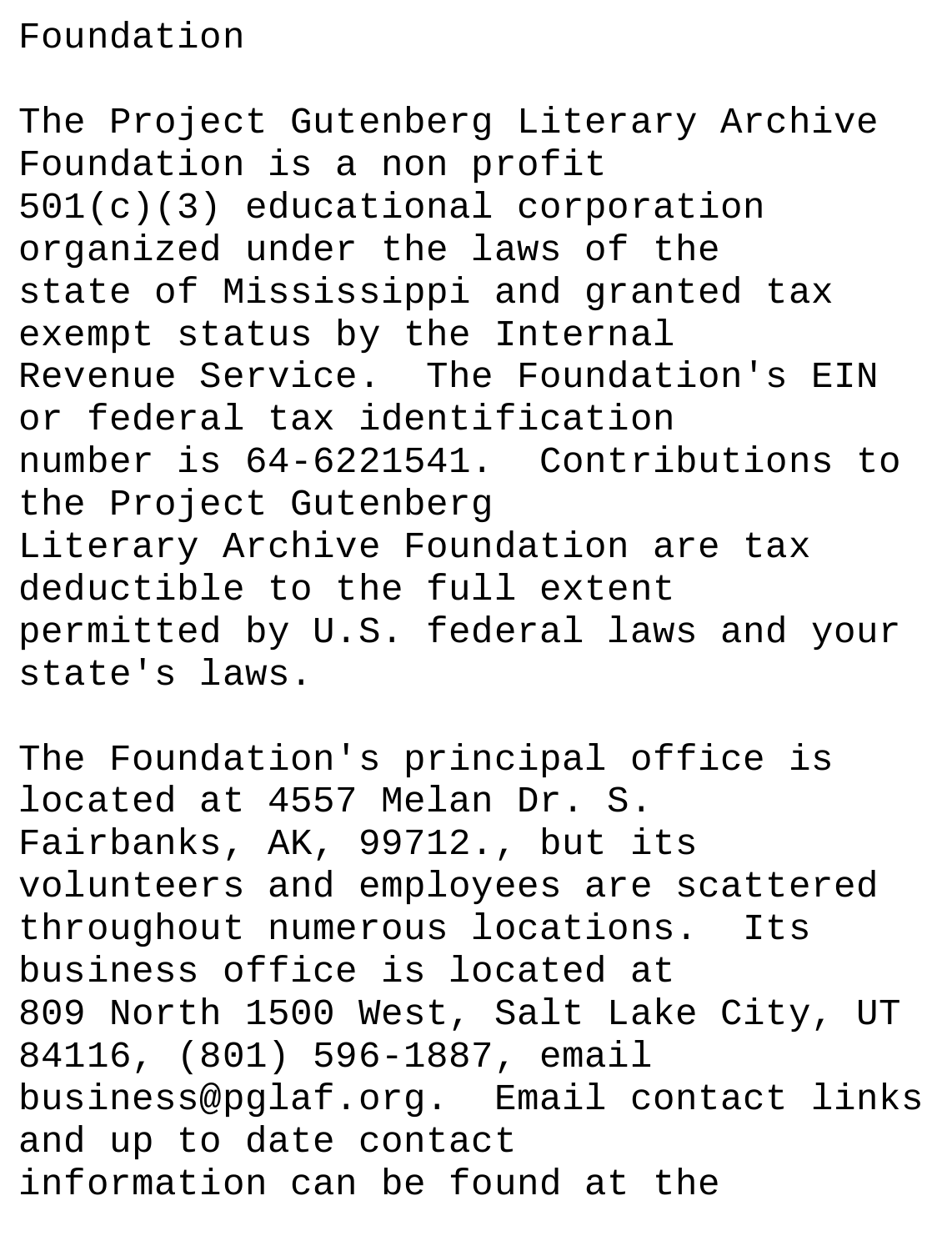Foundation's web site and official page at http://www.gutenberg.org/about/contact

## For additional contact information: Dr. Gregory B. Newby Chief Executive and Director gbnewby@pglaf.org

Section 4. Information about Donations to the Project Gutenberg Literary Archive Foundation

Project Gutenberg-tm depends upon and cannot survive without wide spread public support and donations to carry out its mission of increasing the number of public domain and licensed works that can be freely distributed in machine readable form accessible by the widest array of equipment including outdated equipment. Many small donations (\$1 to \$5,000) are particularly important to maintaining tax exempt status with the IRS.

The Foundation is committed to complying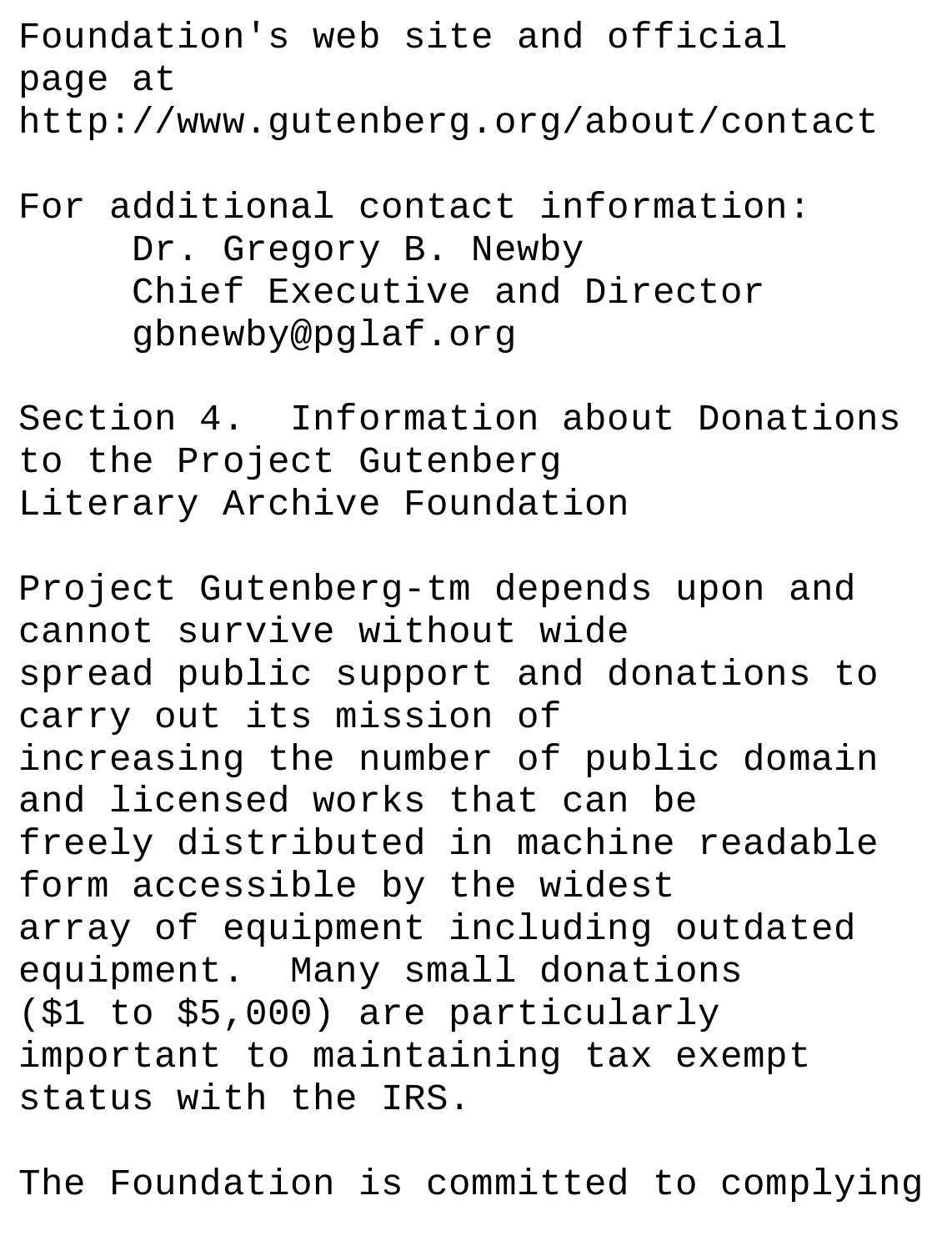with the laws regulating charities and charitable donations in all 50 states of the United States. Compliance requirements are not uniform and it takes a considerable effort, much paperwork and many fees to meet and keep up with these requirements. We do not solicit donations in locations where we have not received written confirmation of compliance. To SEND DONATIONS or determine the status of compliance for any particular state visit http://www.qutenberg.org/fundraising/pgla

While we cannot and do not solicit contributions from states where we have not met the solicitation requirements, we know of no prohibition against accepting unsolicited donations from donors in such states who approach us with offers to donate.

International donations are gratefully accepted, but we cannot make any statements concerning tax treatment of donations received from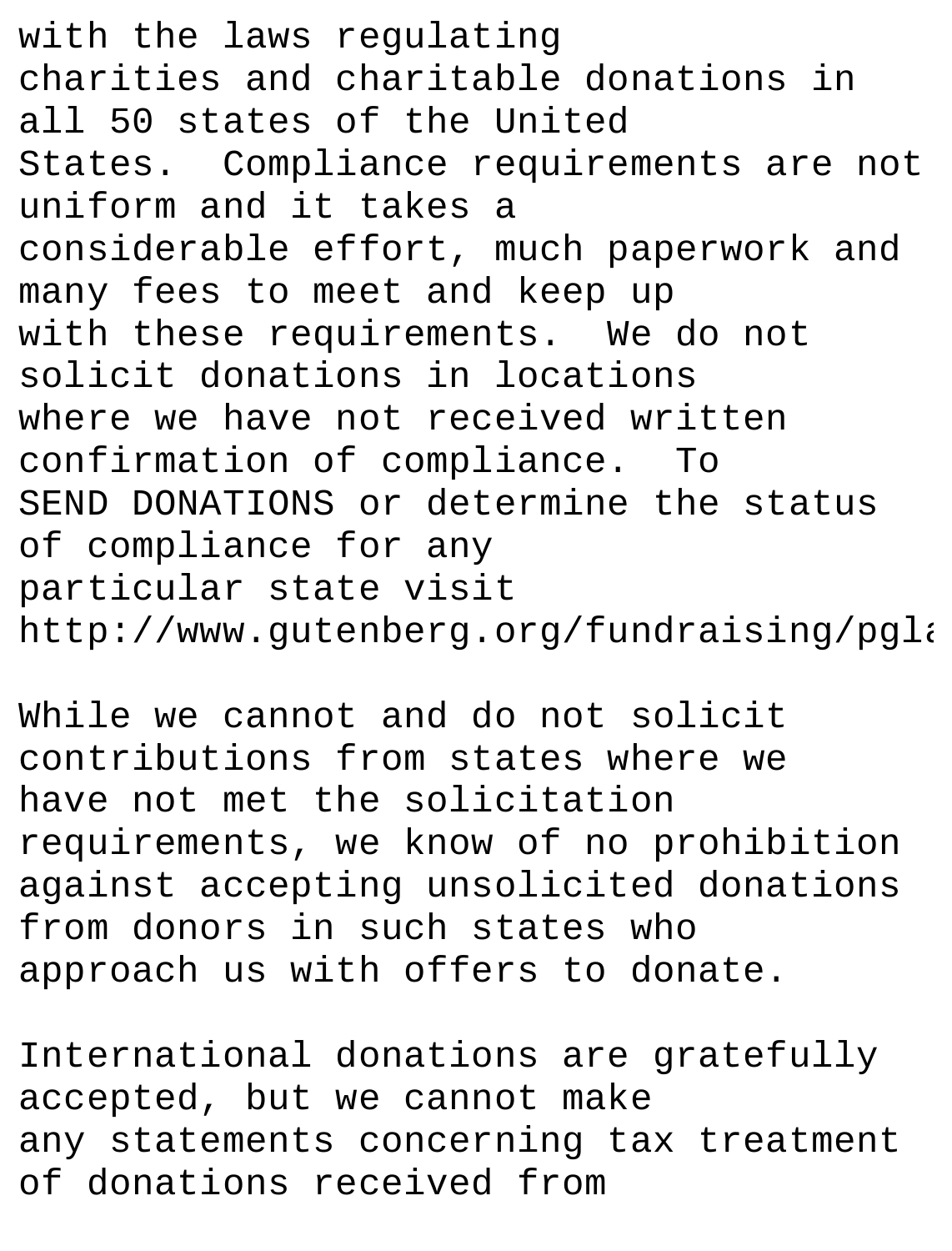outside the United States. U.S. laws alone swamp our small staff.

Please check the Project Gutenberg Web pages for current donation methods and addresses. Donations are accepted in a number of other ways including checks, online payments and credit card donations. To donate, please visit: http://www.gutenberg.org/fundraising/dona

Section 5. General Information About Project Gutenberg-tm electronic works.

Professor Michael S. Hart is the originator of the Project Gutenberg-tm concept of a library of electronic works that could be freely shared with anyone. For thirty years, he produced and distributed Project Gutenberg-tm eBooks with only a loose network of volunteer support.

Project Gutenberg-tm eBooks are often created from several printed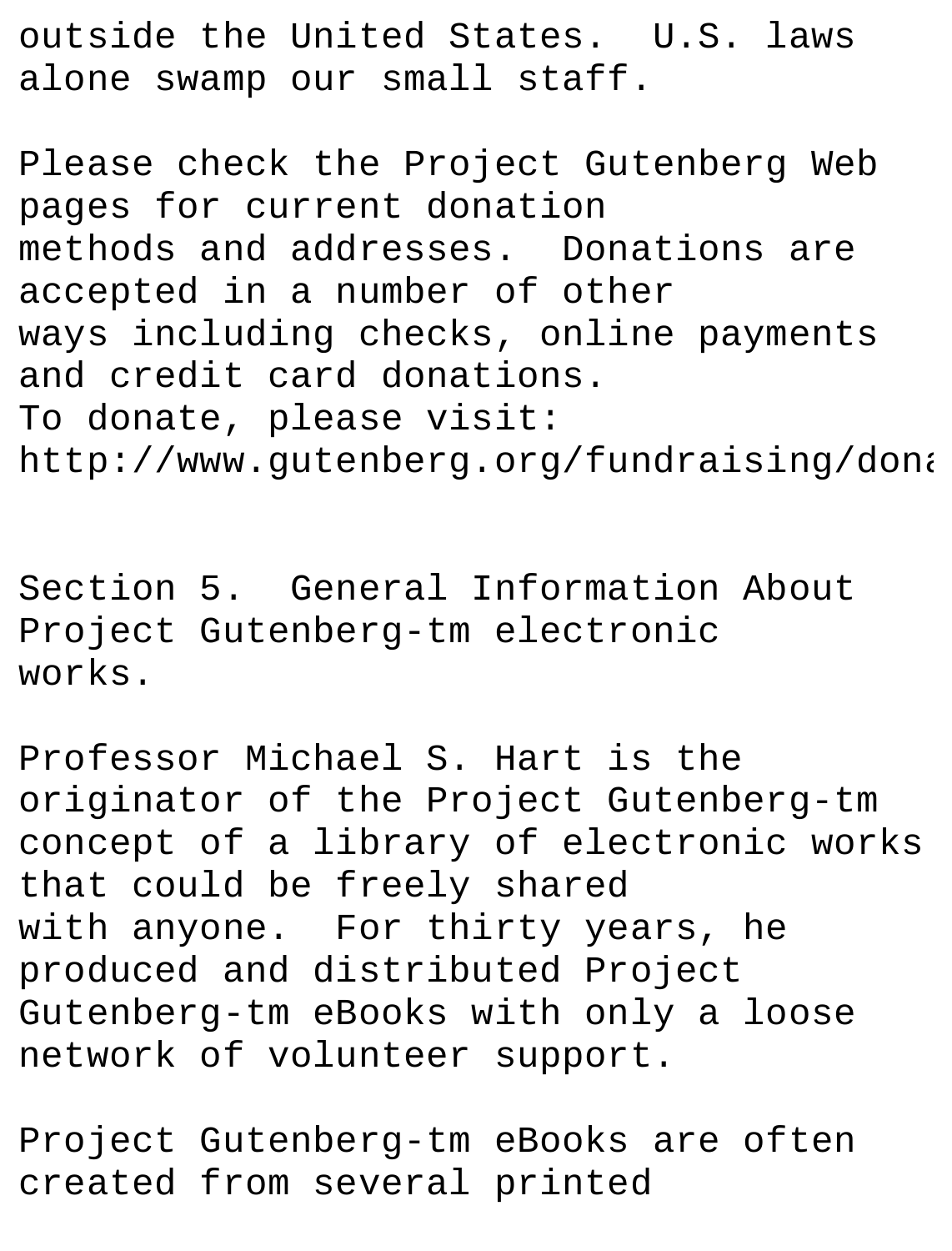editions, all of which are confirmed as Public Domain in the U.S. unless a copyright notice is included. Thus, we do not necessarily keep eBooks in compliance with any particular paper edition.

Each eBook is in a subdirectory of the same number as the eBook's eBook number, often in several formats including plain vanilla ASCII, compressed (zipped), HTML and others.

Corrected EDITIONS of our eBooks replace the old file and take over the old filename and etext number. The replaced older file is renamed. VERSIONS based on separate sources are treated as new eBooks receiving new filenames and etext numbers.

Most people start at our Web site which has the main PG search facility:

http://www.gutenberg.org This Web site includes information about Project Gutenberg-tm, including how to make donations to the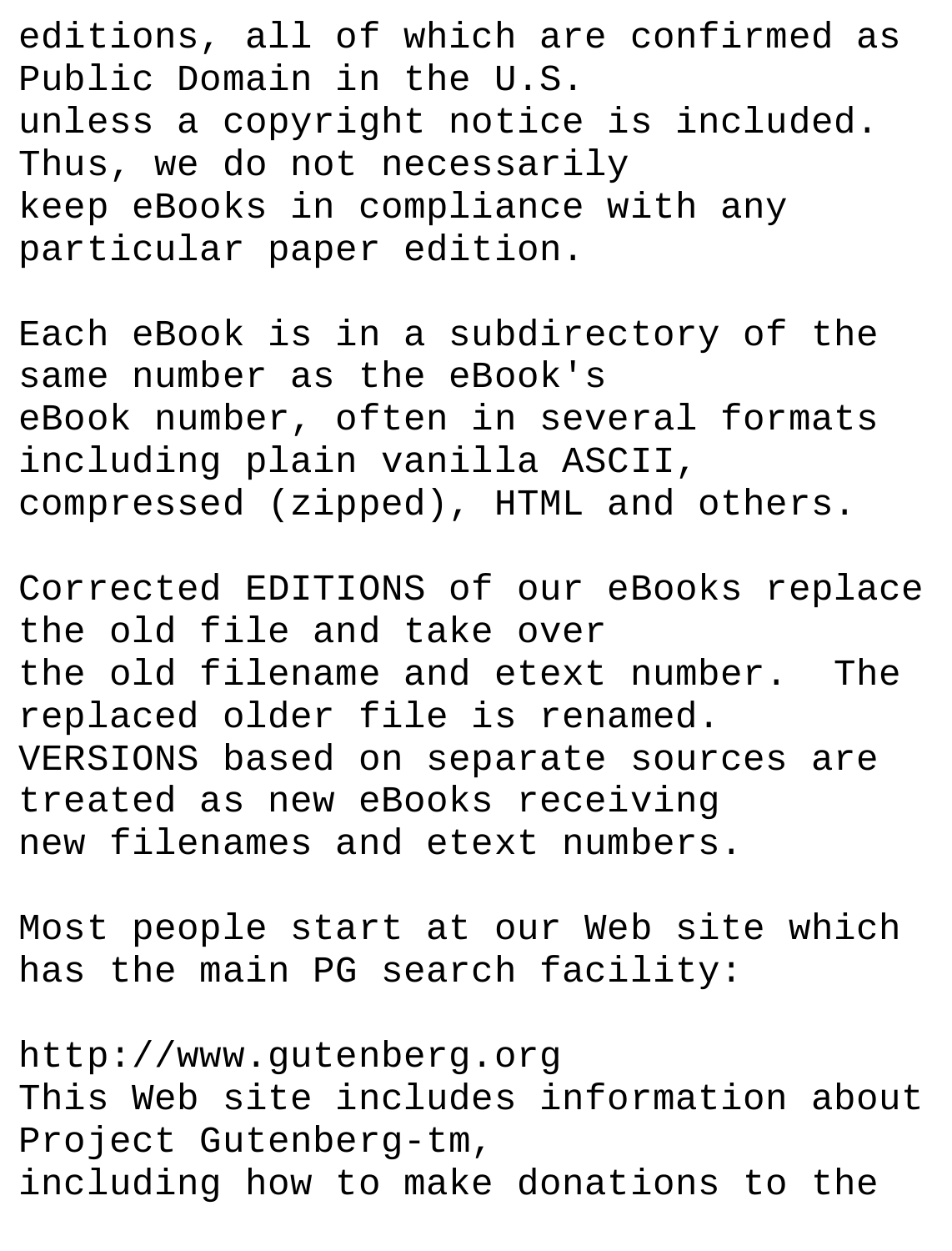Project Gutenberg Literary Archive Foundation, how to help produce our new eBooks, and how to subscribe to our email newsletter to hear about new eBooks.

EBooks posted prior to November 2003, with eBook numbers BELOW #10000, are filed in directories based on their release date. If you want to download any of these eBooks directly, rather than using the regular search system you may utilize the following addresses and just download by the etext year.

http://www.gutenberg.org/dirs/etext06/ (Or /etext 05, 04, 03, 02, 01, 00, 99, 98, 97, 96, 95, 94, 93, 92, 92, 91 or 90)

EBooks posted since November 2003, with etext numbers OVER #10000, are filed in a different way. The year of a release date is no longer part of the directory path. The path is based on the etext number (which is